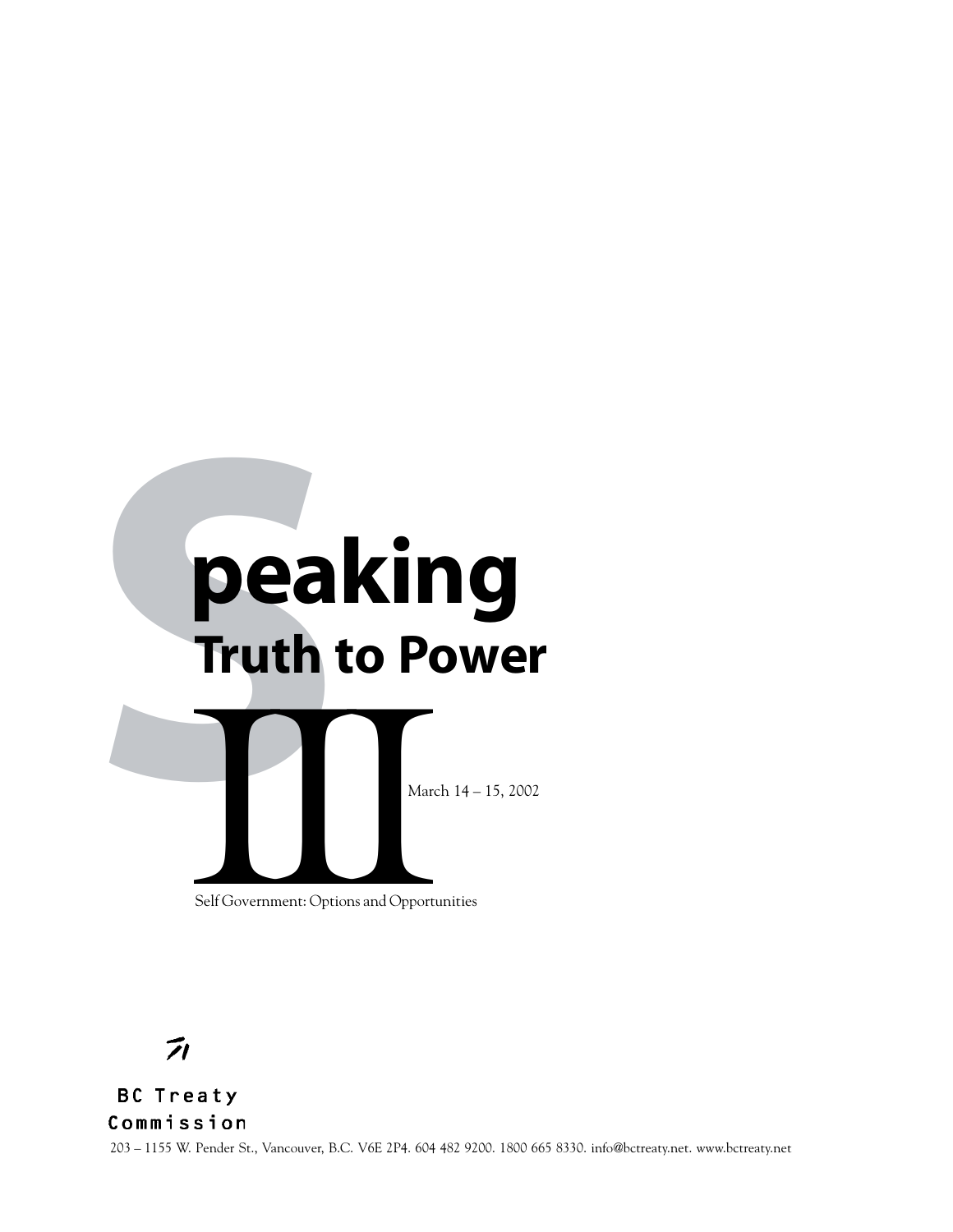# **Contents**

| 1  | <b>Introduction</b>                                                                   |  |  |
|----|---------------------------------------------------------------------------------------|--|--|
| 2  | <b>Speaker Biographies</b>                                                            |  |  |
| 4  | <b>Speeches</b>                                                                       |  |  |
| 4  | The Harvard Project Findings on Good Governance<br>Dr. Stephen Cornell                |  |  |
| 11 | The Institute on Governance experience<br><b>Claire Marshall</b>                      |  |  |
| 16 | Self Government - the Ktunaxa/Kinbasket Experience<br>Chief Sophie Pierre             |  |  |
| 21 | Self Government - the Nisga'a experience<br><b>Edmond Wright</b>                      |  |  |
| 31 | <b>Building Relationships</b><br>Jim Abram                                            |  |  |
| 34 | Aboriginal Rights: The Legal Landscape in Canada<br><b>Kent McNeil</b>                |  |  |
| 40 | <b>Inherent versus Delegated Models of Governance</b><br><b>Greg Poelzer</b>          |  |  |
| 43 | Self Government: The Nisga'a Nation approach<br>Jim Aldridge                          |  |  |
| 47 | The Sechelt Indian Band and Self Government<br>Graham Allen                           |  |  |
| 50 | <b>Westbank Self Government</b><br>Dr.Tim Raybould                                    |  |  |
| 55 | Self Government in the Yukon<br>Allan Edzerza                                         |  |  |
| 58 | <b>Speaking Notes for Minister Robert Nault</b><br>Indian and Northern Affairs Canada |  |  |
| 61 | <b>Nunavut — Opportunities through Public Government</b><br><b>Tom Molloy</b>         |  |  |
| 64 | Litigation in BC: Recent Cases in a Historical Perspective<br><b>Hamar Foster</b>     |  |  |
| 73 | The Case for Tripartite Negotiation<br>Murray Rankin                                  |  |  |
|    | <b>Summary of Discussion</b>                                                          |  |  |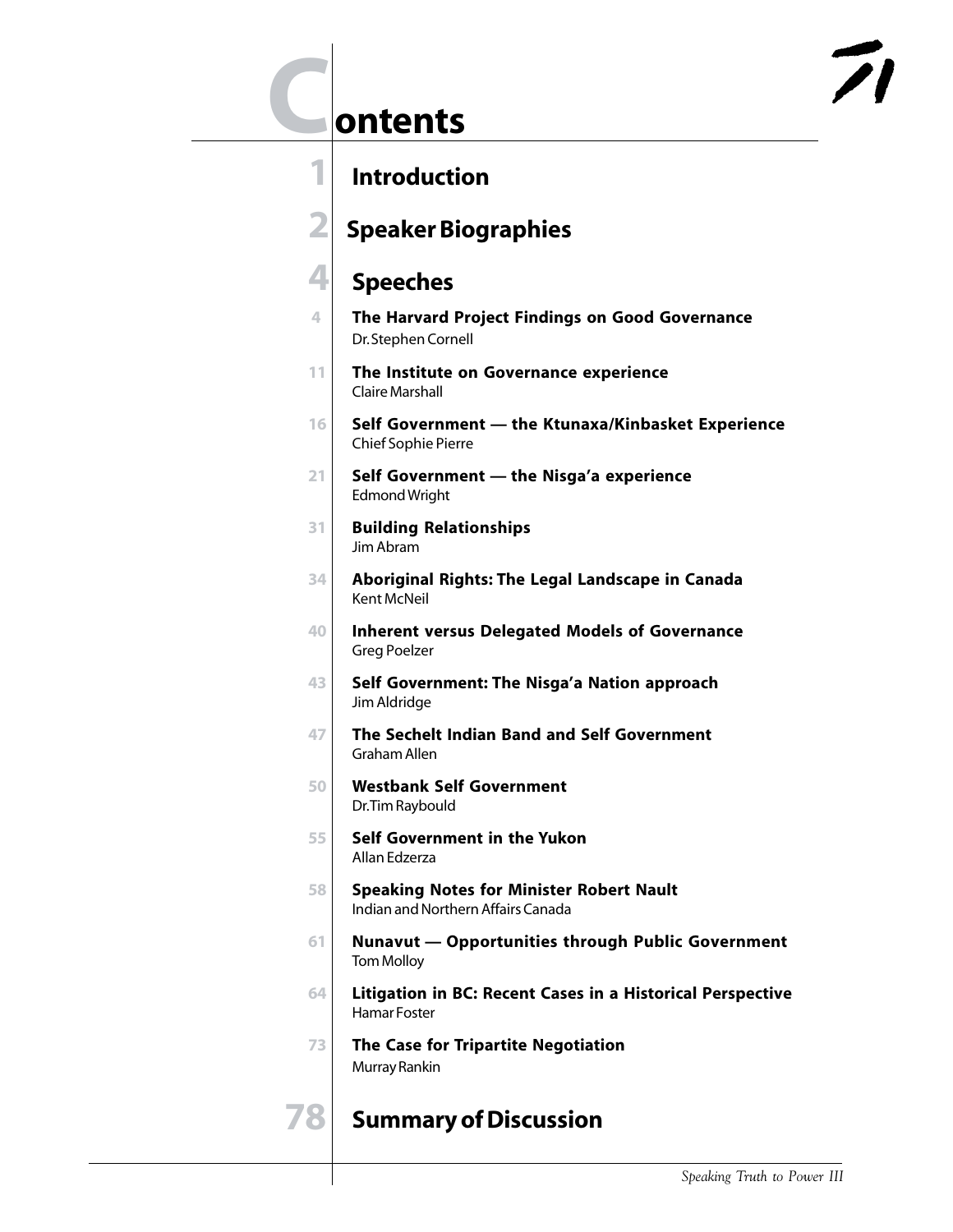# <span id="page-2-0"></span>**Introduction**

The journey to reach treaties is a long and winding road. Sometimes we get so caught up in the road map that it's hard to see the important landmarks along the way — and the miles of opportunity stretched before us.

There are so many of us journeying this same road, but often we are travelling disparately. If we could just learn to journey this road together, the opportunities before us would be much more achievable.

# Talking about Treaties . . .

In March 2000, the Treaty Commission and the Law Commission of Canada brought together a group of opinion leaders — aboriginal and non-aboriginal, industry and government — to talk about the future of treaty making in British Columbia. The two-day forum, Speaking Truth to Power, initiated an important legacy for collaborative thinking.

Building on the momentum of this forum, the Treaty Commission hosted Truth II: a forum focused exclusively on finding solutions. The Treaty Commission considered many of the ideas by participants at Truth II as part of its widely read Review of the BC Treaty Process.

# Self Government: Options and Opportunities

Last year, Dr. Stephen Cornell's research on indigenous nations in the United States made an enormous impact on the two-day exchange and indeed, on the way we think about treaty making in this province. His overriding point — that the ability to make decisions is strongly linked to economic success on indigenous lands — propels traditional thinking on self government to a whole new level.

This year, the Treaty Commission invited 14 speakers — including Dr. Cornell — to share their unique insights on self government. And, though the speakers had very different perspectives, what they shared was a mutual desire to find creative solutions to achieve self government.

The Canadian Government recognizes that aboriginal people have an inherent, constitutionally-protected right to self government—a right to manage their own affairs. In recent months, the debate over inherent and delegated models of governance has polarized our conception of governance. Truth III sought to look beyond 'models' of governance to the big picture of 'how can we get there?'

Dr. Cornell sees enormous opportunity in the BC treaty process for the kind of nation-building and genuine self-rule illuminated by his research. Realizing this vision is one of the most important challenges faced by the treaty process, and Canadian society at large.

The discussion that ensued at Truth III was prolific, uncovering many hidden truths in the quest to achieve self government. To capture the unique exchange of ideas that took place at Truth III, the Treaty Commission produced this speech collection.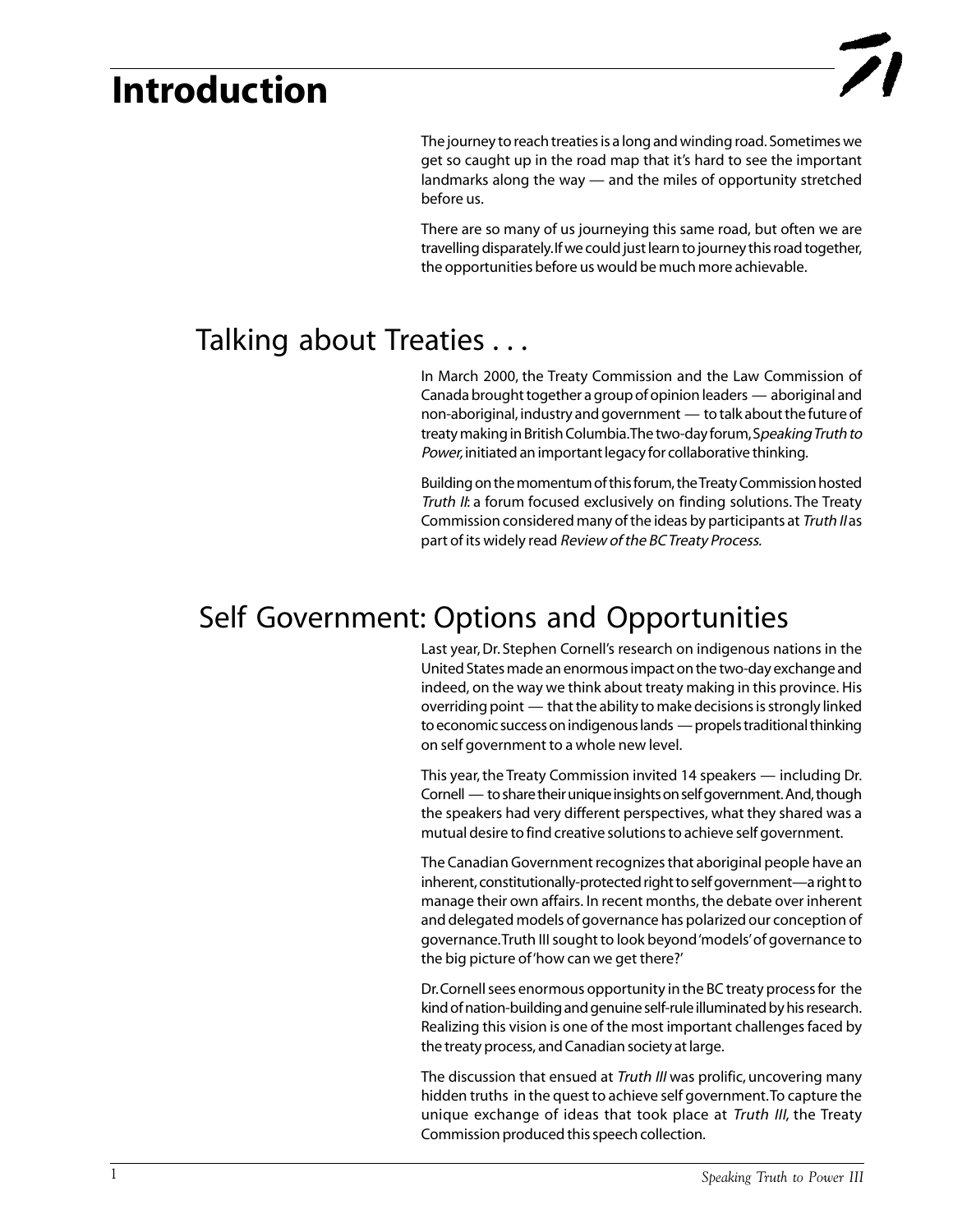### <span id="page-3-0"></span>**Keynote Speakers**

**Dr. Stephen Cornell's** work as part of *The Harvard Project on American Indian Economic Development* is widely regarded as one of the most innovative and influential projects on self government. Co-founding the Harvard Project with Professor Joseph Kalt in 1986, Dr. Cornell has worked closely with First Nations in the U.S. and Canada on economic development, governance and policy issues. Dr. Cornell directs the Udall Center for Studies in Public Policy at the **University of Arizona**.

**Osgoode Hall Law School** Professor **Kent McNeil** is distinguished internationally for his work on the rights of indigenous people in Canada, Australia and the U.S. Before joining Osgoode Hall as a Faculty member in 1987, Professor McNeil served as Research Director at the University of Saskatchewan Native Law Centre. Professor McNeil has authored numerous, highlyacclaimed works on constitutional matters, self government, fiduciary obligations and treaties.

The **Honourable Robert Nault** has served as Minister of **Indian and Northern Affairs Canada** (INAC) since 1999. Under Minister Nault's leadership, INAC is working towards reforming the *Indian Act.* The initiative, *Communities First: First Nations Governance,* strives to promote effective, responsible and accountable governance. Minister Nault has represented Kenora-Rainy River — the largest constituency of aboriginal people in Canada since 1988.

### **Moderators**

**Wilf Adam** has served consecutive terms as the First Nations Summit appointee to the Treaty Commission since 1995. Former Chief Councillor of the Lake Babine Band and chair of the Burns Lake Native Development Corporation, Adam co-founded the Burns Lake Law Centre. Adam was born in Burns Lake and raised at Pendleton Bay.

**Debra Hanuse** has served the Treaty Commission continuously since she was first appointed by the First Nations Summit in 1998. Prior to this post, Hanuse practised corporate, commercial and aboriginal law with the firm of Davis & Company. In 1995, Hanuse began her own practice where she was involved in treaty negotiations on behalf of First Nations. Hanuse is a member of the 'Namgis Nation of the Winalagalis Treaty Group.

Peter Lusztig was first appointed to the Treaty Commission by the government of Canada in April 1995. Former Dean of the UBC Faculty of Commerce, Lusztig holds an MBA from the University of Western Ontario (1955) and a PhD from Stanford University (1965). Lusztig has played an active role in public affairs, including service with one royal commission and numerous business boards.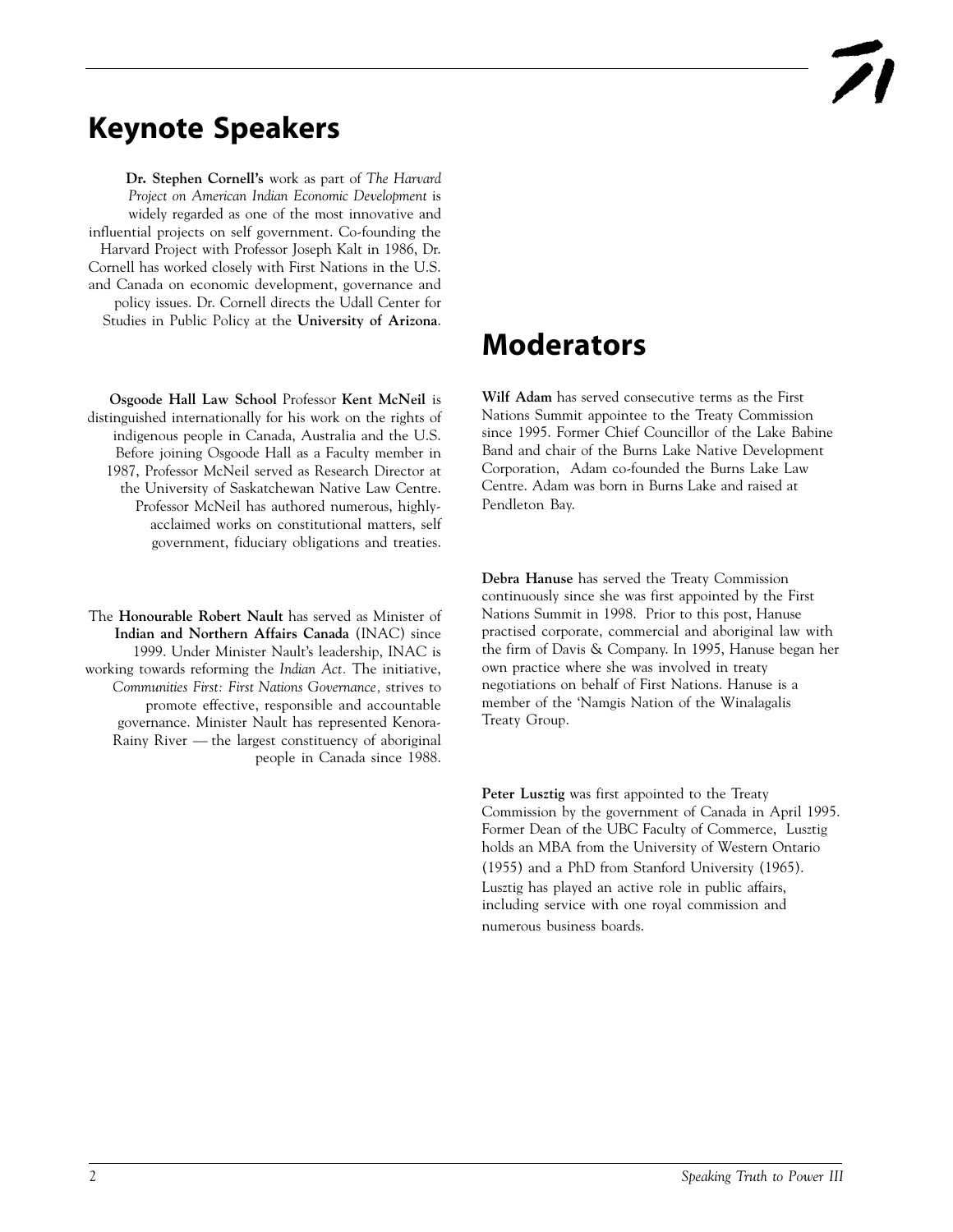# **Speaker Biographies**

**Jim Abram**, past president of the **Union of BC Municipalities** Executive (UBCM), has a long and varied history of community activism. Amongst this experience, Abram sat for four years on the Central Coast Land Management Plan and recently served on the Community Charter Council. The UBCM represents 181 local governments in B.C.

**Jim Aldridge**, partner at the Vancouver law firm **Rosenbloom & Aldridge**, represented the Nisga'a Tribal Council in treaty negotiations from 1980 to 2000. Aldridge continues to represent a variety of different clients in the areas of aboriginal rights and constitutional law. Since 1981 Aldridge has served as adjunct professor at the University of British Columbia Faculty of Law.

**Graham Allen,** partner, **Snarch & Allen law firm,** has extensive experience with aboriginal governance. In particular, Allen represented Sechelt Indian Band in the self-government agreement achieved in 1986 and the agreement in principle reached in 1999. Allen's recent work includes the Westbank Self Government Project and the First Nations Think Tank on Wealth Creation, which has an important focus on governance.

**Allan Edzerza** serves as Assistant Negotiator representing the interests of **Kaska Nation** in the BC treaty process. In previous posts, Edzerza served the government of Canada as Assistant Self-Government Negotiator and as senior policy advisor for the Nunavut Land Claim Implementation Panel. Edzerza is a member and former Band Administrator of the Kwanlin Dun First Nation the largest Indian Act band in the Yukon.

**University of Victoria Law** Professor **Hamar Foster** is renowned for his work on aboriginal rights, and particularly, for his expertise on the history of the 'land question' in B.C. Professor Foster practised law in Vancouver before joining the UVic Faculty of Law in 1978. He also served the BC Civil Liberties Association and the Canadian Law and Societies Association.

**Claire Marshall**, co-director at the **Institute on Governance** (IOG) since 1992, has over 25 years' public policy experience. Marshall has designed and delivered over 1000 policy-making workshops in Canada and numerous governance and public policy initiatives abroad. As head of the IOG's 'Learning Centre', Marshall delivers a range of governance development programs and learning events.

Prior to negotiations in the BC treaty process, **Federal Chief Negotiator Tom Molloy** represented Canada from 1982 to 1993 in negotiations leading to the creation of the Government of Nunavut. Molloy also represented Canada in the *Nisga'a Treaty* negotiations. He is currently involved in negotiations with the Inuit in Northern Quebec.

**Dr. Greg Poelzer** chairs the Political Science Program at the **University of Northern British Columbia**, where he specializes in aboriginal-state relations, comparative Northern development, aboriginal self government and the politics and government of the Provincial Norths. From 1999 to 2000, Poelzer served as a member of the Northern Land Use Institute Committee.

**Sophie Pierre** is chief of the **St. Mary's Indian Band** and administrator for the **Ktunaxa/Kinbasket Tribal Council**. Chief Pierre has served on the BC Claims Task Force and as co-chair of the First Nations Summit. She currently chairs the Ktunaxa Independent School System, the St. Eugene Mission Development Board and co-chairs the Indigenous Nations Institute at the University of Arizona.

**Murray Rankin**, managing partner, **Arvay Finlay, Barristers,** has served as treaty negotiator in several negotiations. Acting for BC, Rankin negotiated an agreement in principle with Sechelt Indian Band and an adhesion to Treaty 8 with the McLeod Lake Indian Band. Rankin also acted as lead counsel for the Yukon government's self-government legislation and constitutional reform.

**Dr. Tim Raybould** is Director of Intergovernmental Affairs and Treaty Negotiator for **Westbank First Nation**, In addition to his work with Westbank and his Ph.D (Cambridge 1993) on aboriginal rights and self government, Dr. Raybould advises the First Nations Finance Authority, the Indian Taxation Advisory Board and the First Nations Land Management Board.

**Edmond Wright**, first elected Trustee to the Nisga'a Tribal Council in 1970, has served continuous terms as Secretary Treasurer to the the Council and the **Nisga'a Lisims Government.** As Institutions Negotiator for the Nisga'a Nation negotiating team, Wright played a key role in fiscal arrangements and was intimately involved in all other areas of the Nisga'a Final Agreement. He is a member of the Gitwilnaak'il.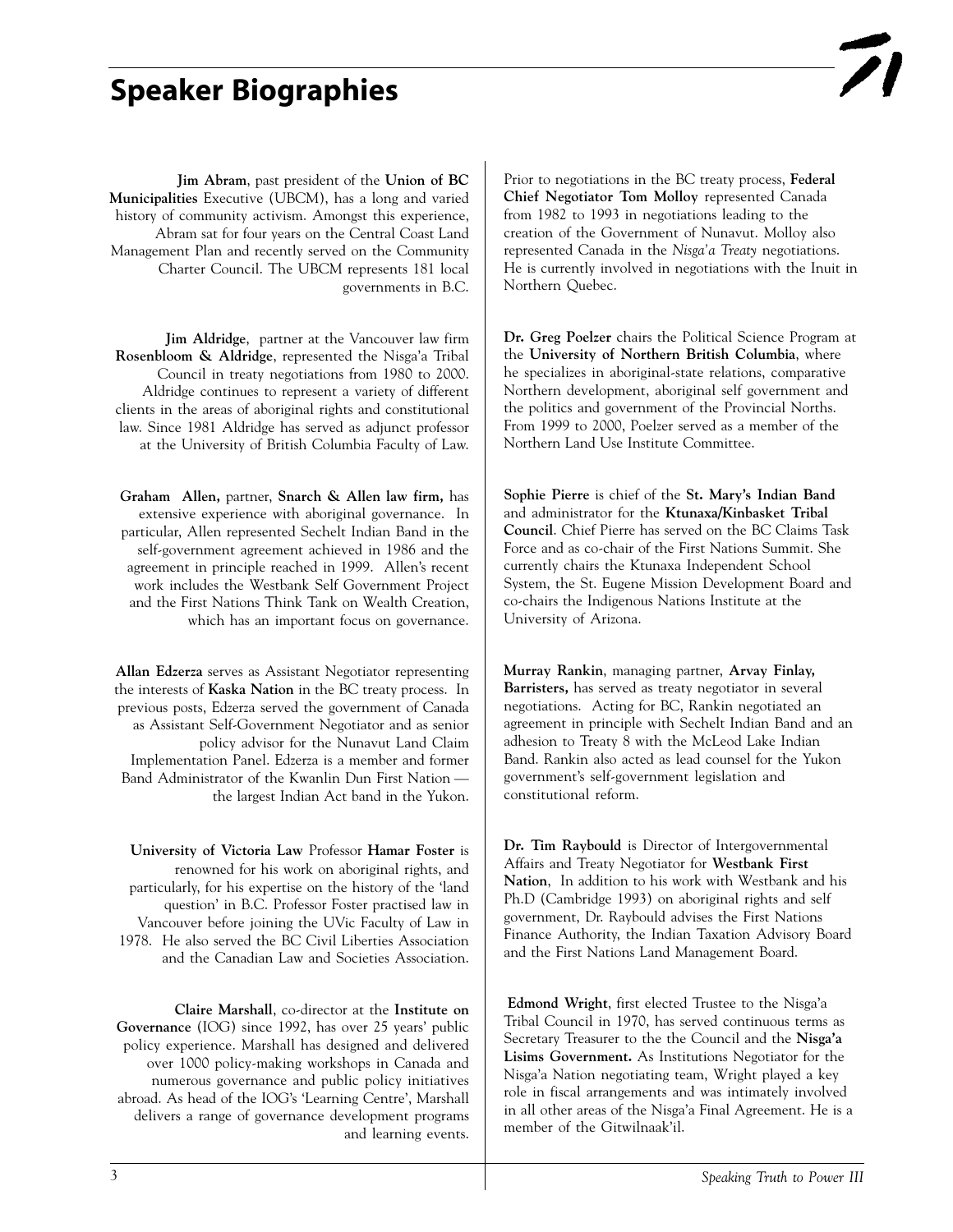### <span id="page-5-0"></span>**The Harvard Project Findings on Good Governance**

There are a number of familiar faces to me in the room here, and some of what I have to say is going to sound quite familiar. Some of you have heard me talk about these things before. My task this morning is to summarize for you some of the research results of the Harvard Project on American Indian Economic Development, which Joseph Kalt and I started at Harvard University in the late 1980s.

I want to give you a little bit of background to what we did and why this project is still ongoing. We're still gathering results and learning about economic development and a great deal more among indigenous Nations. I'll then summarize for you both the findings of this project and what we think some of the implications may be for you.

I should say for that latter part, I'll be going out on a limb. This is work from the United States. We are working more and more often with First Nations in Canada, but compared to the work we've done in the United States, we're very much in the early stages of understanding your situations here. The more time we spend in Canada the more convinced we've become that there is significant learning from the US cases that is applicable here, but that is really something which you will have to decide, not me. You bring to these results intimate knowledge of the challenges you face and of the history that you carry and much greater knowledge of those things than I can muster at this time.

What was the beginning of this project? In the late 1980's, imagine a couple of nerd academics sitting around Harvard University and they've been looking at some data. It's data on economic outcomes in what in the United States is known as Indian country, a legal term referring to reserved lands and Indian Nations. Those data turn out to be pretty interesting because Indian country is poor in the United States, in most cases extremely poor. There is no population in the United States with such high indices of poverty, ill health, other social problems as the reservation-based, reserved land-based indigenous population. The only populations that compete with American Indians in the US for that dubious distinction are inner city black and Latino populations.

But as we looked at data across the United States, some interesting things stood out. Indian country is poor but it's not uniformly poor. Across the United States we found examples of Indian Nations succeeding in building sustainable, selfdetermined economies. I'll give you a few quick examples, some of which you're probably familiar with. The Mississippi Choctaws on several small pieces of land in the state of Mississippi today import labour. They import labour because they've created so many jobs, there are not enough Choctaws to fill them. Every day about 5,000 black and white workers drive on to Choctaw land to take jobs in Choctaw-owned and -operated industries. This is a Nation with one of the highest rates of indigenous language retention in the United States. The people speak Choctaw.

The Citizen Potawatomi Nation in Oklahoma: This is a Nation that today has close to 20,000 people. In 1975 they had only a few acres of land and less than one thousand dollars in the bank. Today they own the First National Bank of Shawnee, Oklahoma, and they're the economic engine of that mixed-race region. The Confederated Salish and Kootenai tribes of the Flathead Reservation in northwest Montana run a tribal college that gets applications from non-Indians because it provides the highest quality education in that part of the state.

The Cochiti Pueblo in New Mexico, an extremely traditional, conservative place where both government and culture look substantially the way they did when the Spanish arrived in the southwestern US, today has unemployment rates among the lowest of Indian Nations in the west. It has one of the most efficient and effective development corporations in Indian country.

The White Mountain Apache Tribe in Arizona in the 1980's ran the most productive sawmill operation in the western United States, tribally owned and operated and outperforming Weyerhaeuser and other timber operators in the Rocky Mountain region.

We looked at cases like that, and of course the question that came into our minds was, what in fact is going on? There's a puzzle here. Some Indian Nations are doing much better than others. How can we account for that? And we set out to try to get an answer to that question. We did so through systematic analysis of quantitative data, but the primary tool we used was several years of in-the-field case studies working with what had started out as a sample of 12 Nations and within a few years had become many more than that, including Nations who were doing very poorly and Nations that were doing very well, trying to understand why some were doing so much better than others.

Of course there's some common wisdom on this, and we started with some of these answers in mind: it must be gaming; maybe this gambling thing is the key to economic development.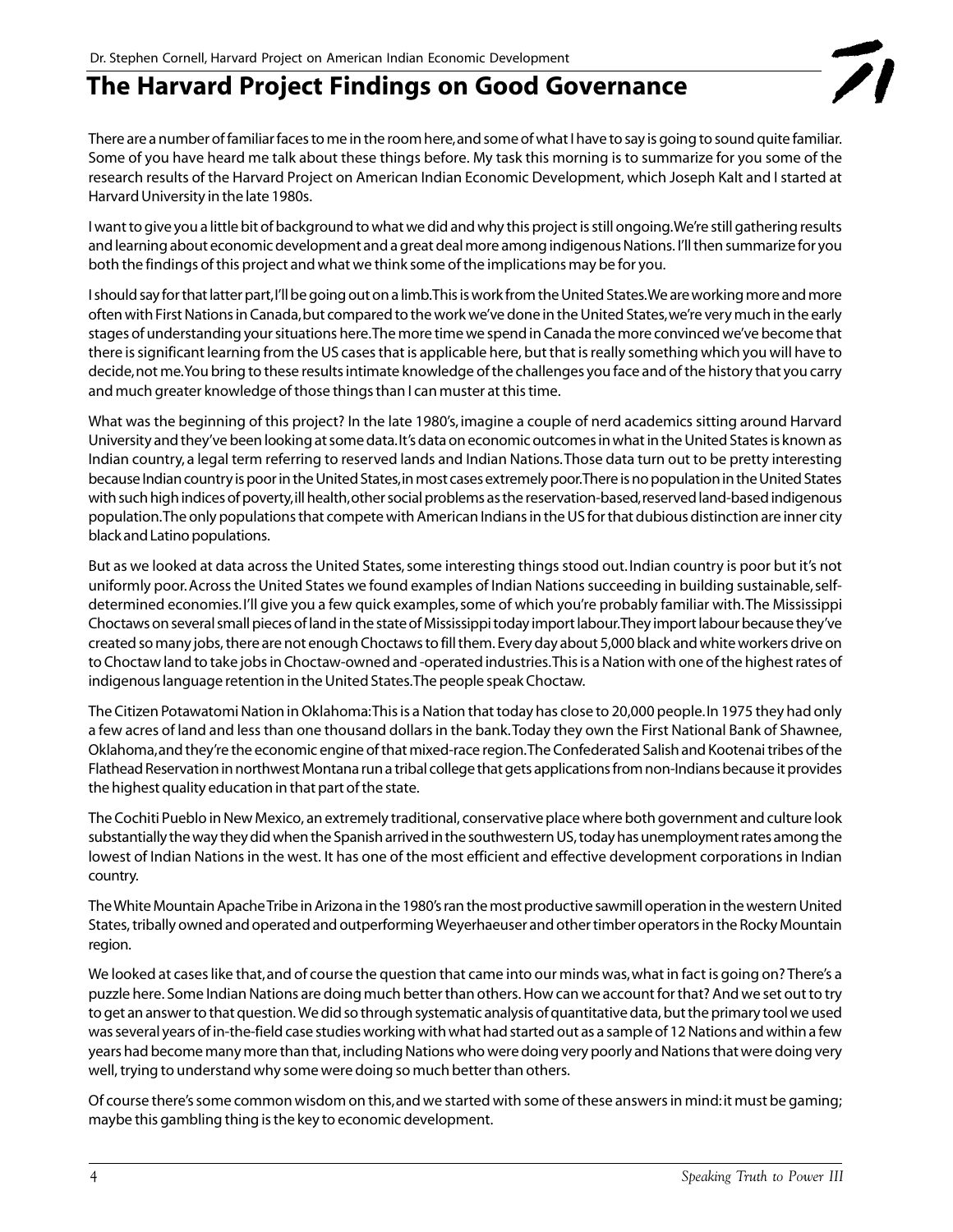Or maybe it's location. Indian Nations close to metropolitan areas are will be doing much better than those that are far from such markets. Or perhaps it's natural resource endowments or the rate of education or maybe it's just inspired leadership or something like that.

All of those answers we carried with us into the field and of course these things are useful. You'd rather have them than not, but they were not the critical differentiators between sustained economic success and continuing and persistent poverty.

So what did we find? Four factors emerged from this research, and we continue to find support for these factors across the United States. And we're beginning to gather information on other societies where the indigenous people face European settler regimes similar to the United States: Canada, New Zealand, and Australia. Sovereignty matters. That's the term in the United States. I know in Canada that's a term that has particular connotations. Someone up here said, 'that's the "S" word, don't use that word.' Let's call it "jurisdiction" if you prefer. Then there's effective governing institutions, something we call cultural match and a strategic orientation.

Now, I want to go through each of these and say a little bit about them and what we think the evidence says.

#### **Jurisdiction matters**

First of all, the key finding on sovereignty or jurisdiction is that jurisdiction is a necessary but not sufficient condition of sustainable development. We have yet to find a single case in the United States of sustained economic activity on indigenous lands in which some governmental body other than the indigenous Nation itself is making the decisions about governmental structure, about natural resource use, about internal civil affairs, about development strategies and so forth.

It appears that this is a necessary condition of sustained development on reserved lands. It means genuine decision-making power. We've said to some indigenous Nations: "Who's deciding how many board-feet of timber get cut on your land?" If you're deciding, that's jurisdiction, if some other body — the state, the federal government, someone else — is making that decision or approving your decision, that is not jurisdiction. Who's deciding what your relationship will be among yourselves as Nations? If someone else is, that's not jurisdiction. Who's determining your development strategy? Who's determining how you spend money in your name? If the answer is the Nation is, that's jurisdiction. If the answer is someone else, then you do not have jurisdiction, and development has just become much less likely, no matter what else you do.

Why does jurisdiction matter? First of all, it puts the development agenda and control of the necessary resources in indigenous hands. Without jurisdiction, indigenous Nations are subject to other people's agendas. You can't ask people to be accountable if you don't give them decision-making power. Whoever is making the decisions has the accountability. To reserve decision-making power in one place and then tell someone else that they're accountable, is to kid yourself. Jurisdiction marries decisions to consequences, which leads to better decisions.

In the United States the equivalent of INAC (Indian and Northern Affairs Canada) is the Bureau of Indian Affairs. Throughout most of the last two centuries the Bureau of Indian Affairs was making the major decisions in Indian country. But when they made bad decisions, did they pay the price? No, the indigenous Nation paid the price. In other words, there was no link between decisions and their consequences and therefore no discipline on the decision-maker to improve the decisions.

When decision-making power moves into indigenous hands, they absorb the consequences when they screw up. They reap the benefits when they make good decisions. The consequences are that over time the quality of the decisions improves. You have to allow time for learning and time for mistakes, but our evidence is that over time indigenous Nations are much better decision-makers about their affairs and resources than anybody else is because it's their future that's at stake. And when they screw up, they say next time we'll do it differently.

Jurisdiction has concrete bottom-line payoffs. We now have tested this in the timber area, we've tested it in the area of housing, and we've tested it in the area of gaming. What we've discovered is that as decision-making power moves into indigenous hands, economic performance improves. In a systematic examination of 75 Indian Nations in the United States with timber resources, we looked at whether those timber resources were being effectively managed by the Bureau of Indian Affairs or by the indigenous Nations involved.

For every job that moved from the Bureau of Indian Affairs management to indigenous management, profits and profitability rose. We found similar indications of increased effectiveness and efficiency in housing and in the gaming market. There's a bottom-line payoff to jurisdiction.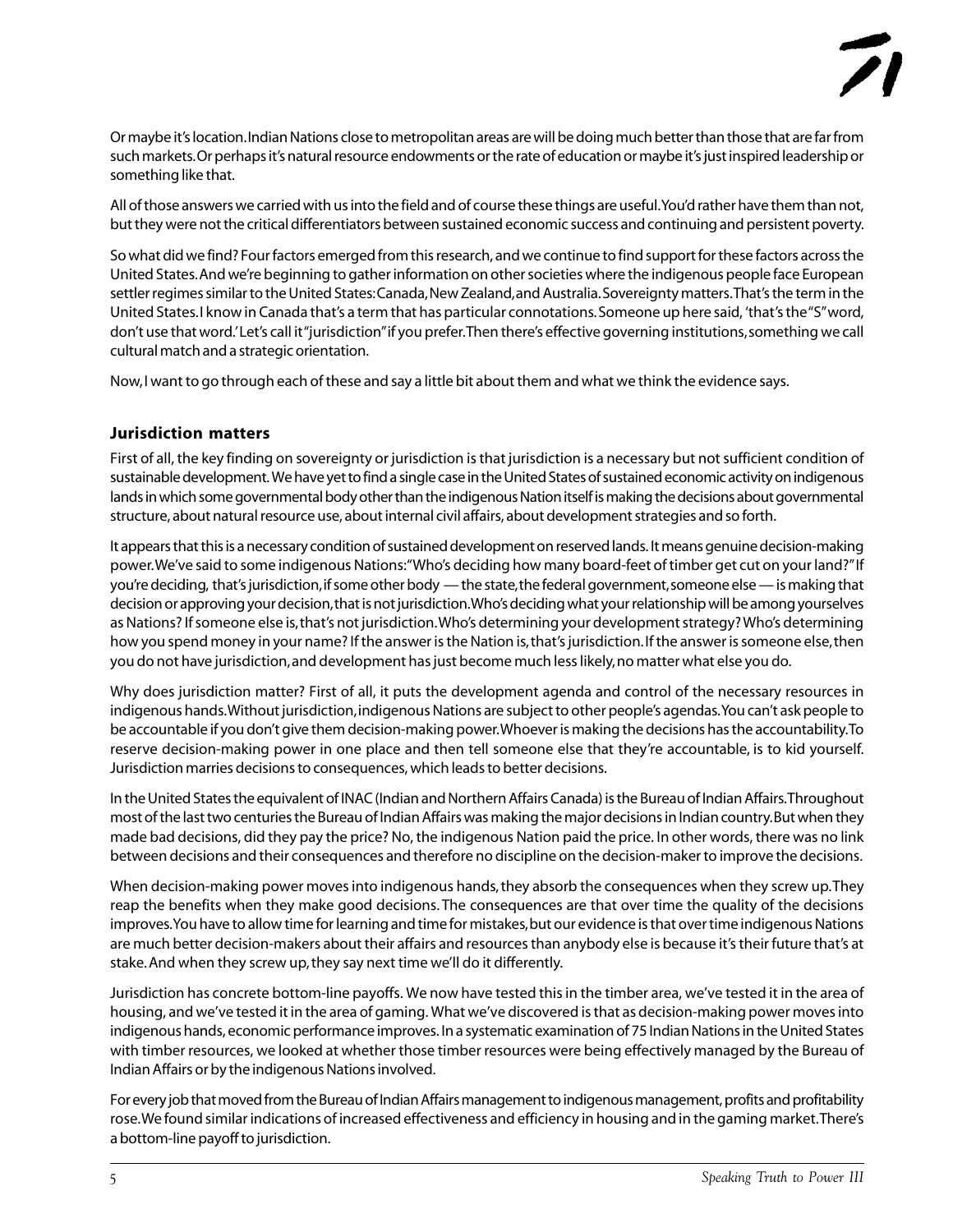### **Governing institutions matter**

But it turns out that jurisdiction is not enough. The second of our findings is that effective governing institutions are necessary. You have to back up power with the ability to exercise it effectively. In some ways the sovereignty/jurisdiction piece is entirely about the relationship between indigenous Nations and other sovereigns. When you move to this second finding on effective governing institutions, the focus turns to indigenous Nations themselves and whether or not they can deliver what has come to be known as good government.

What does this mean? Our evidence focuses on four things. First: stability. That's not stability in terms of who's calling the shots; it's not stability in elected leaders or something like that; it's stability in the rules of the game, the way things are done. We have one Nation, a very successful Nation in the US, where there is a 100 per cent turnover in the senior leadership in the tribe every December 29, because they run a traditional governing system in which the senior spiritual leader of the Nation appoints the civil leadership every December 29.

But in this particular Nation, which is one of the most successful in the United States, the rules of the game, the way things are done, don't change. So despite the fact you get 100 per cent turnover in tribal administration, anybody dealing with that Nation knows everything is going to be done exactly the same way, it's predictable, it's stable. There are new faces but the same decision-making patterns.

The second part of the good governance equation: Is there separation of politics from business and program management? We've been gathering evidence for some time now about how businesses and programs are organized within Indian Nations in the United States and we've been asking two questions really. Number one: Do elected leaders have direct management control over either businesses or government programs? That is, do they can control the hiring and firing, do they control day-to-day management of those programs. Are they micro-managing?

Number two: If they are businesses, are they profitable? And if they are programs, are they effective? Our evidence indicates very strongly that separating politics from day-to-day business and program management yields in the business area a 400 per cent increase in the chances of profitability, other things being equal. Getting the politics out of the management again has bottom-line payoffs. It's harder to quantify these things in the program management area, but in case after case we see more effective social programs when you separate strategic decision-making by elected leadership from day-to-day program management by administrators.

Third part of the good governance finding: Is there effective and non-politicized resolution of disputes? One of the distinguishing features of the United States' indigenous Nation situation, vis-à-vis Canada, is the presence in most indigenous Nations in the United States of tribal judicial systems, tribal courts that have significant power in many cases. But in many cases they are heavily politicized. The route of appeal from the tribal court is to the council or the chairman or chief executive of the Nation.

We found that getting the politics out of dispute resolution reduces unemployment rates on average across Indian country in the United States by five percentage points, controlling for other variables. That's a relationship between unemployment and whether or not you've got a good court system. Why? Because having a good court system that deals with people effectively and in which court outcomes do not depend on who you voted for or who your relatives are, turns out to be a critical message to investors, including tribal members deciding whether or not they'll bet on the future here at home or move to Los Angeles. And when the court is depoliticized, the number of jobs starts to rise.

Finally, and still within the good governance finding: Is there a bureaucracy that can get things done, that can actually deliver the goods?

Why do these governing institutions matter so much? Because what governments do is to establish and enforce the rules of the game by which communities and their members organize, engage in action, interact with outsiders, cooperate, initiate businesses, etc. Those rules send a message to investors,—again I mean investors very broadly here, everybody from some person thinking of taking a job in First Nations' government to someone thinking of starting a small business on reserve land — and the message is, either do or don't invest here. But not just any governing institutions will do.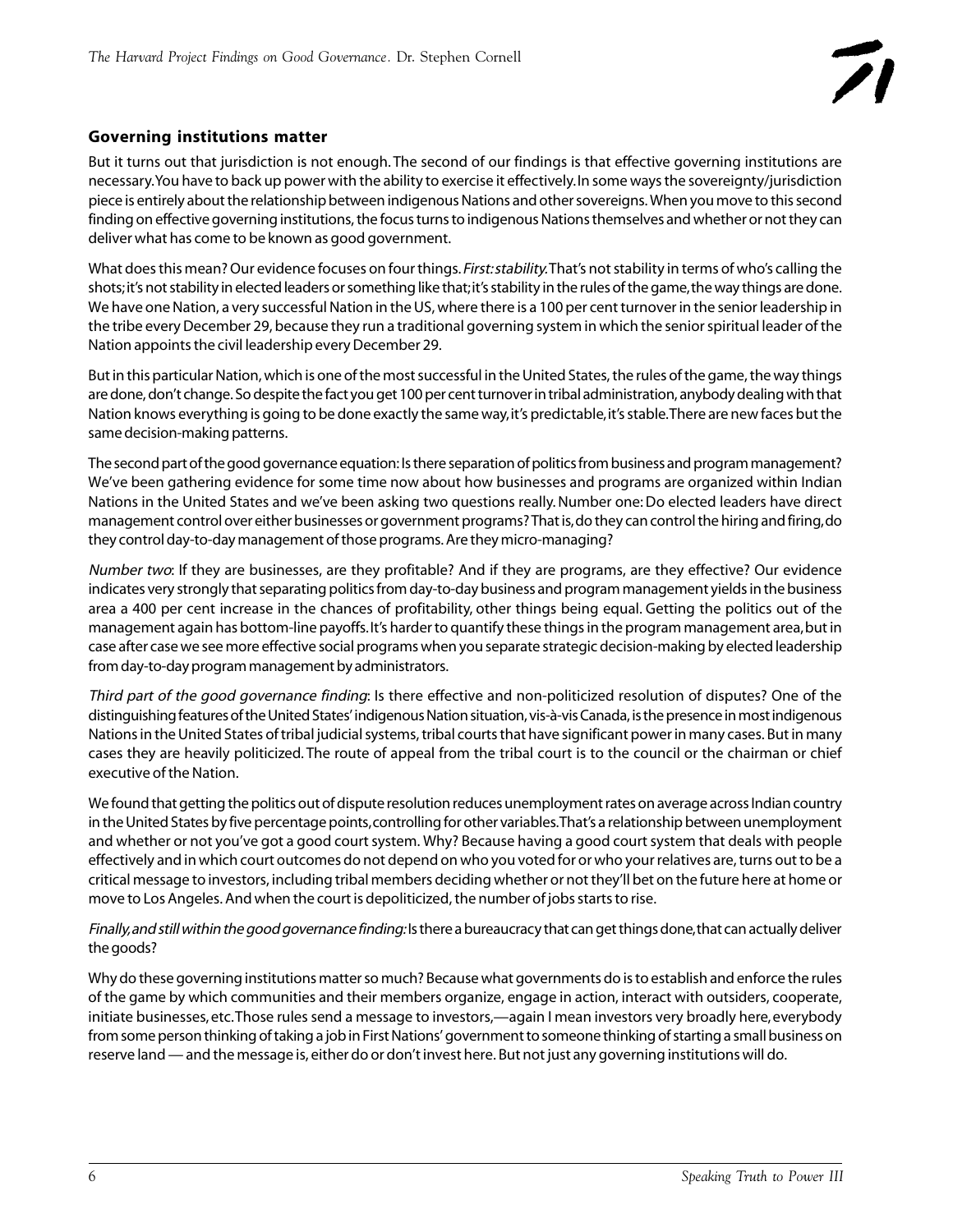### **Culture Matters**

So the first factor in success is genuine decision-making power, and the second is effective governing institutions. The third finding that's emerged from our research is something we call cultural match. This has to do with the nature of the institutions with which you govern. Two of the more successful tribes in our sample are the Confederated Salish and Kootenai Tribes at the Flathead Reservation in Montana and Cochiti Pueblo in New Mexico. Both of these tribes have been very aggressive in taking control over their own affairs, but they organize their affairs radically differently.

At the Flathead Reservation in Montana there are three tribes, Salish, Kootenai and Pend d'Oreilles, located by treaty on one reservation. They govern themselves through a set of governing institutions that look as if they came out of my high school civics textbook. I recognize all the pieces. It's classic, liberal democracy in action — parliamentary system, independent judicial system, election code, commercial code.

At Cochiti Pueblo in New Mexico there are no elections. There is no constitution, there is no legal code, there is no commercial code, there's no codification of law at all, other than in the memories and traditions of the people. And yet that Pueblo, as I said, is one of the more successful tribes in the United States, because in effect it does have a Constitution. That Constitution exists in the culture of the Pueblo itself, which today remains viable enough and powerful enough to compel certain kinds of behaviour from elected officials. Radically different solutions to the institutional problem, but there's cultural match.

The Flatheads have found a set of institutions that may not be anybody's first choice — the Salish might rather they were Salish institutions, the Kootenai might wish they were Kootenai institutions and the Pend d'Oreilles might wish they were something else. But what they have found is a set of institutions that is everybody's second choice, a set they can agree on as being effective for the things they need to get done. At Cochiti Pueblo they have a set of institutions that are so deeply embedded in the culture that their own legitimacy is never challenged.

So what we see is different answers to the same set of problems: designing governing institutions that match indigenous Nations' expectations of how authority should be organized and exercised. Why does it matter? Because if they're going to be effective, governing institutions have to have support from the people, they have to have legitimacy. Governing institutions that have legitimacy in Washington, DC, but don't have legitimacy in Pine Ridge, South Dakota, are not going to be effective at either governing or producing economic development at Pine Ridge. The question is what's legitimate in the community whose future is at stake.

Cultural match is about that. Institutions that match contemporary indigenous cultures are more successful than those that don't. On the other hand, there's no blank cheque: institutions have to perform. We've seen Nations who have admitted their traditional way of doing things isn't up to the challenges they currently face, but that doesn't mean they just grab a set of institutions off the shelf and plunk them down there. It means they spend some hard time trying to invent new institutions that they believe in and that are capable of getting the job done.

#### **Strategic thinking matters**

The fourth factor coming out of this research is strategic orientation. As one tribal leader said to us: "I don't have any power. Why should I engage in strategic thinking? I just deal with what comes in the door because somebody else is making all the big decisions." Dependency and powerlessness discourage strategic thinking, lead to crisis management, firefighting, band-aid kinds of programs and that sort of funding-driven decision-making that says, "What's our development strategy? Whatever we can find somebody to pay for."

In the tribes that we see that are successful, we see long-term thinking that asks, what kind of society are we trying to build? What are our priorities in building it? What are we trying to preserve and protect? What do we want to change? And then they make day-to-day decisions within that perspective, within that way of thinking. And this appears to do two things: It provides appropriate criteria by which to make decisions. How do we judge which of these options to take? Which one supports our strategic vision of the future? Which one protects our priorities? Which one helps answer our concerns? And it encourages politicians to serve the Nation instead of themselves, because there's an explicit sense of what the Nation is trying to do, and when politicians act in ways that don't support this, it becomes obvious.

So what do successful Indian Nations, at least in the United States, have in common?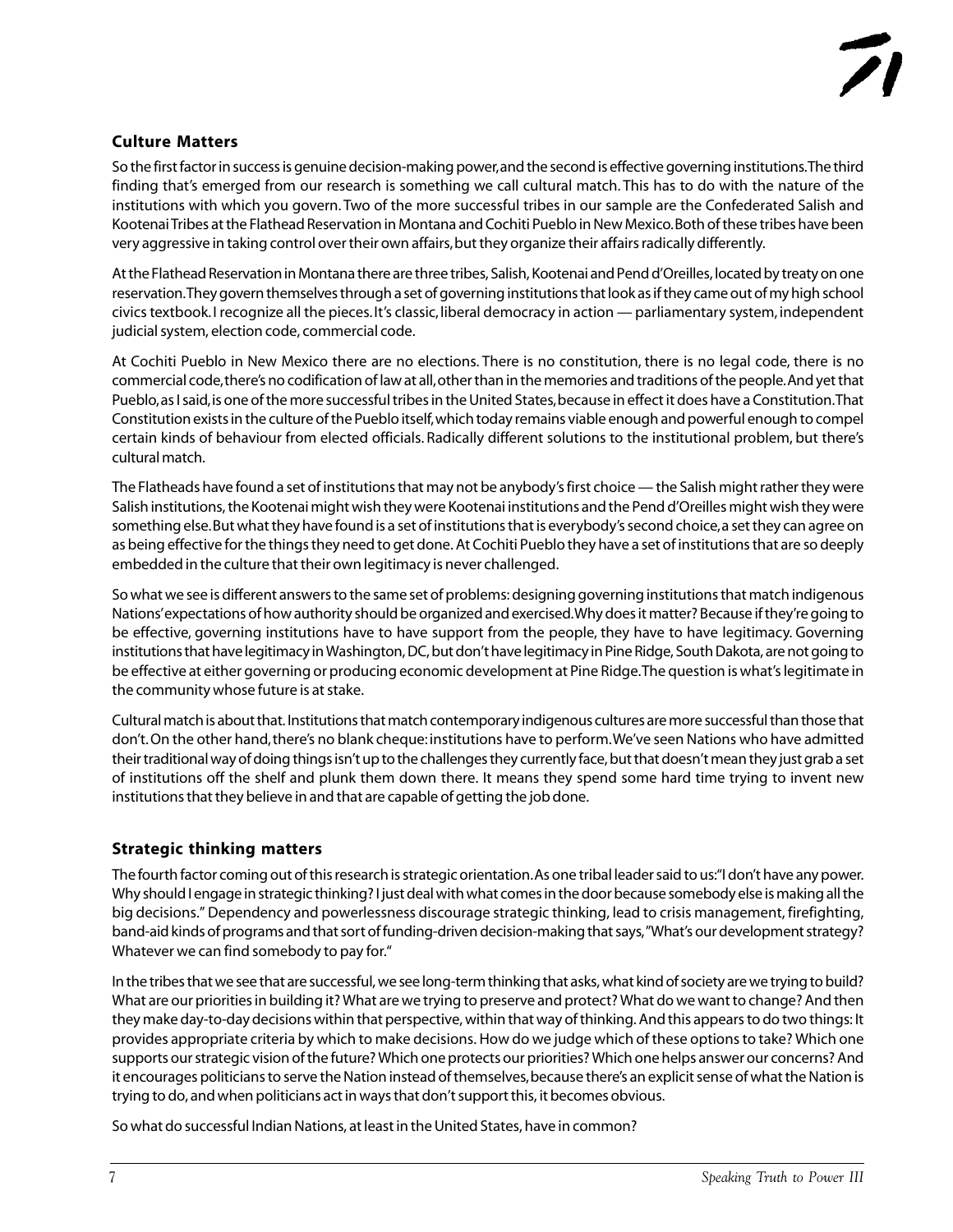They assert the right to govern themselves and they exercise that right effectively by building capable governing institutions that match their cultures. We talk about this as nation building. We've described it in some of our work as a nation-building approach to economic development, as opposed to the standard approach to economic development in the United States where agendas have been set in Washington, DC, not by indigenous Nations themselves and where institutions have been imposed on indigenous Nations rather than developed by them according to their own political cultures, and in which those institutions seldom function to encourage investment and support the future.

#### **Implications for building good governance**

Now what are the implications of this? This is where I'm speaking, in a sense, out of turn. But I'll tell you what I sense from it, from what I know of the Canadian situation. For federal and provincial governments, it means yield decision-making power, support indigenous jurisdiction. Without that kind of power you lose the connection between decisions and their consequences, which all human societies benefit from.

My colleague, Joe Kalt, in testimony before the United States Senate said: "You would not be surprised if I pointed out that eastern Europe was unlikely to develop economically as long as the major decisions about it's future were being made in Moscow. Why would you be surprised then if I were to tell you that Indian country is not going to develop economically as long as the major decisions about it's future are being made in Washington, DC? "It's the same principle. Yield decisionmaking power."

Take nation building seriously. This is not about building administrative capacities. It's not about what the United States has seen — a shift of simply, "Okay we'll develop the programs here in DC, but we'll give you the money and you can make the administrative decisions in the field." It's about things like setting priorities, about building institutions that aren't just about running social programs, they're national institutions. They're about building different futures. They're about refiguring relationships with other sovereigns. They're about what kind of future people want.

Invest in institutional capacity building.There are a lot of federal programs in the United States that support sending people off to college or support getting Indian country computerized and so forth, all of which are good things. We need those programs.

We have fewer programs in the United States that take seriously what an indigenous Nation legislature has on its plate and says, "How can we help that legislature become better at doing its job". Or that takes seriously the challenge of running indigenous courts and provides programs for training judges; or that helps solve the question of how you link indigenous Navajo common law with Western jurisprudence, so the Navajo Nation can have an effective court system that operates in both worlds (which in fact the Navajo Nation has done without much support from the United States). It's a system worth looking at.

Invest in helping indigenous Nations build institutions that resonate with their own political cultures. It's not a "one size fits all" challenge, it's a diversity challenge that says, what all of you face is a similar set of problems, but your answers are likely to be all over the map. And what we need to do is find the answers that are yours and that work.

Provide resources and expect and tolerate mistakes. These are human societies — we all screw up. There's benefit in that. We need to allow it to happen. We need to resist taking the anecdote that says, look how these folks screwed up, look at the corruption here, look at this court case that clearly was abominably done, and use that as a broad brush with which, as a US senator used to say until he got voted out of office two years ago: "This is why indigenous sovereignty is a sham, we need to shut the whole thing down, get them into the cities and get them out of this reservation business."

We have to replace those anecdotes of failure with the stories — and we know they're here in Canada as they are in the United States — stories of successful indigenous Nations that are creating futures that are their own and that in many cases are outperforming non-indigenous communities across the country.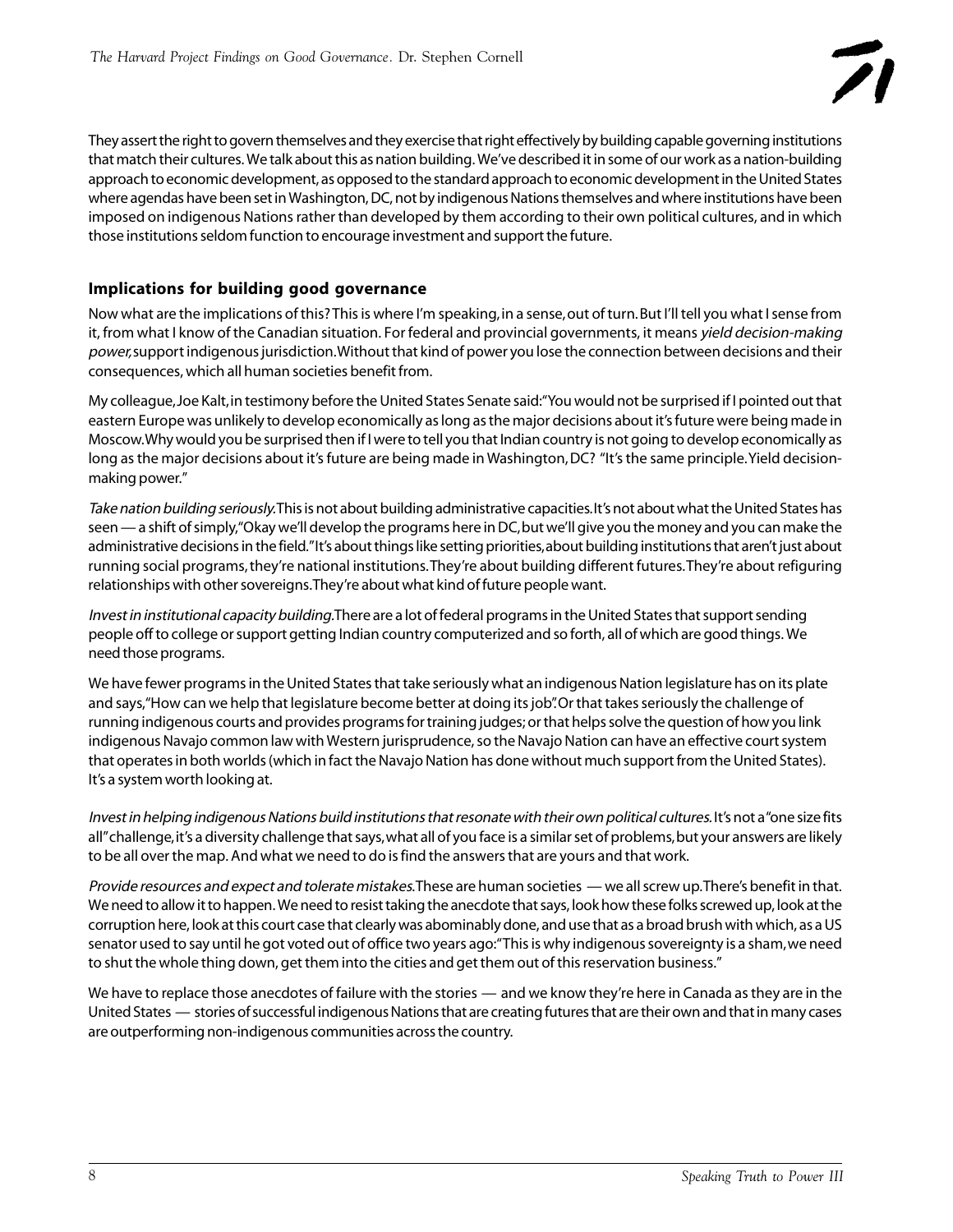### **What do these findings mean for First Nations?**

Take the responsibility that goes with decision-making power. We had one indigenous Nation chief in the United States who said to us: "The only thing wrong with this nation-building model and with us having all the powers is that I can't blame the feds for everything anymore." Well that's exactly right. When power moves into the hands of indigenous Nations, they bear increasing responsibility for outcomes.

But that's what sovereignty is about.

Take nation building seriously. Again, take those challenges seriously of how to build Nations that work. Invest in institutional capacity building, sometimes perhaps at the tribal level. I'm very much aware that among the differences between the situations of many First Nations in Canada and the situations in the United States are issues of size.

We have some of those issues in the United States, too. The Kumeyaay peoples, who are in a number of very small communities in southern California, some with populations under 100 persons, are discussing the creation of a Kumeyaay tribal court in which they could all participate, that would serve all of them, an intertribal court to overcome the disadvantages of size. This approach can help if you're small and you're to create a government capable of meeting the challenges you face in the contemporary world. In Alaska, similar kinds of things are in the works.

This raises the question of who's the self in self government? A question we've talked about a lot in the US, particularly in Alaska. At what level do you organize what kinds of power? It's not an all or nothing deal. Maybe some things are done at the First Nations level and some are done at the tribal level and maybe some things even at the regional level. There's no reason authority and power cannot be distributed across units where it can be effectively and best supported.

Change internal attitudes towards First Nations' government. This is a leap on my part because what I'm giving you is my sense of the United States. What we've encountered in the United States is a whole generation of young people on many reservations to whom government is solely about the distribution of resources. Elections are solely about who is likely to give me the most resources. Tribal governments are more about distributing goodies than about building a Nation and reshaping a future.

When we talk to tribal leaders in the US they view this as one of the biggest challenges they face. How they persuade their young people and themselves to rethink what tribal government is, to move from government as distributor of resources to government as a nation-builder.

### **Opportunities through the BC treaty process**

Two last points. I've been very struck in the visits I've made to British Columbia by the opportunities offered by the treaty process. When I first heard about it, the discussions were often about claims. But the more I've looked at that process, the more it has struck me that the process has enormous nation building and constitutional potential, that this is one place where nation building is in fact taking place, perhaps intentionally, perhaps in some cases inadvertently. It's where people are rethinking what their governments should look like, where they're asserting powers. That strikes me as an enormously encouraging development, and yet another reason why the dragging of the feet on the provincial side in this process is troubling.

It seems to me to be shutting down a process that has enormous potential to do exactly the kinds of things that we see have such benefit in the United States.

The other thing that we have begun increasingly to try to convey in the United States is the fact that sovereignty, what I call jurisdiction here, is a win-win proposition. In the US the enemies of tribal sovereignty in many cases are the states themselves. But in our work on economic development, what we've seen is that when you get successful activity on indigenous lands, it tends to spin off all kinds of benefits to non-Indians.

Mississippi Choctaw is the major employer in that part of Mississippi. They're one of the largest employers in the state of Mississippi. When you go talk to those 5,000 black and white workers who are working in Choctaw-owned and -operated enterprises, you're talking to supporters of sovereignty. They view the Choctaw as the key to their future.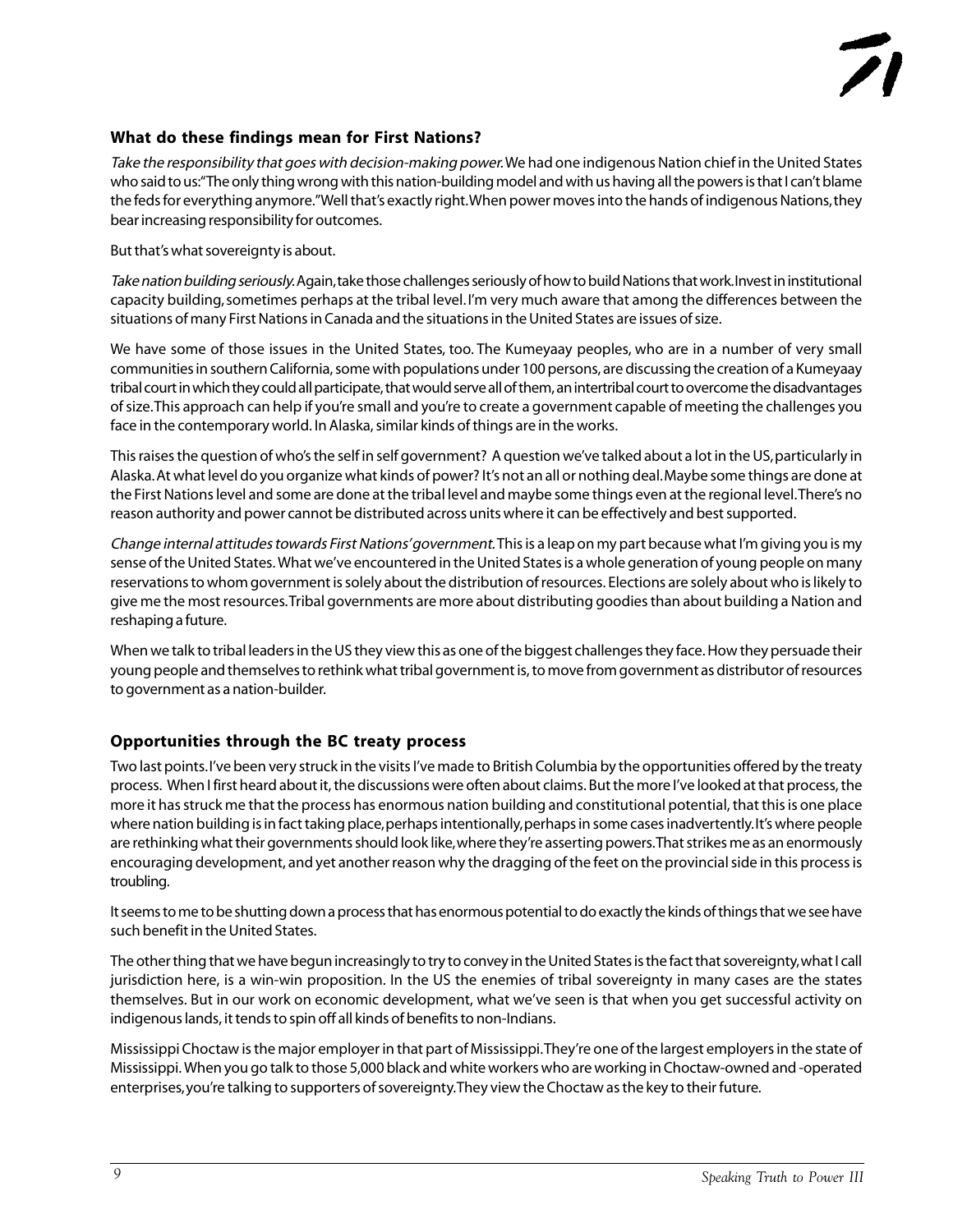In San Diego County in the 1990's, it was gaming tribes who were the only bright spot during a recession there. When everyone else was laying people off, they were taking people on.

The White Mountain Apache recreational activities, such as their trophy elk hunting operation that is a major stream of income to the tribe, and the ski resort that they run are what keep the motels in the towns of Show Low and Pinetop and Lakeside full during the winter, and those are non-Indian owned motels. The local chamber of commerce, when they want to think about the future, says, "What are the Apaches doing?"

If you think about things that way, you can make an argument — and our research makes this argument— that sovereignty is necessary for sustainable development on indigenous lands, and that successful indigenous development spins off benefits to non-Indians. So sovereignty is in the interests of Indians and non-Indians alike.

We're in the process of trying to gather more systematic data on that because it's a powerful and important policy argument, and we're convinced that it's right.

Finally, I was asked really to talk about governance, and I did talk about governance but we started with economic development. When Joe Kalt and I started the Harvard Project research, it was the economic issues in Indian country that motivated us. Indian country taught us that it was governance that was important. We learned that in the field. But I was reminded of it by Rocky Barrett, the Chairman of the Citizen Potawatomi Nation in Oklahoma. This is the Nation that went from having almost nothing in the bank in the 1970's to owning the First National Bank of Shawnee, Oklahoma today. And when I was talking to Rocky Barrett about how they made that transition, I said to him that the most interesting thing to me in what you've done is the work you did on your political institutions, because that seems to fit with what our research shows.

His response to me, in his own words, was: "Oh yeah, if you're not thinking about constitutional reform, you're not in the economic development ballgame."

I'd never before heard a tribal leader put "constitution" and "economic development" in the same sentence. It was his experience, learned the hard way in trying to build his Nation in Oklahoma, and it's what our research says as well. We think the focus of attention should be on helping indigenous Nations build themselves through competent governments that are of their own making.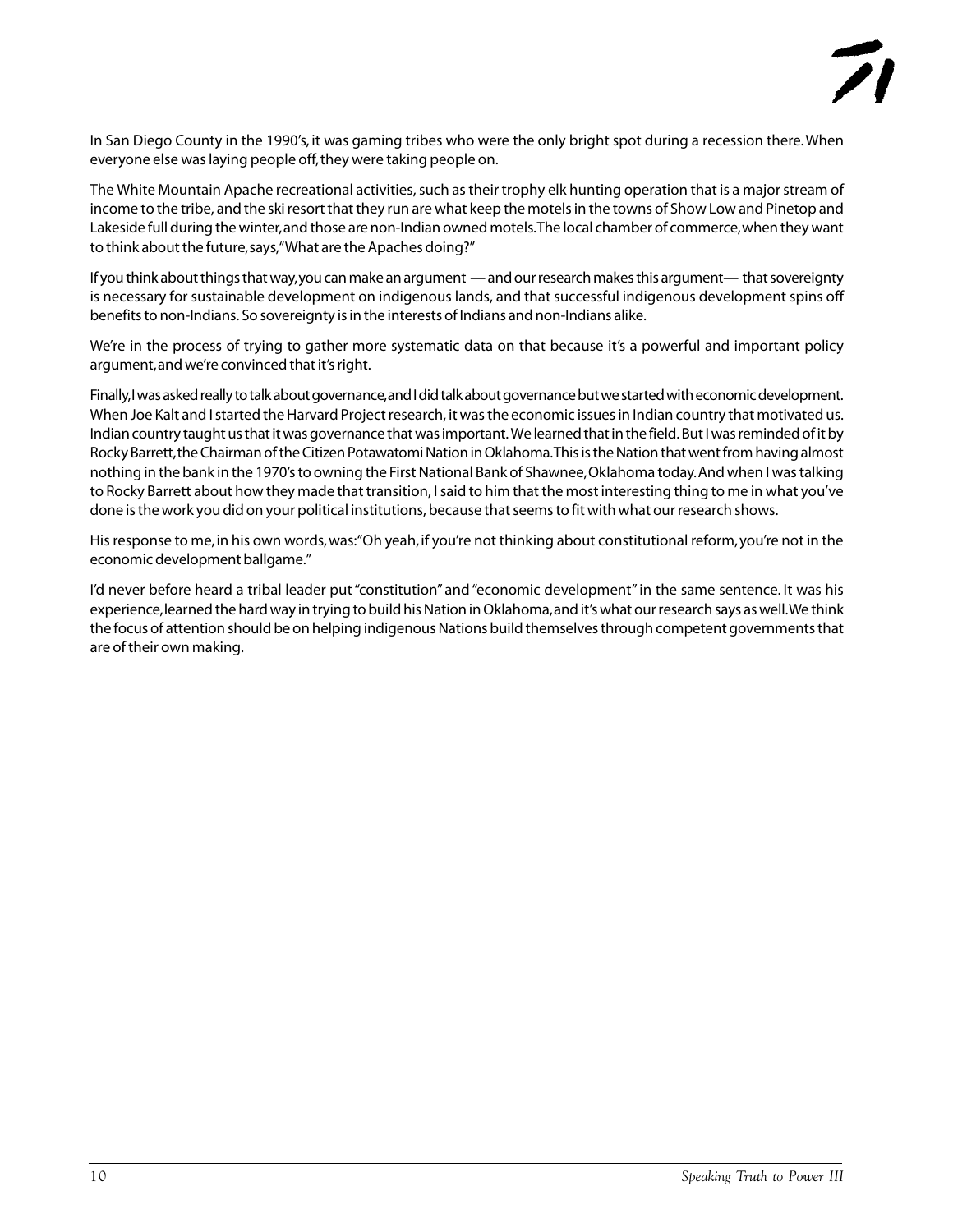### <span id="page-12-0"></span>**The Institute on Governance Experience**

This morning I will discuss what we do at the Institute on Governance, why we do it, and how we got to where we are. As Commissioner Debra Hanuse mentioned in her opening remarks, the Treaty Commission's Review of the BC Treaty Process <sup>c</sup>ontains several recommendations that relate to governance, including having a conference to review governance models, developing a province-wide table to identify governance interest and options and developing a permanent institute of governance.

All of these recommendations were made with the eye to developing governance structures that would support prosperous futures. I was a bit daunted to follow Dr. Stephen Cornell on the agenda because of his in-depth knowledge of aboriginal issues and aboriginal governance. There are a number of echos that you will hear in what I have to say today when I'm talking about governance in a much wider ranging area: international governance and national governance —the areas in which I've been working for the last 10 years.

My session focus is broken quite deliberately into two, because I was asked to talk about the Institute on Governance (IOG), how we got to where we are, what we did and how we did it. Secondly, I will devote a bit of time to building governance capacity. What does that mean? What is it and how do you do it?

The IOG started out about 11 years ago with nothing more than a man, a laptop and some very good ideas. Tim Plumtre, who is still managing director of the organization, had done a fair amount of thinking about policy and public policy and public institutions. He'd been a journalist, served in government as a public servant and worked in a minister's office.

Tim thought it would be a good idea to develop an organization that would be independent of government — a neutral third-party observer of changes that were going on in government. At this time, certainly at the federal level, the federal government had instituted the Public Service 2000 Reform initiative, was privatizing Crown corporations and reforming the regulatory approach. There was a lot of change going on, not only in Canada, but internationally. Focus on public sector reform was right at the top of the agenda.

A third party could observe how the federal government was making change from a neutral vantage point, with its own agenda. Secondly, a neutral observer could act as a window to share what was happening in Canada with a wider world and bring experiences back to Canada that were worthy of being adopted or explored here.

Tim had very little money — just enough to set up an organization. However, he was able to get start-up funding from a wide number of deputy ministers. I think by the end of the first year the institute had over 22 federal deputy ministers who were willing to give a little to the pot. This provided the start-up funding that the IOG needed for the first two years. Within a couple of years the IOG took out charitable status because of its education focus.

By 2002, the IOG have 18 staff and six associates. We are closing this year an office in Kuala Lumpur that we had for the last five or six years. We are completely self-funded. We undertake commissioned research, and we offer professional development programs for which people pay a registration fee just as they would for any professional development program.

Over the years we've managed to keep our head above water. Although the IOG is non-profit, that doesn't mean we can't make a little bit of a surplus, which is devoted to giving ourselves time to write, to think and to undertake research that perhaps isn't yet on top of anyone's agenda.

Being self funded has meant that we've become quite entrepreneurial and responsive. We're a bit different to an organization that has core funding or foundation grant money, because we have to work on things for which we can be paid eventually, for which there is sufficient interest that there will be a sponsor to help us undertake the work that we're doing. That has implications on how we recruit staff; it's not sufficient to have a long and continuing interest in research for its own sake valuable though that may be. At the head of this organization, my fellow directors and I have to have an entrepreneurial sense of where we can find this funding and what projects are of interest to whom so that we can attract funding to support the IOG's work.

The IOG has developed a strong national and international suite of activities. I think we've probably been active in over 20 countries outside Canada, including Africa, Southeast Asia, the Baltics, the Balkans, Eastern Europe and the Middle East. These issues of governance and how to do a better job in governance are coming very much to the forefront in how countries seek to move through transition, whether it be political transition or economic transition.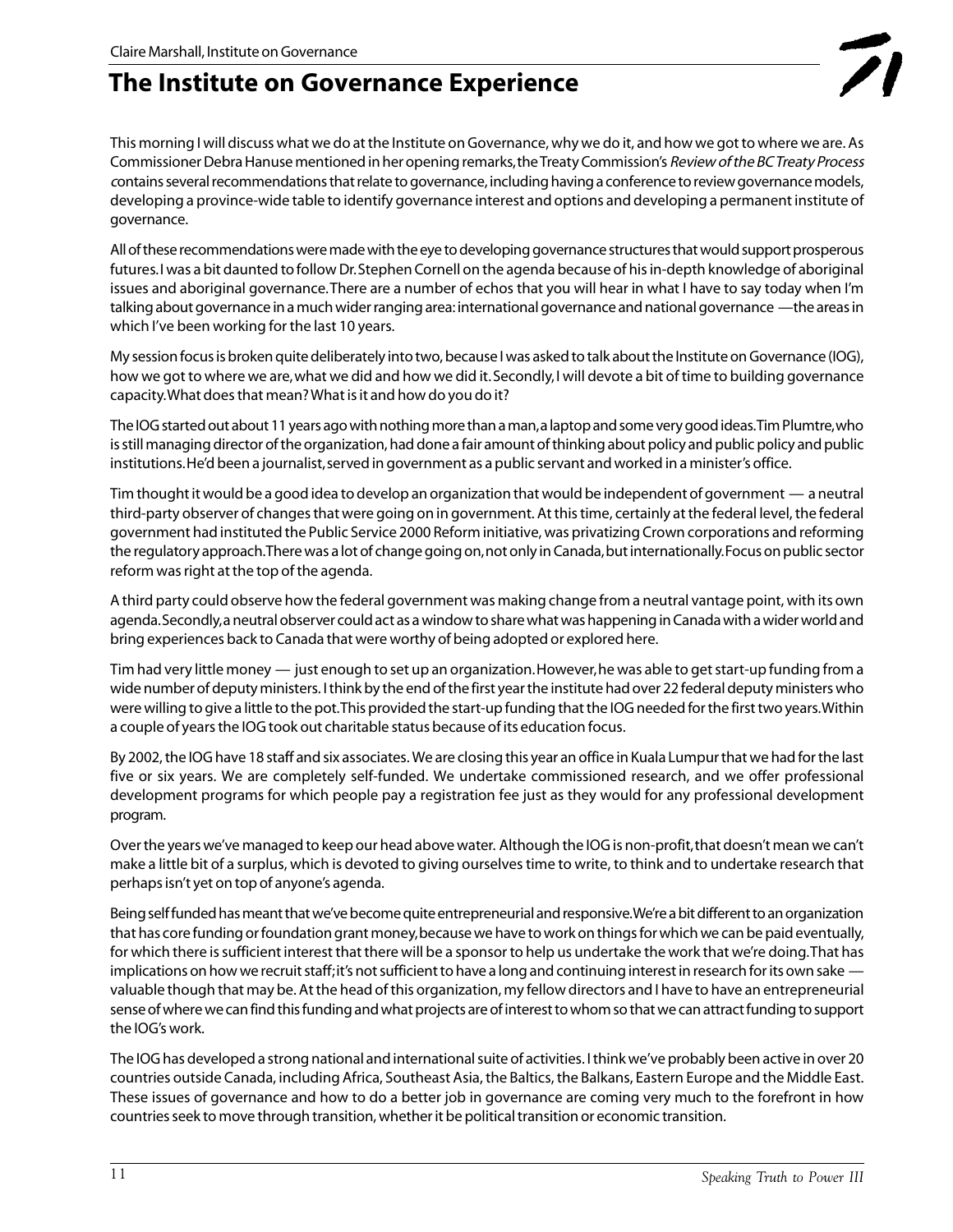The IOG's profile is very much web-based, which has been a complete development in the last decade. We issue all of our publications on the web. We're interested in getting the learning out, not in making money from it, and quite frankly, going into print on big documents is an extremely expensive hit and miss affair.

Our mission is to promote effective governance through thought and action, and we do this through easy words: create, share and apply. **Create** is the research that we undertake and share through professional development programs, conferences, workshops and publications and apply by providing advice to departments, organizations, band councils, individuals, international governments and international donor organizations. We are in fact an action-oriented think tank.

The information that can be shared through people who are like-minded and facing the same challenges is a very, powerful way of moving ahead knowledge on an issue. When we started work in Southeast Asia, we contacted the heads of public service commissions in six or eight countries and brought them together over a three-day event to discuss issues of common interest.

To begin with they thought what Vietnam, Brunei and Singapore have to share are very different cultural setups. But they were all tackling the problems of trying to be more open in their public service, trying to encourage transparency, trying to recruit good people into their public services and so on. They found that by coming together, by creating a network which is still very lively throughout Southeast Asia, they were able to help each other and share examples and case studies back and forth.

We've developed a clustered approach at the institute and I've used here our theme of aboriginal governance. We undertake research around a theme, some of the publications I've mentioned. We've provided advice to governments and aboriginal organizations. We undertake public education through our website, policy briefs and conferences.

My co-director, John Graham, was out here just last week with a conference that was on urban aboriginal issues. It was a second in a series of conferences that we're running.

We offer workshops for aboriginal organizations to help them think through how to refresh their own approaches to governance, how they can make clear the difference between political and civil service links. What are the roles of staff, what are the roles of the leaders? What is the role of citizens in that area?

Finally, we offer courses for public servants. We've had for a number of years now a two-day program on building better relationships with aboriginal peoples, to help them understand the history and desires and intentions of the aboriginal communities.

We found over the years that there is a growing synergy between the themes. When we started out we thought aboriginal issues were quite unique and unto themselves. But lately we found that what we were doing in accountability and performance measurement is beginning to feed into and feed from our work in aboriginal governments. Our work on board governments in the voluntary sector, again picks up echos and lessons from some of the other themes that we are working on. How we go about building policy capacity has an enormous amount to do with accountability regimes, and over time we're finding that the wealth and the understanding that we're gaining is multiplying.

Again, synergy amongst activities — if we undertake research we are able to provide advice based on that research. And providing advice in five or six countries means that we can bring that understanding back and share it further through publications and workshops and it strengthens our research activities at the same time.

We have a very simple business plan. We're always on the hunt for steady revenue — foundation grant monies, continuing core funding. We are independent, but there's a price for independence; you have to find some sort of sustaining fund to keep you going.

Over the years , we have found a couple of very large projects. The IOG project in Southeast Asia, funded by CETA, enabled us to undertake research, case studies, pilot studies, conferences and to produce a couple of books. Lately, our learning activities have provided the sustaining funding that we have really been looking for over the years.

The workshops are proving extremely popular. I assume that is based on them being extremely useful. People signing up for the courses keeps a steady stream of funding coming into the institute and that enables us to take the time we need to write papers and research, which may not be paid for in other ways.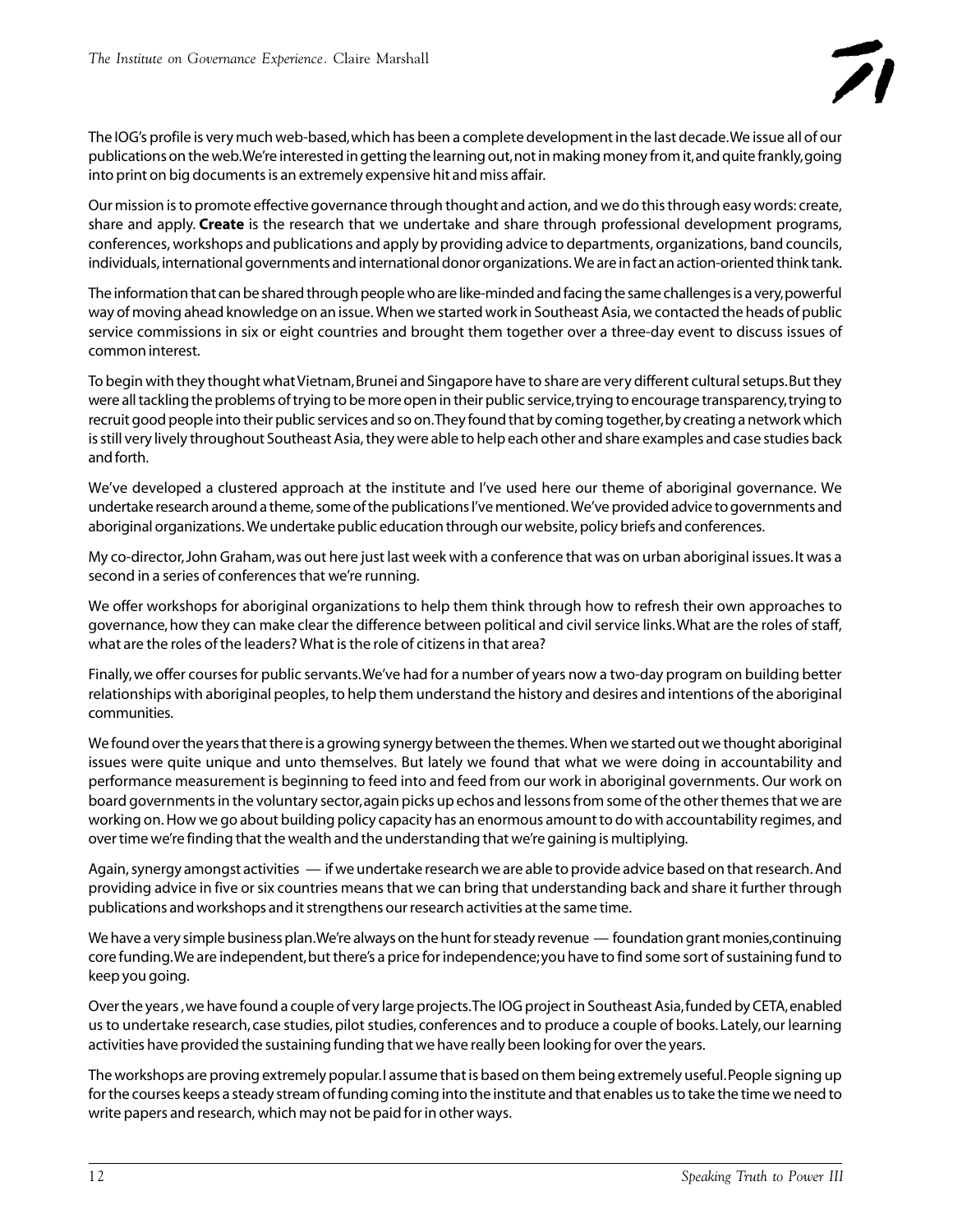We found that having a good reputation is absolutely critical — I suppose it almost goes without saying — but more than in other places that I have worked, a good reputation is based very much on your last piece of work. You have to be extremely sensitive to quality all the time, and that speaks not only to the quality of the product or the services that you're offering, but being choosy about what you decide to work on.

We often have phone calls saying "would you work on X, Y or Z" and we say "well it doesn't really relate to governance, sure sounds like an interesting project but it's not us and you would probably be better off going to someone who is more expert in that particular area". I think that strengthens our case for being sure that we focus on what we do best.

This need for quality to recruitment also speaks to recruitment — how we select the people who come in. Everyone who joins the institute has to take, and this sounds a bit quaint I suppose, a writing test. Can you actually write. Everyone says yes we can, so we test it out because we need people who can write clearly, who can present a logical argument and who don't have to have somebody looking over their shoulder all the time to correct basic language.

We are idea based. We very often create ideas of our own, rather than responding to requests for proposals or big tenders. In fact I think over the ten years I've been with the Institute, we've only responded to five of formal big tenders. We find it much easier and more exciting frankly to get an idea and match it with someone who feels, yes this answers a problem or a desire that they have.

In consequence our client relationships tend to be long term. We nurture them. We do things pro bono for clients who we have been working with over time, and word of mouth spreads news about what we can do. I think that is the most valuable way to build trust in an organizations. If you're setting up an institute for governance, whatever title it has, then that strength of quality and responsiveness and then the passage of the good news by word of mouth can be of great value to you.

We have constant challenges, I don't think they will ever go away. Trying to achieve balance between what we do, trying to achieve balance between the amount of professional development that we offer and the amount of research that we can do. Our board of directors has said don't get carried away on the professional development front, you are a research organization and make sure you continue to put time and effort into that.

Maintaining independence is very difficult. Our paper on potable water is a good case in point. It's quite critical of the federal government, but it's based on good thinking and sound analysis, and we worked very closely with the federal government, with Indian and Northern Affairs, and we were really rather concerned that this would this be seen as biting the hand that feeds us in some way. But our board strongly urged that we maintain our independence and publish documents of this kind and get with the idea, not of creating trouble, but of shedding light on problems and issues as they come up. So maintain independence.

The lack of sustained funding, I've mentioned, means a constant need to keep an eye on where the next initiative might come from and how to provide the resources that you need to grow. Making the most of the board's talents. Because we are very much driven by the interests of the staff, my fellow directors and myself, and because we don't have large pots of money coming in from other sources, it means that what we do at the institute is very much driven by the staff, rather than by the board. I think if the board had access to a large sum, they would have a much more day-to-day role to play in terms of directing what the Institute does.

In that way we're a little different than most non-profits. We have an excellent board, but the day-to-day is very much driven by us and we take to our board questions, issues, problems, such as this one on biting that hand that feeds us.

Managing growth. We've gone from one to 20 people in 10 years, and that in itself creates stresses and strains inside an organization. We're constantly looking to see where the puck will be. What is the issue that will be of interest in the area of governance in the next two, three years, not right now.

That's a bit on the institute itself, and I've also been asked to speak to building governance capacity, which as Dr. Stephen Cornell touched on it several times during his discussion, I'll go through quite quickly.

There are a lot of definitions around and I think it's worthwhile sort of taking what is governance. Governance is a whole lot more than government. In fact if you read this definition through, all of these definitions, you'll see that the word government doesn't even appear. So where is the government in all of this? The government is but one player in our version of governance. Government, NGOs, voluntary sector, unions, groupings, formal groupings of civil society.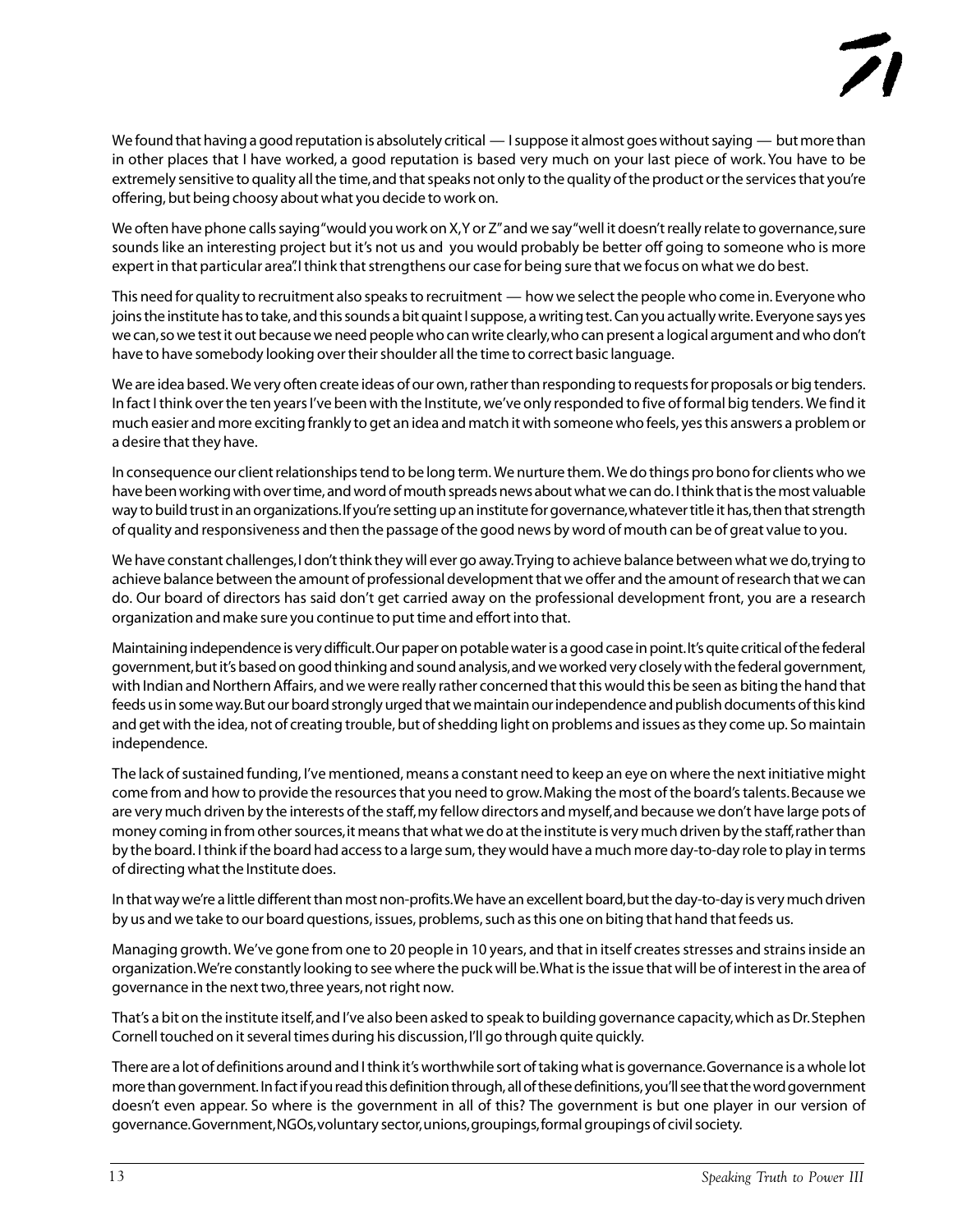The three spheres here, when in balance, have proven to lead to be a pretty good predictor of improved quality of life for the country. If you look at former Russian countries, you will find that government is still very, large. They own and control many of the businesses. Civil society is not strong enough and does not play a very full role in moving the country ahead and they're struggling; they're still in transition.

I think this is an echo of what Dr. Stephen Cornell was saying when he commented on the need to get things in balance. And again, an echo from Dr. Cornell is the importance of history, traditions, culture and technology in a successful governance system. You can take a model from one country to another and it won't work, even if it was very successful in the first country. That's because we're all different. We have different desires, different ways of expressing our cultures and traditions. If you try to make changes in governance without bearing that into account, you're pretty well doomed to failure.

Why should we care? A World Bank study found that higher per capita incomes, lower infant mortality, higher literacy — all laudable goals — seem to be hand-in-hand with good, effective governance relationships. Building capacity. Capacity is simply building independence by increasing competence; being able to do things yourself and not having to turn to another level of government or another outside organization for permission on how to move ahead.

I would like to share some international lessons on building governance capacity. Money isn't everything. There's a great tendency to throw money at problems, but often it's the informal, well informed cultural shift that doesn't cost much money, but is very carefully honed to the organization.

Changes in governance, building governance capacity, takes a long time. We're really talking about attitudes here, personal attitudes that can take up to a generation to change. So it's not going to be done tomorrow, you really have to have an eye on the very distant horizon.

Top level drive is key. If you're working inside a national government then to have the Prime Minister involved is very helpful. This was the case in the UK when they brought in a number of reforms in the early nineties, but in Canada when we brought in reforms they were not supported in the same direct way by Brian Mulroney and it faltered, it didn't really take a hold for a long time.

Models are just that. A good idea for a governance change in one country doesn't necessarily work in a second one. There are many targets to consider when trying to build governance capacity. Individuals, organizations and systems are very different.

For individuals, there's training on the job. It's often an area where people say: "Ah, we've got to make a change. We want to strengthen policy capacity in this organization, let's send someone on a course, on a workshop, have them go shadow someone who is more successful." Establishing an association, pay and benefits can help. If you're paid better, then hey, you're going to do a better job, one would hope, or at least not seek a second moonlighting job.

Certification regimes, such as taking out a CAA course, belonging to an official organization, all of this can help an individual do a better job. So can exchanges, going and working in the voluntary sector if you're a government official or being the voluntary sector person into government to develop understanding and networks.

These are inexpensive, fairly low risk approaches to trying to improve governance capacity. They're not necessarily the best ones. If you go into organizations this becomes much higher risk, more expensive, but in a way more effective and long term because you're tweaking not just a single individual, but the whole organization in which that person is working.

When the IOG was asked to go to Latvia to undertake a review of government communications, we didn't just look at individuals and training opportunities that the government wanted us to do; we also took a look at the whole organization. How are communications coordinated, what are the relationships with the media? Are the NGOs getting what they want? It went well beyond individual communications offices. This stands for systems as well. Maybe it's not an individual, maybe it's not an organization, it could be an entire system that you want to change. The Romano Commission of the health care system is an example of that.

These are the most expensive and highest risk, but if they work they can make change dramatically.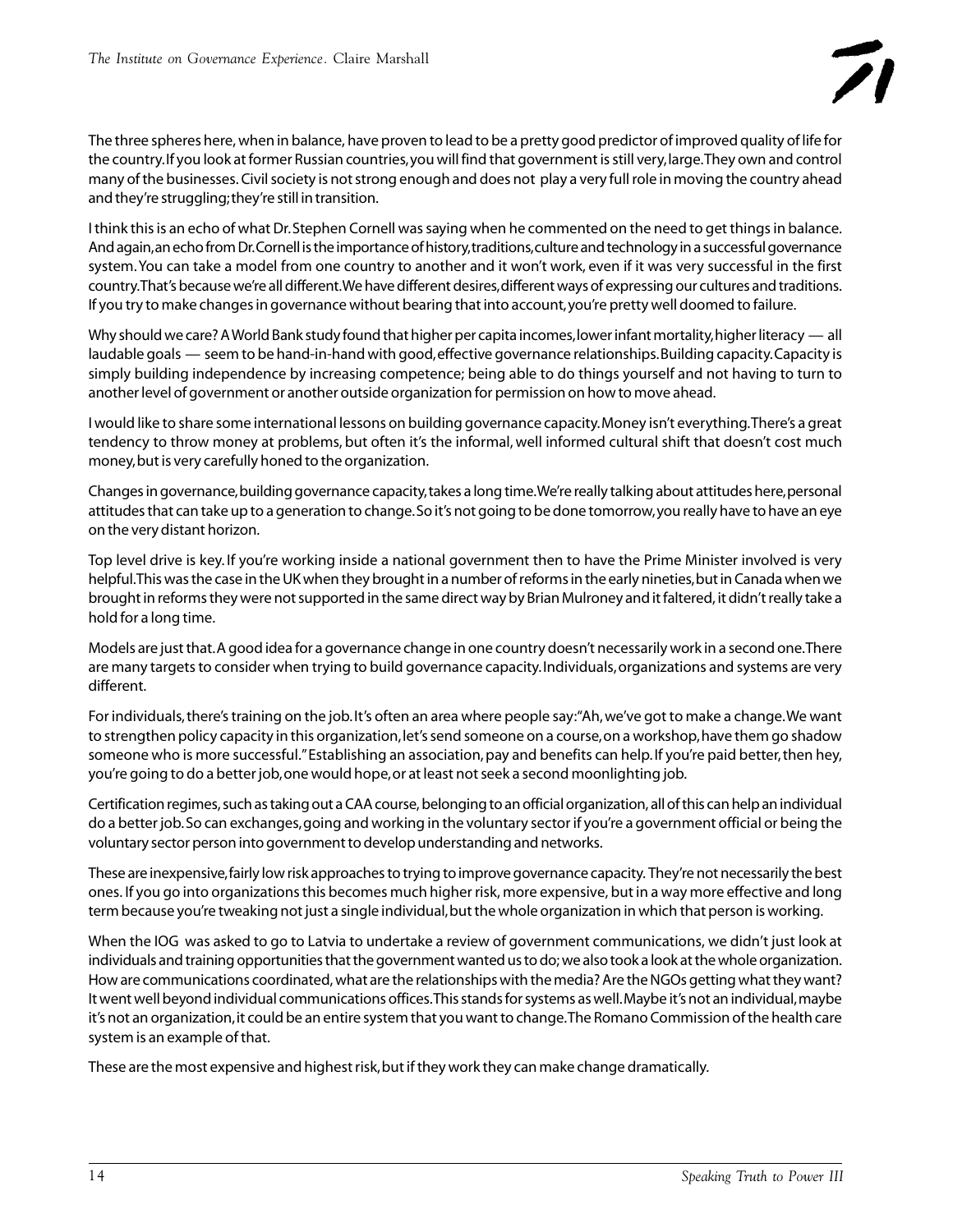So when looking at a governance challenge I think it pays to look at the individual. Again, the Latvian case, looking at a communications officer, went beyond that. We provided training for ministers. We provided training for deputy ministers, because they have a role to play in government communications, and which organization, not just government but the NGOs, and which system, not just communications but policy development. Always look for a holistic approach when trying to change a governance system and build capacity, because as I said, you're really going beyond government here. You're working right across those three spheres in a governance system.

In conclusion, when building an institute maintain a focus, maintain relevance and maintain independence as far as you can. When building governance capacity, think broadly; think beyond the obvious and be as inclusive as you can — bearing in mind the three spheres, the three 'actives' that make change in a country.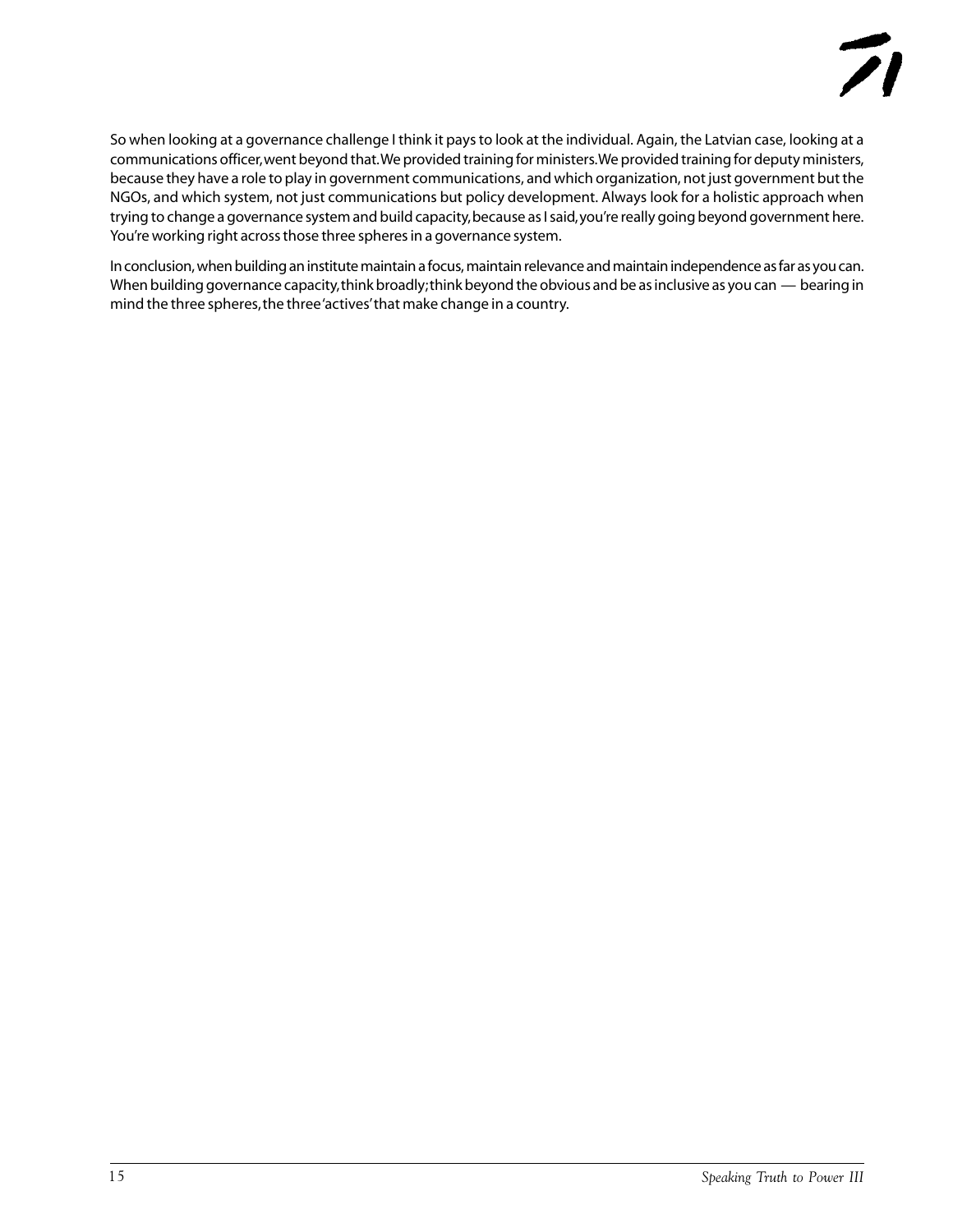### <span id="page-17-0"></span>**Self Government — The Ktunaxa/Kinbasket Experience**

I'm here to share the Ktunaxa/Kinbasket experience as we live it today. But, before I start I would like to acknowledge and thank the Coast Salish people for allowing me on their traditional territory today. I would also like to thank the BC Treaty Commission for the invitation to participate in this conference on aboriginal self government options and opportunities.

For those of you who don't know me, I'll briefly tell you who I am. I am the administrator for the Ktunaxa/Kinbasket Tribal Council, which represents four Indian bands, Indian reserves of Ktunaxa people and one Indian band of an offshoot of the Shuswap people, the Kinbasket family.

We live in the beautiful southeast corner of British Columbia, in the Rocky Mountain trench. Our traditional territory is about 27,000 square miles and historically included portions of Alberta and the adjacent states of Idaho, Montana and Washington. We also have two communities today of Ktunaxa, one in Idaho and one in Montana. Our Ktunaxa language is referred to as a cultural isolate — a language unique to the world. It is one of 11 aboriginal languages in Canada.

I am the elected chief of our largest community: A'qam, also known as St. Mary's, which is located near Cranbrook. Like many First Nations, we elect Chief In Council and the community governments in turn govern our Tribal Council. I am the administrator for our Tribal Council, which administers a wide range of social, cultural and economic programs offering the usual range of government services. We also have the usual challenges of human capacity, fiscal constraints, downloading of government programs and a restrictive legislative framework common to most Aboriginal peoples.

I could go on with my description, but I know our particular challenges are not unique within Aboriginal communities no matter where we live. The topic of aboriginal self government is vast and there's a lot of ground to be covered. Today, I'll confine myself to speaking about the Ktunaxa concept of self-government, a description of the foundation of our society, the four pillars of our society, how we articulate our governance interests and a snapshot of our ongoing nation building processes.

I will also try to describe the evolution of our citizen consultation process, which plays a key role in all of this, and I'm told is considered to be quite innovative. Lastly, I'll mention the obstacles and political challenges that seem to be getting in the way these days. Our work in nation building —which equates in many ways to building self government — has been ongoing for many years now. Our discussions have been wide ranging and both internal and private and external and deliberate. Many of the panelists today have met with Ktunaxa peoples in some form or other related to self-government work, and it's really nice to see all of you again.

Our discussions have been somewhat more focused in the past three years since we have entered into substantive treaty negotiations. Right now, like the majority of aboriginal peoples who are involved in the treaty process, we are engaged in stage four, agreement-in-principle negotiations. Although for the past year our tripartite discussions have slowed to a virtual crawl due to the political challenges unilaterally imposed on our table by the British Columbia government.

I wanted to briefly mention the political challenges up front, because despite the political roadblocks we recognize that we still have to continue our internal work toward building effective self-government and to rebuild our Nation. The Ktunaxa concept of self government is really quite simple.

Self government means being responsible for one's self. The 'self' in self government are Ktunaxa in our case. That's all we're talking about. Like Aboriginal people all over the world we feel we have the right to be responsible for ourselves, but more importantly, we know we have the responsibility to be responsible for ourselves.

What makes a society? How do you recognize a society? We believe there are four main characteristics, four pillars, if you will, like the four directions. These pillars represent our land, our people, our language and culture and our governance structure. It's pretty the much the same the world over. When you threaten one of these, as we see in the Middle East, it leads to war. The ability to govern is the heart of any nation. In our contemporary world this is always the understanding: we all exist within a broader context that places limits on our internal decisions.

We, the Ktunaxa people have governed ourselves, followed our cultural beliefs and traditions since beyond time in memory. Traditional leadership roles and responsibilities have always been tied to a collective survival. Each citizen understands their role and value within their community and tribe and respects the role and the value of other citizens within their tribe.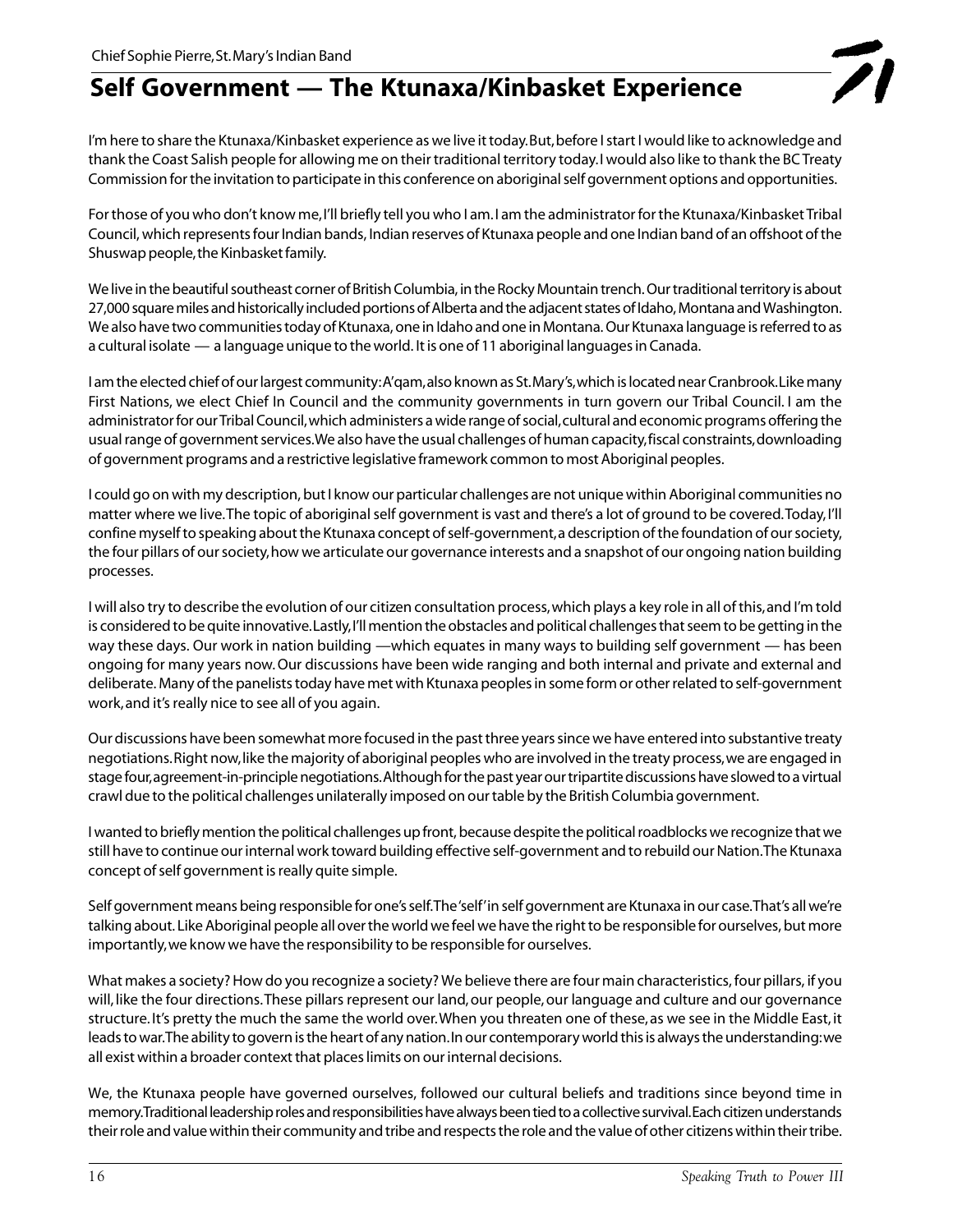Building on the individual's strength and knowledge is one of the foundations of our governance. However, our ability to exercise full governance has been limited by the relatively recent imposition of the Indian Act. The imposition has forced a great deal of difficult change and adjustment within the nation. This new system of governance is deeply flawed for our situation, and I argue it is flawed for all aboriginal people in Canada. New distributions of power and authority have created deep divisions within our communities.

One of the most difficult realities that we face is that our previous method of governance, the Ktunaxa governance has been largely lost through the legislated restriction of First Nations cultural practices within Canada. As we redevelop our governance system, we face an enormous challenge because we have to consider how to blend, first of all, our relationship with and within Canada and British Columbia. Secondly, community comfort levels and the new distribution of powers and authorities and expectations created under the last century of governance under the Indian Act. And lastly, elements of historical government structures and powers that have withstood the passage of time. We need to be creative on how we blend those three areas.

We recognize there are many challenges in developing governance methods to replace current governance structures within our communities. However, we have evolved and adapted through many upheavals and we are confident that we will continue to grow and change to meet these challenges. Before I begin talking about how we've approached the nation-building process, I'd like to describe our citizen consultation process, for much of our collective and collaborative work takes place within this citizen consultation process.

Under the new tripartite treaty process we filed our statement of intent in 1993, spent much of 1994 and 1995 getting ready to negotiate and finally by 1996 we're negotiating our framework agreement. At this time we had an administrative structure in place under the umbrella of the Tribal Council. We employed band treaty coordinators who worked out of the offices at the band level.

The treaty coordinators held family circles, community dinners, met with Chief and Council and worked a variety of strategies and approaches to build citizen interest and input into the process. But we discovered that amid the day-to-day issues and the priorities of each community, it was evident that treaty negotiations were being treated just like another program, no matter how worthy our work was.

Around 1996, we began holding what we now call nation meetings, sponsored by the Treaty Council Department of the Tribal Council. At a summer meeting held high up in the mountains the decision was made to reorganize our treaty department and transform it into a proper council. We wanted to make it more accountable to the citizens beyond the accountability of operating as a tribal department.

A ratification process for the future treaty was built by consensus. It began with a series of guiding principles which include, first and foremost, all citizens will have the opportunity to participate regardless of where they reside. The treaty process is a nation-driven process — all citizens will be consulted on all aspects of the treaty. All citizens will be well informed, all decisions will be made in the best interests of our land, resources, culture, language and the future of the nation.

Built into the ratification process is a very high goalpost. Ratification of the agreement in principle will require 60 percent plus one of all our enrolled citizens. Ratification of the final agreement will require 75 per cent plus one of all enrolled citizens over the age of 16. We recognized early on that with these targets we needed to build an all-inclusive process.

Our thoughts are that we need to move our people along in their understanding and common vision at the same time and the same pace as the negotiations. In this manner, when we get to ratification of the final treaty, if ever, our ratification process will be a formality as everyone will have been included. We recognize it is an idealistic goal, it will be difficult to achieve, but it is the Ktunaxa goal.

In January 1997, our new Treaty Council continued operations, we hired a treaty administrator, a communications and community liaison coordinator and other staff. We began to round out the negotiation team, added community liaison staff, expanded the lands and resources team. We hired an archivist, built more administrative capacity and began training a capacity building program that covered everything from principled negotiations to group facilitation skills for the team.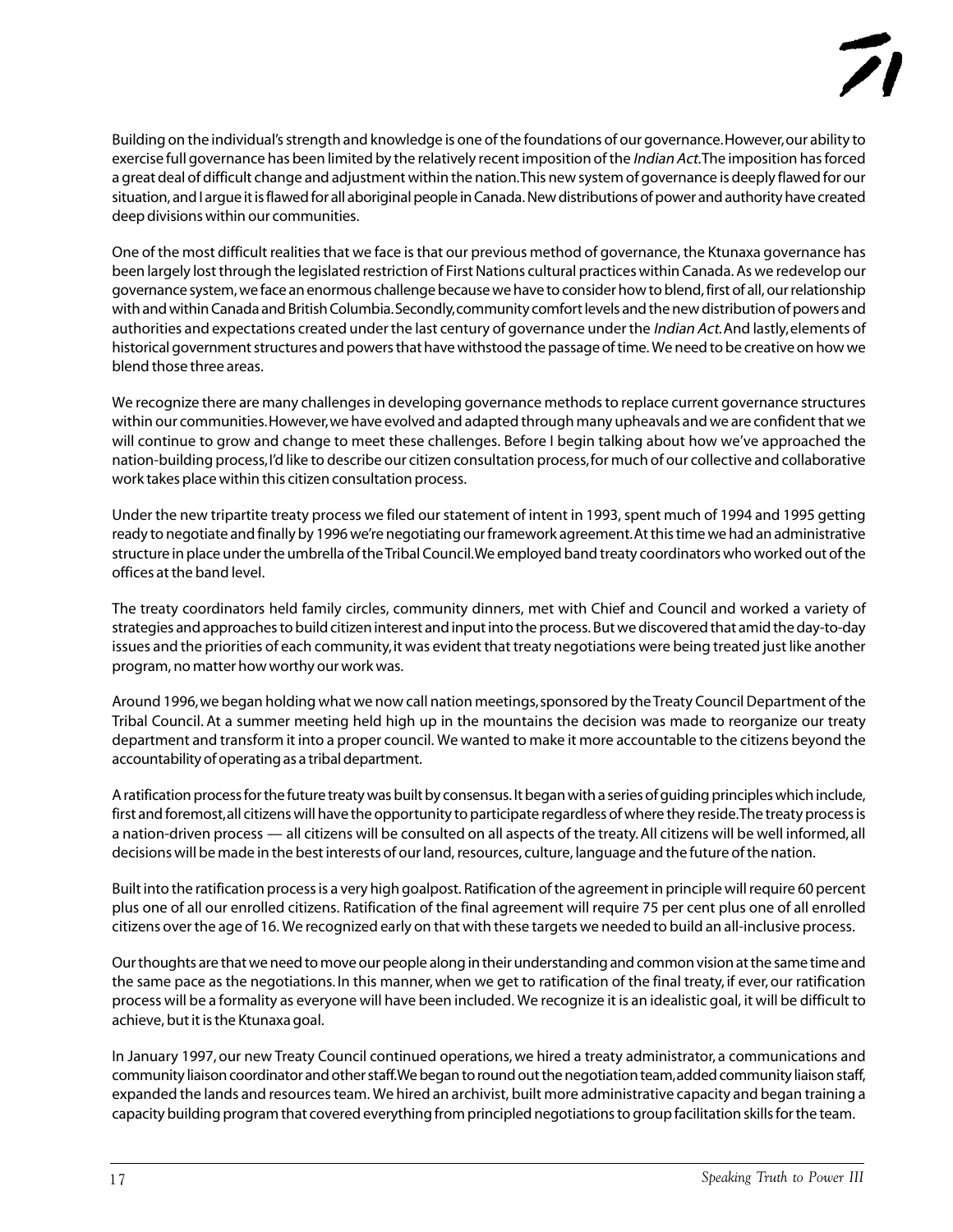The treaty staff have outgrown two of their premises to date and are temporarily renting a former billiard hall in Cranbrook as their headquarters. A community education and citizen involvement process has evolved over this time. The Treaty Council sponsors community meetings in all five communities on a monthly basis. It's the forum to review treaty related documents, refine collective interests on topics and generally keep on top and review what's going on. There are also youth liaison workers who hold meetings with the youth, although their involvement is not limited to a separate forum.

We very much take to heart the message that we heard. It's almost two years ago now, since Stephen Cornell, co-director of The Harvard Project on American Indian Economic Development, first came and worked with our Tribal Council. At that time Stephen said "investment must not be thought of as just a financial investment, but as a human investment and our youth have to believe that they need to invest their life within our communities".

Within our nation we use another forum we call the Treaty Council. The Treaty Council meets on a monthly basis and membership is open to any citizen of the nation. The Treaty Council's role is to help guide the scope and pace of the negotiations. This forum is an opportunity to bring people together on a regular basis from all of our communities to discuss current treaty matters.

It gives people a chance to see and hear opinions from other communities. Through these forums we first built a respectful conversation and then we began to work on building a collective vision. From this common vision, we then built consensus for whatever the topic or issue we may be discussing. Of course, our internal views are then tempered and modified by the views and interests as a result of negotiating a treaty on a tripartite basis. And this is built into the citizen driven process also.

Our citizen-driven process took a long time to develop — it's not a perfect process and we are constantly refining and adjusting how we operate. We regularly use another forum as well, we call them nation meetings and they are held every three months, give or take.

We tend to use the Nation meetings for educational and information-related presentations, as well as breakout and facilitated group work sessions. The theme of our nation meetings over the past three years has been building tribal government and we continue to discuss the future government, constitution, citizenship and common vision for our Nation.

As I examined the speaker's list, I recognized several names in the cast of presenters. We've had John Graham, Claire Marshall's colleague, from the Institute of Governance at one of our past nation meetings, and of course we've met with Stephen Cornell and Manley Begay from The Harvard Project on American Indian Economic Development. We've also had presenters from the Nisga'a Nation, to inspire us with what they are doing, amid a wide range of other presenters.

We tried to lower or eliminate as many barriers as we can in order for our citizens to participate. We provide a travel allowance for our citizens to attend the Treaty Council meetings, and we also pay a small honoraria for the work done.

While this has proven to be a controversial topic within our nation, it represents a payment for work done. One of the continuing concerns with the treaty process is the fact that we are using largely borrowed money to negotiate a treaty, and we don't have the luxury of independent funding. We certainly don't spend big bucks on lawyers and consultants, as we're truly trying to build a treaty from the ground up.

Our nation meetings have become large events that attract anywhere from 200 to 350 people within our nation. We are a small tribe, about 1,500 or double that once we use our own citizenship code instead of the *Indian Act*, and to gather 200 to 300 people regularly is a remarkable feat. Within our territory there are only so many facilities that accommodate this large crowd for a two or three-day meeting, and that in turn leads to all kinds of activities, such as event planning. We provide daycare so, that again, to make sure that people have every opportunity to participate in the discussions. We plan social and cultural events at each of these meetings.

The price of building consensus for the future is a price…all of this activity is the price for building consensus for the future. It's the price for building tribal governance. We'd rather pay this up front than wait until it's time to ratify a treaty. It's not a perfect process by any means, we could employ 50 community liaisons workers rather than the seven we have at present, and still not everyone would feel fully informed.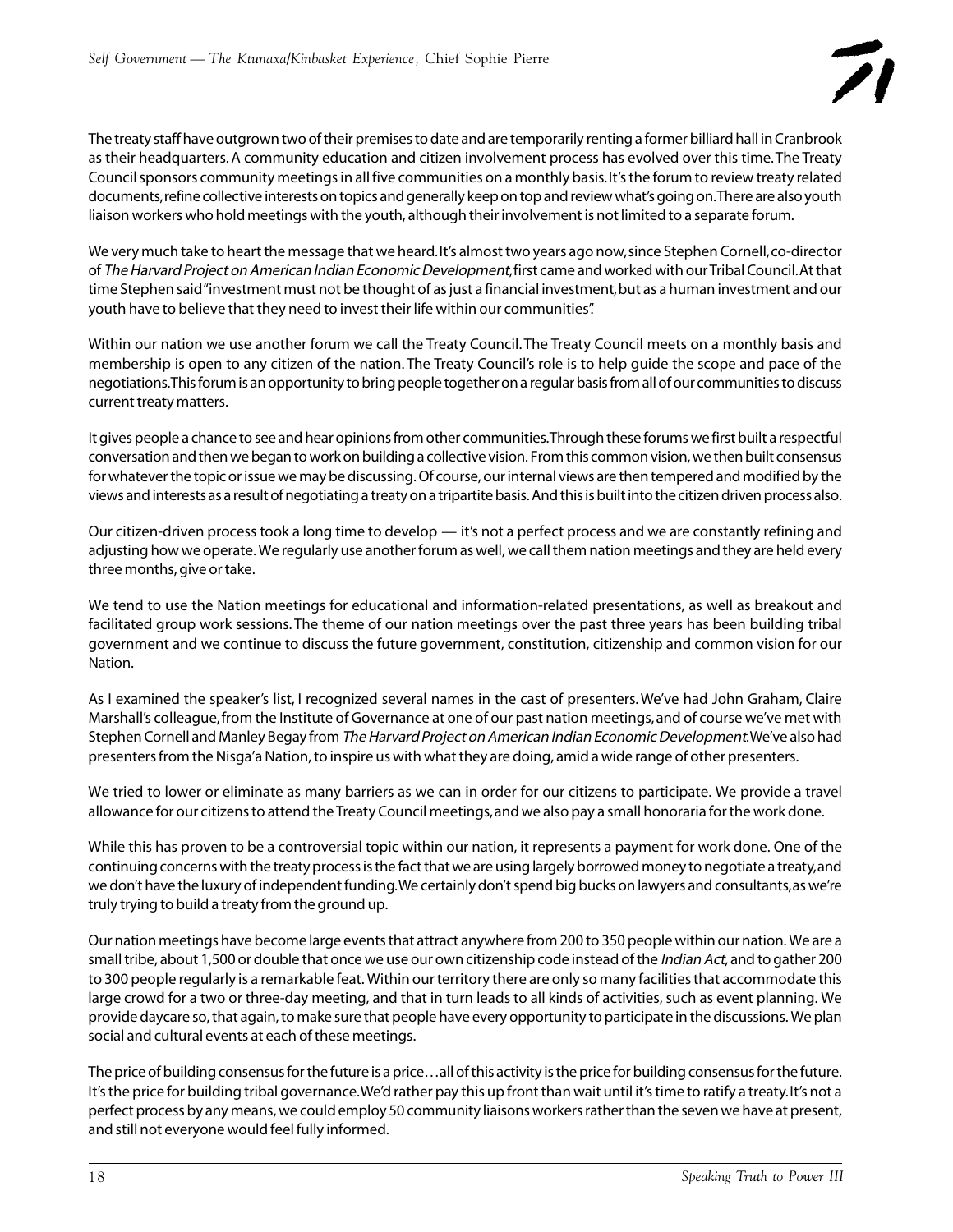We're dealing with complex topics, and as we continue through negotiations the topics begin to multiply.

Building our tribal interest papers take several months on average, as we review, consult and modify interests based on our community consultation process. To give you a bit of a hint of how difficult this process can be, I will relate one brief example.

When we began to build a wildlife interest paper, and wildlife is a topic that our people know a lot about, we thought this was going to be an easy one that we could start with. The discussions in my own community were pretty interesting. As our treaty workers began their community discussion they always needed a starting point, but need to balance having too much information on paper against not giving enough information. We need to let the information flow and build from a community level.

So when the wildlife discussion started, one of our citizens stood up and basically said: "Wildlife is not on the table. Do not discuss wildlife. I have a God-given aboriginal right to hunt any place and any time I want to, and I'm not going to give that up." Then he sat down. There was applause. Then his neighbour stood up and said: "The elk are in trouble, their habitat is being destroyed. We need to put a five-year moratorium on hunting elk." And we thought this was going to be an easy topic to start with.

It gave the community some pretty wide goal posts to begin their discussion and discovery of common interests. I can't help but get somewhat reflective and philosophical about our approach, for no one process or solution works well all the time in all or in any of our communities, for that matter. One of our resource staffers noted at a meeting one time: "The world is run by those who show up". Well that sounds like a good message. You want to have your say, you show up at the meeting.

As that message was repeated at another meeting, my son, Joe, stood up — and at 6 feet seven inches, when Joe stands up you notice him. He stood up and challenged that notion and basically said "We cannot, we must not allow to leave one citizen behind in the treaty process." This sentiment is captured and embodied in our ongoing capacity building work.

A parallel theme carried out by the Employment and Investment Department is nation building, one citizen at a time. Our employment and education specialists have been conducting individual and occupational training plans for every citizen who chooses to go through the evaluation process. It takes courage to go through the evaluation process.

So far, about one quarter of our citizens have been evaluated and have made subsequent life choices related to their future, their education, their career and their place within rebuilding our nation. It's been an awesome and an empowering process.

The capacity-building process is one of those over-arching activities that take place on a multiple level simultaneously. Communities, departments, programs and funding sources come and go, and the early bird truly does get the worm. It's all about building human and technical capacity — from land-based information systems that include state-of-the-art geographic information and traditional use database overlays, to drafting a new nation constitution.

The baton of Treaty Council governance has been passed on from the Ktunaxa/Kinbasket Tribal Council Chief's Council as a functioning department of the Tribal Council to a new and separate entity called the Treaty Council Financing Society Board. The role of this legally incorporated board is to help with administration, policy and personnel and to assure that funding is in place to carry out the work of treaty negotiations.

Overall, governance of the treaty department is controlled by members of the Treaty Council, not the elected body within the Tribal Council. Although the Tribal Council and community bodies are expected to bring their leadership skills to the table, the ongoing work of Treaty Council cannot happen independently of the rest of the nation-building work going on. It's a real challenge to integrate and coordinate all of these efforts and we're slowly figuring out how best to do that.

As negotiations continue to expand into more topics, the Treaty Council is slowly building greater departmental involvement in technical discussions, such as: building work plans that integrate work into the greater workflow of tribal business; working groups that deal with technical subjects; and other topics, such as governance or citizenship continue to work to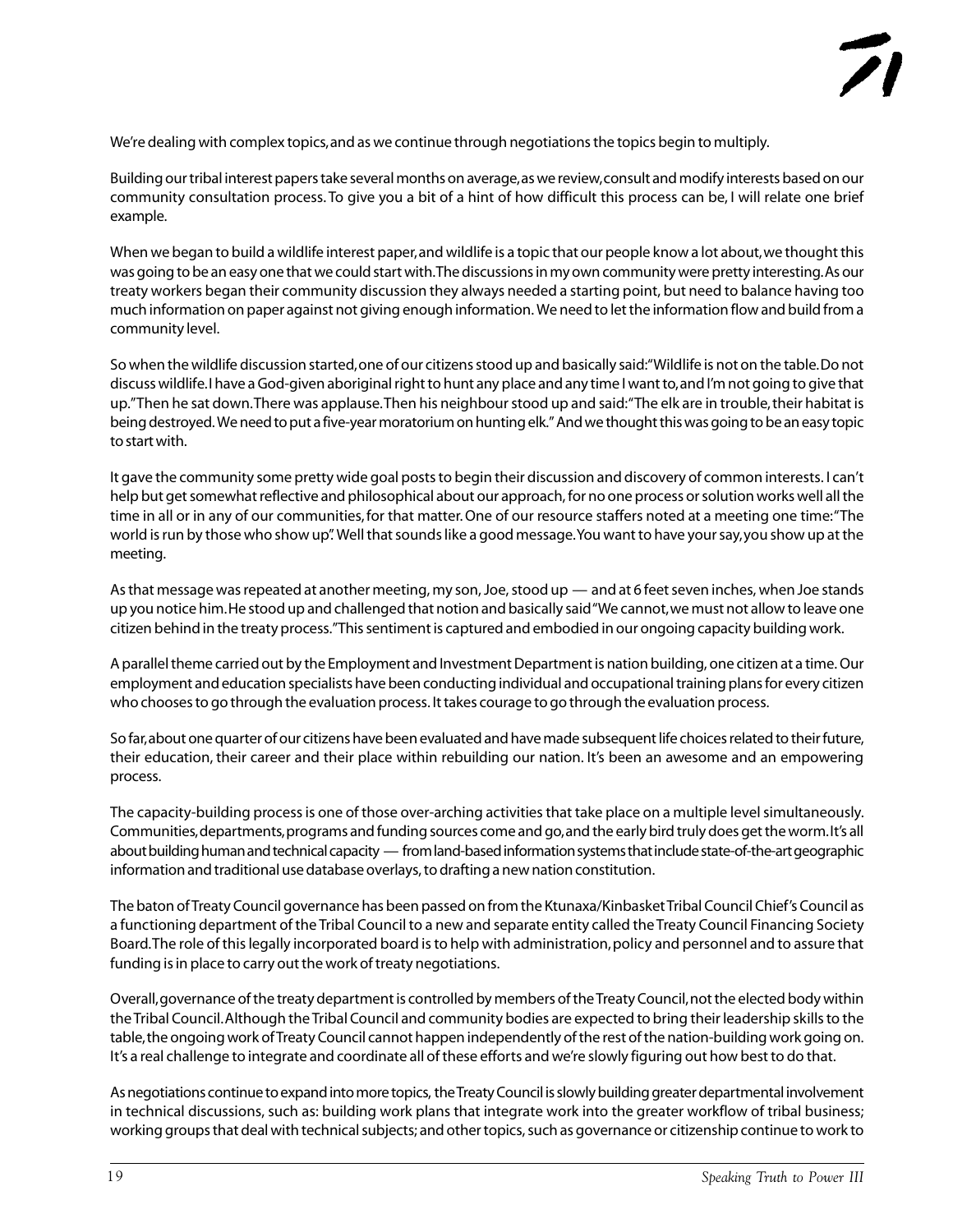build and implement various elements of our nation-building strategies.

Our main challenge is to ensure that the direction we move into has the full support of our citizens and our communities. As a leader for over 20 years, I am personally encouraged that our citizens are becoming more and more engaged in building our collective vision for the future. I said earlier that self government is being responsible for one's self.

A good example of the progression outside of the treaty would be in the area of child and family services and the delegated enabling agreement we signed in 1999 — a first step in pre-treaty implementation of governance jurisdiction and authority related to child welfare within our nation.

Readiness work and capacity building have taken place for many years and the agreement for delegation of provincial authority for child welfare services is occurring over several phases, and will eventually result in full responsibility to provide support and protection services for children and families. Although this governance authority will be reflected in one or more chapters of our final treaty, right now it's an agreement between our child and families services society and the provincial and the federal government.

Our work in defining our collective vision supports all of this work. Communities know what is best for our children and it is our children who are the future of our nation. This transference of governance, means that children will have safe, secure and culturally appropriate family and community experiences.

This parallel work conducted on a departmental or program level is an important element of our continuing preparation for implementation of a treaty. The results of our citizen consultation form the negotiating mandate for our negotiators. Negotiations are a process of give and take and we often have to consider other interests as we build our vision for the future.

There are many challenges ahead, and many mistakes are made along the way, but we must persevere, for treaty negotiations, according to our perspective, is really a process of rebuilding our nation.

I have to mention one important contradiction. At the negotiation table we say we are trying to build something new. This is supported by all three parties, building something new. Build a new relationship on a government-to-government basis. Yet, having said this and being committed to this principle, we are largely dealing with government who are not able to think outside the box. Government mandates often represent or reflect the existing statutory or regulatory status quo and there's not a lot of room to build either something new, something innovative or to allow space for cultural differences.

Having said this and considering that negotiations have been all but stalled for the past year due to the transition of a new provincial government and a related set-aside of negotiating topics, such as governance and jurisdiction, they are creating some critical problems. Ultimately we would prefer to negotiate rather than litigate.

I think current events should be considered to be a wake-up call for the British Columbia government. The on-going work of Treaty Council cannot happen independently of the rest of the nation-building work that is going on.

It's a real challenge to integrate and coordinate all of these efforts, and we're slowly figuring out how best to do that. Our people have seen many governments come and go over the past 125 years, and we're still here. BC's current approach to treaty negotiations and delegated forms of self government represent a dramatic shift in government policy and will present us with major challenges in the months to come, as we strive to continue to build a new relationship based on mutual trust and respect.

There is so much more that I would like to discuss. I particularly love to discuss economic development and our new \$40 million St. Eugene Mission Resort, Casino, championship golf course — all that will open this summer and the golf course will re-open in April. But, I guess I'll save that for another day and another forum.

I just want to say that you have a standing invitation to come and visit us at St. Eugene and to come and golf at what Golf Digest has described as one of the best new golf courses in Canada. I quess Golf Digest is to be believed.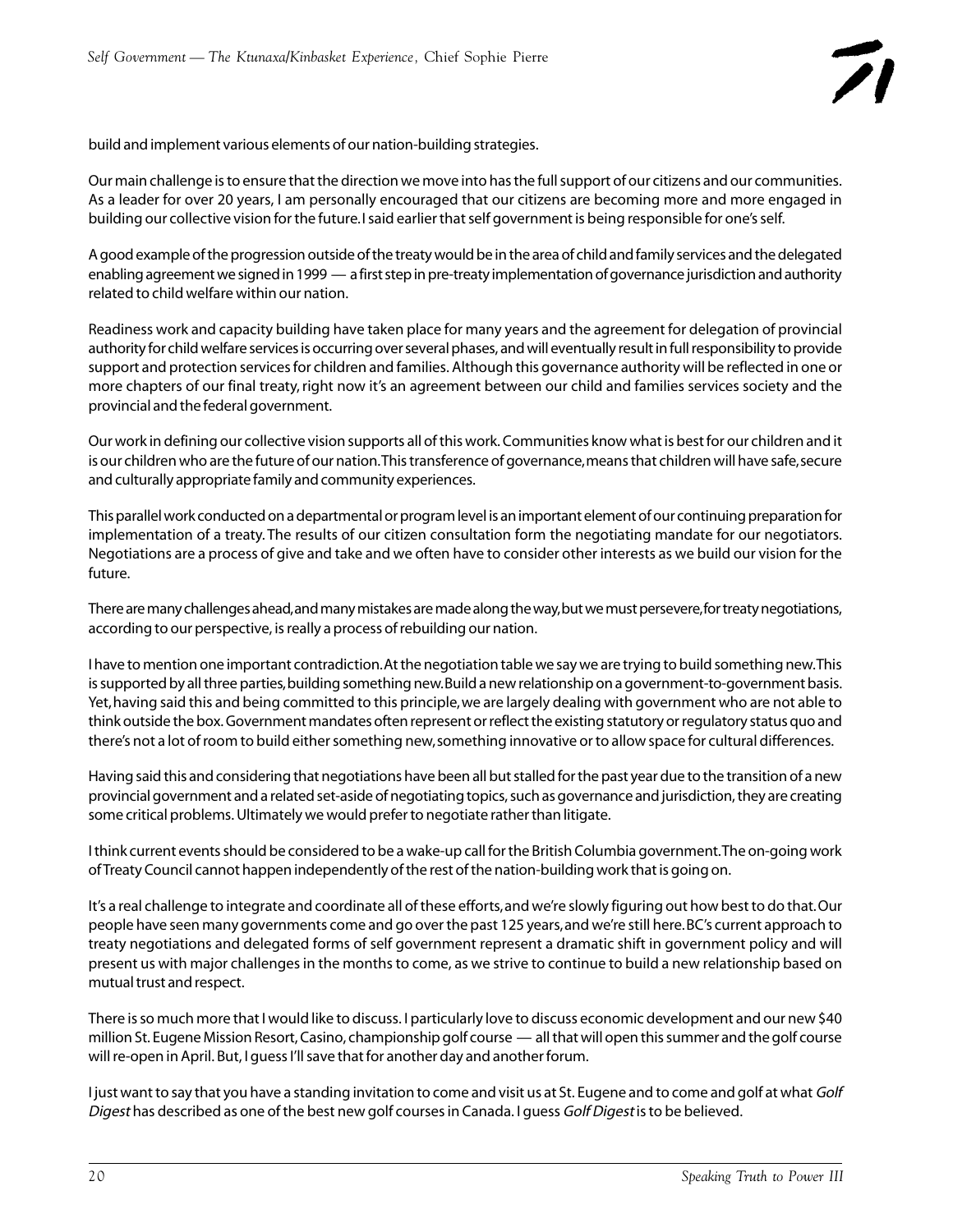### <span id="page-22-0"></span>**Self Government — The Nisga'a Experience**

The Nisga'a Nation exclusively possessed and occupied the Nisga'a Traditional Territory in the Nass Valley in northwestern British Columbia. We share a common language and culture. Nisga'a individuals and families belong to a tribe (Pdeek) - Eagle, Killerwhale, Raven and Wolf. As a member of a particular tribe, every Nisga'a belongs to a tribal house (Wilp). The Nisga'a Traditional Territory is divided into forty traditional domains (Ango'oskw) owned by sixty houses (Huuwilp). The traditional authority and ability to govern ourselves originates from the attachment to our land and natural resources, and the connection of families and communities to our traditional lands.

#### **The Colony of British Columbia / The Establishment of the Indian Act**

Although the Nisga'a Nation had first contact with European explorers at the mouth of the Nass River in the late 1700's, the effect of the newcomers was not felt by the Nisga'a until the establishment of the Colony of British Columbia, the Indian Act was enacted, and government surveyors started the formation of Indian Reserves. It was very alarming for the Nisga'a to be informed that the government was going to give them small parcels of land that had always belonged to them.

#### **Nisga'a Land Question**

The first Nisga'a delegation to protest the new arrangements travelled to Victoria in 1881. In 1886, Nisga'a Chiefs from Gitlakdamix removed surveyors from the upper Nass River area, and started the discussion on how to resolve the Nisga'a Land Question. Nisga'a and Tsimshian Chiefs travelled to Victoria to discuss the outstanding Land Question with Premier William Smithe in 1887.

The Nisga'a Nation established the Nisga'a Land Committee in 1890. In the discussions of the Chiefs, it was decided that in order to gain strength in their positions to resolve the land question, Chiefs would pool their traditional domains (Ango'oskw) into tribal ownership of the traditional territory. Nisga'a Chiefs were aware of the contents of the Royal Proclamation of 1763, had accepted the sovereignty of the Crown, and were prepared to take a moderate and reasonable position in the aboriginal rights they claimed. The Nisga'a position and description of the Nisga'a Traditional Territory formed the 1913 Nisga'a Petition to His Majesty's Privy Council.

#### **Nisga'a Tribal Council**

In 1949, Frank Calder was elected as a member of the Legislative Assembly in British Columbia. Mr. Calder was the first aboriginal elected in the provincial legislature. Through discussions with other Nisga'a leaders, Mr. Calder initiated in 1955, the establishment of the Nisga'a Tribal Council to play the role of the former Nisga'a Land Committee in resolving the Nisga'a Land Question.

At the conventions of the Nisga'a Tribal Council, authorization was given by the Nisga'a Nation to seek a declaration in the Supreme Court of British Columbia that the Nisga'a Nation had aboriginal title to the land and that their title had never been extinguished. The Nisga'a failed in the courts in British Columbia, therefore appealed in the Supreme Court of Canada. In 1973, the Supreme Court of Canada ruled that the Nisga'a held aboriginal title before the coming of the settlers, but the judges split 3-3 on the question of whether aboriginal title continued to exist. The seventh judge ruled against based on a technicality that the Nisga'a had not obtained a fiat.

After the federal government recognized that land claims had to be negotiated, they adopted a comprehensive land claims policy, and on January 12, 1976, Canada and British Columbia joined the Nisga'a Tribal Council in New Aiyansh to start the process of negotiating a resolution to the Nisga'a Land Question.

Soon after the initial session, British Columbia declared that they were observers at the Nisga'a table.

Finally in 1990, British Columbia rejoined the Nisga'a negotiations. When the Nisga'a entered into a tripartite negotiation framework agreement with B.C. and Canada, we already had negotiation instructions that were 77 years old, that is the statement in our 1913 Petition.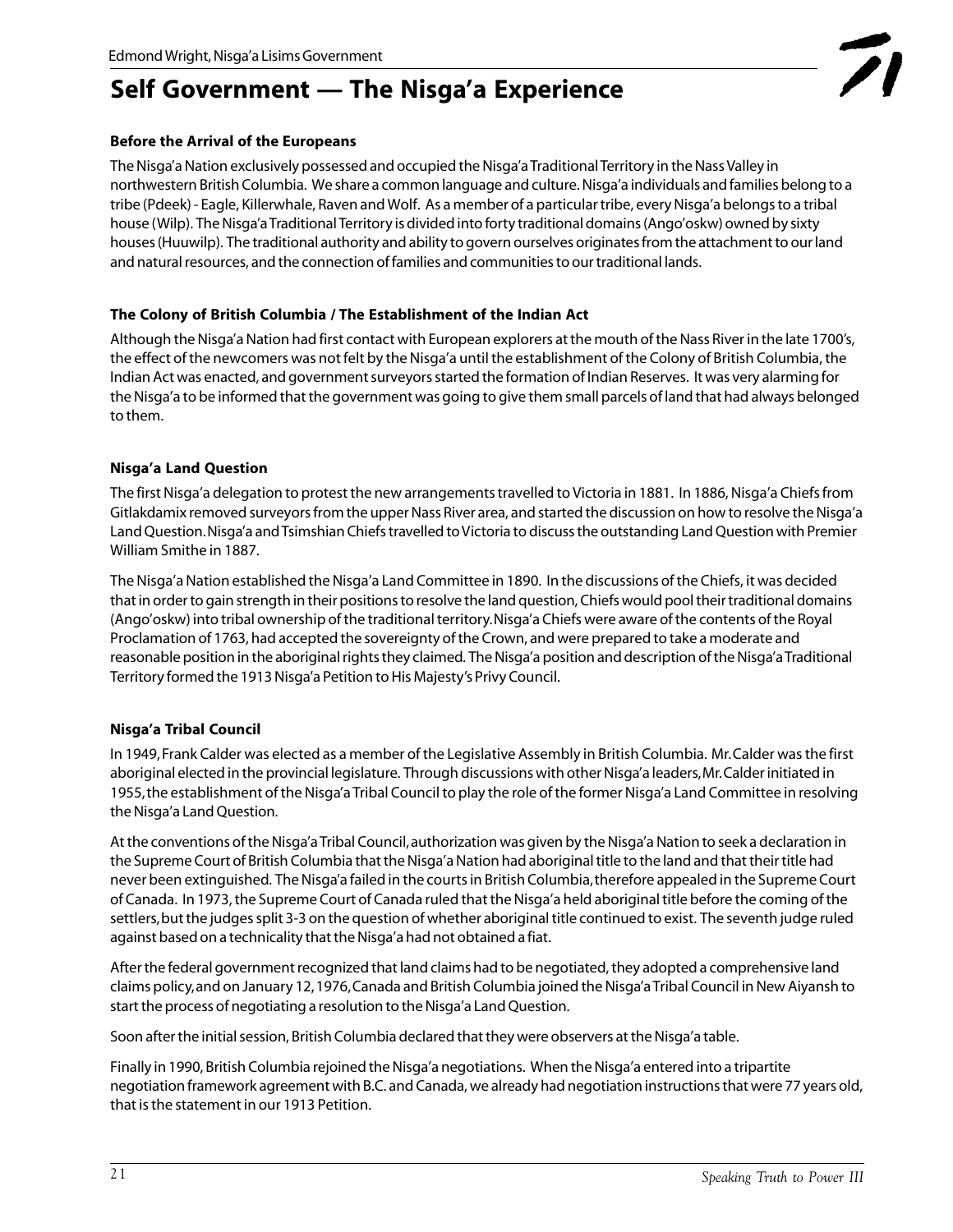#### **Tripartite Negotiations**

Shortly before the 39<sup>th</sup> Annual Assembly of the Nisga'a Nation, on March 22, 1996 Canada, British Columbia and the Nisga'a Tribal Council signed the Nisga'a Agreement in Principle.

As we were in the process of completing details of the Nisga'a Final Agreement, on December 11, 1997, the Supreme Court of Canada handed down its decision on Delgamuukw. The Court expressed its view on aboriginal title, its protection by section 35(1) of the Constitution Act, what is required for its proof, and how it may be extinguished. Within its ruling, the court set out the test for converting aboriginal lands into use for economic development purposes. The Delgamuukw decision caused some delays in negotiations as everyone reviewed implications of ruling on existing treaty negotiations.

On August 4, 1998, the Nisga'a Final Agreement was initialled by Canada, British Columbia and the Nisga'a Nation in New Aiyansh.

#### **The Nisga'a Final Agreement — Certainty**

Up until the initialling of the Nisga'a Final Agreement, the Nisga'a Tribal Council had held forty one (41) Annual Assemblies of the Nisga'a Nation. Each annual gathering reaffirmed the acceptable terms for the resolution of the Nisga'a Land Question. The mandate of the negotiators was that the agreement had to be just and honourable, sustainable economically, that it respect our Common Bowl Philosophy, and that it include the inherent right to self government. The Nisga'a mandate also was clear that we would not extinguish or surrender our aboriginal title and aboriginal rights.

The model that Canada had used in the past was that the aboriginal nation had to surrender and extinguish their title and rights, and in return they would be granted crown title and rights.

To the negotiators, the mandate meant that we had to negotiate to have outright ownership of lands and resources, access to resources in the whole of the Nisga'a Traditional Territory, economic opportunities in all parts of our territory, cash, and the right to self government.

In the agreement, the Nisga'a Nation agreed that their aboriginal rights, including aboriginal title, as they existed anywhere in Canada before the effective date, including their attributes and geographic extent, are modified, and continue as modified, as set out in the agreement.

#### **Lands and Resources**

The Nisga'a Nation now own three categories of land.

Nisga'a Lands - 1996.4 sq. km Original fee simple title Nisga'a ownership of all mineral resources

Category "A" Lands - 25 sq. km. 18 parcels of land Nisga'a ownership of all mineral resources Provincial crown fee simple title

Category "B" Lands - 2.5 sq. km. 15 parcels of land Provincial crown ownership of all mineral resources Provincial crown fee simple title

Other parcels of provincial crown land were purchased by the Nisga'a Nation and various village corporations before the Nisga'a Final Agreement was signed.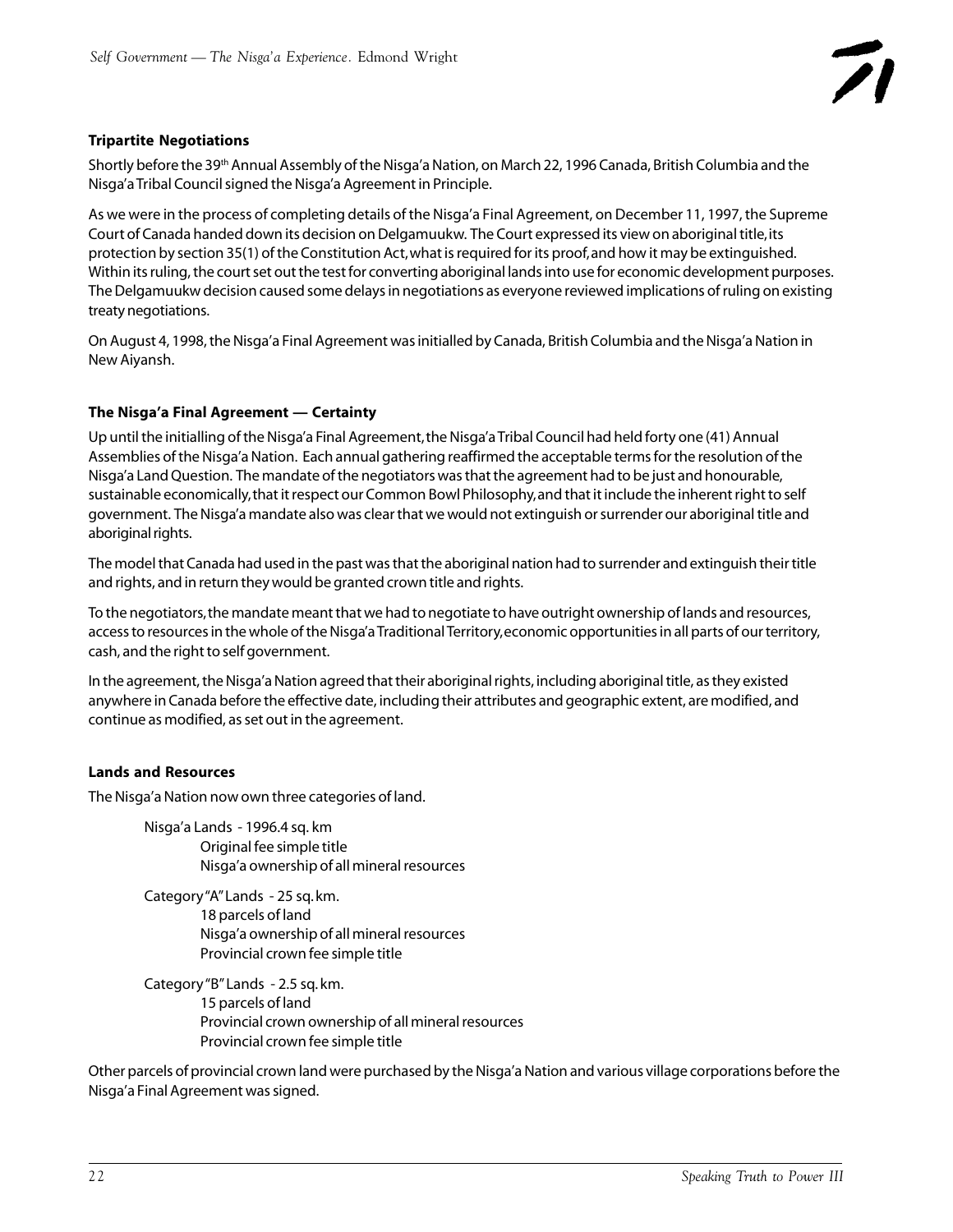As directed by our membership, the Nisga'a Nation owns:

- Nisga'a Lands and Category "A" & "B" Lands
- All mineral resources on or under Nisga'a Lands; and
- All forest resources on Nisga'a Lands.

The legislative house of Nisga'a Government has developed land acts that will accommodate progressive land holdings that start with a Nisga'a Village Entitlement, then to a Nisga'a Nation Entitlement, and then may raise title in the provincial land registry system. Our land registry system allows for dispositions such as leases, easements, licences of occupation, rights of way, etc.

The Nisga'a Nation was able to acquire two water reservations. The Nisga'a Water Reservation of 300,000 decametres of water per year for domestic, industrial and agricultural purposes. We also have a Nisga'a Hydro Power Reservation, for 20 years after the effective date, of all the unrecorded waters of all streams, other than the Nass River, that are wholly or partially within Nisga'a Lands.

Nisga'a fishing rights can be exercised in the whole of the Nisga'a Traditional Territory and the marine waters of Portland Canal and Observatory Inlet. The fishing area is known as the Nass Area that encompasses 26,838 sq. km.

The Nisga'a fish entitlements are held by the Nisga'a Nation, and the nation has the right to sell Nass salmon harvested in accordance with the Agreement.

The Nisga'a Fisheries Management Program was in place well before our Agreement in Principle was reached. Nisga'a data is used by Department of Fisheries and Oceans (DFO). Co-management with DFO of the fisheries is well established.

Canada and the Nisga'a Nation have joined to create the Lisims Fisheries Conservation Trust. Canada contributed \$10 million and the Nisga'a Nation contributed \$3 million to the Trust. Three Trustees are overseeing the Trust. One selected by Canada, one selected by the Nisga'a, and a third jointly selected by Canada and Nisga'a.

British Columbia and Canada each provided funding for Nisga'a participation in the general commercial fishery. Each government contributed \$5.75 million, for a total of \$11.50 million to enable the Nisga'a Nation to increase its capacity in the commercial fishery.

Hunting rights can be exercised in the Nass Wildlife Area that encompasses 16,101 sq. km. Designated species presently include harvesting of moose, mountain goat, and grizzly bear. Holders of traplines both outside and on Nisga'a Lands will continue to exercise their trapping rights in accordance with federal and provincial laws of general application. The Nisga'a Nation also have been given access to a Commercial Recreation Tenure in various areas of the Nisga'a Traditional Territory. We also presently own a fishing lodge known as Wilp Sy'oon Wilderness Lodge.

Existing forest licencees have been allowed a five year transition period to phase themselves out of Nisga'a lands. During the transition period, the aggregate volume of timber to be harvested is 725,000 m<sup>3</sup>, of which 476,580 m<sup>3</sup> must be contracted with Nisga'a Logging Contractors.

Also, for a five year transition period, former Indian Reserves can be harvested under Indian Timber Regulations.

Pine mushroom harvesting each fall continues to be a large contributor to the Nisga'a economy.

#### **Capital Transfer**

The cash component of the Nisga'a Final Agreement is called the Capital Transfer. The amount agreed to is \$190 million, to be paid to the Nisga'a Nation over a fifteen year period. We have also borrowed \$50 million and agreed to repay the loan over a fifteen year period. The amounts are as follows:

| Capital Transfer | \$190,0000 | \$280, 585, 307.40 |
|------------------|------------|--------------------|
| Loan Repayment   | \$50,0000  | \$84, 378, 757.08  |
| Net Amount       |            | \$196, 206, 550.32 |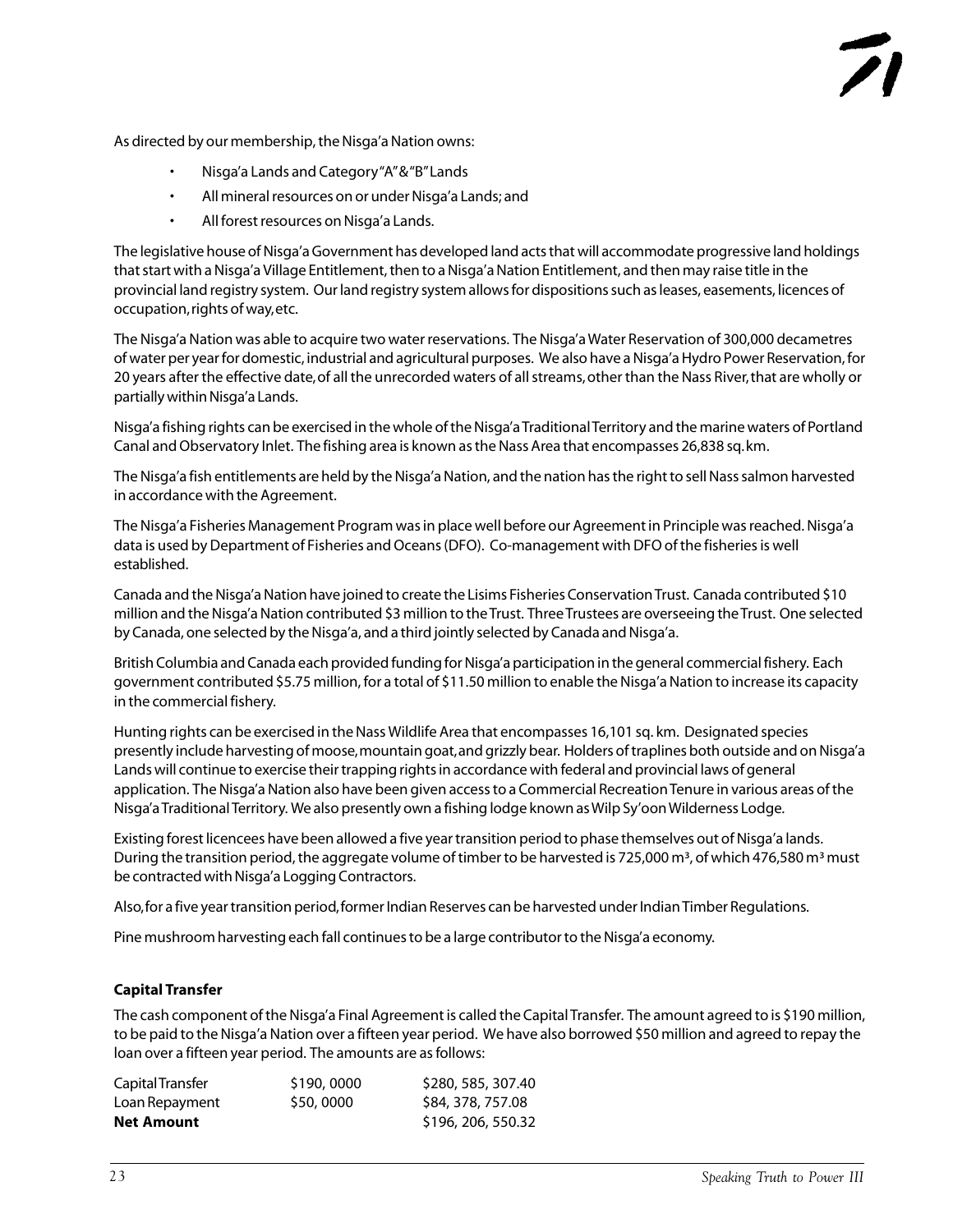The Nisga'a Nation has established the Nisga'a Settlement Trust and have committed that 50% of net amount of the Capital Transfer will remain in Settlement Trust for future Nisga'a generations.

#### **Nisga'a Government**

The Nisga'a Nation has the right to self-government, and the authority to make laws, as set out in the Nisga'a Final Agreement.

The Nisga'a Nation and each Nisga'a Village are separate and distinct legal entities. They act through Nisga'a Lisims Government and the Nisga'a Village Governments, respectively.

#### **Nisga'a Constitution**

The Nisga'a Nation must have a Nisga'a Constitution, consistent with the Agreement, which, among other things:

- · provides that the Agreement sets out the authority of Nisga'a Government to make laws;
- · provides for the role of the Nisga'a elders, Simgigat and Sigidimhaanak, in providing guidance and interpretation of the Ayuuk to Nisga'a Government;
- · provides that in the event of an inconsistency or conflict between the Nisga'a Constitution and the provisions of any Nisga'a law, the Nisga'a law is, to the extent of the inconsistency or conflict, of no force or effect;
- · requires that Nisga'a Government be democratically accountable to Nisga'a citizens, and, in particular, that elections be held at least every five years, and that all Nisga'a citizens are eligible to vote and to hold office;
- · requires a system of financial administration and financial accountability comparable to standards generally accepted for governments in Canada;
- · provides that every Nisga'a participant who is a Canadian citizen or permanent resident of Canada is entitled to be a Nisga'a citizen.

The Constitution is the supreme law of the Nisga'a Nation, subject only to:

- the Constitution of Canada, and
- · the Nisga'a Treaty, which sets out the authority of Nisga'a Government to make laws

The Canadian Charter of Rights and Freedoms applies to Nisga'a Government in respect of all matters within its authority, bearing in mind the free and democratic nature of Nisga'a Government.

#### **Nisga'a Government Jurisdiction and Relationship of Laws**

Under the Nisga'a Final Agreement, Nisga'a Government has no exclusive jurisdiction. Nisga'a jurisdiction is always concurrent with federal or provincial jurisdiction. This means that for every Nisga'a law there is the possibility, if not the likelihood, that there is a federal or provincial law that deals with the same subject matter. Therefore it is necessary to include a rule that determines which law prevails if there is an inconsistency or conflict.

Generally, Nisga'a laws prevail when those laws deal with matters that are internal to the Nisga'a Nation, integral to their distinct culture or essential to the operation of their government or the exercise of their other treaty rights.

In some cases, Nisga'a laws must comply with provincial standards in order to be valid. If those standards are met or exceeded, then Nisga'a laws prevail.

In other cases, Canada, British Columbia and the Nisga'a Nation agreed that, while Nisga'a Government should have the authority to make laws, if there is a conflict, federal or provincial laws should prevail.

Finally, there are many subject matters over which Nisga'a Government has no jurisdiction.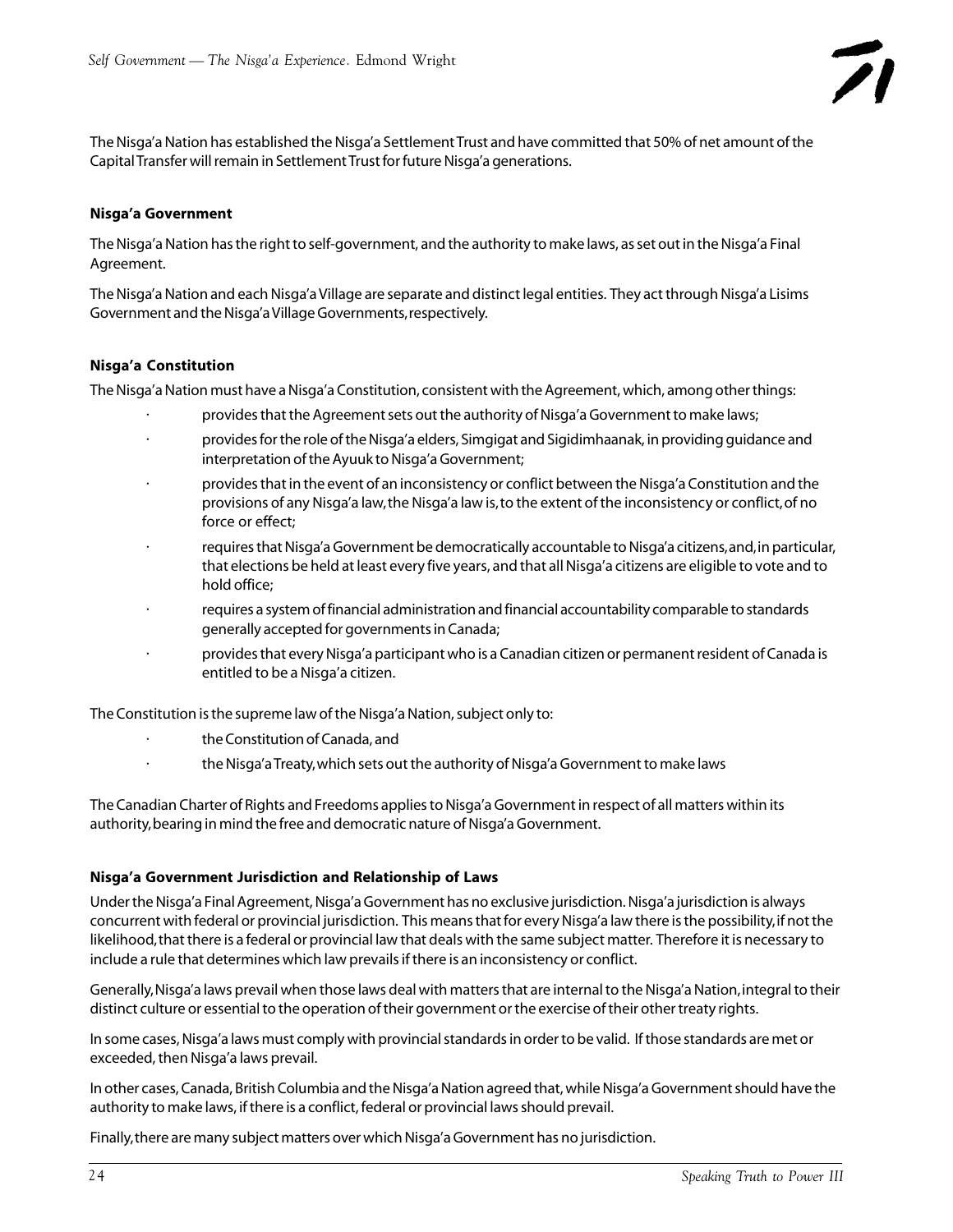#### **Subject matters listed in the Nisga'a Government Chapter — Nisga'a laws prevail**

Administration, management and operation of Nisga'a Government

Creation, continuation, amalgamation, dissolution, naming or renaming of Nisga'a Villages on Nisga'a Lands, and Nisga'a Urban Locals

Nisga'a citizenship

Preservation, promotion and development of Nisga'a language and Nisga'a culture

Use, management, possession, disposition of Nisga'a Lands owned by the Nisga'a Nation, a Nisga'a Village or a Nisga'a Corporation and similar matters relating to the property interests of the Nisga'a Nation, Nisga'a Villages and Nisga'a Corporations in Nisga'a Lands

Use, management, planning, zoning, development and similar matters related to the regulation and administration of Nisga'a Lands, including establishment of a land title or land registry system, designation of Nisga'a Lands

Use, possession, management and similar matters relating to the property interests of the Nisga'a Nation, Nisga'a Villages and Nisga'a Corporations in their assets other than real property on Nisga'a Lands

Organization and structure for the delivery of health services on Nisga'a Lands

Authorization or licensing of aboriginal healers on Nisga'a Lands, including measures in respect of competence, ethics and quality of practice that are reasonably required to protect the public

Child and family services on Nisga'a Lands, if Nisga'a laws include standards comparable to provincial standards intended to ensure the safety and well-being of children and families

Adoption of Nisga'a children, if Nisga'a laws expressly provide that the best interests of the child is the paramount consideration and that British Columbia and Canada are provided with records of all adoptions occurring under Nisga'a laws

Pre-school to grade 12 education on Nisga'a Lands of Nisga'a children, if Nisga'a laws include provisions for curriculum, examination and other standards that permit transfers between school systems, and for appropriate certification of teachers

Post-secondary education within Nisga'a Lands, if Nisga'a laws include standards comparable to provincial standards in respect of matters such as institutional structure and accountability, admission and curriculum standards

Devolution of cultural property (ceremonial regalia and similar property associated with a Nisga'a clan and other personal property having cultural significance to the Nisga'a Nation) of a Nisga'a citizen who dies intestate

#### **Subject matters listed in Nisga'a Government Chapter — federal or provincial laws prevail**

Use, possession and management of assets located off of Nisga'a Lands, of the Nisga'a Nation, Nisga'a Villages or Nisga'a Corporations

Public order, peace and safety on Nisga'a Lands

Regulation of traffic and transportation on Nisga'a Roads

Solemnization of marriages

Provision of social services by Nisga'a Government to Nisga'a citizens

Health services on Nisga'a Lands

Prohibition of, and the terms and conditions for, the sale, exchange, possession or consumption of intoxicants on Nisga'a Lands

Emergency preparedness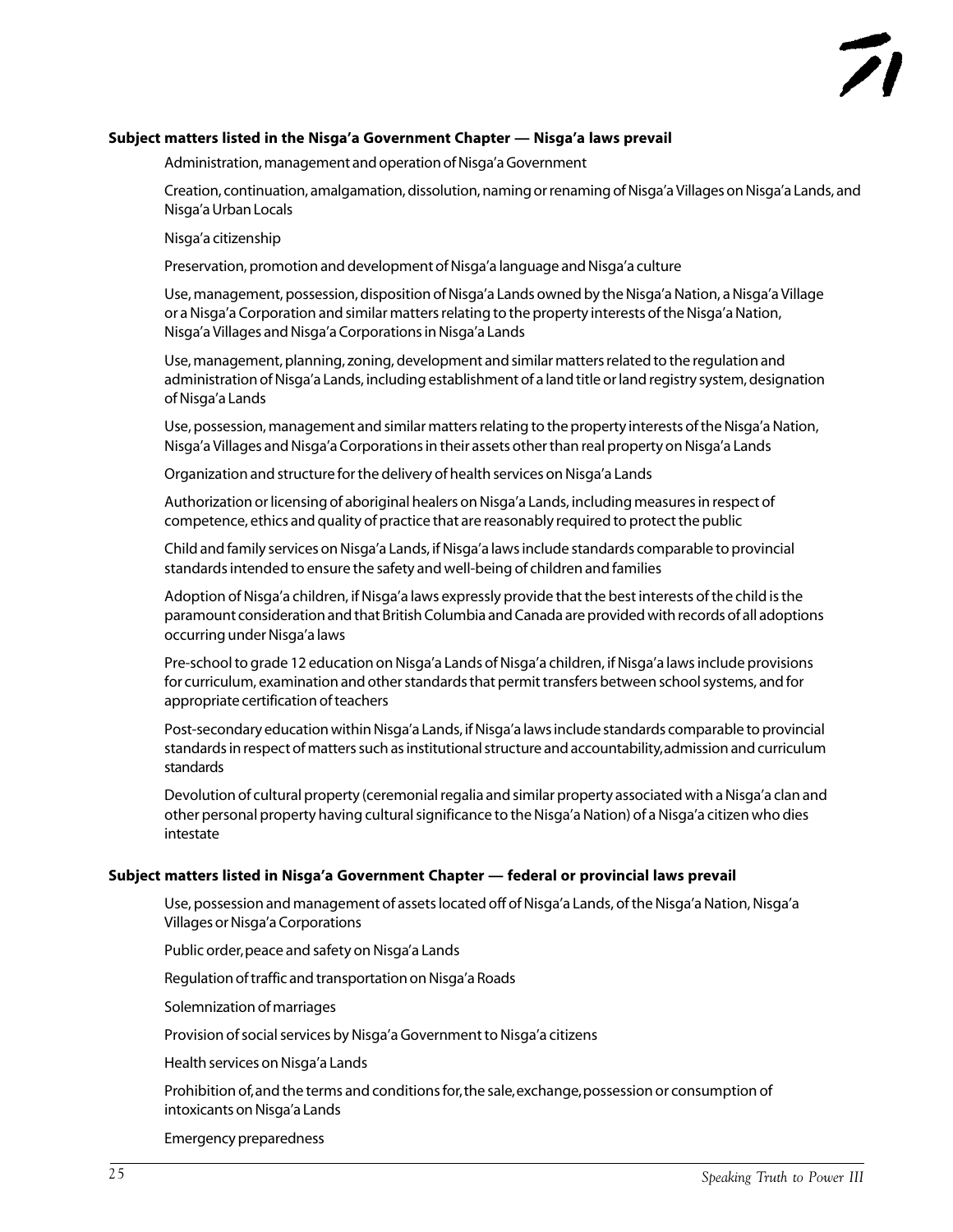#### **Subject matters listed in other chapters — Nisga'a law prevails**

Timber resources and non-timber forest resources on Nisga'a Lands, if Nisga'a laws meet or exceed provincial standards (subject to transitional provisions)

Nisga'a Nation's rights and obligations in respect of fish and aquatic plants under the Final Agreement, if Nisga'a laws are consistent with this Agreement and the harvest Agreement and are not inconsistent with Nisga'a annual fishing plans approved by the Minister

Nisga'a Nation's rights and obligations in respect of wildlife and migratory birds under the Final Agreement, if Nisga'a laws are consistent with this Agreement and are not inconsistent with the annual management plans approved by the Minister

Establishment of a Nisga'a Police Board and Nisga'a Police Service, if Nisga'a laws include provisions in substantial conformity or compatible with provincial standards set out in the Final Agreement, and with the approval of the Lieutenant Governor in Council

Establishment of a Nisga'a Court, if Nisga'a laws include laws to ensure fairness, independence and accountability, and with the approval of the Lieutenant governor in Council

Direct taxation of Nisga'a citizens on Nisga'a Lands to raise revenue for Nisga'a Nation or Nisga'a Village purposes

Implementation of taxation agreements with Canada or British Columbia

#### **Subject matters listed in other chapters — federal or provincial laws prevail**

Sale, in accordance with the Final Agreement, of fish or aquatic plants harvested under the Final Agreement or the Harvest Agreement

Sale of wildlife or migratory birds harvested under the Final Agreement

Environmental assessment of projects on Nisga'a Lands

Environmental protection on Nisga'a Lands

Own source revenue administration

#### **Composition of Nisga'a Government**

Nisga'a Government is composed of:

Nisga'a Lisims Government;

Nisga'a Village Governments in the Nisga'a Villages of New Aiyansh, Gitwinksihlkw, Laxgalts'ap, and Gingolx; and

Representatives elected by the Nisga'a Urban Locals of Vancouver, Terrace and Prince Rupert/Port Edward to Nisga'a Lisims Government

Within Nisga'a Lisims Government there is a legislative house knows as Wilp Si'ayuukhl Nisga'a and the Nisga'a Lisims Government Executive.

The President, Chairperson, Secretary-Treasurer, and the Chairperson of the Council of Elders are elected at large by the Nisga'a Nation, and serve as officers of Nisga'a Lisims Government.

The Nisga'a Lisims Government Executive consists of all the Officers, the Chief Councillor of each Nisga'a Village Government, and one representative from each Nisga'a Urban Local.

Wilp Si'ayuukhl Nisga'a is composed of every individual who is an Officer of Nisga'a Lisims Government, the Chief Councillor and Councillors of each Nisga'a Village Government, and the representatives from each Nisga'a Urban Local. Today, the total membership of our legislative house is thirty-nine members.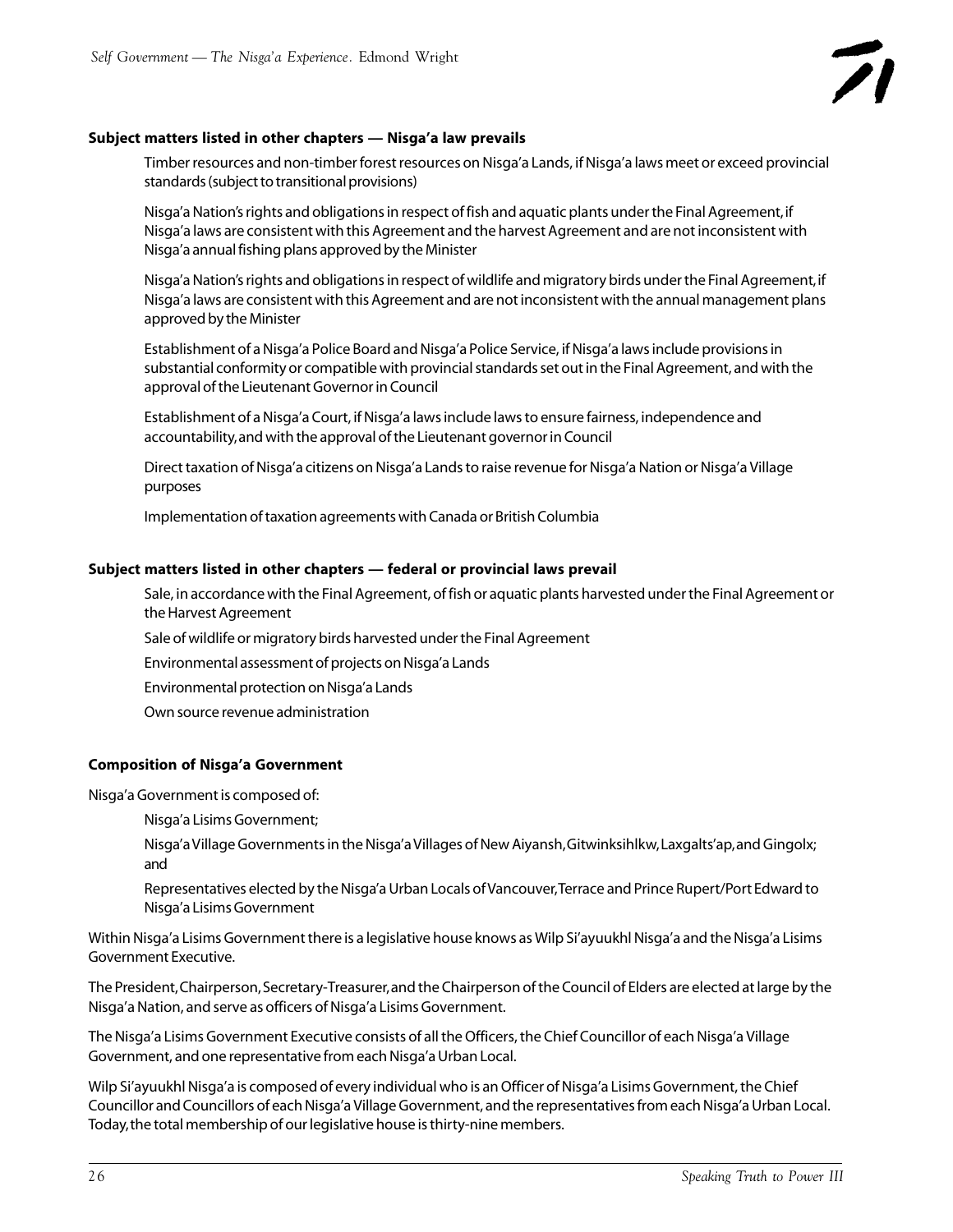#### **Nisga'a Government Law Making**

Since the Effective Date of the Nisga'a Treaty, May 11, 2000, Wilp Si'ayuukhl Nisga'a has had nine (9) meetings and has enacted thirty-two (32) Nisga'a Laws and passed a number of resolutions. Included in the thirty-two (32) Nisga'a Laws are seven (7) Nisga'a Statute Amendment Acts that have amended or repealed seventy-one (71) sections of various Nisga'a Laws, and added a schedule to the Nisga'a Lisims Government Act.

During Wilp Si'ayuukhl Nisga'a meetings, all members are able to make statements, participate in question periods, introduce petitions, raise urgent matters, and debate Nisga'a bills introduced.

Legislation is enacted by Wilp Si'ayuukhl Nisga'a when there is:

Introduction of the Bill; Consideration of the Bill; Final Vote of the Bill; and Signing of the Bill by the President

A resolution to enact legislation may not be adopted until at least twenty-four (24) hours after the legislation has been given Consideration of Bill, except when the legislation is requested to proceed in a shorter time period.

After the enactment of Nisga'a Laws, Nisga'a Lisims Government Executive work with the Chief Executive Officer, four Directors and the Law Clerk in developing Regulations for the laws.

Listed below are Wilp Si'Ayuukhl Nisga'a meeting dates, procedures, resolutions passed and Nisga'a Laws enacted since May 11, 2000;

#### **May 11, 2000**

Swearing-In of Members of Wilp Si'Ayuukhl Nisga'a Resolution passed - Rules of Conduct for May 11, 2000 meeting Election and installation of Speaker and Deputy Speaker Nisga'a Effective Day Procedures Act Nisga'a Lisims Government Act Nisga'a Interpretation Act Nisga'a Citizenship Act Nisga'a Elections Act Nisga'a Financial Administration Act Nisga'a Capital Finance Commission Act Nisga'a Administrative Decisions Review Act Nisga'a Personnel Administration Act Nisga'a Land Act Nisga'a Land Designation Act Nisga'a Village Entitlement Act Nisga'a Nation Entitlement Act Nisga'a Land Title Act Nisga'a Fisheries and Wildlife Act Nisga'a Forest Act Nisga'a Programs and Services Delivery Act Nisga'a Offence Act

Resolution passed: Convene a Special Assembly of the Nisga'a Nation Resolution passed: Establishment of a Rules Committee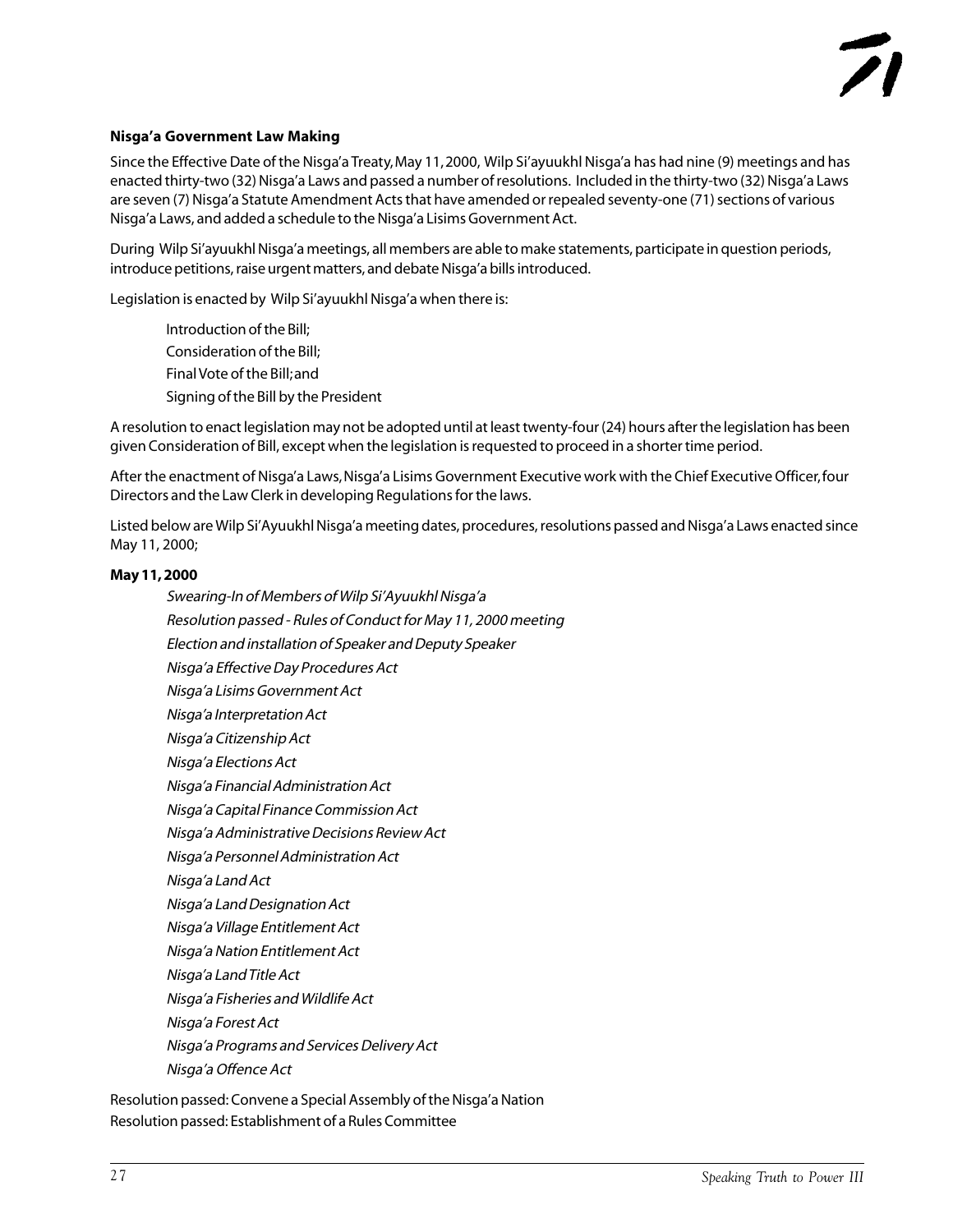#### **September 13, 2000**

Swearing-In of Chief Electoral Officer Resolution passed: Standing Rules of Procedure of Wilp Si'Ayuukhl Nisga'a Resolution passed: Nisga'a Lisims Government Executive membership Nisga'a Statute Amendment Act #1 Nisga'a Temporary Housing Security Act

#### **November 14 & 15, 2000**

Swearing-In of Members of Wilp Si'Ayuukhl Nisga'a Passing of the gavel from outgoing Chairperson, Nelson Leeson, to incoming Chairperson, Herbert Morven Election and installation of Speaker and Deputy Speaker Resolution passed - Wilp Si'Ayuukhl Nisga'a to meet on a quarterly basis during the 2001 annual session Motion to adjourn to Committee of the Whole to hear a briefing and orientation session Committee of the Whole - Briefing and orientation session Wilp Si'Ayuukhl Nisga'a meeting reconvenes Report of Executive Subcommittee established to select a Nisga'a Nation Flag Resolution passed: Adoption of the concept for the Nisga'a Nation Flag

#### **December 5, 2000**

Resolution passed - Members and alternate members of the Council of Elders Nisga'a Statute Amendment Act #2 Resolution passed - Appointment of Juanita Parnell as a member of the Nisga'a Valley Health Board for a term of four years Resolution passed - Appointment of Harry Nyce Sr. to be the representative of the Nisga'a Nation to the Northern Native Fishing Corporation Resolution passed - to examine the use of Pages in Wilp Si'Ayuukhl Nisga'a Chamber

#### **April 24 & 25, 2001**

Resolution passed — Adoption of design of the flag of the Nisga'a Nation, and that Nisga'a Lisims Government Executive take appropriate steps to provide for and regulate the proper use of the Nisga'a Nation Flag Election of Code of Conduct Committee Nisga'a Statute Amendment Act #3 Nisga'a Lisims Government Executive Alternate Representation Act Nisga'a Highway Construction Act

#### **July 25 & 26, 2001**

Nisga'a Statute Amendment Act #4 Temporary Laxgalts'ap Forestry Loan and Guarantee Act Prince Rupert Real Property Loan Act Urgent Matter Debate — Drug and alcohol abuse, and violence in the Nisga'a communities Motion passed: Development of a plan of action to combat drug and alcohol abuse, and violence in the Nisga'a communities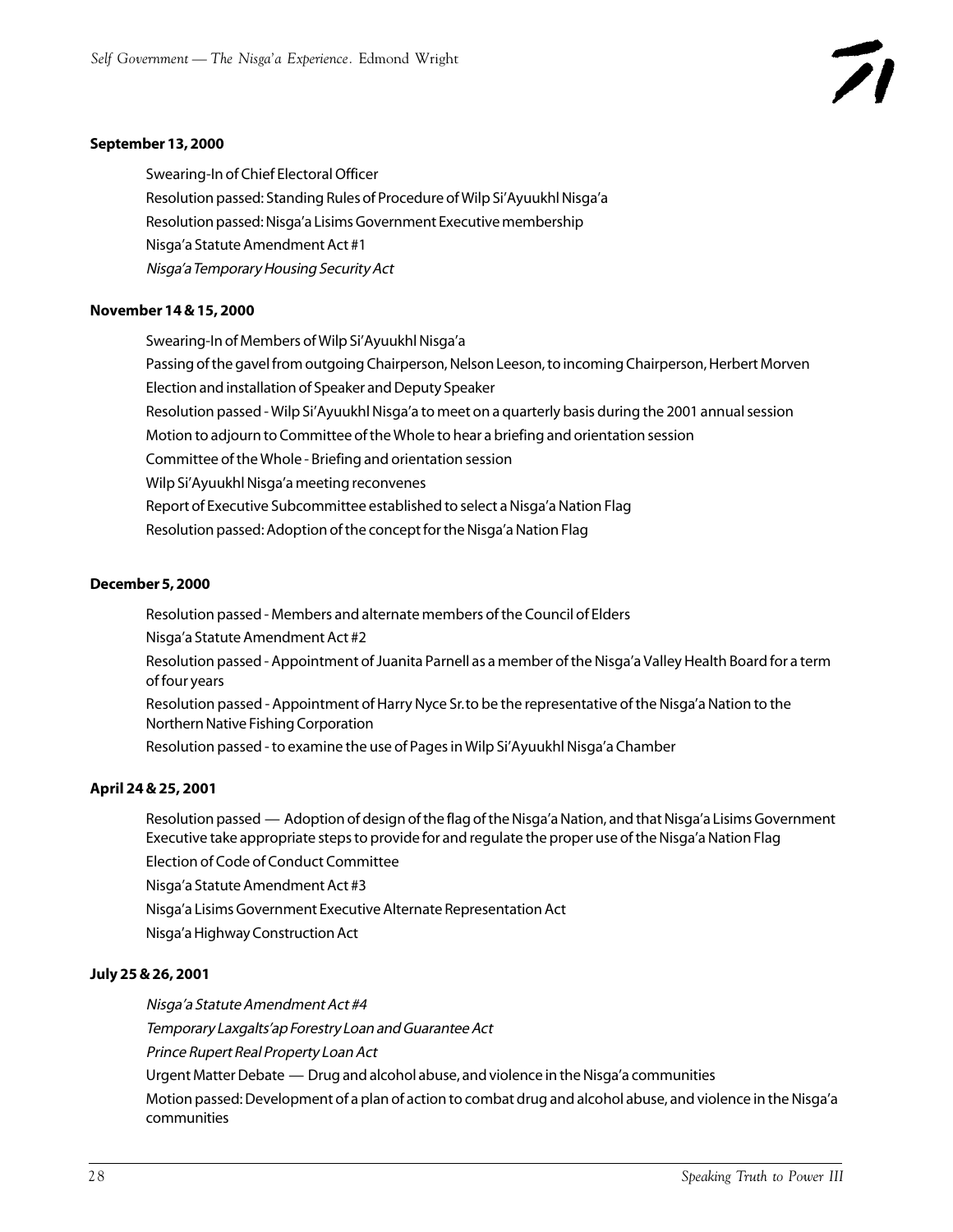#### **October 25 & 26, 2001**

Resolution passed: Proposed Changes to WSN Rules of Procedure

Resolution passed: To receive Code of Conduct Drafting — Committee's preliminary draft and direct Committee to prepare final draft as per discussion during the Committee's report

Report from NLG Executive Standing Committee on Nisga'a Law & Order

Nisga'a Statute Amendment Act #5

Nisga'a Offence Amendment Act

Resolution passed: NLG Executive Meeting with Royal Bank of Canada

Resolution passed: NLG Executive to review Members' honorarium for special occasions

Resolution passed: NLG Executive to develop a system of honouring Nisga'a citizens, and erect a Memorial Monument for past Nisga'a leaders and veterans

Resolution tabled until next WSN session regarding the removal of a WSN Member

#### **January 24 & 25, 2002**

Report of the Chief Electoral Officer concerning tabled resolution regarding the removal of a WSN member Report of the Code of Conduct Drafting Committee

Resolution passed to adopt portions of Code of Conduct, further review and amendment process, and date for code to take effect

Nisga'a Statute Amendment Act #6

Nisga'a Capital (New Asset) Finance Commission Act

Resolution passed: Final 2001/2002 Budget

Resolution passed: Removal of WSN Member

Notice of motion re: Capital Transfer distribution

#### **March 12 & 13, 2002**

Resolutions withdrawn: Audit review Oral report on Code of Conduct Resolution withdrawn: Allocation from Capital Transfer Resolution passed: Training for members Resolution passed: 2002/2003 Provisional Budget Resolution tabled until next WSN session regarding the removal of a WSN Member Nisga'a Statute Amendment Act #7 Urgent Matter Debate: Child and Family Poverty

#### **Register of Laws**

Nisga'a Lisims Government will:

Maintain a public registry of Nisga'a Laws in the English language and, at the discretion of Nisga'a Lisims Government, in the Nisga'a language;

Provide Canada and British Columbia with a copy of a Nisga'a law as soon as practicable after that law is enacted; and

Establish procedures for the coming into force and publication of Nisga'a laws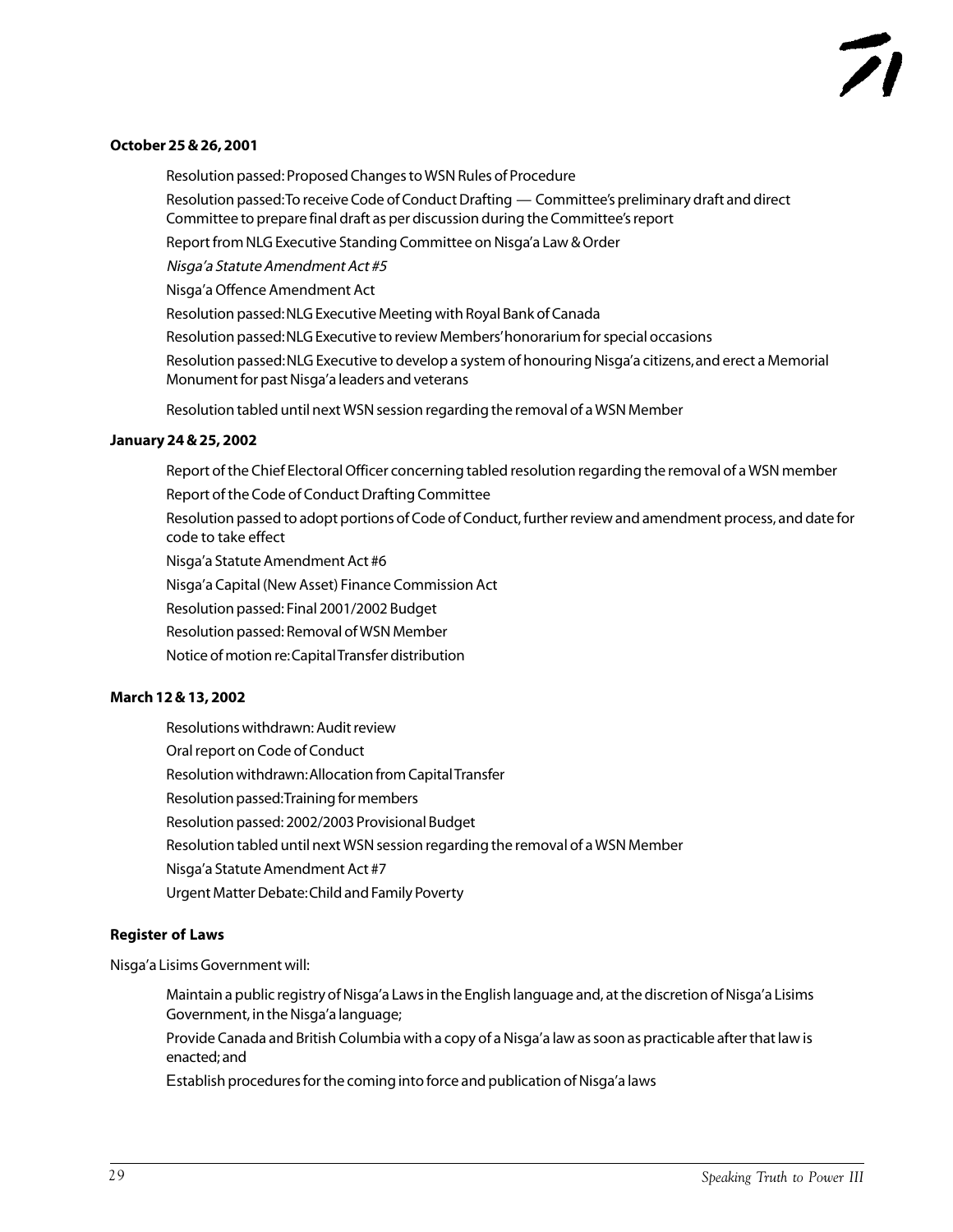#### **Relations with Individuals who are not Nisga'a Citizens**

Nisga'a Government will consult with individuals who are ordinarily resident within Nisga'a Lands and who are not Nisga'a citizens about Nisga'a Government decisions that directly and significantly affect them. Non-Nisga'a will be provided the opportunity to participate in a Nisga'a Public Institution, if the activities of that institution directly and significantly affect them. Appeal and review procedures will also be available to non-Nisga'a who are resident within Nisga'a Lands.

Nisga'a Government may appoint individuals who are not Nisga'a citizens as members of Nisga'a Public Institutions.

#### **Implementation of Nisga'a Laws**

Nisga'a Lisims Government employs five senior administrators that have statutory responsibilities for the implementation of Nisga'a Laws. The administrators are:

> Chief Executive Officer Director of Finance Director of Fish and Wildlife Director of Lands and Resources Director of Programs and Services

The Chief Executive Officer, Directors and their staff are responsible for the day to day functions of Nisga'a Lisims Government. In joint areas of responsibilities, Nisga'a staff work closely with federal or provincial officials.

#### **Conclusion**

The ratification of the Nisga'a Final Agreement by the Nisga'a Nation was an indication by the Nisga'a citizens that the model of the Nisga'a Treaty and its contents was a proper reconciliation of aboriginal rights and economic development. We believe that the modification of our aboriginal rights and the continuation as modified as set out in our Treaty was the proper approach to accomplish certainty.

Our tasks in economic development have just started under our new Treaty assets and authorities. We are insuring that our governments must be arms length from economic development and corporations formed to initiate development. We are also approving economic development funds to be available internally, and for partnering arrangements with neighbouring financial and training institutions.

As you can gather from this paper, self government requires a lot of time, effort and dedication, but it is very fulfilling to be able to develop and implement laws for the betterment of the Nisga'a Nation.

The Nisga'a Nation looks forward to a brighter future.

Edmond Wright Secretary Treasurer Nisga'a Lisims Government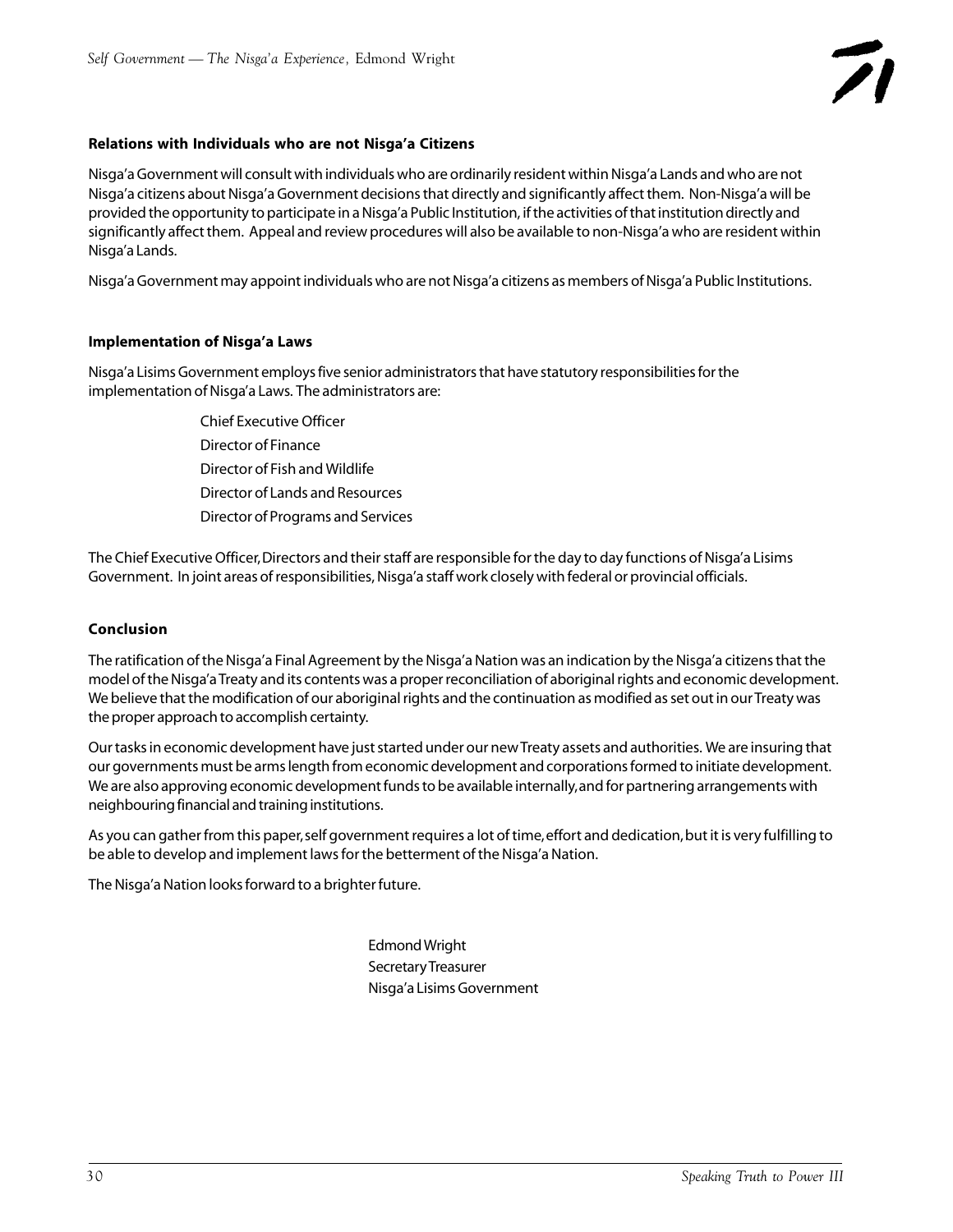### <span id="page-32-0"></span>**Building Relationships** Between First Nations governments and local governments

Good afternoon everyone. I have to say it's an incredible pleasure to be here today, but I also have to say it's extremely intimidating to sit amidst such a powerful group of speakers, such a distinguished crowd and such a fantastic building.

I also want to say that it's always so humbling for me to listen to First Nations people when I come to gatherings like this and each person comes forward, and they introduce themselves, and they speak in their native tongue and they thank the hosting nation.

They talk about their elders and their sense of being and their sense of place and the sense of time that they deal with. We, as white society, really don't have any of that, so it's very humbling and it makes me very envious that we don't have it. I just wanted to mention that.

So before I begin, with a bit of context — a quotation: "The treaty process should not be about what the federal or provincial governments are willing to grant First Nations through negotiation, but treaties should be a negotiation of what First Nations are willing to share with the rest of us."

Anyone here know who said that, except you, Dan? I did. It was at a meeting of the First Nations Summit in Cranbrook last year and I just had to tell you that this is what I believe in my heart and this is my personal feeling.

It has not in any way hindered me in building relationships — working relationships with all levels of government, whether they be local First Nations, federal or provincial. If anything, it's enhanced it. So I wanted to put that into context.

In preparing the notes for this conference it occurred to me that the question that was probably going to be on everyone's mind when it comes to thinking about local governments and aboriginal self government might be: do local governments really matter? The short answer to this question in my view is yes, of course they matter. It was very difficult in preparing these notes to use the terms throughout 'local government' and 'First Nations government'. Throughout my comments I use these terms, but in reality, no matter what constitutional recognition exists or does not exist, both are actually a form of local government as opposed to being based in Ottawa or based in Victoria.

I want to thank Sophie for her comments, her very subtle comments about imposition of local government on First Nations — the delegated municipal model. I want to be real clear, I'm not in any way, shape or form suggesting that the local government model should be imposed on First Nations government. I wouldn't wish our problems on anyone.

We have our problems, we have our solutions, but we're continually working on it, it's evolving. I was quite disappointed to see that one of the eight questions that ended up in the referendum that I don't agree with had to do with the imposition of a local government model on First Nations. That didn't come from us. So, I'll just say, before I go any further, that there was this very conservative, conventional poet, singer from back in the 1960's by the name of Bob Dylan, and he once said "If you cut your hair short, all that hair grows inward and strangles your brain." Well, I just got my hair cut and I'm going to fall back on that excuse as necessary throughout the day if I say anything too outrageous. So there you go.

So self government is not only about autonomy, but it's also about connections. It's as much about self determination as it is about the formation of effective government-to-government relationships. Relationships with local governments will be important to First Nations for successful economic and community development.

In my remarks today, in keeping with the conference theme, which I don't think has changed since we started, I want to talk about the opportunities and the options with respect to First Nations local government relationships. I'll start by explaining why I think First Nations and local governments have much in common, perhaps now more than ever. Next I'll provide concrete examples of the type of work being done now to build relationships. I also want to touch on the challenging issues faced by First Nations and local governments in their working relationships and suggest some next steps for moving forward.

Despite all the differences in history and in culture, I believe First Nations governments and local governments have a lot in common; both provide needed and wanted services, economic opportunity and good governance for the communities they serve. Further, both are experiencing change in the form of a move toward greater autonomy.

Just as an aside, historically, neither of our governments — First Nations or local government — have been acknowledged by the feds or the province in the past, so we really have a common thread there.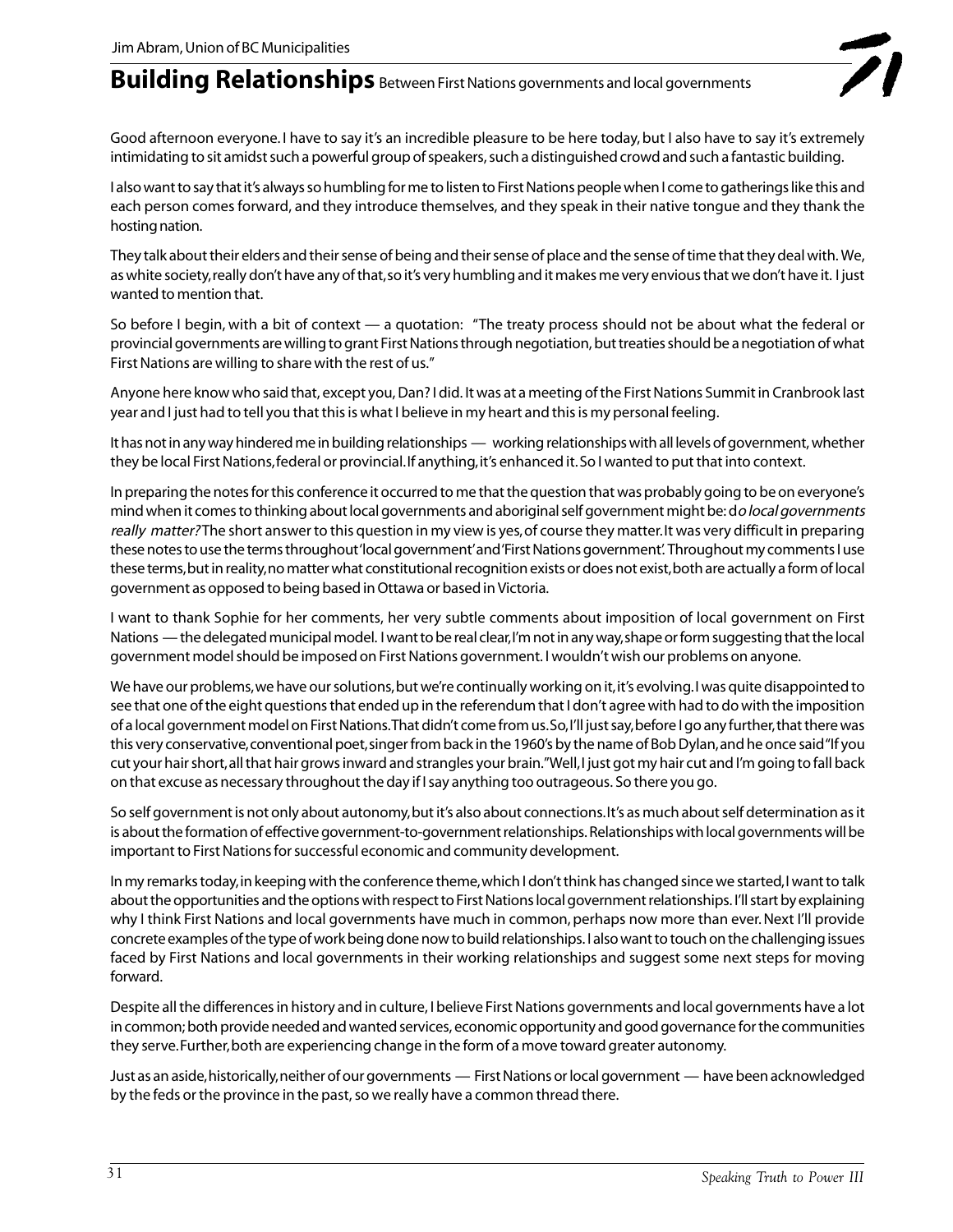For First Nations this move toward greater autonomy is happening through a variety of initiatives: trilateral, bilateral self government negotiations and legislative change initiatives like the First Nations Land Management Act. For local governments in BC this change is happening through a broadening of their powers provided by legislation. We have seen several years of legislative reform for local governments, culminating in the provincial government's proposed Community Charter, which is said to be a completely new piece of legislation governing municipalities. I can say that because I'm sitting on the Community Charter Council, it's getting frustrating after however many months it's been, we still haven't got it out there yet.

Anyway, under the Charter, municipalities will have broad, all encompassing powers to provide services to regulate and define spheres of jurisdiction and they will have natural person powers. This is the theory anyway, we'll see what happens when it finally gets out.

Part of this empowering vision for communities and the governments involves a new relationship with the provincial government based on open and regular government-to-government dialogue on issues that affect the public, both locally and provincially.

A draft of the Charter will be released shortly by the provincial government for public comment. The idea is for it to become law later this year. So I want to stress two points.

First, local governments and First Nations governments are experiencing change in a move toward more independent and autonomous forms of government. Second, this fundamental increase in powers drives both the need and the opportunity to create more robust intergovernmental relationships between neighbouring First Nations and local governments.

Through the 1990's, and continuing today, many First Nations local governments have taken up this challenge of improving the working relationships. In a moment I'm going to talk about a few specific cases as an illustration of the opportunities and the options that are out there. UBCM, that's the Union of BC Municipalities, has actively promoted and supported relationship building between local governments and First Nations through a number of initiatives, including a protocol agreement with the First Nations Summit, and a Memorandum of Understanding (MOU) with the Department of Indian Affairs, and cosponsorship of the community-to-community forum program.

It's been a real pleasure for me to be part of those, all three of those actually, with many of my colleagues in this room.

The community-to-community forum program was developed in 1996 with the First Nations Summit and has been very successful in sparking dialogue between neighbours. Like this conference we're at today, the idea was to get community leaders together in a room to discuss shared interests and opportunities for action on common issues.

I'll take it that since imitation is a sincerest form of flattery, I think it's great that the BCTC followed suit with this forum over the last few years.

To date, funding for the community-to-community forums has been provided for more than 30 of the regional meetings between First Nations and local government elected leaders around the province. In addition, UBCM and the First Nations Summit are planning our third province-wide forum for July 11, 2002 right here in Vancouver.

At the previous two province-wide forums we featured speakers from local governments and First Nations who had a story to tell about their relationship and how working together on issues like economic development, servicing and capacity building had actually benefited their communities.

At the 2001 community-to-community forum, we featured the Campbell River First Nation and the Campbell River Municipality. It's been mentioned before, but I'll got into it a little further. The speakers then explained to us how the Discovery Harbour development which included a new marina and a successful shopping centre required their working relationship to grow and change and it continues to do that today. It's been expanding, evolving more and more opportunities have presented themselves and they've seized the moment and gone for those opportunities.

Among the benefits and the opportunities on their working together on this development was dispelling some of the myths about development on reserve lands. The hurdles and challenges they listed included the servicing arrangements that had to be negotiated, the design and access issues involved with the development, and the time commitment that was required.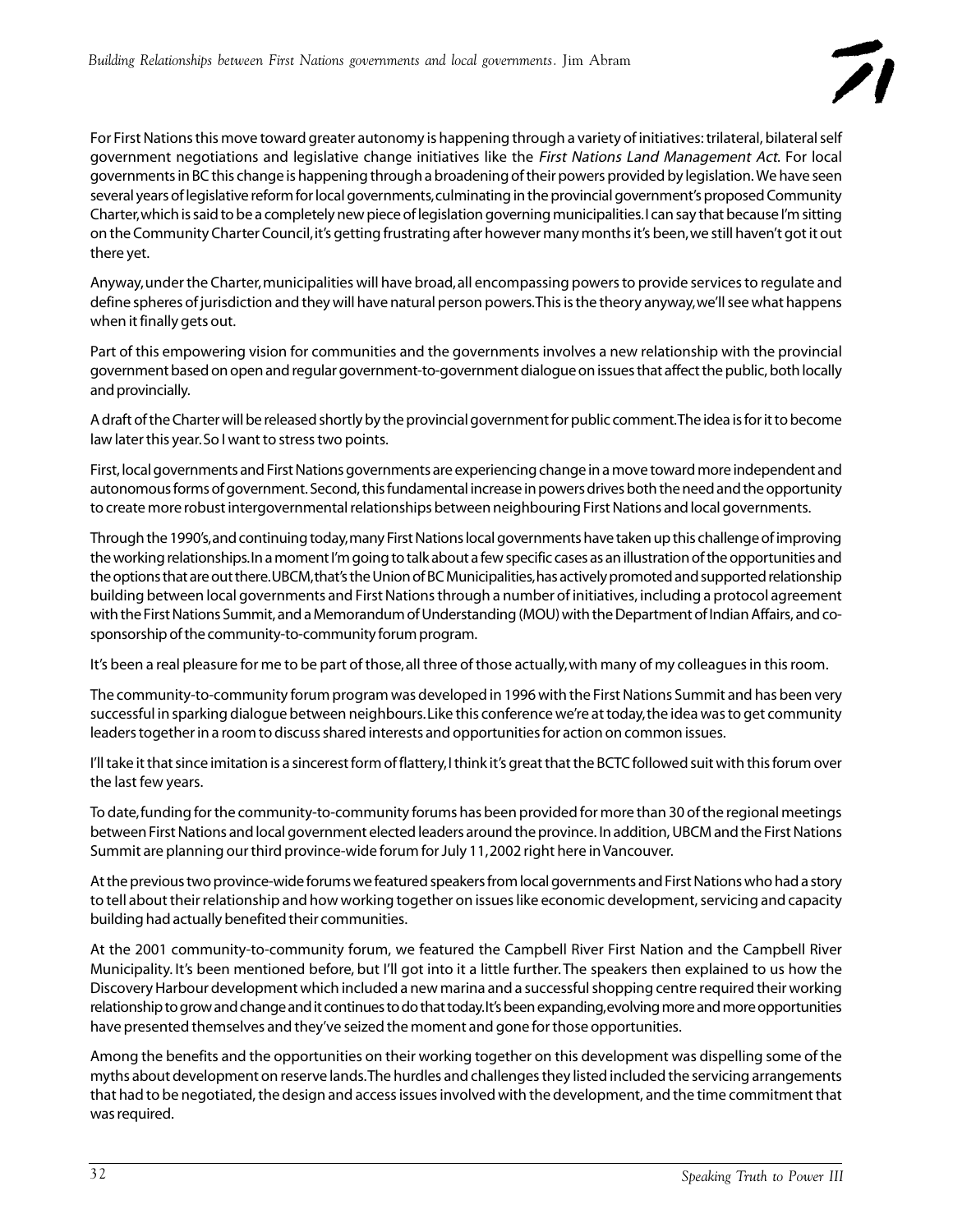One of the most valuable things the Campbell River Indian Band and the Campbell River municipality told us was about the lessons that they learned from their experience. In order to promote business ventures that bring economic benefits to communities, they felt both lenders and future tenants needed to see working relationships —and formal agreements between governing First Nations and neighbouring jurisdictions. So those folks really want to see people working together and know that it's a good relationship before coming into the community.

This is just one of the many examples of First Nations and local government learning to work together in new ways. You'll notice that economic development was the driver or the motivation in this case. The benefits to First Nations and local governments from economic development initiatives means that this is an area where relationship building often succeeds, and it may be why we focus on it as often as we do.

So what then are some of the challenges for local government and First Nations relationships? Well, for local governments, what I am going to say might come as any surprise. Increasing self-government powers for First Nations comes with intentions to improve economic opportunities — often through development on First Nations lands. That spells a need for land-use coordination between neighbours.

These three words can be at the root of much tension between local government and First Nations. A typical scenario is this: a local government fears development on First Nations lands because it may be incompatible with their own existing plans and beyond their capacity to provide for needed servicing. The First Nations in this case may fear that what local governments really want is control over the use of their lands.

In both cases, the fear is usually spurred by the fact that in many cases there is no established framework for sharing information, let alone consultation on the land-use planning. In cases where we have heard of local governments and First Nations overcoming these challenges, there is a framework for addressing land-use coordination issues — through an agreement such as a protocol or an MOU or a servicing contract or other means.

The Galagher Canyon master agreement negotiated between the Westbank First Nation, the Central Okanagan Regional District, the City of Kelowna and two water districts is another good example. The fact that there was so many parties working together, was quite an accomplishment. This agreement provided a high level of certainty on the use of the lands that were added to the Westbank First Nations reserve lands. The lessons learned by the parties, which they described at our 2001 conference were these. I'll just read them quickly.

First, good intergovernmental relationships are needed now — we cannot wait for the conclusion of treaties. MOUs are a good start in this direction. Time and patience are required to get the desired agreement, a common thread there with Campbell River's experience. Do not negotiate through the media. Understand each other's constraints and through good will individuals can make a difference.

So I think the next steps needed for local governments and First Nations to move forward together are to find creative solutions to these challenges. What we've learned over the past few years relationship building between local governments and First Nations is that there is still a lot of work to be done. The work needs to focus on opening up the range of options, tools and approaches available for First Nations and local governments to forge effective working relationships. I think the UBCM , with the First Nations Summit, can continue to do this. And, I think individual local governments with their First Nations neighbours will continue to do this.

A lot of work still needs to be done on developing options and approaches for resolving disputes. In other words, ways and means of addressing differences between communities as they arise. Although I haven't focused on it in this talk, I would note that we are only beginning to understand how the treaty process needs to play a role in defining relationships between First Nations and local governments. Hopefully it will be a positive way.

So in conclusion, I would like to say how positive I am about the future of First Nations relationships with local government. I'm confident that we have the creativity to find solutions to the most difficult challenges faced, like those in Nanaimo and other places. We have so much to gain. The benefits from effective working relationships are significant. They bring with them an environment where options flourish, allowing people to capitalize on opportunities of all kinds that will benefit their communities as a whole. They provide a way of addressing their differences when needed.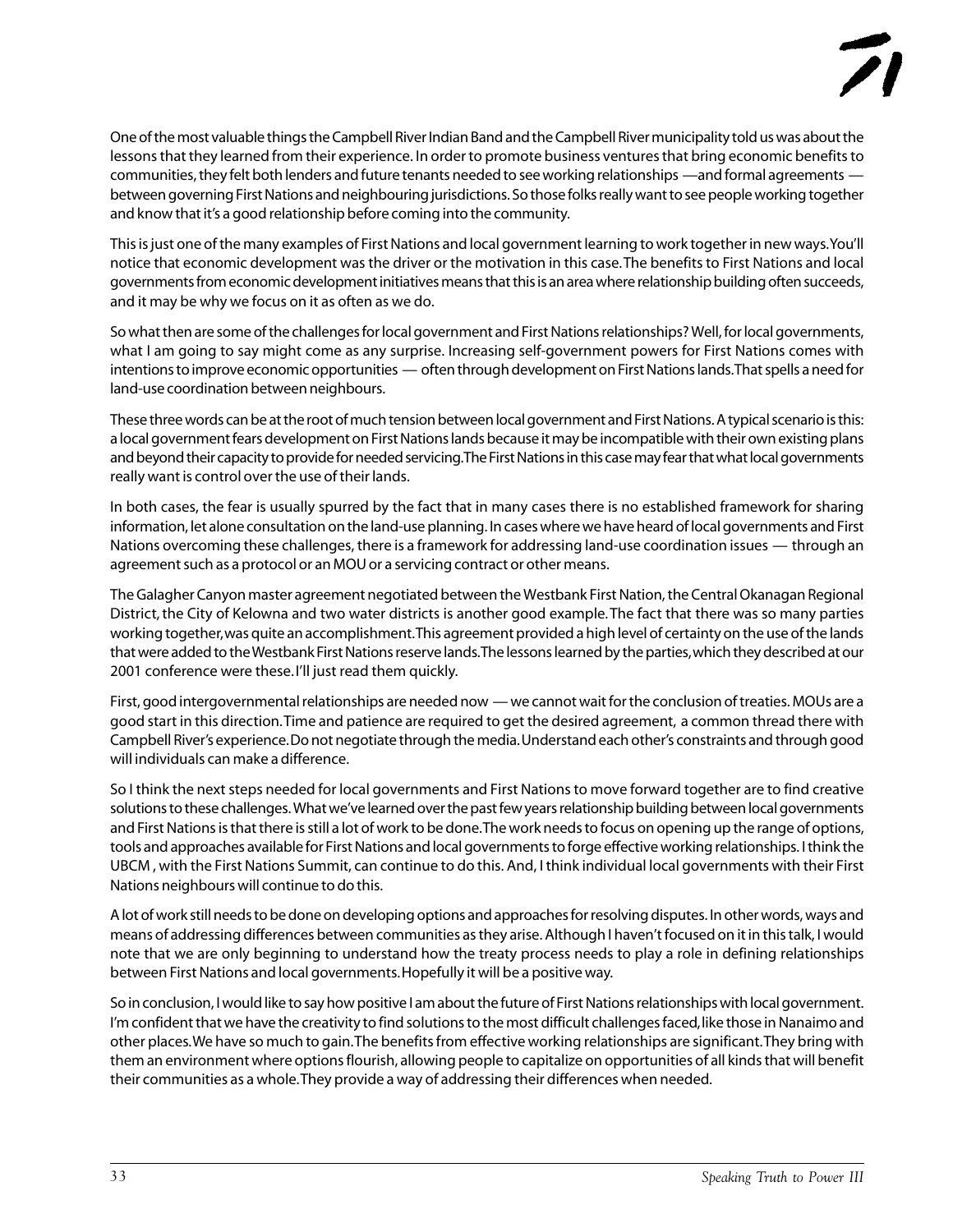### <span id="page-35-0"></span>**Aboriginal Rights: The Legal Landscape in Canada**

Today, I will speak on the legal landscape of aboriginal rights in Canada. I'm sure that you all know that this is an enormous topic — to paint even a sketchy picture of the legal landscape of aboriginal rights in Canada would take much more time than I have to talk to you this evening. I will try to highlight what I see as some of the issues that are going to be coming before the courts in the near future, discuss those issues and also discuss the way the Supreme Court has been dealing with some of the aboriginal rights issues up to this point.

Since the Van Der Peet trilogy in 1996, we now have a clearer idea about what aboriginal rights are and how they can be proven in Canada. First of all, the Supreme Court in the Van Der Peet case itself laid down the test for identifying and proving aboriginal rights, other than title to land. The Supreme Court said this: "To be an aboriginal right an activity must be an element of a practice, custom or tradition integral to the distinctive culture of the aboriginal group claiming the right." The time for meeting this test is the time of contact or the time immediately prior to contact with Europeans.

I have a lot of difficulty with the Van Der Peet test. How does one distinguish, for example, between integral elements of aboriginal cultures and elements that are merely incidental and therefore don't give rise to aboriginal rights? Is the Canadian judiciary, made up as it is of largely non-aboriginal judges, really capable of making this kind of assessment? Doesn't the reliance on the historical moment of contact reveal the court's view that aboriginal societies are really static rather than dynamic? Isn't there a false dichotomy here between aboriginal aspects of aboriginal societies and nonaboriginal aspects that have been acquired through contact with Europeans? Isn't this really a frozen rights approach to aboriginal rights, even though Chief Justice Lamer in his judgment denied that he was taking a frozen rights approach?

What about this magic moment of contact? What exactly does that mean and how does one establish it? Is it the first time aboriginal peoples met Europeans, as the Supreme Court seems to have suggested? Or does it involve something more? Does it involve some kind of effective European control as was suggested in argument in the R. v. Powley case (2001), which involved a Metis hunting right in Ontario? I think the Supreme Court is going to have to come back to this issue and clarify what's meant by contact. I think it will probably have to do that in the Powley case, which has been appealed to the Supreme Court and will be decided by the court.

While I think we are probably stuck with the Van Der Peet test where aboriginal hunting and fishing and those kinds of rights are concerned, in Delgamuukw the court distinguished aboriginal title to land and in effect created a different test. In Delgamuukw this new test for proof of title to land involves proving exclusive occupation of the land at the time the Crown asserted sovereignty.

Occupation can be proven in two ways. First, by proving physical presence on the land and use of the land. Or second, by proving aboriginal law in relation to the land. The standard of proof of exclusive occupation I think is going to be the major issue involving aboriginal land claims that come before the courts. In my opinion, I think every aboriginal nation in Canada should be able to prove aboriginal title to some land.

In the Delgamuukw case itself, Chief Justice Lamer suggested that some aboriginal peoples may not have aboriginal title because they were nomadic. But I doubt very much that any aboriginal people in Canada was truly nomadic in the sense that they wandered from place to place and didn't have a definite attachment to specific areas of land. I think that all aboriginal peoples in Canada should be able to establish that.

So I think that the real issue is not going to be whether a particular aboriginal nation has aboriginal title, but rather the extent of that title — the geographical extent of that title on the ground. This is going to depend on the standard of proof that is applied to establishing aboriginal title and the strength of the evidence. Regarding the standard of proof there are some helpful indications in the Supreme Court's decision in Delgamuukw. For example, Chief Justice Lamer said:

"Physical occupation may be established in a variety of ways, ranging from the construction of dwellings through cultivation and enclosure of fields to regular use of definite tracks of land for hunting, fishing or otherwise exploiting its resources."

The Chief Justice also said that: "One must take into the account the group's size, manner of life, material resources and technological abilities and the character of the lands claimed."

While these statements are very much in keeping with common law standards for proof of occupation of land, at the same time I think the court was rejecting an ethnocentric approach. It clearly said that the manner of life of the particular aboriginal people has to be taken into account.

The terrain, the nature of the land itself, you can't farm much of Canada, you can't be expected to have farmed it. The way of life on that land was very often through hunting, fishing and gathering the natural products of the land.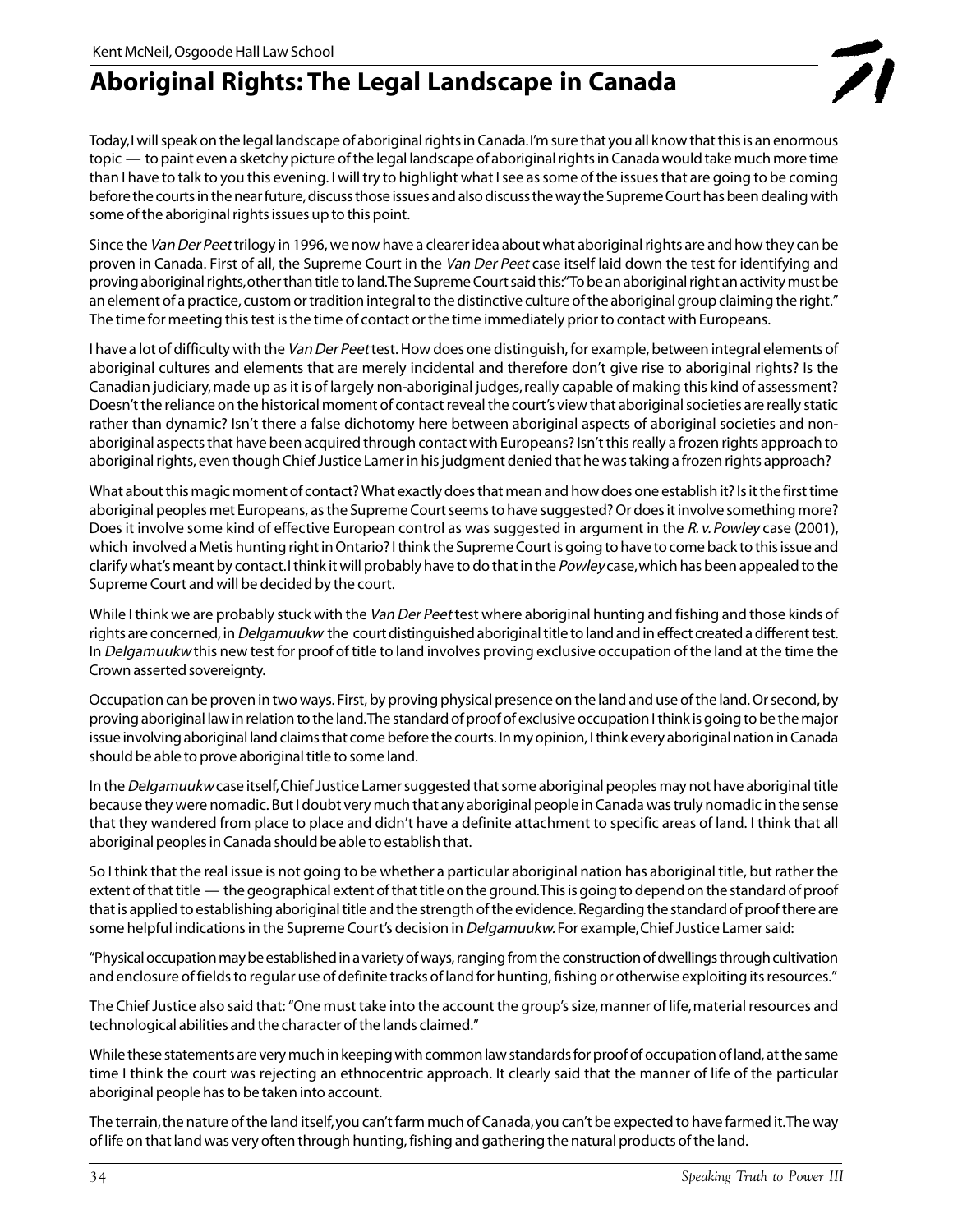So if an aboriginal people lived mainly by hunting, for example, exclusive occupation of definite tracks of land for that purpose should be sufficient to establish aboriginal title. In fact, this was expressly acknowledged by Chief Justice Lamer in the Delgamuukw decision. At one point in his judgment — and it's actually the part of his judgment where he talks about the inherent limit on that title which I'll come back to in a few minutes — he said this:

"If occupation is established with reference to use of the land as a hunting ground, then the group that successfully claims aboriginal title to that land may not use it in such a fashion as to destroy its value for such use, for example by strip mining it…."

So, if they prove use of the land as a hunting ground then it seems that they would be able to establish aboriginal title in that way.

As I mentioned a few minutes ago, physical occupation is only one way to prove aboriginal title. The other way is through proof of aboriginal law. The Chief Justice put it this way.

"If at the time of sovereignty an aboriginal society had laws in relation to land, those laws would be relevant to establishing the occupation of lands which are the subject of a claim for aboriginal title. Relevant laws might include but are not limited to a land tenure system or laws governing land use."

But how can law, which is really an abstraction, be used to prove occupation, which is a factual matter? I think what Chief Justice Lamer had in mind here was the exercise of legal control over land through law. In other words, the exercise of jurisdiction in relation to land. Now, this is important because it's an acknowledgment, in my opinion, that aboriginal nations not only had systems of law, but also had authority, which is governmental in nature. Now I certainly believe this, but it's important to have the Supreme Court acknowledging this.

Their land rights are therefore more than just property. In Delgamuukw the Supreme Court left aside the issue of self government and said we're only dealing with land rights here — with aboriginal title. But there's actually quite a bit in the judgment in relation to aboriginal title that indicates, I think, that aboriginal title involves not just property but also jurisdiction over land.

I'll come back to this issue of aboriginal jurisdiction or governmental authority in a few minutes. But first, I want to point out that this issue of sovereignty in relation to proof of aboriginal title is somewhat problematic. If aboriginal nations were sovereign at the time of Crown assertion of sovereignty, as I certainly think they were, how could the Crown acquire sovereignty over their territories without conquest, without a treaty of cession and without their consent?

There's a major problem here which the Supreme Court just tends to avoid when it's deciding these cases. It's never really faced this problem directly, but if asked to do so I think what the Supreme Court would do is hide behind the Act of State Doctrine, which is what the high court has done in Australia on this issue of sovereignty.

Simply put when a court invokes the Act of State Doctrine it denies that it has jurisdiction to decide the issue. And typically, courts have said that they do not have jurisdiction to question Crown assertions of sovereignty. That's what the Act of State Doctrine is about in this context.

Now this does not resolve the problematic issue of the legitimacy of Crown sovereignty; all it means is that if the court invokes the Act of State Doctrine, the issue can't be decided by that court. The issue doesn't go away. The question of the legitimacy of Crown and now Canadian sovereignty over Canada without treaty, without consent, without conquest is an ongoing, problematic issue.

In applying the exclusive application occupation test to aboriginal title, a court does, nonetheless, have to determine the date of assertion of sovereignty, because that's the date at which aboriginal title has to be established through exclusive occupation of land or through proof of aboriginal law. In Delgamuukw, the Supreme Court accepted 1846 as the date of Crown assertion of sovereignty, basically because that was the date that had been accepted at trial by Chief Justice McEachern and that issue hadn't been argued on appeal, it hadn't been contested.

Well, why was 1846 significant? Of course that's the year when the United States and Britain signed the Oregon Treaty setting the 49<sup>th</sup> Parallel as the southern boundary of British Columbia from the Rocky Mountains to the Strait of Georgia. Well, that treaty is simply a bilateral treaty between two nations, the United States and Britain. It's not binding on anyone else and that's a basic rule of international law. Treaties only bind the parties who actually enter into them.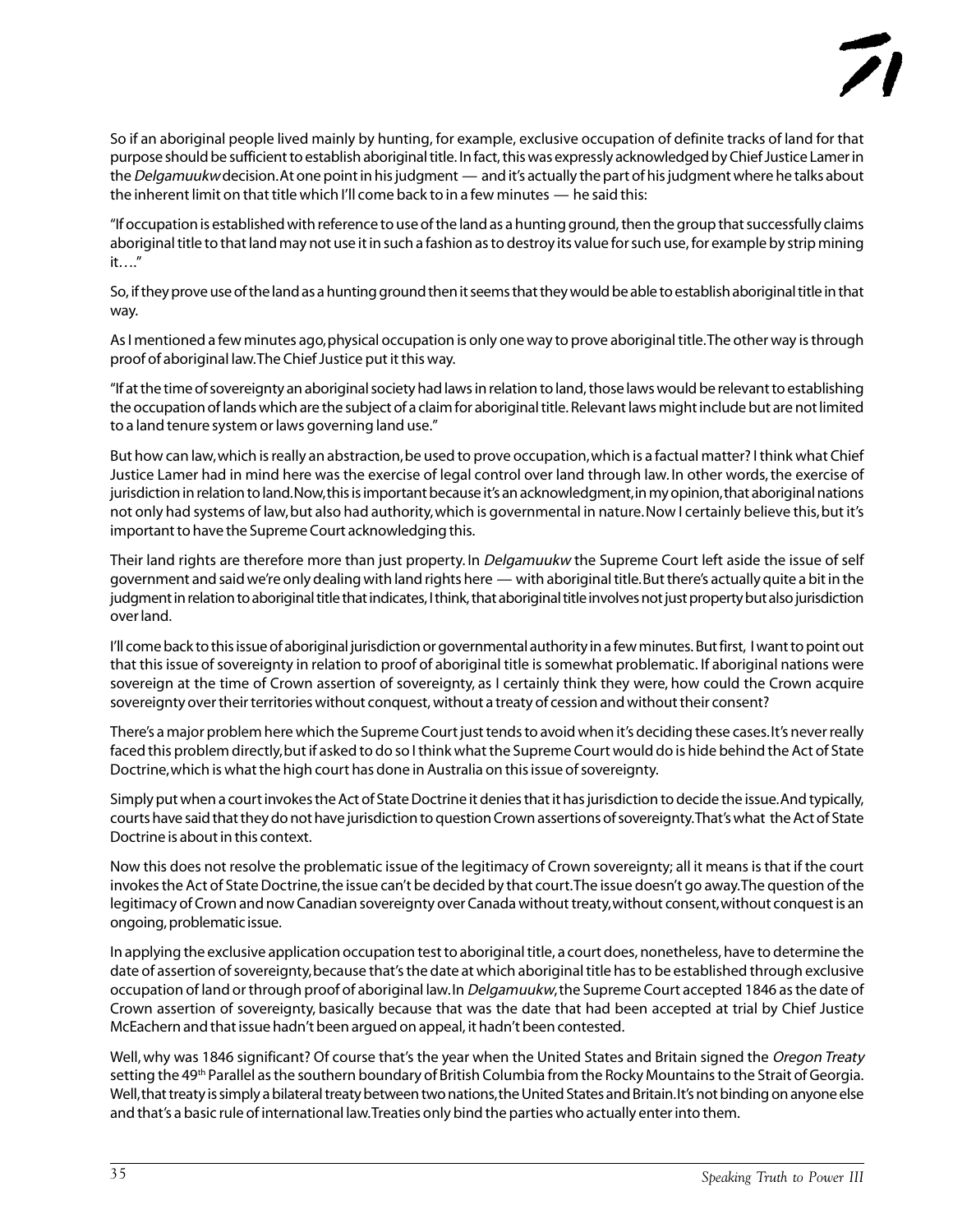So how could the *Oregon Treaty* establish Crown sovereignty over British Columbia vis-à-vis anyone other than the United States? It couldn't. The Gitxsan and Wet'suwet'en were not parties to that treaty, so I cannot understand how it could amount to an effective acquisition of sovereignty over their territories. Nonetheless that's what Chief Justice McEachern held and as I said the Supreme Court didn't question that because it wasn't argued.

So I think this matter of assertion of Crown sovereignty and the date at which that occurs could be an issue in future cases, not just in British Columbia but elsewhere in Canada.

I now want to leave the matter of proof of aboriginal title and talk briefly about the inherent limit, before moving onto justifiable infringement of aboriginal rights. And I'm picking and choosing here — I could talk about inalienability, I could talk about other aspects of aboriginal title, but I don't have time to do that, so I'm going to focus in just for a moment on the inherent limit.

In the Delgamuukw case, Chief Justice Lamer said, "Lands held pursuant to aboriginal title cannot be used in a manner that is irreconcilable with the nature of the attachment to the land which forms the basis of the group's claim to aboriginal title."

So the court placed this limit on aboriginal title and the uses that can be made of aboriginal title land. I think this limit was well meant, if though I think it was wrong headed. It was well intentioned because the purpose of it, as the Chief Justice stated, was to preserve the land for future generations. But at the same time I think it's paternalistic and could present a real barrier to economic development of aboriginal title lands.

It seems to me that the inherent limit is really another example of the Supreme Court's view of aboriginal societies as static rather than dynamic. Land uses that were relied on to prove aboriginal title 150 or more years ago can still restrict the uses that lands are put to even though the aboriginal people today might want to put those lands to other uses.

There are other problems with the inherent limit as well that I just want to mention. One is who has standing to invoke the inherent limit? Who can go to court and claim that an aboriginal nation has violated? The Supreme Court doesn't say anything about that. Why should the job of protecting aboriginal lands for future generations be up to Canadian courts rather than to aboriginal peoples themselves? So I hope the Supreme Court will revisit this issue of the inherent limit in future cases.

This inherent limit, as far as I know, appeared for the first time in Delgammukw. It didn't exist in Canadian jurisprudence before that and the Supreme Court just basically seems to have invented it. So I hope they re-examine the issue when it actually comes before them and it can be argued more fully. My own view is that it would be more appropriate and probably more effective for limitations on use of aboriginal title lands to be put in place by aboriginal communities themselves through an exercise of their right of self government.

I now want to move on and say a few words about governmental infringement of aboriginal rights, including aboriginal title to land. Even though these rights have been constitutionally protected since 1982, the Supreme Court in the Sparrow case, in 1990, said that they can still be infringed if the infringement can be justified. In other words, governments can unilaterally infringe aboriginal rights without aboriginal consent, but they have to justify the infringement. Justification requires proof, first of all, of a valid legislative objective and secondly, of respect for the Crown's fiduciary obligations towards the aboriginal peoples.

Now, it appears from the case law since Sparrow that the more extensive the aboriginal right, the more extensive the governmental power of infringement is. In Sparrow, the court said that the aboriginal right to fish for food, societal and ceremonial purposes could be infringed for compelling and substantial reasons like conservation and safety. It didn't go beyond that.

Six years later however, in the *Gladstone* decision, a commercial right was proven, a commercial right to take herring spawn on kelp for commercial sale, and the court subjected this right to limitations for the purposes of economic and regional fairness, as well as to accommodate the interests of non-aboriginal groups in the fishery.

As Justice McLachlin, now Chief Justice McLachlin, pointed out in her dissent, and this is actually in the Van Der Peet case rather than Gladstone for odd reasons, but she's really talking about the Gladstone approach to justifiable infringement. She said that the infringement that the majority had in mind in Gladstone, that is economic and regional fairness in the interests of other Canadians, is really an infringement of a very different kind than the infringements than the Supreme Court had in mind in Sparrow.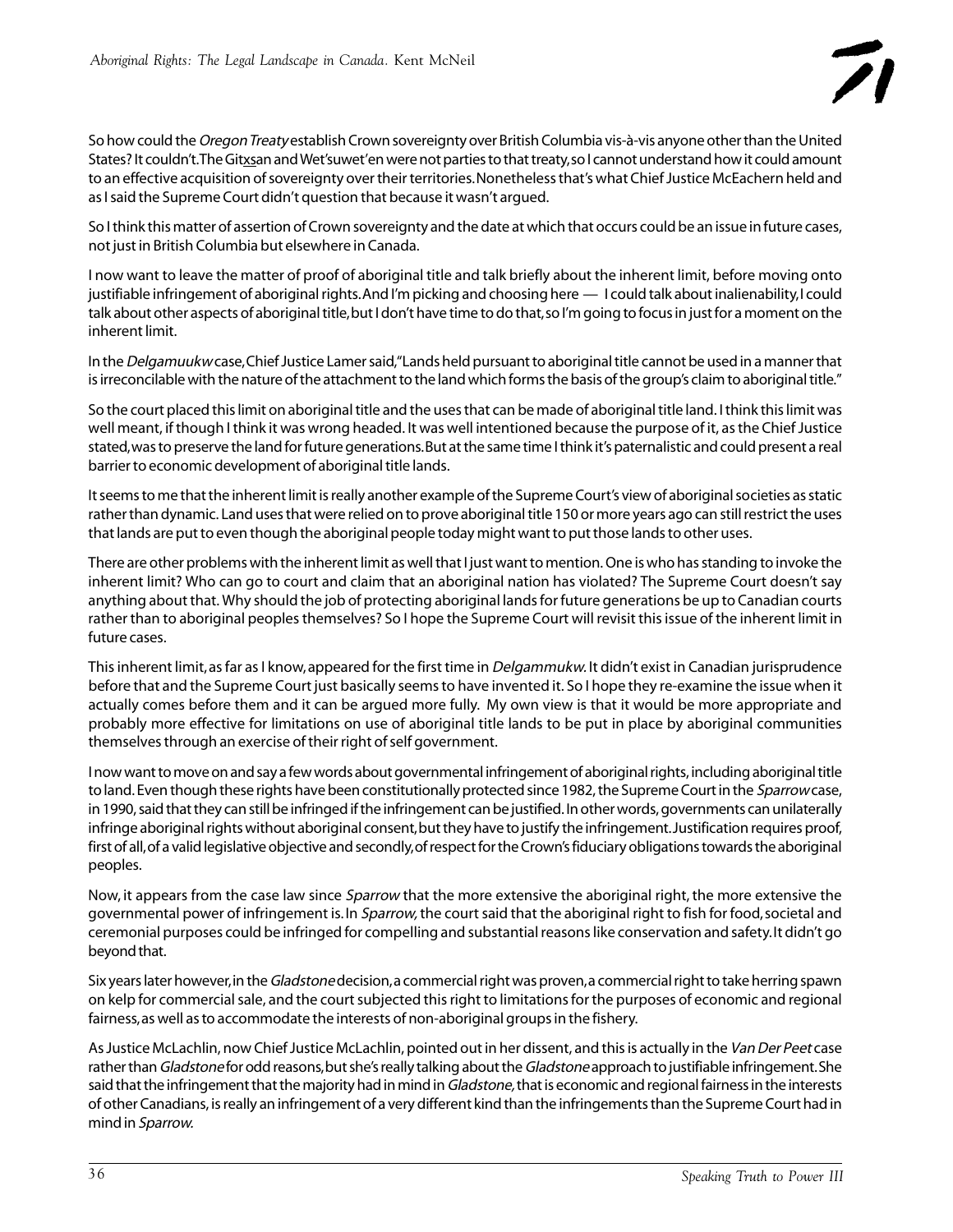In Sparrow, governmental regulation of the fishery was allowable to preserve the resource — that's the conservation part of it — and also to assure that the aboriginal right was exercised responsibly. So it couldn't be exercised in a way that posed threats to the safety of other people, for example.

In Gladstone, the majority held that the right could be diminished, not just regulated but diminished, by allocating part of the resource itself to non-aboriginal fishers. This is all in Justice McLachlin's judgment in Van Der Peet, in her dissent. She found this approach of the majority to be inconsistent with the constitutional nature of aboriginal rights. I agree with that entirely, but it gets worse.

Remember, the Supreme Court delivered its decision in *Marshall* No. 1 whereby it held that the Mi'kmaq Nation in the Maritimes has a treaty right to fish for a moderate livelihood. In its second clarification, Marshall No. 2, the Supreme Court applied the Gladstone approach to a treaty right even though that right was internally limited to obtaining a moderate livelihood from the fishery.

Back in Gladstone the court had distinguished Sparrow and Gladstone. It said in Sparrow the fishing right had an internal limit, because it was limited to fishing for food and you can only consume so much fish. It said in Gladstone there's no internal limit and therefore we're not going to apply the same kind of priority. We have to take into account the allocation and the interests of other users of the resource.

In Marshall we see the court applying Gladstone to this treaty right even though it did have an internal limit. It was only for a moderate livelihood. The court said they can't fish in order to accumulate wealth or for full-blown commercial purposes. Disturbingly, the court didn't even mention the distinction it had made in Gladstone between rights that are internally limited and rights that aren't.

All of this, the infringement of constitutionally protected aboriginal rights by governments is permissible, according to the Supreme Court, because the reconciliation of aboriginal people's prior presence in Canada with Crown sovereignty requires that aboriginal rights in certain circumstances give way to meet certain public policy objectives which include such vague things as economic and regional fairness.

Okay, well that brings me back to the Delgamuukw case and what the court said in Delgamuukw about infringement of aboriginal title to land. I'm sure you're all aware, all familiar with the passage from Delgamuukw where the Chief Justice said that in the interests of reconciliation, the kinds of objectives that could justify infringement of aboriginal title include, here I'm quoting:

"…the development of agriculture, forestry, mining and hydroelectric power, the general economic development to the interior of British Columbia, protection of the environment or endangered species, the building of infrastructure and the settlement of foreign populations to support those aims."

He even contemplated that the government could grant fee simple estates or confer licenses or leases for forestry and mining on aboriginal title lands without the consent of the aboriginal people in question.

What's wrong with this? Fsirst of all, Chief Justice Lamer in his judgment in Delgamuukw obviously thought that the provincial government could infringe aboriginal title with respect to things like agriculture, mining, forestry and so on, which are generally under provincial jurisdiction. At the same time, he said that aboriginal title is under exclusive federal jurisdiction, not provincial jurisdiction. Moreover, he also said that aboriginal title is protected by the constitutional doctrine of inter-jurisdictional immunity. Basically this means that if it's federal jurisdiction, it's within the core of that jurisdiction if it's protected by inter-jurisdictional immunity and so provincial laws should not be able to impinge on it in any way.

So how can provincial laws infringe aboriginal title, especially to the extent that Chief Justice seems to have had in mind in Delgamuukw? I'm really speculating because this isn't clear at all in the judgment, and there are a lot of contradictions in this part of the Delgamuukw judgment, but it seems that what the Chief Justice had in mind was that provincial laws of general application relating to such things as the granting of fee simple interest, the conferral of leases and licences for mining and forestry and so on, that those laws of general application could apply to aboriginal title lands.

As I say, there is a real division of powers problem here, but there is another problem as well. Provincial statutes of that kind that allow the conferral of those kind of interests generally only apply where the lands are Crown lands. In other words, unencumbered Crown lands can be granted by the provincial government to create fee simple interests, forestry interests, mining leases and so on.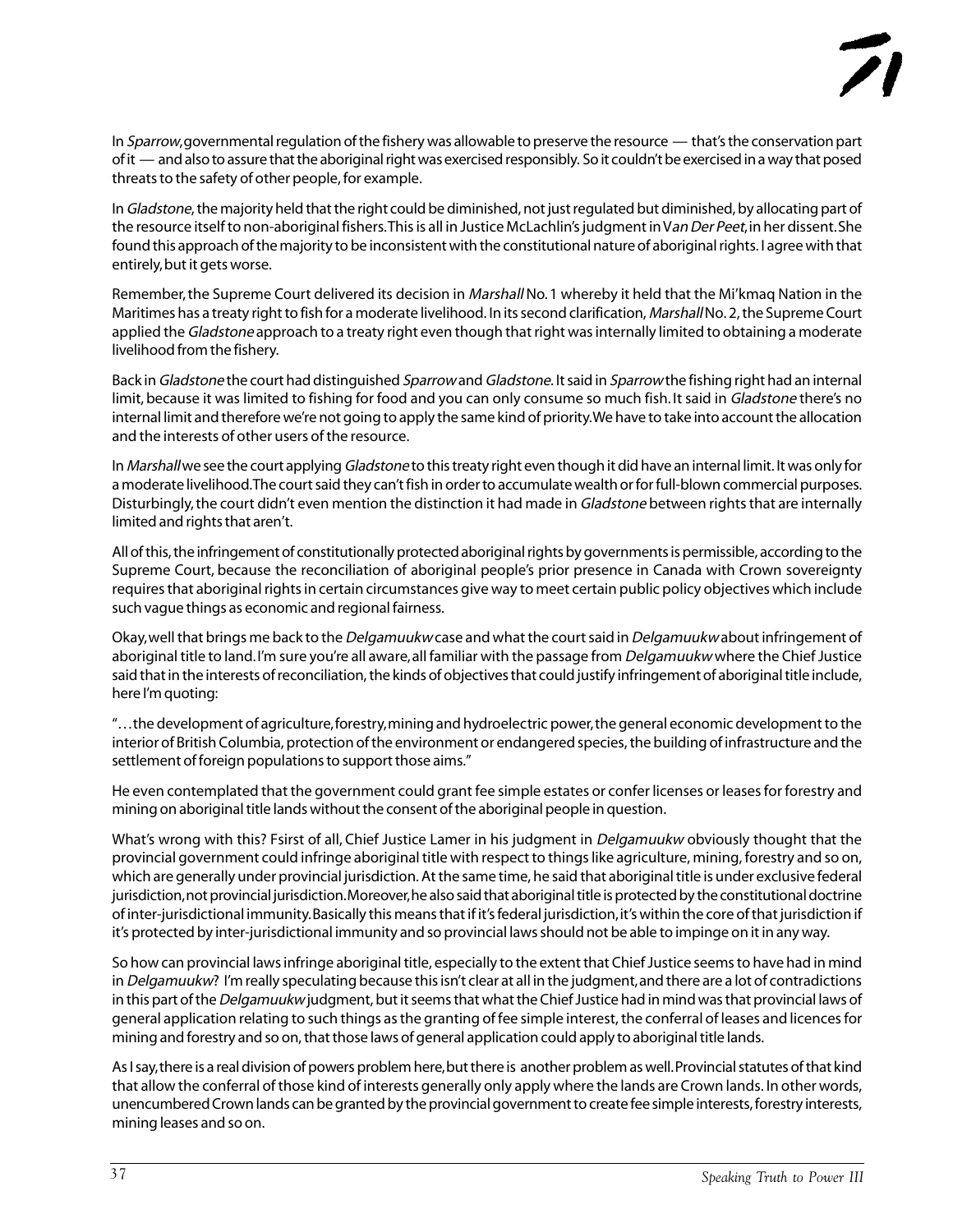But the legislation does not allow the province to create those kind of interests on privately held lands. Where privately held lands are concerned, the provincial government would first have to expropriate those lands under expropriation legislation. But expropriation legislation only allows expropriation for public purposes, things like roads and airports — infrastructure, as the Chief Justice said, that was one of the reasons why he said infringement could take place.

That would be a public purpose, but to create private interests for the purposes of agriculture, mining, forestry and so on, Canada's expropriation laws generally don't allow that. Private property rights are protected against that kind of governmental taking. And yet, the Chief Justice seemed to envisage that this could take place on aboriginal title lands even though aboriginal title lands are constitutionally protected, whereas private property interests in Canada are not.

Okay, so obviously I have a lot of problems with the Supreme Court's approach to infringement of aboriginal rights and justification for infringement in relation to aboriginal title and other aboriginal rights such as hunting and fishing rights.

I now want to turn to the issue of self government. Of course the Supreme Court has not dealt with the issue of self government directly. It avoided it in Delgamuukw, it came closest I quess in Pamajewon, which was delivered in 1996, around the same time as *Gladstone* and Van Der Peet. In Pamajewon, the Supreme Court was willing to assume that there is a constitutionally protected right of self government. The court then went on to apply the Van Der Peet test, the integralto-the-distinctive-culture test, to that right. In other words, to prove a right of self government an aboriginal nation has to meet the Van Der Peet integral-to-the-distinctive-culture test.

The result in Pamajewon was disastrous. The reason for that is instead of characterizing the right as a broad right to self government over aboriginal territories, as in fact had been claimed by the two First Nations who were involved in that case, the court said that the claim has to be restricted to the particular activity that the self government is in relation to. In this case it was in relation to gambling.

As the defendants were not able to prove that high stakes gambling — the kind of gambling that was involved here — had been integral to their distinctive cultures and regulated by them at the time of contact with Europeans, their claim to self government, and in particular to a right of self government in relation to gambling, failed.

The effect of the Pamajewon case is that it is necessary to go to court and establish a right of self government is going to have to be done with respect to every single aspect of jurisdiction that a First Nation claims. This is obviously an impossible task; it's simply unworkable. There are nonetheless hopeful signs: in my opinion Pamajewon was not the last word on this.

In Delgamuukw, for example — in relation to land — I think there are self government elements. The Supreme Court said that aboriginal title is communal. As a consequence of this, the court recognized that aboriginal communities have decisionmaking authority over their lands.

In the Marshall No. 2 case, the court said the same thing about treaty rights: they're communal and the community has decision-making authority with respect to their treaty rights.

In Campbell v. British Columbia, Justice Williamson of the BC Supreme Court held that the communal nature of aboriginal title and the decision-making authority that aboriginal communities have over their lands must entail a right of self government in relation to their aboriginal title lands.

I find Justice Williamson's reasoning on this to be compelling. Where aboriginal title is concerned, it may produce or it may provide, rather, a route to judicial acknowledgment of the inherent right of self government that avoids the Van Der Peet, Pamajewon approach. Then there's the Supreme Court decision in the Mitchell case just last year. This is the case involving a claim to be able to bring goods into Canada from the United States across the St. Lawrence River — it was the Akwesasne Nation of Mohawks who were claiming this — without paying customs duties. I found the decision quite disappointing in relation to the aboriginal right to trade. But, that's not what I'm actually going to talk about.

In the main judgment, in the principal judgement that was delivered by Chief Justice McLachlin, she avoided the issue of self government, but Justice Binnie wrote a separate judgment concurring, and in fact spent a long time discussing self government in the context of its compatibility with Crown sovereignty. I think this is quite important because it may be an indication of where the court may go in future decisions. Ultimately, he held that an aboriginal right to bring goods into Canada without complying with Canada's customs laws is in fact incompatible with Crown sovereignty. And as I said, McLachlin, who delivered the main judgment, didn't actually deal with this issue.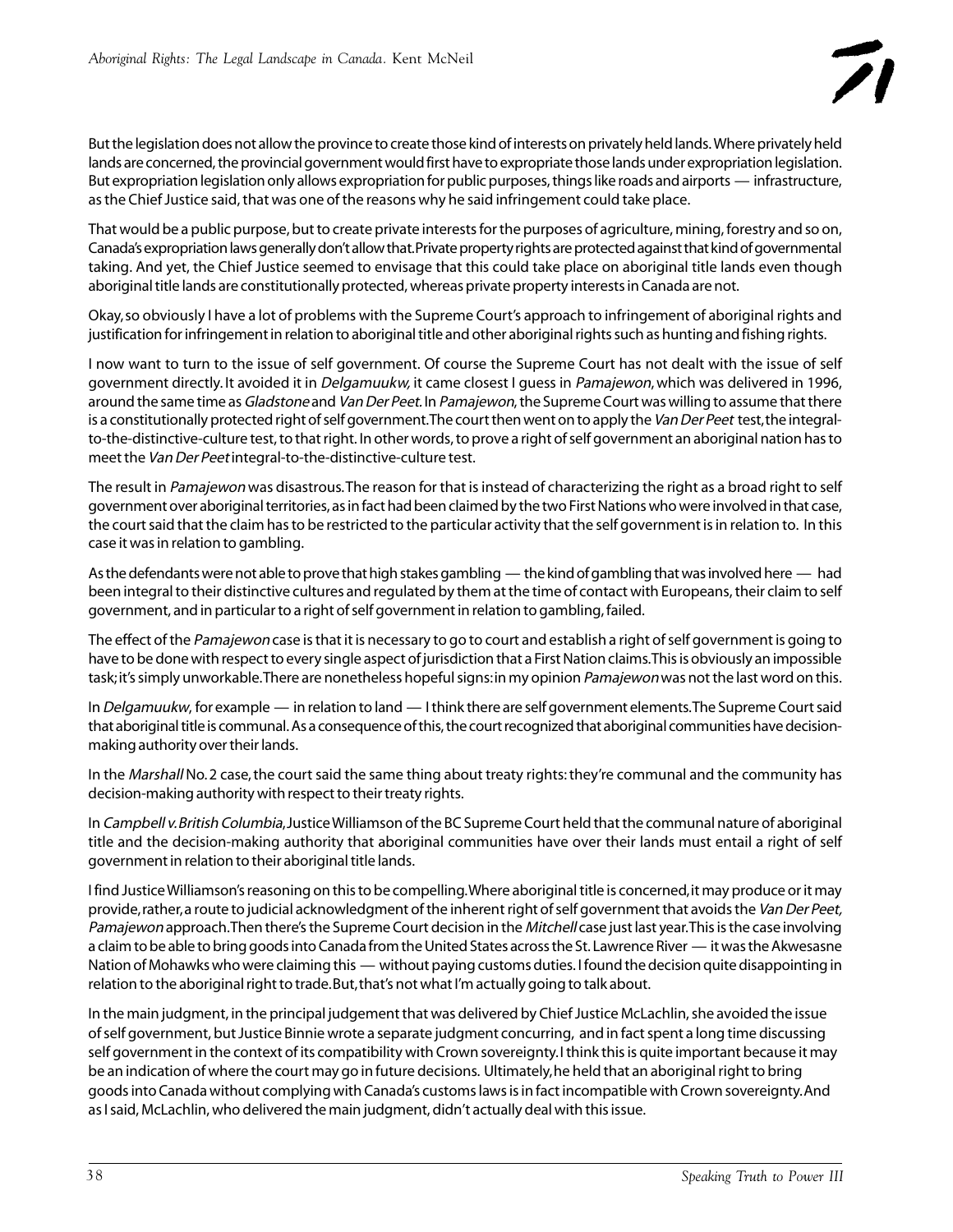So for Justice Binnie, some aboriginal rights, even though they might be established by meeting the Van Der Peet test, can't exist because they would have been cut off the moment the Crown acquired sovereignty. In other words, they were lost because they were incompatible with the Crown's acquisition of sovereignty.

The good news here is that Mr. Justice Binnie did not regard internal aboriginal self government as being inconsistent with Crown sovereignty. In this respect he referred to American law which, since the Seminal decisions of Chief Justice Marshall in the Cherokee cases in the 1830s, has acknowledged the continuing inherent sovereignty of the Indian Nations. Moreover, the inherent sovereignty of the Indian Nations in the United States is not the piecemeal approach to sovereignty that was taken by the Supreme Court in the Pamajewon case. Instead, in the United States, the inherent sovereignty is general jurisdiction and it's only limited by its incompatibility with the sovereignty of the United States, or to the extent that it has been limited by treaty or by congressional act.

So I would like to end on this optimistic note: if the Supreme Court does in fact follow Justice Binnie's lead, it might acknowledge that there is space in Canada's Constitution for aboriginal governments that have general jurisdiction over their peoples and territories. The big question or one of the big questions would be what things are left out of that sovereignty because they are inconsistent with Crown sovereignty. There's some indication of this in Justice Binnie's judgment.

First of all, he clearly held that control over Canada's borders is essential to Crown sovereignty and therefore you can't have an aboriginal right that interferes with that in any way. Another one he mentioned specifically is military power. Aboriginal peoples can't develop their own armies. He also rather implicitly said that external affairs are things that are essential to Canadian sovereignty and can't be exercised by First Nations.

This still leaves enormous scope for an inherent right of self government. Also, in the United States, Congress has plenary power over the Indian Nations and so can and has diminished their sovereignty. There are very few limitations on this in the United States. In Canada, however, Section 35 of the Constitution Act provides some protection to aboriginal rights that would include the protection to the inherent right of self government. So there wouldn't be the same plenary power of Parliament in Canada to limit the aboriginal right of self government. Any such limitations would of course have to be justified on the basis of the Sparrow test.

So the problems that I talked about earlier, about infringement and what the court has said about justifiable infringement of aboriginal rights, are quite relevant to the issue of self government as well. In the session this morning, the point was made that the provincial and federal governments in Canada need to hear the message that self government works, and that it would in fact be beneficial not just to aboriginal peoples, but also to Canadian society generally, for aboriginal peoples to have control over their own affairs and to exercise self government.

I think the same message has to be taken to the courts, because if the issue of inherent self government goes up to the Supreme Court, the court is not going to make its decision solely on the basis of legal arguments. The court is going to be very concerned about the impact of any decision in favour of a general inherent right of self government. I think that for the court to hear the kind of evidence that Dr. Stephen Cornell gave us this morning about the benefits of self government, not only to aboriginal peoples but to Canadian society generally, would be very important.

So if there are any lawyers in the room who are contemplating going to the Supreme Court on the inherent right, you might want to have Dr. Cornell appear as an expert witness so you get that information in at trial. Otherwise it's not going to get to the Supreme Court. So I'd like to end with that and if anyone has any questions or comments, I'd be very happy to engage in a discussion.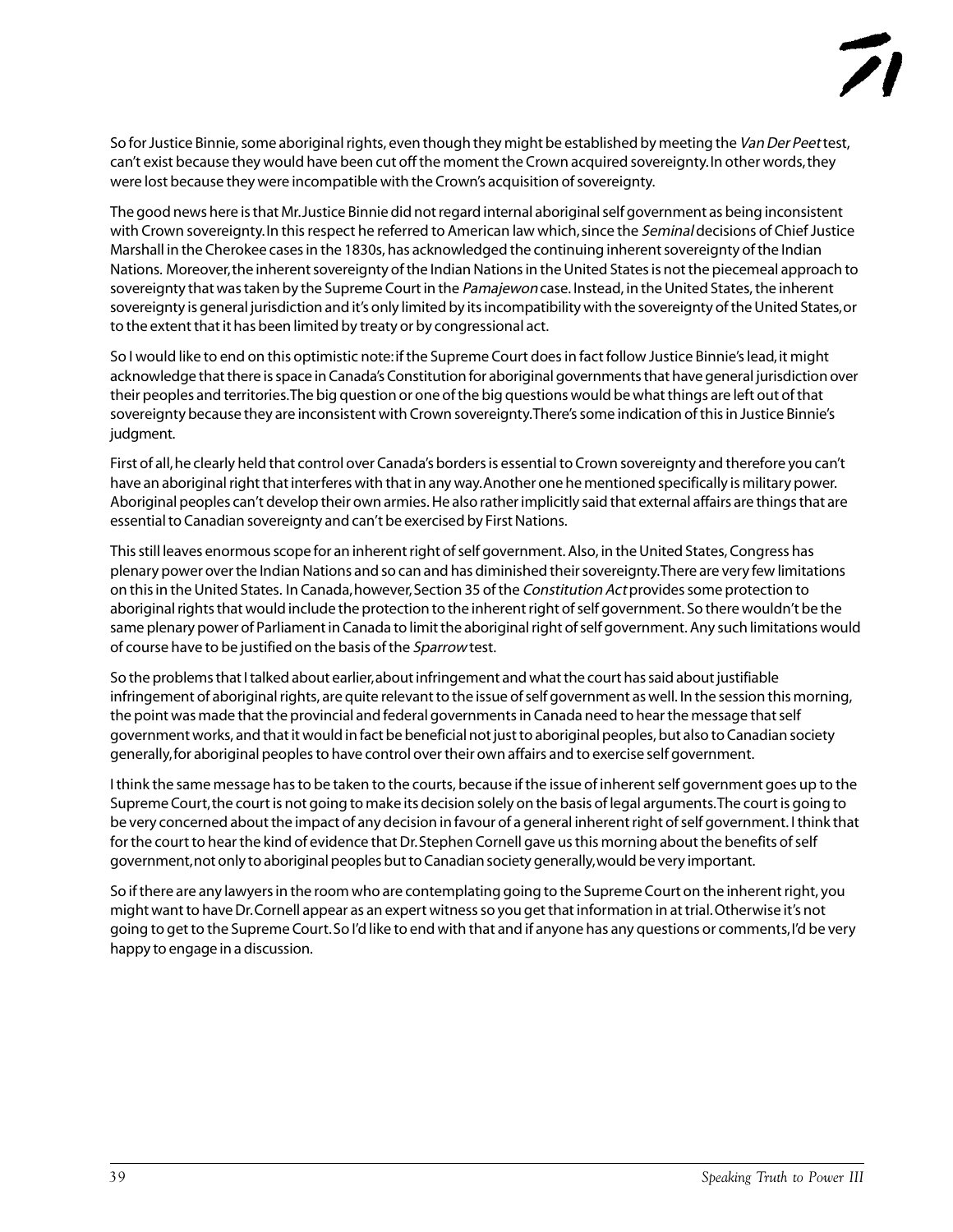## Inherent vs. Delegated Models of Governance Thinking outside the box

My presentation today, as indicated in the outline, discusses inherent versus delegated models of self government. I'd first like to thank the BC Treaty Commission for the kind invitation to speak today on a matter of huge importance to First Nations and other Canadians. In this vein, I'd also like to thank the Attorney General of British Columbia for helping me set up my talk by introducing the referendum questions three days ago, especially Question 6, namely whether or not aboriginal self government should have the characteristics of local government, with powers delegated from Canada and British Columbia.

I will not speak at length about particular examples of aboriginal self government as there will be four presenters following me who will. Additionally, I will not address the legal or normative rights arguments as to whether or not an inherent right to aboriginal self government exists, or ought to exist. This is a whole debate unto itself. Instead I'll focus on three fundamental questions.

**First,** what do we mean by inherent and delegated models of self government in a practical institutional sense? **Second,** are inherent and/or delegated models consistent with liberal democracy as practised in Canada and other western democracies? And **finally,** why does this matter?

A useful way to begin our discussion of inherent versus delegated models of governance is within the context of federal and unitary states. Among the approximately 200 states that populate the globe, Canada belongs to that anomalous set of states organized on the principles of federalism. Ninety percent of the states around the world are unitary states. The contemporary unitary state is a product in many ways of the French revolution. The old regime in France, as was the case of much of Europe, divided people on the basis of status. Peasants were subjects, not citizens, and the absolutist monarch was the embodiment of the state. L'etats c'est moi, underscored Louis the XIV of France.

The French revolution ushered in the modern era of citizenship and the notion of equality before the law. It followed that sovereignty emanated from the people who enjoyed the same legal rights equally. Sovereignty, therefore, of the republican state was unitary and undivided. Federal states such as Canada, to repeat, are anomalous and followed a different path. Sovereignty is divided among a central government and at least two or more regional governments. Canada as a federal state, of course, began with four regional governments called provinces, as well as a central government we usually refer to as the federal government, located in Ottawa.

At this point it's essential we begin to define some key terms. First is sovereignty. **Sovereignty** can be defined as the authority that overrides all other authorities. **Authority** can be defined as the right of command. Finally, **a right** is an entitlement. From this perspective we can think of sovereignty as a bundle of rights rather than a lofty abstract concept.

So just think of each of rights that make up the bundle as a twig or a tree branch, and each one of those twigs or tree branches entitles the holder to have power over something. Sovereignty in a unitary state is a collection of those, making decision-making authority over various areas, whether it's a postal system, whether it's health care or whatever.

In federal states, because sovereignty is divided between at least two orders of government, who has ultimate decisionmaking authority over what needs to be written down. Thus federal states possess, of course, written constitutions which divide sovereignty and concretely enumerates the respective powers or areas of jurisdiction. So we go back to our bundle of rights; in Canada it is divided out between the federal and provincial governments in section 91 and 92.

It's also important to note that federal states sometime permit concurrent law making. This occurs when one or the other level of government is able to make laws in the other's area of jurisdiction. If there's a conflict between the laws of the central and the regional government, the constitution typically specifies whose law prevails. This is called paramountcy. A final, albeit crucial feature of federal states, is the issue of constitutional protection of each order of government. In other words, neither order of government can unilaterally dissolve the other order of government. The federal government cannot unilaterally dissolve a province or provinces, nor can a province or provinces unilaterally dissolve the federal government.

Of course in Canada the federal and provincial governments are not the only governments that exist. One of the most significant of these is local government. Local government, as is often observed, are the creatures of the provincial governments. Local governments exist only insofar as provincial governments pass legislation to create them. The powers local governments possess, however broadly or narrowly defined, are determined by each respective province.

 $\blacktriangleright$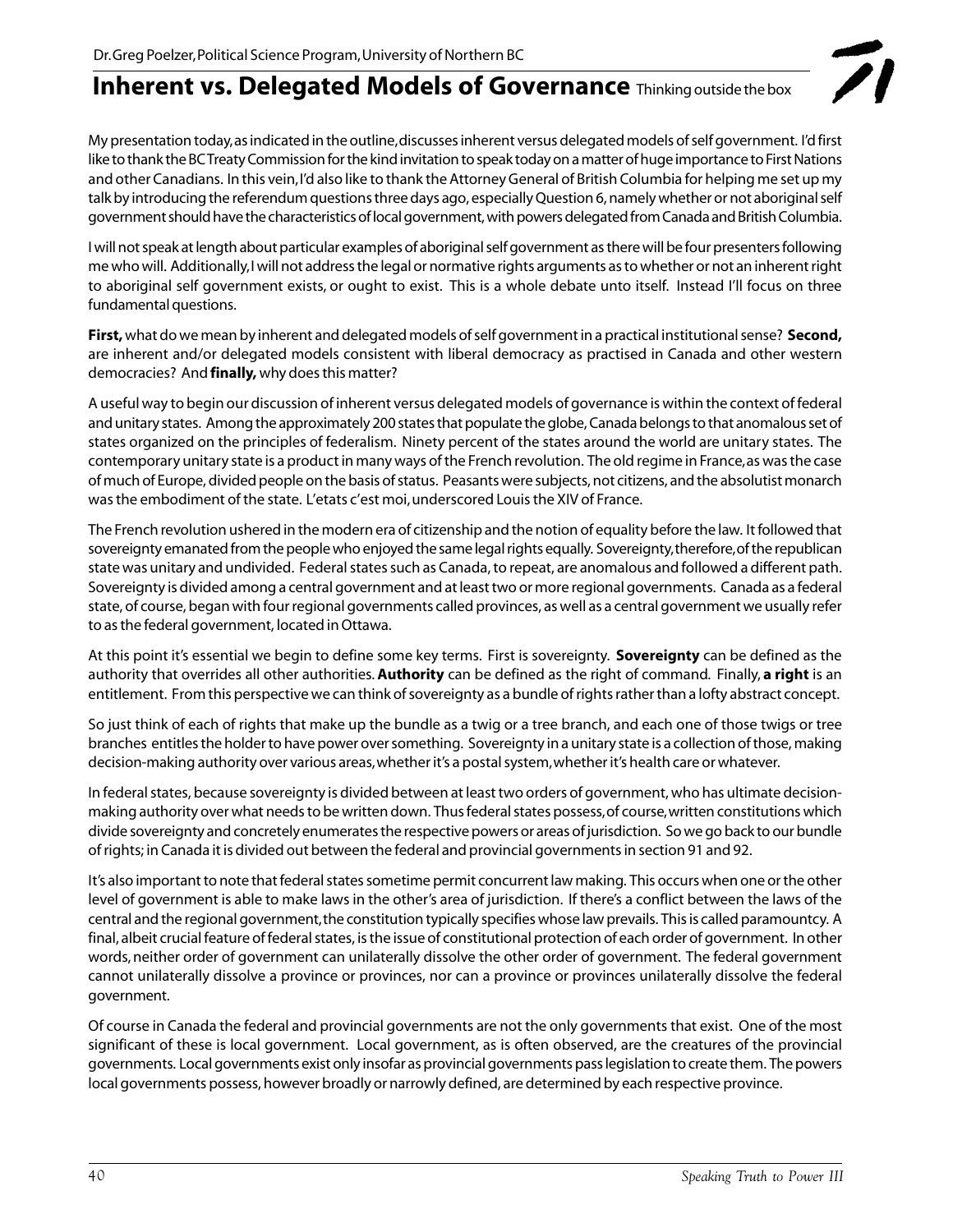Constitutionally, the provincial government, for example, could make the postal clerk of Hudson's Hope the sole administrator for the City of Vancouver. Practically, of course, it is not likely to happen, though many of us in the north would delight in such an experiment.

In short, local governments have no constitutional standing, nor constitutionally defined areas of jurisdiction. They have authority, but it is delegated from the province. It is the delegated model of governance.

I'll go back to our sections 91 and 92. So the province delegates this, whatever subset of its authorities to local governments.

Does this mean, however, that local government is not important or ineffective? Hardly. Local governments provide critical services to citizens. They are catalysts of economic growth. And most importantly, they build community. However, the fact that provinces have a share of sovereignty and are constitutionally protected make them fundamentally different from local government in Canada. Is this the case in all countries? No. Germany and Russia, for example, both recognize constitutionally local government and thus have three orders of government.

Aboriginal self government. Against this background what do we mean by inherent versus delegated models of aboriginal self government? Notwithstanding the fears or comforts that the B.C. Government's treaty referendum question on aboriginal self government may invoke in some, it is very likely — and this is from their perspective, of course — the delegated aboriginal self government would differ from local government. To be sure, delegated aboriginal self government would have neither constitutional protection nor necessarily any areas of paramountcy. But, delegated aboriginal self government would almost certainly differ in regards to the number of areas of jurisdiction, as well as in the power that would likely span both federal and provincial areas of jurisdiction.

So we see the limited amount of delegated authority a local government typically has. What might be envisioned, even if there were negotiated delegated authority, a delegated model of self-government would span both and necessarily, I think, be more expansive.

What then is the inherent model? I take the inherent model to mean the third order of government model in the Canadian context. The third order of government exists if it satisfies at least two conditions: first, if it is a constitution-protected order of government, that is no other order of government, federal and/or provincial, can unilaterally dissolve that order of government. Two, if it has specified areas of jurisdiction over which it exercises ultimate, though not necessarily exclusive, decision-making authority. In other words, it has paramountcy in some areas of jurisdiction.

In some areas the Nisga'a model has concurrent law-making capacity with the federal and/or provincial governments. However, in some areas where it has concurrent law-making capacity, Nisga'a law prevails, should there be a conflict between the laws. This is consistent with liberal democracy as practised in Canada and other western democracies.

Critics of the inherent model of self government generally argue that the delegated model of self government is more consistent with Canadian political practice. Their criticisms usually are based on appeals to political equality, individual rights and practical workability. When I moved to B.C. nearly a decade ago I was surprised by campaign signs during one election that appealed "one country, one people, one law", in obvious reference to aboriginal rights issues in the province. This appeal argued for a Canada in which equality of rights should apply universally. It is one vision, a vision Trudeau attempted to realize three decades ago.

The history of Canada and the institutions that have emerged do pay special attention to the equality of rights. But Canadian political practice is more than that, and does recognize the rights of regional political communities in the form of provinces, language rights, religious rights, among other collective rights. To begin, as citizens of federal states we effectively have dual citizenship to Canada and to a province. Students in British Columbia have the right to access B.C. student loans, but students from Alberta do not, unless they become residents of B.C.

Quebec maintains its own civil code, in contrast to the rest of Canada. Roman Catholics in Alberta and Saskatchewan have the right to fully publicly funded Catholic education. Roman Catholics in British Columbia do not. In Canada, radio stations start with the letter "C", except in Newfoundland where they start with the letter "V". In Alberta a bank can foreclose on a house that is in arrears in payments and seize it, but the bank cannot also sue the owner. This is not true in other parts of Canada.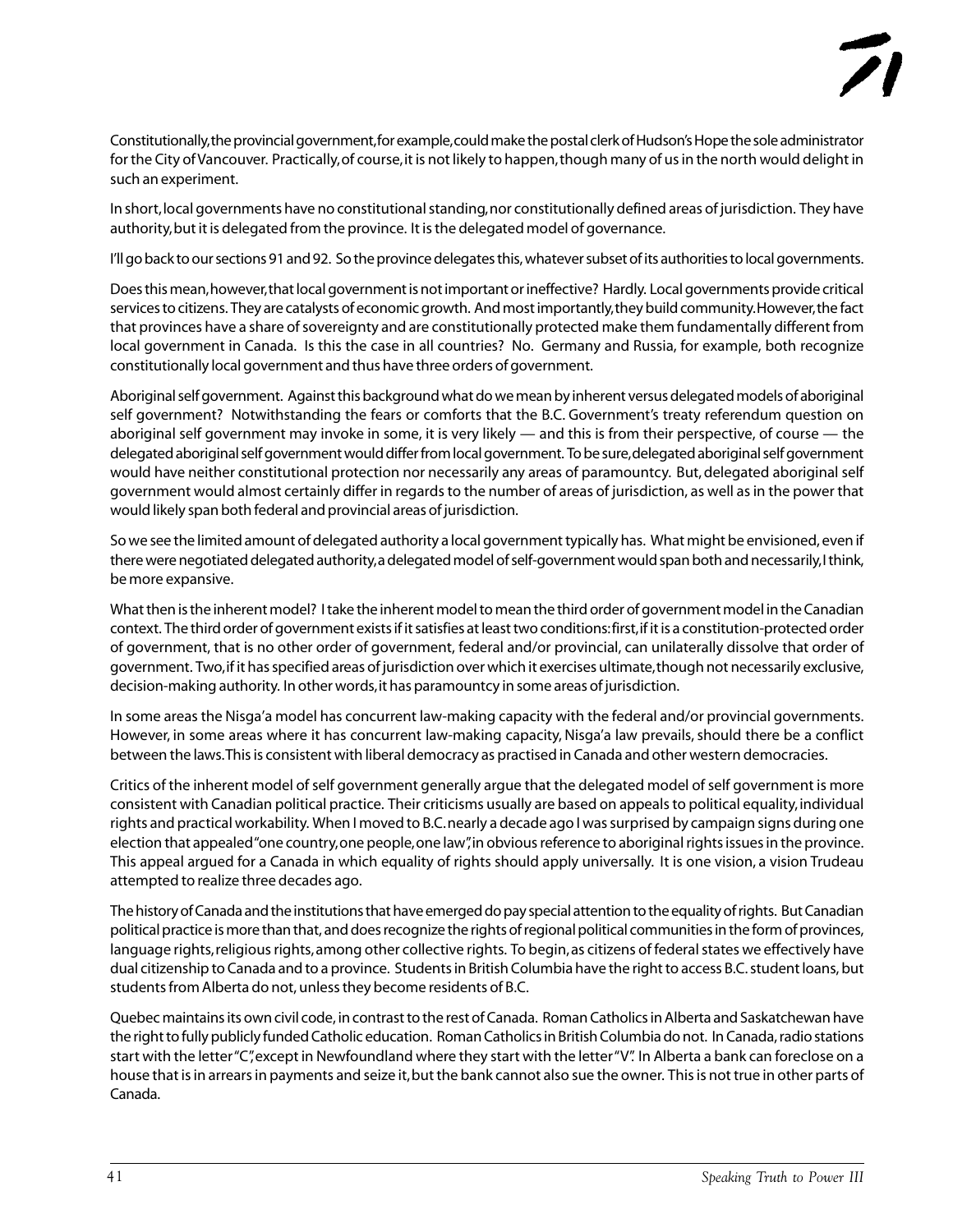Canada has never been about one country, one people, one law. Canadians cherish individual liberties, but they also cherish Canada as a community of communities. This is the essence of the Canadian federal experiment. Albertans don't want to see another National Energy Program and federalism affords them a degree of protection. For many this is seen as desirable, yet for some reason there is a reluctance to extend this principle to aboriginal Canadians.

I was once on a talk show with an MP from northern British Columbia. His political party supports greater provincial autonomy. I asked him about the east coast fisheries. I asked, wouldn't it be better if jurisdiction over the cod fishery were transferred to Newfoundland? After all, the people of Newfoundland had been there two or 300 years and the fishery is essential to their way of life. Wouldn't it be better for them to control their own future rather than some distant government? Why should the federal government, controlled largely by residents of Ontario and Quebec, make decisions on issues critical to the survival of Newfoundlanders? He completely agreed.

I then observed that the salmon fishery was also critical to the Nisga'a in British Columbia, and wouldn't it be better if they too had some control in the management of the salmon fishery? No, no, he argued, that was completely different.

To share sovereignty among political communities is existing and historical Canadian political practice. The realization of an inherent right of aboriginal self government is merely an extension of that practice. Why does it matter whether aboriginal self government is inherent or delegated? Having a degree of autonomy, independence and real authority, in other words some degree of sovereignty, are necessary though not sufficient conditions for successful economic development of aboriginal communities, Stephen Cornell told us yesterday.

A couple of centuries earlier the French thinker Alexis de Tocqueville observed in his travels across America how essential independence and authority of local government were to successful democracy, liberty and citizenship. Although First Nations are political communities in their own right, which is but one critical distinction from communities municipalities govern, First Nations typically are small communities and share that commonality with the New England townships de Tocqueville observed long ago.

I just want to read a few quotes from de Tocqueville that captures that essence:

"Municipal institutions constitute the strength of free nations. Town meetings are to liberty what primary schools are to science. They bring it within the people's reach, they teach men how to use and enjoy it. A nation may establish a free government, but without municipal institutions it cannot have the spirit of liberty. In America, not only do municipal bodies exist, but they are kept alive and supported by town spirit. The township of New England possesses two advantages which strongly excite the interest of mankind; namely, independence and authority. Its sphere is limited indeed but within that sphere its action is unrestrained. The New Englander is attached to his township not so much because he was born in it, because it is a free and strong community of which he is a member and which deserves the care spent in managing it. Without power and independence a town may contain good subjects but it can have no active citizens."

Does this really require constitutional protection? Building political community is an unceasing endeavour. It requires longterm planning and huge investments of human resources. It is difficult to imagine long-term commitment to polity building without a reasonable degree of predictability that the institutions that will be built have reasonable prospects to endure. If a provincial or federal government has the authority to dismantle the powers of an aboriginal government, that predictability may be lost.

For many this may seem highly unlikely and therefore constitutional protection unnecessary, but I want to leave you with this one concluding thought. In a textbook written in the early 1990s, writing about different forms of power the authors observed:

"The government of Ontario has the power, that is the legal authority, to abolish the government of the City of Hamilton, but obviously it does not have the positional power to do so. If it tried, it would fail."

Today one might ask the residents of former communities surrounding Toronto, now the mega City of Toronto, whether the provincial government had the power to abolish their cities. In this context one can understand why some First Nations are not interested in the delegated model.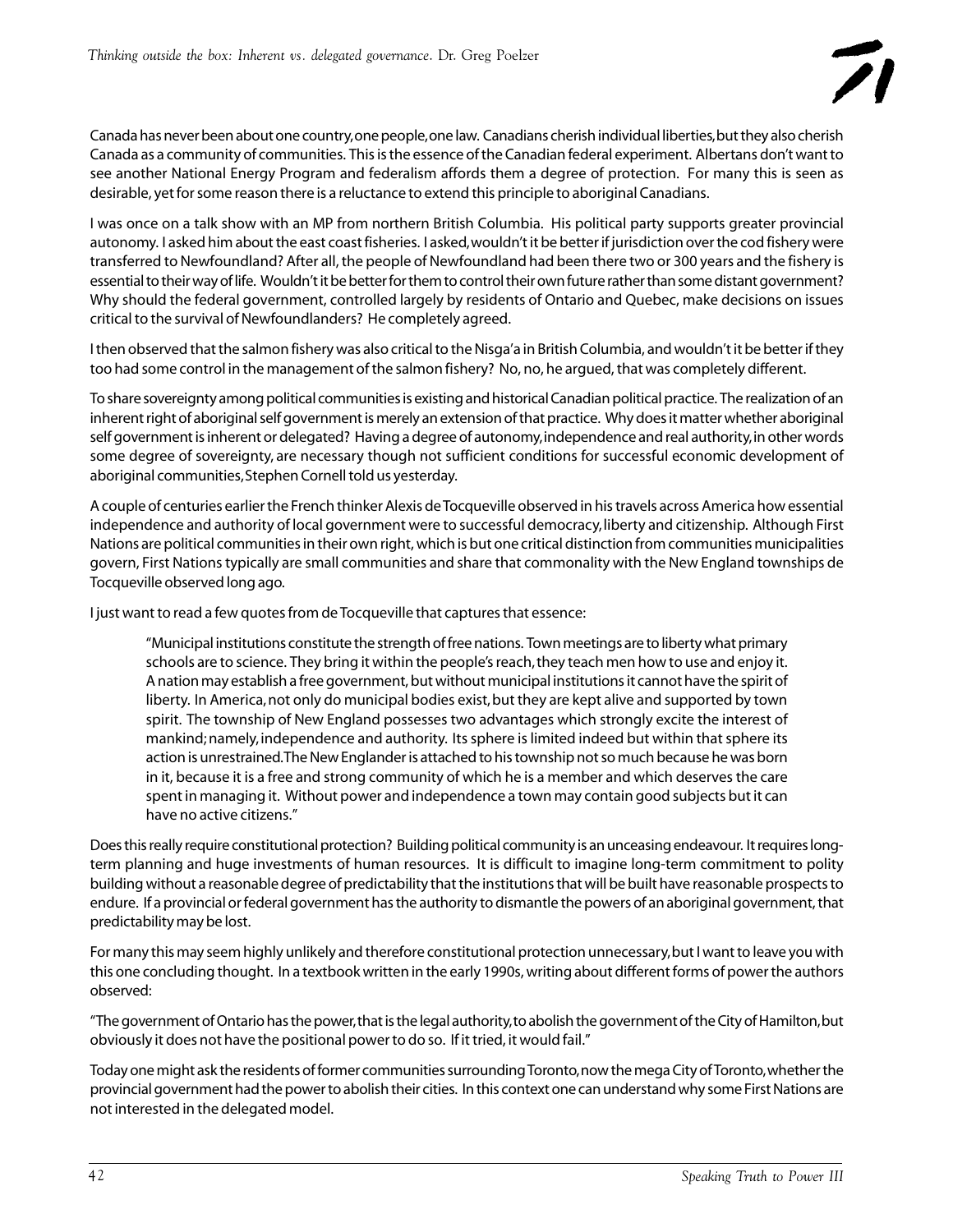## **Self Government: The Nisga'a Experience**

The topic of this session is inherent and delegated models of governance and the Nisga'a experience. I prepared my notes with this question as a starting point: Why are the Nisga'a government provisions included in the treaty rather than delegated through ordinary legislation?

As everyone knows, the Nisga'a Treaty represents the culmination of the three parties' efforts to agree on the content of the Nisga'a Nation's rights that are recognized and affirmed in Section 35 of the Constitution Act. The treaty is based upon the premise that the parties did not have to agree on the detailed nature and content of a First Nations pre-treaty rights in order to reach agreement on the First Nations treaty rights. It exhaustively sets out the Nisga'a Nation Section 35 rights, including rights to land resources and, indeed, to self government.

The parties agreed that the Nisga'a final agreement would include certain law-making authority. In order to agree upon the subject matters over which Nisga'a government would have legislative authority under the treaty, though, it was neither necessary nor desirable to attempt to determine or set out in advance the subject matters over which the Nisga'a Nation had exercised authority as an integral part of their distinctive culture — to use the phraseology from the case law — at the time of contact.

Moreover, the Supreme Court of Canada has made it very clear that the claims to self government made in litigation must not be framed in what they call 'excessively general terms', or else they will not be cognizable — arguable — under Section 35. The Supreme Court of Canada of course made those observations in the Pamajewon case and reiterated them in its decision in Delgamuukw.

In other words, notwithstanding any general aboriginal right of self government that might exist, depending upon one's view, any lawsuit seeking to enforce the right must identify the specific power sought to be exercised, and the First Nation will bear the burden of proving that authority over that subject matter was integral to its distinctive culture at the time of contact, in accordance with the Van Der Peet test. This is the burden that case law has placed upon the shoulders of First Nations and other aboriginal people seeking to establish self government.

If First Nations seek to establish a range of self-government powers through litigation, such as those set out in the Nisga'a Treaty, they will be faced with proving — and the Crown with defending — those claims, First Nation by First Nation, authority by authority, territory by territory and establishing the proper relationship of laws in each case. I suggest that this approach is quite properly rejected in favour of negotiation, under which the parties can agree to the appropriate law-making authority for a modern treaty without being faced with the burdens attendant upon the litigation process. It was similarly unnecessary and undesirable to determine the nature and extent of Nisga'a aboriginal rights to harvest fish or wildlife, or the nature and extent of Nisga'a aboriginal title to land. It was not necessary to agree about what the Nisga'a had, in order to reach agreement about what they would have in the future.

The agreement sets out the parties' determination of what rights to lands and resources the Nisga'a should have in the future, despite any disagreement that might exist about the extent of their aboriginal rights. Similarly, the parties mutually determined the subject matters over which the Nisga'a should have authority, and the terms under which they would exercise that authority, despite any disagreements that might have existed between them about the extent of the inherent right of self government. In this way, agreement was achievable, and of course was achieved.

A consequence of this approach is that it was and is unnecessary to agree whether jurisdiction over a particular subject matter is the continuation of an inherent aboriginal customary or traditional authority on the one hand, as asserted by the Nisga'a, or an expression of a necessary jurisdiction as it might be viewed by the federal or provincial governments. Because the constitutional protection under section 35 for all law-making authorities as for other treaty rights is the same, it is irrelevant whether the source of a particular right or authority derives from the inherent right of self government, or whether it derives from the federal government or that of the province. The parties didn't have to agree on that in order to reach agreement.

As you know, the provisions setting out Nisga'a Government authorities and responsibilities are included throughout the entire agreement. For example, the powers and responsibilities in respect of land are set out in the Lands chapter, those in respect of fish and wildlife set out in those chapters, and so on and so forth.

The Nisga'a Treaty clearly sets out each subject matter in respect of which the Nisga'a Nation may make laws, and for each subject matter it sets out the relationship between those laws and federal and provincial laws. It achieves a far greater degree of detail than could ever be achieved by way of litigation.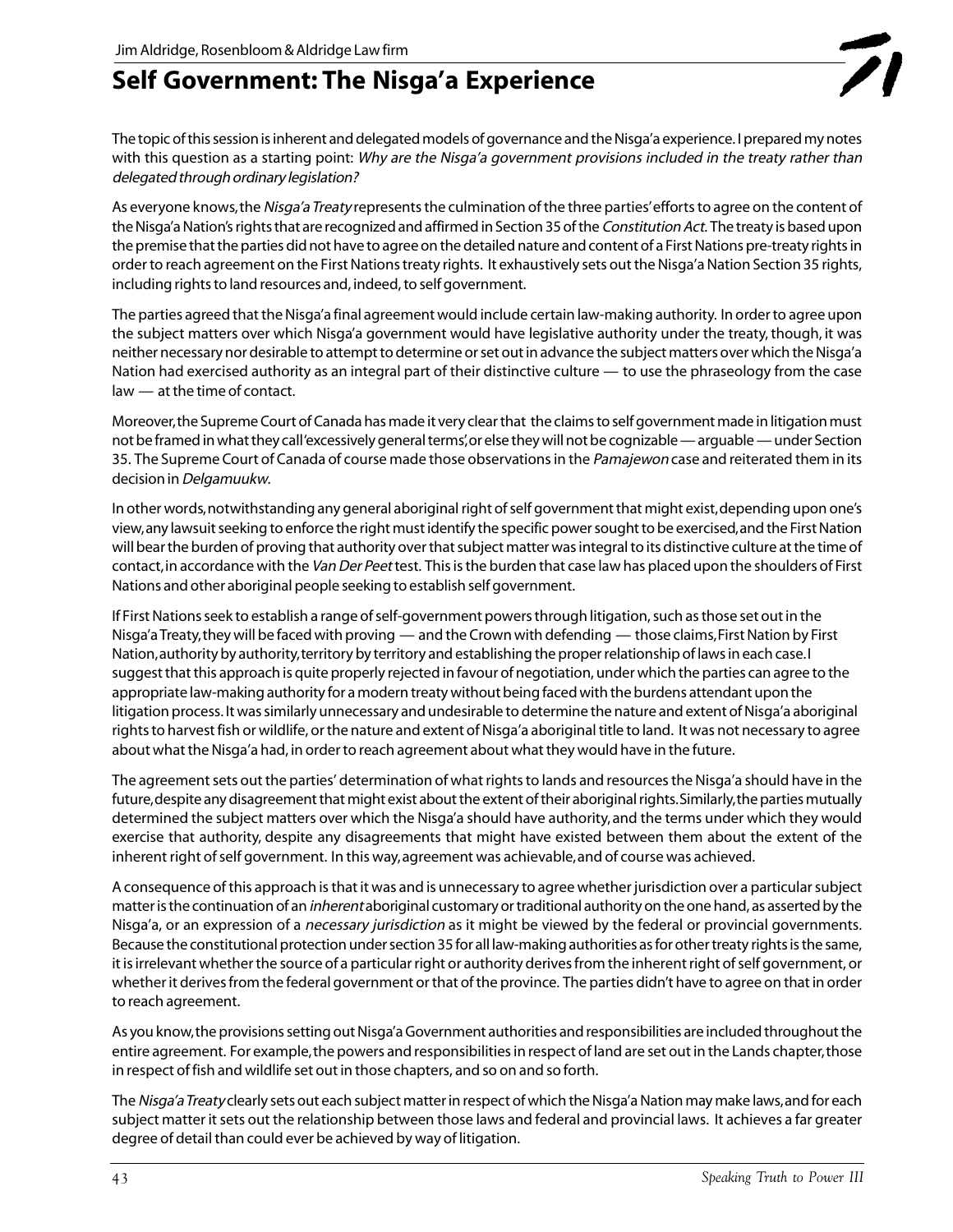That's the background, but when considering the discussion now — particularly in light of the challenges that were brought against the treaty — it's necessary to distinguish between a number of related but distinct concepts. These concepts include **delegation**, **constitutional protection**, and the **relationship of laws.** These are related but distinct concepts. So let's start with delegation and the inherent right of self government.

This question, as Greg Poelzer [Chair, Political Science, University of Northern British Columbia] just went through, is a question about the source of the self-government powers: where do they come from? It's not a question about the extent of the powers, nor is it a question about the constitutional protection afforded to those powers. It's a question of where do they come from — what's the source? Now, pause to note, as we all know, this is of course the question now proposed to be asked in the new set of referendum questions announced by Attorney General Geoff Plant earlier this week. It's an odd question because in asking whether or not self government should be delegated — should be like local government delegated from the federal and provincial government— is literally a question about what do the citizens of British Columbia think the source of aboriginal self-government power should be. I'll come back to this.

I suggest that's not really what they think they're asking. What they really think they're asking is whether or not those powers should be constitutionally protected. But the question of delegation is not a question necessarily of constitutional protection, it's a question of the source. As Greg correctly said, delegated power is power given or assigned by some other authority. Municipalities exercise powers delegated by the province, territories exercise powers delegated by the federal government. The extent of the powers can be quite substantial or very limited. But the source of the authority is ultimately the Crown and Parliament, or the legislatures.

To say that First Nations have the inherent right of self government is to say that the source is somewhere else. It is to say that it comes from the First Nations themselves — that it is based upon their existence as organized societies in this country for thousands of years. It inheres in them as political communities. The source of the authority is their ancestral inheritance, and it pre-dates the arrival of Crown sovereignty. The inherent right of self government is a fundamental part of Canada's constitutional reality and, I submit, always has been.

Now, arguments have been made about that, of course, and the most current argument and the one that we were involved in, was in the context of the lawsuit referred to a few times yesterday brought by Mr. Campbell, Mr. Plant and Mr. De Jong when they were members of the opposition. And in the lawsuit, again referred to yesterday, the plaintiffs argued that there was no room for aboriginal self government because sections 91 and 92 taken together exhaust the set of all powers. Allow me to read from the conclusion of Mr. Justice Williamson's decision. And I emphasize — it's been mentioned yesterday but it's worth emphasizing again — what I'm going to read to you is the law of British Columbia today, and will remain the law of British Columbia until such time — unless and until — it's overturned by a higher court.

So in his conclusion Mr. Justice Williamson said the following:

[178] The plaintiffs say that s. 35 of the Constitution Act, 1982, although it may afford constitutional protection to aboriginal title and to some aboriginal rights, may not clothe self-government or legislative powers with such status. They say this is so because any right to self-government was extinguished at the time of Confederation when the Constitution divided legislative power between Parliament and the provinces, leaving no powers for aboriginal people and their governments.

In other words, they drew a little circle, just like Greg had up there, and they said in 1867 the fathers of Confederation got together and they had all these powers and they dealt them out — here's Section 91 powers for the federal government, here's Section 92 powers for the province — and the First Nations didn't make it to the party.

Oh dear, there's none left, they're all gone. Oops, we extinguished. We must have extinguished, there's nothing left. So if you're going to have any power it's going to have to be something that we dealt to the federal government or that we dealt to the provincial governments, and if they're going to give it to you, that's delegation. That's their argument.

### Back to His Lordship's decision.

For the reasons set out above… — through the body of the decision — …I have concluded that after the assertion of sovereignty by the British Crown, and continuing to and after the time of Confederation, although the right of aboriginal people to govern themselves was diminished, it was not extinguished. Any aboriginal right to self government could be extinguished after Confederation and before 1982 by federal legislation which plainly expressed that intention, or it could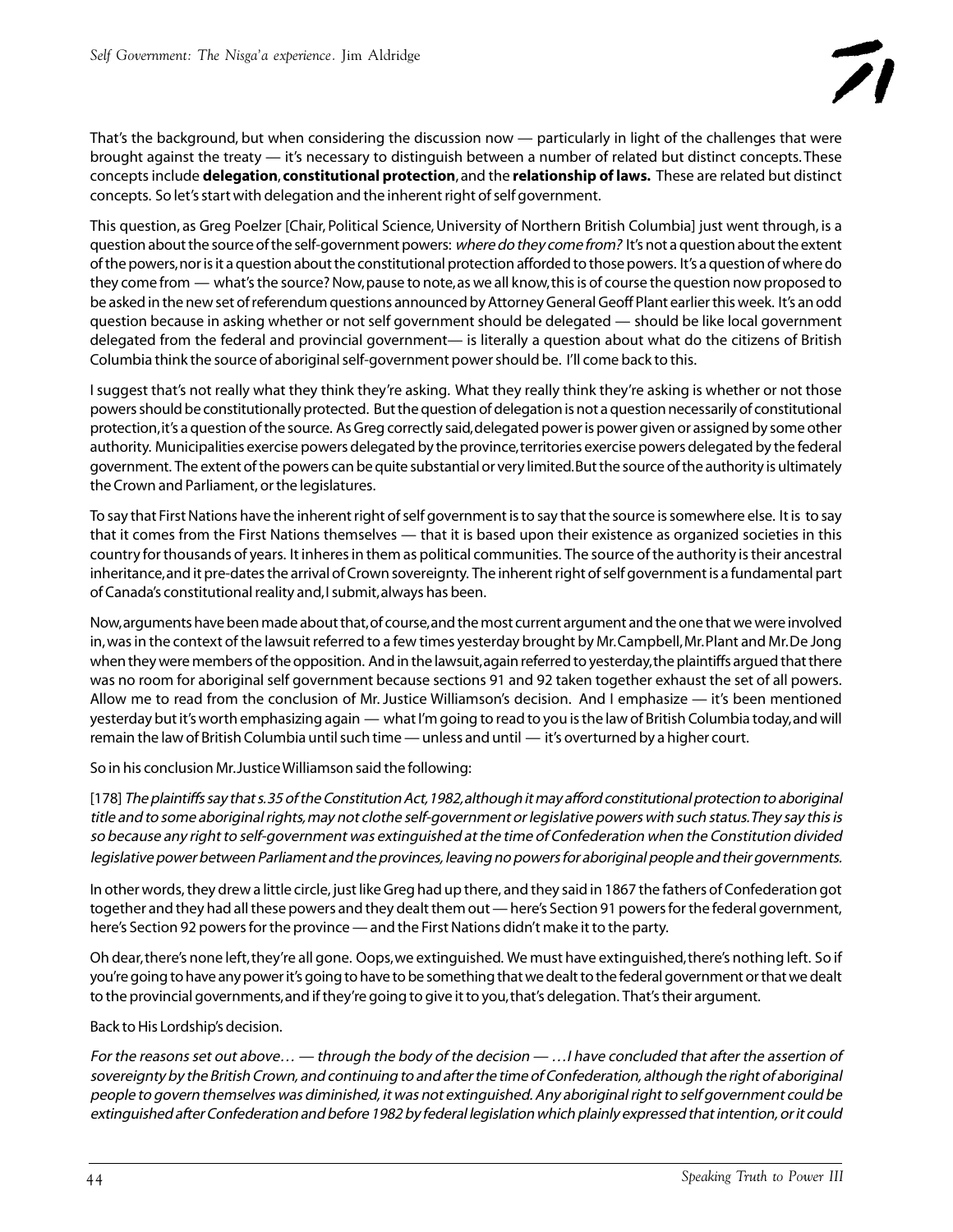#### be replaced or modified by the negotiation of a treaty. Post-1982, such rights cannot be extinguished, but they may be defined (given content) in a treaty. The Nisga'a Final Agreement does the latter expressly.

That is the law of British Columbia. The right was not extinguished. The cards were not all dealt. Aboriginal people have the inherent right to self government. It is protected by Section 35, and it cannot be extinguished. The Supreme Court of Canada has said that the purpose of section 35 of the Constitution Act is to reconcile the prior presence of aboriginal peoples with the sovereignty of the Crown. Why should this reconciliation require aboriginal peoples to agree in their treaties that their only authority has its source in the Crown? Why should aboriginal people be forced to agree, as a price of entering into a treaty, that their only authority must originate from the Crown rather than their prior presence in Canada?

In any event, as I've said, the law of British Columbia today is that there is an inherent aboriginal right to self government. That legal fact cannot be changed by any referendum, or indeed by any provincial law. That's a question of source. But as I suggested earlier, what I think is really the issue — and having sat through and argued the litigation, what I know is the issue there — was not really the source, but rather the constitutional protection of the powers. The rights in the Nisga'a Treaty are recognized and affirmed by section 35 of the Constitution Act. This is a statement about the protection of the rights, not their source or content. But it is this fact that seems to give rise to some people's concerns. These concerns are not easy to understand.

Constitutional protection does not mean that the treaty provisions cannot be amended. Remember the phraseology during the debate: cast in constitutional concrete. The only thing that phrase has going for it is alliteration, not accuracy. An amending formula is included in the treaty. Of course the procedure requires the consent of the parties, but this should not mean, as has been suggested, that amendments will be impossible, or as difficult as some people have suggested. If there should prove to be a genuine need for an amendment, why should we not assume that the Nisga'a Nation would be as willing to recognize the problem as either Canada or British Columbia would be?

The proposal that the self-government provision should somehow be excised from the treaty and denied constitutional protection is really nothing more than a proposal that Canada or British Columbia should be able to alter the treaty unilaterally, without the consent of the Nisga'a Nation. This of course would defeat the entire purpose of the agreement. Certainly no one has suggested that the Nisga'a should have authority to unilaterally amend the treaty. It is impossible to perform such an excision. The self-government provisions are integral to all the chapters of the Nisga'a agreement.

For all of these reasons, during the negotiation process the Nisga'a Tribal Council, as it then was, consistently maintained that they would not enter into any treaty unless it included their rights to self-government, with the same constitutional protection for those rights as for the existing aboriginal rights that they had prior to the effective date, and the same constitutional protection that the remainder of their treaty rights will now have after the effective date.

Agreement on this essential point was one of the major elements in the Agreement in Principle (AIP) in 1996, and without it no AIP would have been achieved. It must also be recognized that it is a fact that the Supreme Court of Canada has ruled that rights protected by section 35 are not absolute. The court has ruled that aboriginal and treaty rights can be infringed, if the infringement is justified and consistent with the honour of the Crown. What will amount to justification for the infringement of a constitutionally protected land claims agreement has, thankfully, not yet been ruled upon and hopefully won't be. I say that, of course — people say, well, let's let the courts rule on it. Well, the courts won't rule on that until such time as a government purports to infringe a right in a land claims agreement, and the courts have to decide whether it's justified. But there is no doubt that the test for justification that the courts will develop and impose on modern treaties is no doubt going to be far more stringent than the test as it is applied in Sparrow and in other aboriginal rights cases. But the fact remains, the court has said that section 35 is not absolute.

Canada and British Columbia agreed to the detailed content of Nisga'a self government. They say that they are interested in negotiating agreements on self government that are not constitutionally protected. But why should either of those governments be able to infringe, alter or ignore their agreements in a way that they cannot justify, or in a way that violates the honour of the Crown? That's constitutional protection.

The third point that I'll speak on more briefly, but if people want to ask more about it later I'll be happy to address it, is the relationship of laws and concurrent jurisdiction — the question of which government's laws prevail over the others. Some people have raised concerns with the fact that in many areas Nisga'a laws will prevail over federal and provincial laws.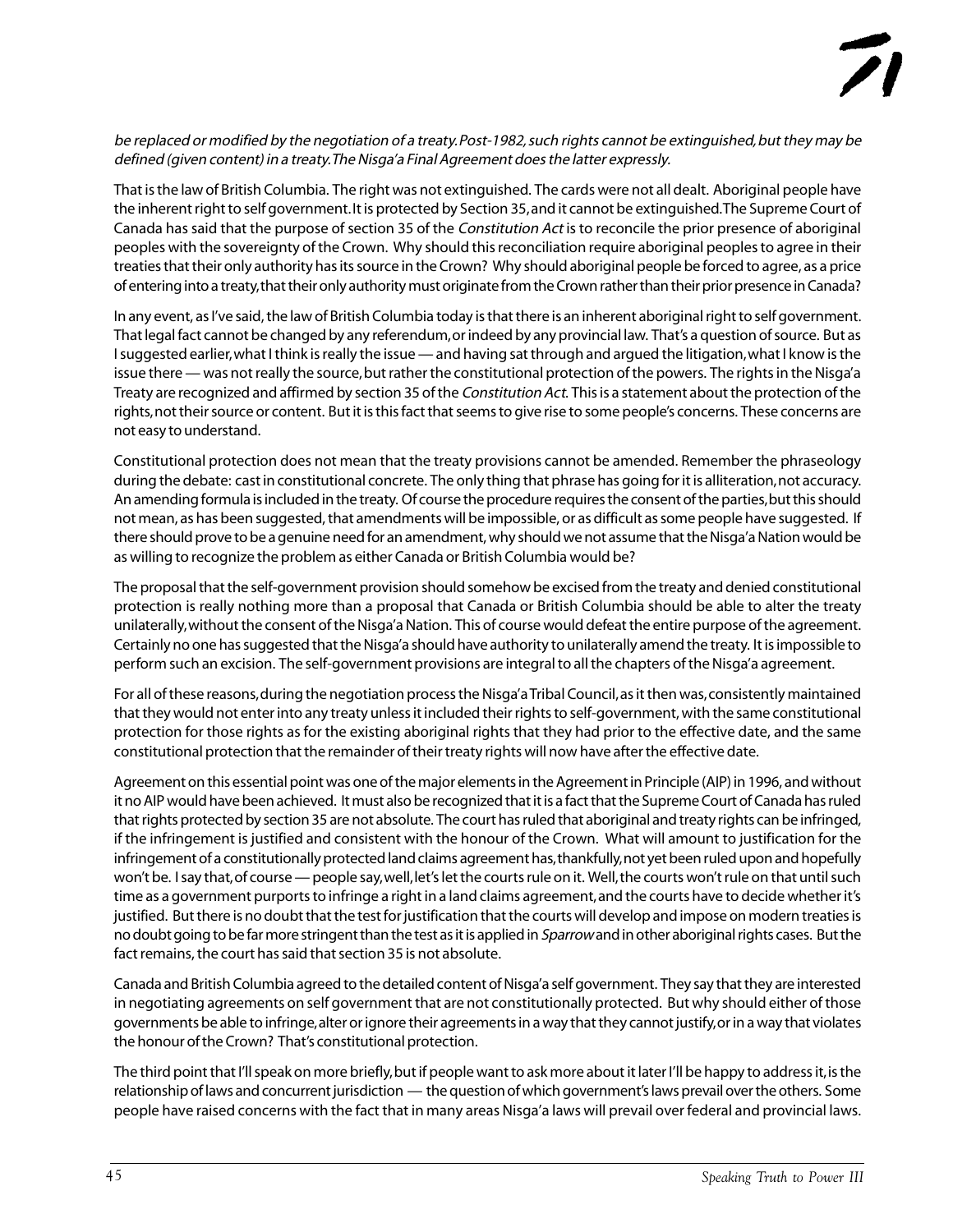That's a separate question from source, and a separate question from constitutional protection.

As Greg Poelzer said, in the federal system, there's a rule. If the two governments each enact a valid law within their own area of jurisdiction, then if there's a conflict, guess who's law wins? Federal government laws win — this is the federal paramountcy doctrine.

Under the Nisga'a Treaty, all powers are concurrent, therefore there will often be areas in which Nisga'a laws and federal/ provincial laws deal with the same subject matter. A key part of the negotiations was determining which government's laws prevail in respect of each and every area over which Nisga'a Government has jurisdiction. Nisga'a laws prevail generally in respect of matters that are internal to Nisga'a lands and people, such as decisions about Nisga'a language, culture, lands and treaty entitlements. In some cases Nisga'a laws must comply with provincial standards in order to be valid. If those standards are met, then Nisga'a laws prevail.

Federal and provincial laws prevail over matters of broader application, such as peace, order, public safety, construction of buildings, health services, environmental protection. Some opponents of the treaty, and indeed the plaintiffs in the Campbell case, have said that if there's any inconsistency in laws, federal or provincial laws must always prevail over First Nations laws. That's part of what they mean by delegation, incidentally. What they say is, if there's inconsistency or conflict, federal or provincial laws must always prevail.

Why is this dominance so important? Why do they insist that First Nations must always be subordinate to federal or provincial governments? The Nisga'a agreed to concurrent or shared jurisdiction. But in respect of internal matters, this necessitated rules to prevent Nisga'a laws from being overridden by any number of federal or provincial laws enacted for general application. And these rules also provide the Nisga'a with protection against a future — or hopefully not present — federal or provincial government who might wish to interfere without justification in these internal matters.

So, to conclude, as I've said it is the law of British Columbia today that the inherent right to self government has never been extinguished. That's not a debating point any more. It is therefore constitutionally protected by section 35. The provincial government wants to negotiate treaties in which the inherent right is replaced by delegated powers. They want the source not to be aboriginal people themselves, but the Crown. They want to replace a constitutionally-protected right that First Nations have today, with one that can be changed by an ordinary act of legislation. They want to enter into agreements on self government that are not constitutionally protected, that the appropriate level of government can break, without showing a valid legislative objective and without having to show justification in accordance with the honour of the Crown.

I ask, why would any First Nation agree to such a thing? Ironically, of course, the entire issue of self government is a matter of federal, not provincial jurisdiction anyway. But of course, the province doesn't let that stand in its way. And of course the federal government, whatever other concerns people may have about its policy, does recognize the inherent right of selfgovernment and is willing to include it in treaties.

People used to argue to us before the treaty that constitutional protection of land claims agreements or treaties is unnecessary. The argument went like this: The Crown will always honour its agreements. Governments will not set aside its contracts. Surely in light of recent events no one will make that argument any more. The Nisga'a have the constitutionally protected treaty right to self government, which reflects their aboriginal right to self government and continues it.

Other First Nations in British Columbia have the constitutionally protected aboriginal right to self government. Given this, is there any point in the referendum question asking whether this should be replaced by a delegated self government with no constitutional protection? Surely to ask that question is to answer it.

The plaintiff's case in the *Campbell* decision was that reconciliation could only proceed on the footing that Parliament or the legislature must be free at any time to infringe or nullify the exercise of any aboriginal powers of self government recognized by treaty without justification. This is a contention that, viewed in the light of our history and the development of our constitutional law, simply cannot be supported.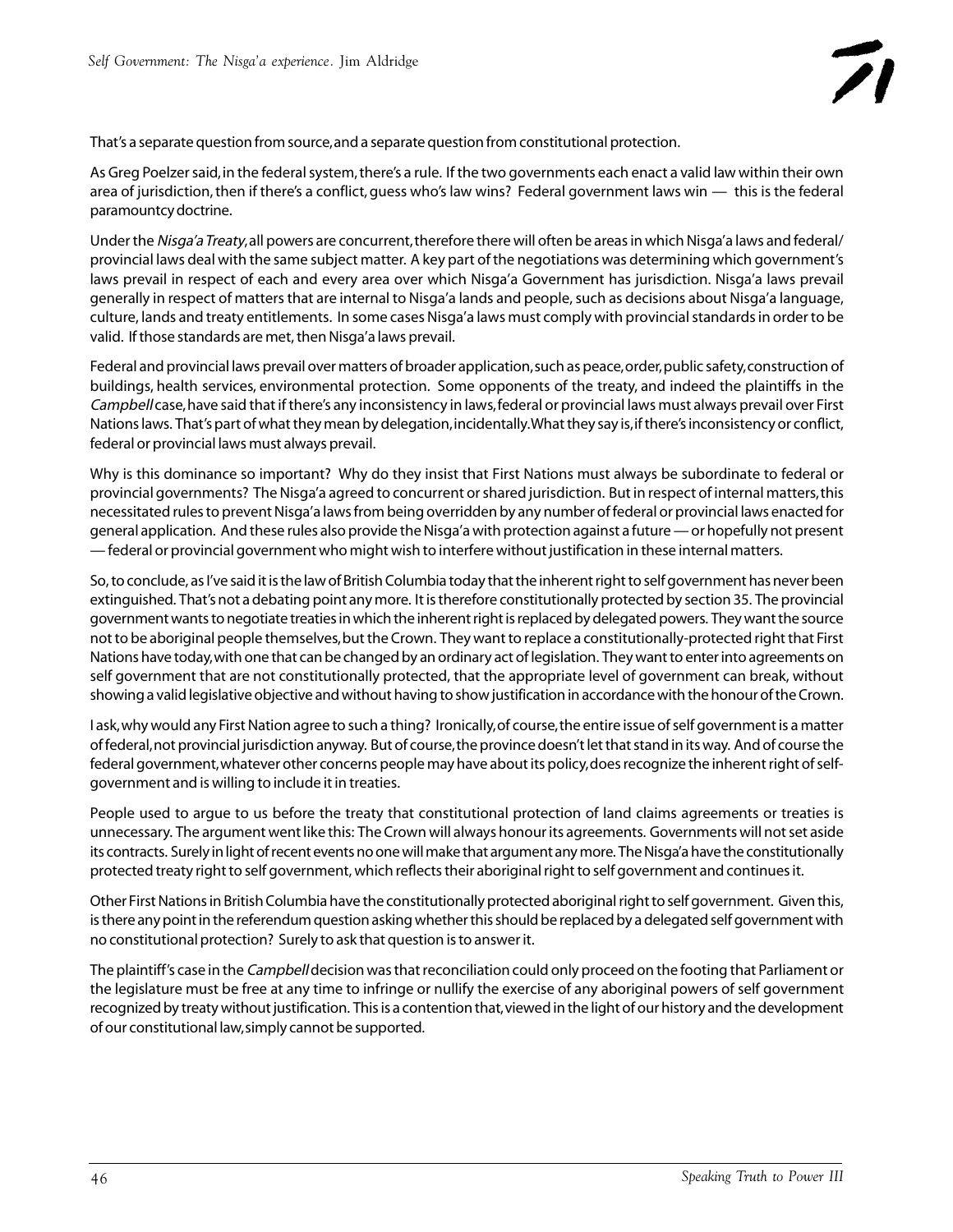# **The Sechelt Indian Band and Self Government**

In my understanding, Sechelt remains the only delegated self government model that has been achieved through legislation in Canada, and it was actually accomplished in 1986. Clearly, there has been no momentum to follow that path.

I'd like to first start off by explaining why Sechelt approached its self government in this manner and just highlight a few of the watershed events that led them to self governance through legislation.

I think there were two propelling concerns for the Sechelt people as to why they very strongly wanted to be self governing. One was their urge to own their own land. Since I first met Sechelt, every single leader said "we want to own our land, we do not want Her Majesty claiming the title to our land". In fact, Sechelt showed me a document made in 1885 that was intended to represent to the federal Crown that Sechelt wanted to be able to hold land like the white man does.

The other part of that, and it intertwines to some extent, is the requirement by Sechelt that they be able to effectively manage their own land. Sechelt had the most leases and the most reserves in BC and a huge land management program underway. That was the capacity in which I first met the Sechelt people — looking at this large land base and how to manage it.

Sechelt for many years pursued delegated authorities under the *Indian Act*. One after the other Sechelt pursued everything they could, and by 1977 they had achieved every single power that could be delegated under the Indian Act. There was nothing left to give them and they were all alone in having all these powers. They found — and it wouldn't be much of a surprise to anyone in this room — those powers were completely inadequate for managing their lands. They just did not have enough to build an economy.

Sechelt had to start thinking about self government to achieve effective land management and find a way of becoming the owner of their reserves. This was a process that went on for many years and in the end, by 1982, we'd come up with this draft: the Sechelt Indian Band Act. I think it should be displayed in museums everywhere; it's about 200 pages, about 600 clauses. Everything you can think of is in there. We sent it to all the MPs and nobody was that interested. This was the era of companion legislation, Mr. Munro's efforts to achieve a companion act to the Indian Act.

So this was going nowhere and things did not look very promising, but in 1983, almost out of nowhere, the House of Commons appointed the Standing Committee on Indian Self Government. It became the special committee on self government — universally known now as the Penner Committee after its chairman. This committee went right around the country talking about self government, hearing from over 500 witnesses as to what aboriginal government should be, what it should look like.

The Report of the Penner Committee was unanimously approved in the House of Commons — a significant achievement in 1983. The conclusion was very important because it marked the watershed, in many ways, for what happened with governance afterwards:

"The Committee recommends that the federal government commit itself to constitutional entrenchment of self-government as soon as possible. In the meantime, as a demonstration of its commitment, the federal government should introduce legislation that would lead to the maximum possible degree of self government immediately. Such legislation should be developed jointly."

So those were the two recommendations: entrench self government in the constitution and have interim legislation for self government to the maximum level possible while we're waiting for that first objective to be achieved.

Sechelt, reviewing the Penner Report, produced its next concept, which was basically an opting-out act in which an individual First Nation could say we've had enough of the Indian Act, we want to opt out, there's a provision to do that, and we will now develop our own constitution and that will set out how we will govern ourselves — our institutions. And that was a proposal that received quite a lot of approval, but again it went nowhere.

And this is the amazing thing now when I look back on Penner. Jim Aldridge, lead legal counsel for the Nisga'a Tribal Council from 1980 to the signing of the Nisga'a Treaty in 2000, remarked earlier about the state of mind when the Penner Report was released 20 years ago. I guess we were all young and enthusiastic then because when I see what they recommended and how good it was and how valid it is today, it's remarkable that we have not advanced an inch since 1983, in either of those areas, with the sole exception that Sechelt managed to achieve its interim legislative step.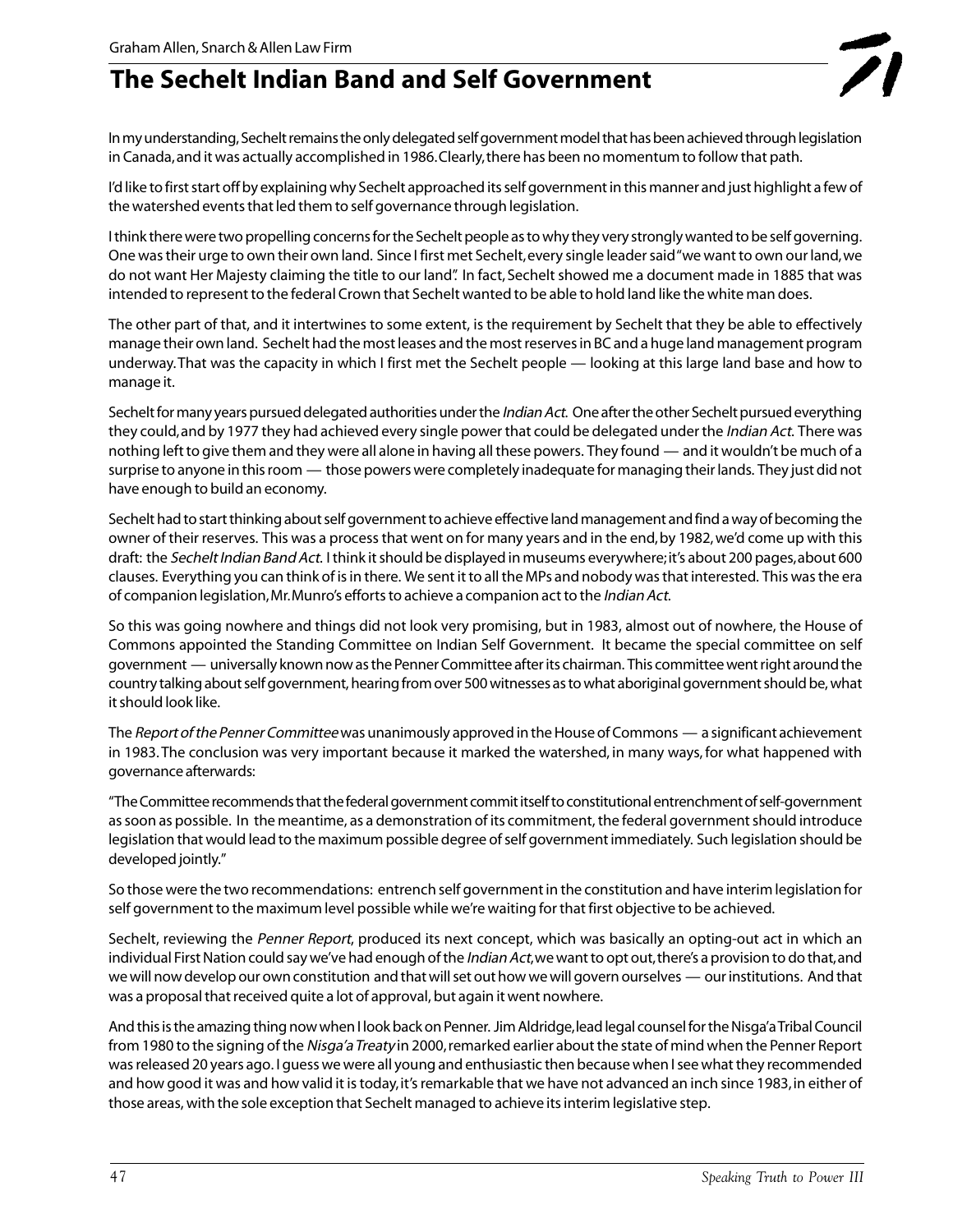That, of course, and it's ironic enough, was achieved when the Conservative Government came to power and Sechelt were most fortunate David Crombie was the Minister. He was a man who was committed to trying new approaches to self government. He was very clear that, instead of making communities fit our legislation, we will make legislation that fits the community, et cetera. He said self government will be the process, not the end result. I believe he had it correct.

He also had, and a lot of people are always surprised by this, but we had Premier Vander Zalm in British Columbia who was a staunch ally of this process. Between the leadership of Mr. Crombie and Mr. Vander Zalm, Sechelt did achieve a federal Act and a provincial Act so that, by 1988, it was fully self governing with a delegated model.

Under that model, of course, it took title to its land, so it holds these 33 former reserves in fee simple title, and it has complete land management control. For those who talk about municipal-style government, it also has the ability of lawmaking in areas of education, health, child custody, social and welfare services for its own membership. These are province-level powers that Sechelt enjoys under this model.

Now, it's remarkable — or at least to me it's remarkable — that nobody followed suit, because I remember that when Sechelt did this there was a lot of discussion that, well, a lot of First Nations are going to want to do this, and none really wanted to, evidenced by the record. I think it's interesting to examine why that might be, and here are my theories on that.

Certainly a lot of energy went into the constitutional fight, the fight to have self government clearly spelled out in the constitution. That failed through the Charlottetown Accord and I think a lot of momentum was lost on that. But it's still there and that Penner Committee report is still there.

I think also a lot of the impetus for land management control went out the window with the First Nations Land Management Act, which is a very effective statute. I understand that about a hundred First Nations are trying to come under that legislation now, so it's significant. Under that Act, of course, a First Nation can carry out many of the land management functions that Sechelt wished to do.

I think finally a lot of the impetus for delegated self government has become confused by its role in treaty making in this province. Jim has explained what Nisga'a wanted out of treaty making, and I remember when Frank Calder came to Sechelt for the self-government celebration. He'd had a long debate with his friend the late Clarence Joe. They were great friends all their lives and Clarence had always said, Frank, you should have self government first and then a treaty, and Frank said, no, you should do them together. They always debated that point. They were both right, they both had different ways of achieving things.

But under treaty making, what we found out is that the province and the federal government are very insistent on a certain type of self government model being a prerequisite for getting a treaty. It becomes quite strange in terms of the different groupings. We know that some First Nations involved in treaty making are like Nisga'a: they want to be self governing and they want to negotiate that as part of the package. Others do not want to do that. I represented a First Nation that did not want to achieve self government through the treaty. Like everyone else it despised the *Indian Act*, but it said our people are not ready to be self governing yet, we need a period of 10, 20 years left under the *Indian Act*, but we do need the benefits of a treaty.

They were effectively told, if you don't take self government, you're not getting a treaty. These two are completely linked. Then we came to Sechelt and everybody thought, well, Sechelt is going to be easy, they've got self government. That's one of the major areas for negotiation dealt with, this should be basically a slam dunk to get through that. Instead of that, Sechelt, to its amazement, found that its own self government was put on the table by the province and the feds who wanted to make adjustments to it. Now, this was very strange and I must say I was quite taken aback when that happened.

We tried at Sechelt to fathom the reasoning for that. The chief made a public speech about this in 1997 in which we tried to say why would this be going on, why would the two governments suddenly come to the only self-governing band at that time — and this was before the Nisga'a Treaty was finished — and say let's change all this. As we surmised the situation, it seemed that the objective of the two governments was really a sort of Chretien White Paper policy continuing. That is to say, we don't want Indian reserves in British Columbia, we want all this land to be section 92. The federal government effectively wants to wash its hands of all of this, therefore this is what we're insisting on in the treaty; section 92 and you'll have these delegated models of self government and they will not be Indian reserves and they will not be 91(24) lands.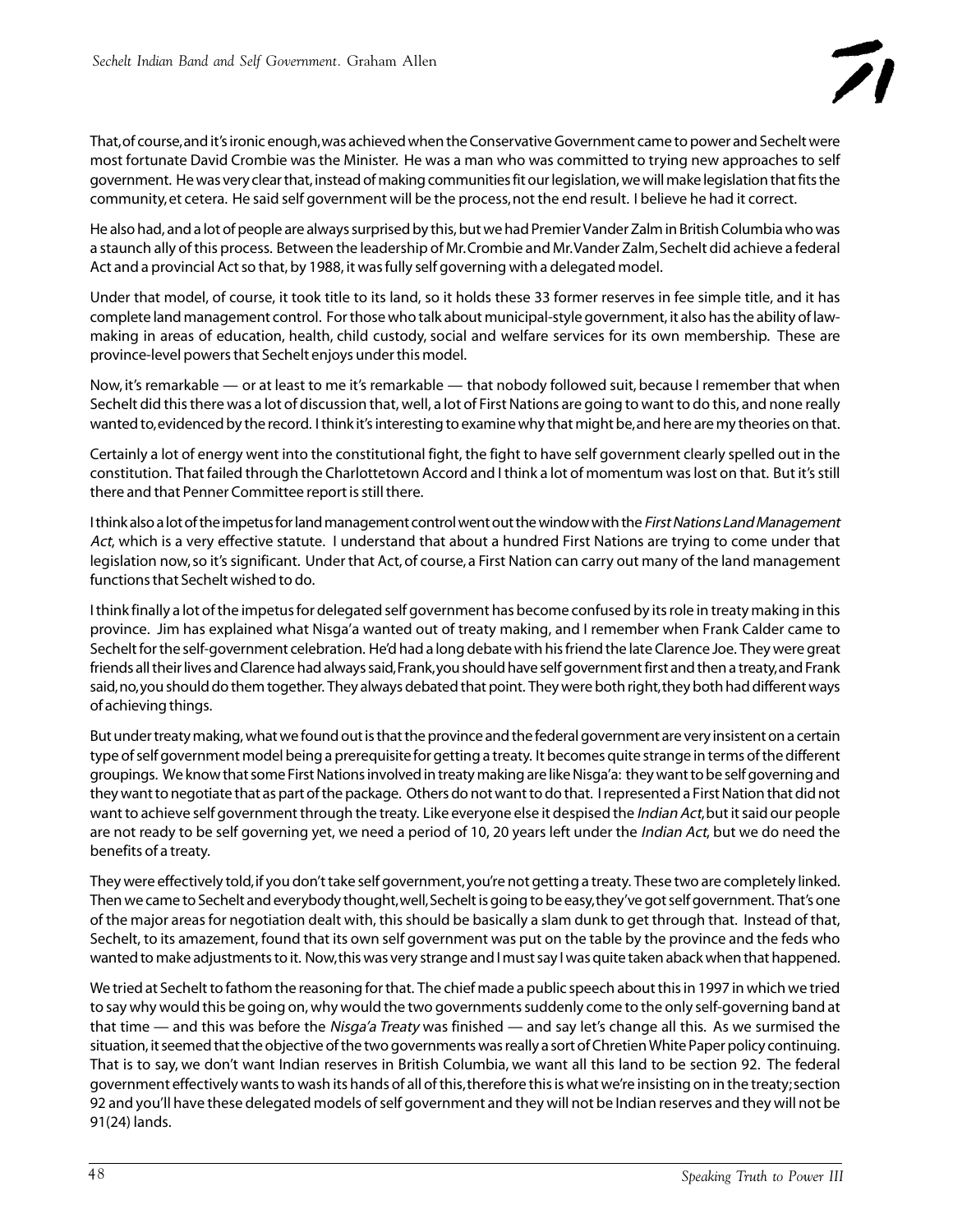If that was the thinking, and I've certainly seen a lot of evidence that it was at that time, then Sechelt would end up as a complete aberration because Sechelt land, although it's not reserve, is provided for in the statute as being 91(24) land. So it would remain completely outside the rest of the scheme. So we faced serious attempts by the two governments to ask Sechelt to reconsider its form of self government, and in the end the chief basically had to tell both governments in a public speech:

"My people will not let you interfere with our self-government. It is not a question of being emotional as a patronizing provincial representative remarked at a recent side table. It is a matter of pride in what we have accomplished. We have no intention of going backwards."

A former Sechelt chief added:

"We have left the federal penitentiary. We are not going to walk voluntarily into the provincial penitentiary."

So that was a strongly felt position.

At the end, I believe we did prevail upon the governments to recognize that Sechelt self government should remain as it was through the treaty. It's an incredible business that all of that should have happened. But do remember that this was in fact the interim legislative step proclaimed by the Penner Committee and that Sechelt, like every other First Nation, was completely committed to seeing the constitutional right of self-government expressed explicitly, and that this was just within that context that all of this was achieved.

I was also asked for the limitations in Sechelt self-government. I think they're pretty obvious to anyone who reads it. There were two things the federal government insisted on that have always been a problem. One is to amend the Sechelt Constitution we have to seek governor-in-council approval. That's complete paternalism, but it's there and they would not budge on that one. If we could ever get a chance to go at that again I would really like to see that removed.

And of course the funding issue is always a nightmare for First Nations. It's a five-year funding arrangement. Every five years you go through hell and back in order to get the next few years agreed. I don't know if there's any answer to that funding question at all. I think every group has been through that.

So generally I'm trying to just think in terms of the Sechelt delegated model. Nobody has chosen to follow that, and I've suggested some reasons. Mr. Nault now is trying to deal with the *Indian Act* governance provisions in some form or another, and he's setting an agenda here. I must say, I think it's unfortunate that the agenda is being set by the Minister because in my dealings with First Nations I am not hearing that transparency and accountability and all these media buzz words are the issues of real concern. These are not what is going on on the ground.

So I really hope that this forum will be able to look at the governance issues that resonate within First Nations. I think that, for instance, looking at Professor Cornell and what he's saying, these are far more important issues for governance, how to create the environment for entrepreneurship. This is far more important than asking for accountability, for instance, from a chief and council who get elected for two years and get hounded night and day in the most democratic situation imaginable. I think that we would be better off ourselves focusing on is there a possibility of piggybacking onto the Bob Nault initiative provisions that might be opted into that would allow First Nations to achieve effective self-governance for themselves. That again would be in the context of recognizing the limitations of a delegated model, but at the same time understanding that overall we are within the Penner Committee scope that was just written after so many witnesses and such detailed hearings that this is legislation within the context of seeking constitutional entrenchment as the goal.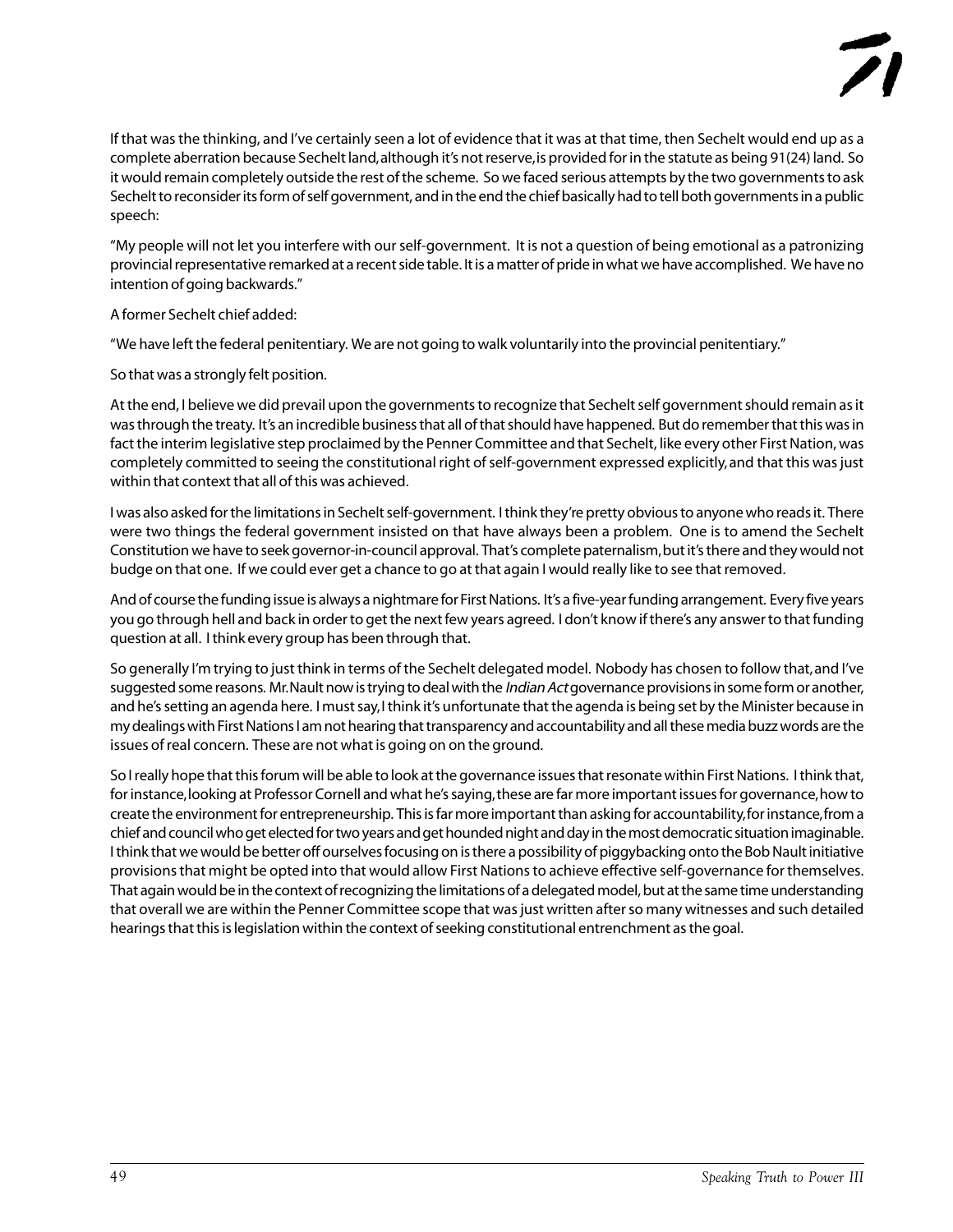# **Westbank Self Government**

I'd like to acknowledge the Coast Salish people on whose territory we're conducting this meeting, thank the Treaty Commission for their invitation, acknowledge the chief of Westbank and one of the councilors, Deanna Hamilton, who are here today and all the other people who have been involved in these discussions. Graham Allen is actually legal counsel for Westbank on the self-government agreement, and I'm sure during the plenary discussion that we can have a more informed debate about some of the issues between delegated versus inherent authority.

I think it was a very insightful discussion so far this morning on just how complicated it is between what you get with a delegated model and what you get with an inherent model and where the lay of the land sits, particularly given the various litigation regarding aboriginal title and rights.

But what I'd like to do today is talk a little bit about the Westbank Self-Government Agreement: how Westbank got to the position where it is today, what the agreement is about and how it fits in to some of the larger picture of treaty negotiations and to recent developments to re-empower aboriginal governments. I will also try and link The Westbank Self-Government Agreement back to some of the comments that Dr. Stephen Cornell [Harvard Project on American Indian Economic Development] made yesterday morning.

I think a lot of the elements that Dr. Cornell referred to yesterday that distinguish successful economic development amongst American Indian Nations are apparent in the Westbank Nation.

For those of you that are not familiar with Westbank, it's a small community with about 6,000 acres, 600 band members and 8,000 non-aboriginal people that live on Westbank reserves. The reserves are nestled between the growing town of Westbank, which was up 16 per cent this year, and Kelowna. Len Neviskowski, regional representative for the area, told me yesterday morning the town is still growing quite significantly — on reserve as well.

I think vision is really important. It was the fourth thing on Dr. Cornell's list. One of the participants yesterday mentioned to me how important it is to have vision. The vision at Westbank is to have a strong and accountable government to build economic opportunities based on what has already been achieved over the last 30 years, and to increase and improve the standard of living for all Westbank members. Westbank wants to ensure that they can build greater opportunities and an even stronger and healthier community.

Today, Westbank is governed under the *Indian Act*, like the majority of First Nations in Canada — an inappropriate legal framework for government anywhere, on reserve or off reserve. Jurisdiction is unclear, limited and weak. It's important to understand that, because it means that stability can be a problem. But, it has not been at Westbank. Successive chief and councils, as Chief Ely mentioned yesterday, starting when Westbank separated from the Vernon Reserve in 1963 under the first chief, Norman Linley, and subsequent chiefs, Ron Toosawaska and then Ron Derrickson, Robert Louie and then Brian Ely, have all, with their councils and the community, favoured an approach that looks towards creating economic development and opportunity as a way to break out from under the history of colonialism through the federal government.

Over the years, Westbank has successively looked at various ways to move outside of the *Indian Act*. But nonetheless, the Indian Act is still there. The community may have done all these things over the years, but the Indian Act is still the system of government. This means Westbank's government and its economic situation are too heavily determined by the actions of Ottawa, by the outcomes of elections, and personalities, and not the law, not the system.

While the government may run well under policy, it is still always in the back of peoples' minds that yes, the federal government could do something, or something could happen, the whole system could go for naught because of a change in the way in which the politics plays out. As a result of that, instability is created and that limits economic development and opportunity. So the community said, "how do we make sure that we have the stability?" Well, they said, what we'll do is we'll change the system of government out from under the Indian Act.

Aboriginal people have a right to govern themselves, but very few, for a number of reasons, are in a position to do so at present. A lot has to do whether with or not the federal government, the provincial governments have recognized the opportunities that First Nations have. I think Dr. Cornell's comments yesterday morning about the need to recognize that jurisdiction or sovereignty is an important aspect of allowing communities to make important decisions themselves about their futures.

So how did Westbank get to the point of having a self-government agreement? Because, Westbank does have a selfgovernment agreement now that has been initialed and is waiting for ratification.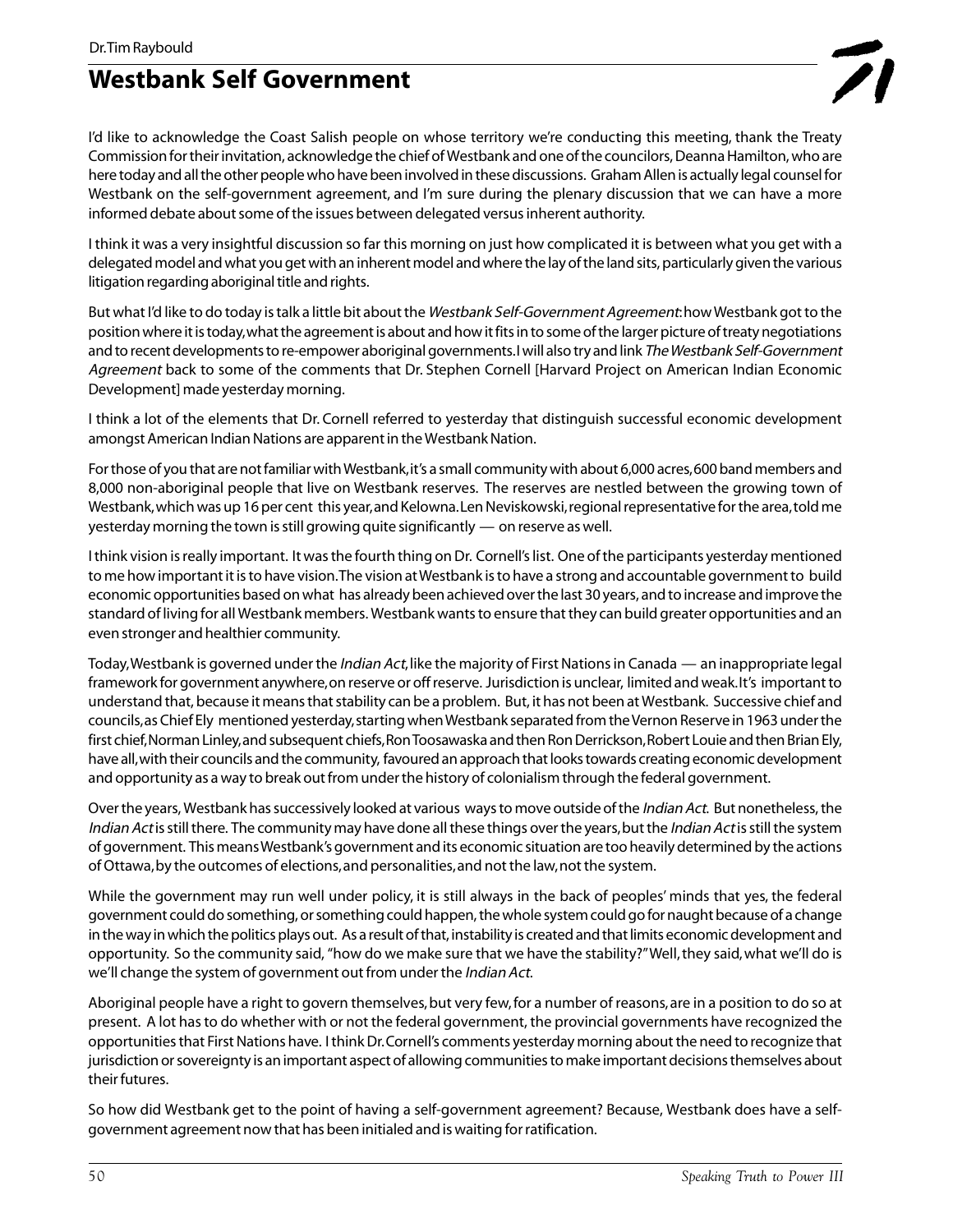In 1970, when Westbank started looking at how it could improve their economy on the reserve, self-government options were examined. Westbank was a part of the advisory body that was set up to look at these options along with Sechelt.

During the 1980s, as Graham mentioned, there was some hope in the Canadian constitutional talks that self government would become a reality, but those talks failed. In 1988, the whole inquiry, which was a federal inquiry into the affairs of Westbank First Nation, both looking at the band government and the federal government, recommended that there should be changes to the way Westbank's reserves were governed. During the 1980s the chief and council at Westbank passed a whole series of community laws and codes that were to regulate activity, because there simply were no rules governing how certain economic activity would take place.

Also, the band assumed delegated authority for Section 53(60) [Canadian Constitution] and started to make some decisions under that authority that probably were not contemplated by the federal government, particularly when it came to rent reviews where there had been leases and rents associated with those leases that were very unfavorable to the First Nation. So, Westbank actually began to exercise jurisdiction.

When I first became involved with Westbank in 1990, a framework agreement had been signed to begin negotiating community-based self government with Canada. These were bilateral negotiations with Canada; it wasn't until 1998 that Westbank signed an agreement in principle. Again, during the 1990s there were constitutional talks with Charlottetown, and again there was a renewed hope that self government might get the constitutional recognition that aboriginal leaders had been aspiring to. That came to naught with the failure of the vote: the referendum on the Charlottetown Accord.

But, by 1999 and the year 2000, Westbank had finalized its agreement on self government. In 1999, an advisory council was established. The Westbank model is neither purely a delegated model nor one based on constitutional recognition. It's not a treaty. It's not going to be a treaty. But it's also not, in a technical sense, a delegated model because it's based on the premise that there is an inherent right of self government. I will discuss this further.

But because Westbank, under its self-government agreement, has jurisdiction that would have paramountcy— in certain law-making areas over non-aboriginals that live on the reserve — it was important to establish some body to hear from those people that would be affected by those laws, and also to advise on the property tax budget, which is the source of funding for which the services to the non-aboriginal people is paid from. So an advisory council was established and has been up and running since 1999. It is an interim body right now and it will be formalized once self government is approved.

In September of 2001 we had a self-government referendum at Westbank, and while 65 per cent of the community members voted in favour of going forward with self government, the vote did not receive the 50 per cent plus one of the absolute majority required to have it pass. That might be an item worthwhile discussing: what level of support is required for change, particularly when it comes to self government. It would be interesting to hear your views on that, given the requirements that are needed to make change and what's involved in making change. In May of this year Westbank plans to have the second self government vote.

In some cases Westbank has paramount authority over Canada and B.C., but at all times it's a concurrent model with Canada. So Canada has jurisdiction, Westbank has jurisdiction, but in certain areas Westbank's jurisdiction is paramount over Canada's. So in that sense it is similar to the Nisga'a model. Those jurisdictions include Westbank First Nation membership, wills and estates, financial management, lands and land management, landlord and tenant, resource management, agriculture, Westbank environment, culture and language, education, health services, enforcement of Westbank laws, licensing regulation and operation of business, traffic and transportation, public works, public order, peace and safety, and the prohibition of intoxicants.

Some of those jurisdictions only apply to WFN members; others also apply to the 8,000 non-aboriginals who live on the reserve lands.

Now, I'd like to discuss some key components of the self-government agreement. It's bilateral with Canada. The province monitored these negotiations, but they were not a party to them and were not involved in the negotiations. The lands at Westbank will remain reserve lands under Section 91(24) — reserves under the agreement. In this sense, the agreement is similar to the Sechelt Indian Band Self-Government Agreement.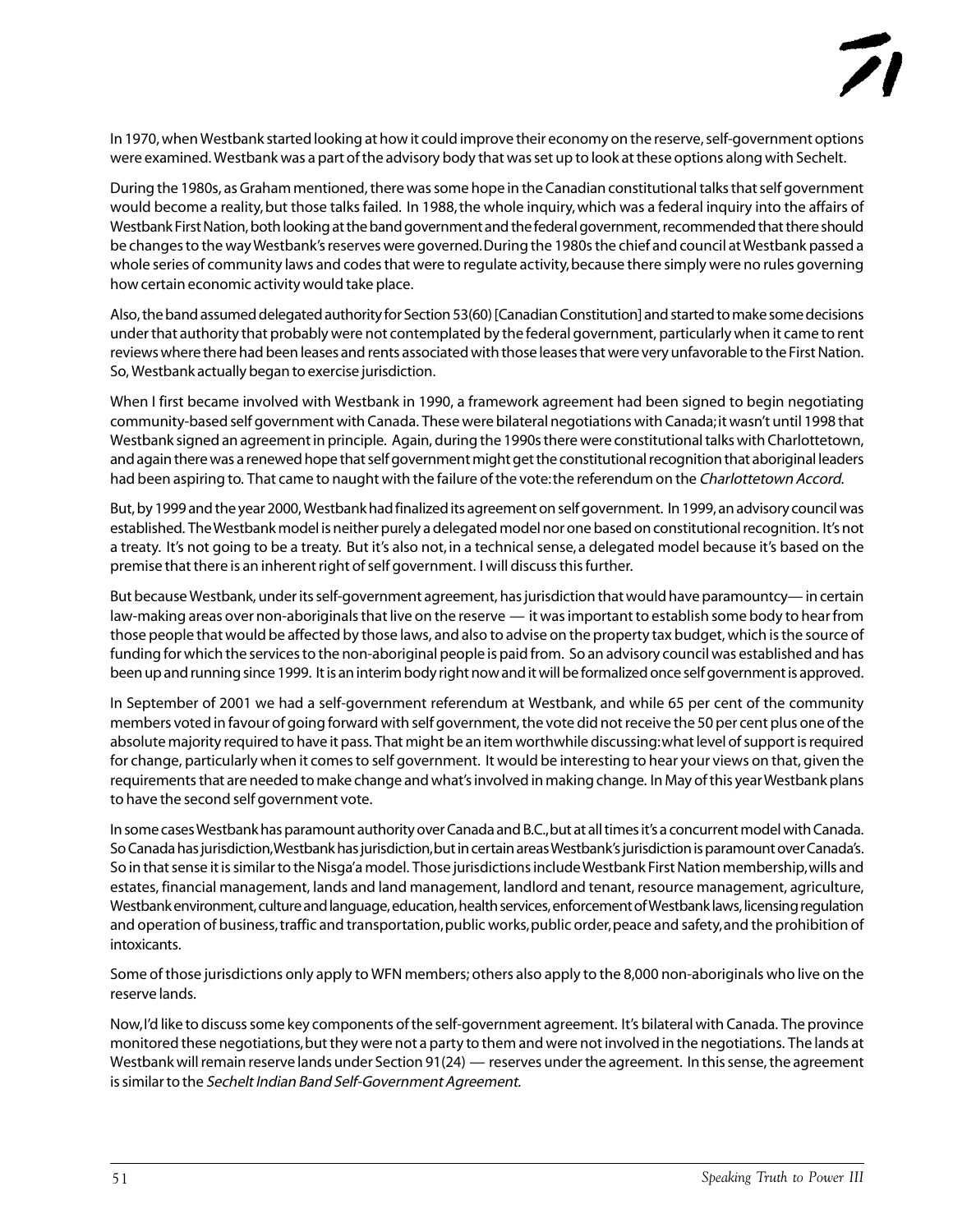The agreement is distinguished because in the Westbank model title has not been taken to the lands, however, they still are 91(24) lands; they are still federal lands. This issue about whether or not lands after treaty settlement should be 91 or 92 or 35, is an ongoing debate.

From my perspective, what really matters is whether or not the First Nation has effective jurisdiction and control over its lands. I take the point that was made by Jim Aldridge [Council for the Nisga'a Treaty negotiations] that you've got to distinguish between the source of authorities, the constitutional protection and the powers that an aboriginal government has and where those powers come from. Self government applies only to reserve lands at this time. Self government is not a territorial model over the broader traditional territory that Westbank shares with its Okanagan neighbours; it strictly applies to the reserve lands or lands that become reserves in the future.

At Westbank there is significant private property on reserve, which is held by individual members. Most of the entrepreneurship and economic development on the reserve has not been spearheaded by the band government; it has been spearheaded by entrepreneurs within the band community.

Leases and other interests on Westbank lands will be protected under the current terms and conditions. This is very important when you have 8,000 people that are living on the lands and have invested under the security that they feel exists under the model of governance under Section 91(24) [Canadian Constitution].

Under the Westbank Self-Government Agreement the Charter of Rights and Freedoms will apply, and the Canadian Human Rights Act will apply — something that at a political level has been debated by aboriginal leaders. At the community level, there is a strong feeling that aspects of the Charter of Rights and Freedoms are very important to them as Canadians, as well as their rights as aboriginal people. So in order to ensure that the Charter of Rights and Freedoms takes into account the specific rights and freedoms of aboriginal peoples, as long as that was taken care of, the community is comfortable with having that charter apply.

The agreement is based on the premise that there is an aboriginal right to self government. This is key to the discussion that we are having this morning on inherent versus delegated models of government. While the agreement is based on the premise that there is an aboriginal right to self government, it is not a treaty. It is not constitutionally protected self government as found in the Nisga'a model.

Having said that, both parties — Canada and Westbank — view this agreement as being within the scope of what an inherent right could include. But, from the Westbank First Nation's perspective it is not the final word on self government. Westbank is one of six communities that makes up the Okanagan Nation. It has a degree of association with the Okanagan Nation, and the Okanagan Nation has certain rights and powers by virtue of being the body that holds aboriginal title. Consequently, when looking at self government tied to title in the context of trying to make improvements to the way band governments are currently operating, you have to be very careful about the relationship between the band and the tribe.

The Westbank Self-Government Agreement is an aspect of the inherent right, but it is not the full picture on the inherent right. That will come at some time, hopefully in the nearer future than in the long term, but we were very cognizant when this was dealt with. However, when looking at an agreement based on the inherent right of self government, the basis is the premise that the right of self government exists within Section 35 of the Canadian Constitution. What would happen if — in the worst case scenario — the government turned around and decided that it was going to repeal the Westbank self-government legislation? But, we have an agreement with Canada that is based on the premise that there is an inherent right. Our government has been working for a number of years and people are following the laws and it's smooth and it's there and we know inherent right exists in Canadian law. We know it exists now in British Columbia because of the case that Campbell brought against the Nisga'a.

What we would do at that point, as Westbank First Nation, if a government took away our right to self government based on our legislated model, is sue the federal government based on damages for changing our system of government, and argue to the court that the self-government agreement is within what is going to be determined as self government for aboriginal peoples. It may not be the full scope, but it is within what is generally regarded as being self government within Canada.

I was very taken by the comments last night by Kent McNeil, on Justice Binnie's dissenting opinion in Mitchell, because the broader sense of self government is there, and if you demonstrate to the court and you demonstrate to people that self government can work, and it does work, as Stephen Cornell talked to us yesterday morning, it makes economic development possible. It's not the only ingredient that needs to be there, but it's one very essential agreement.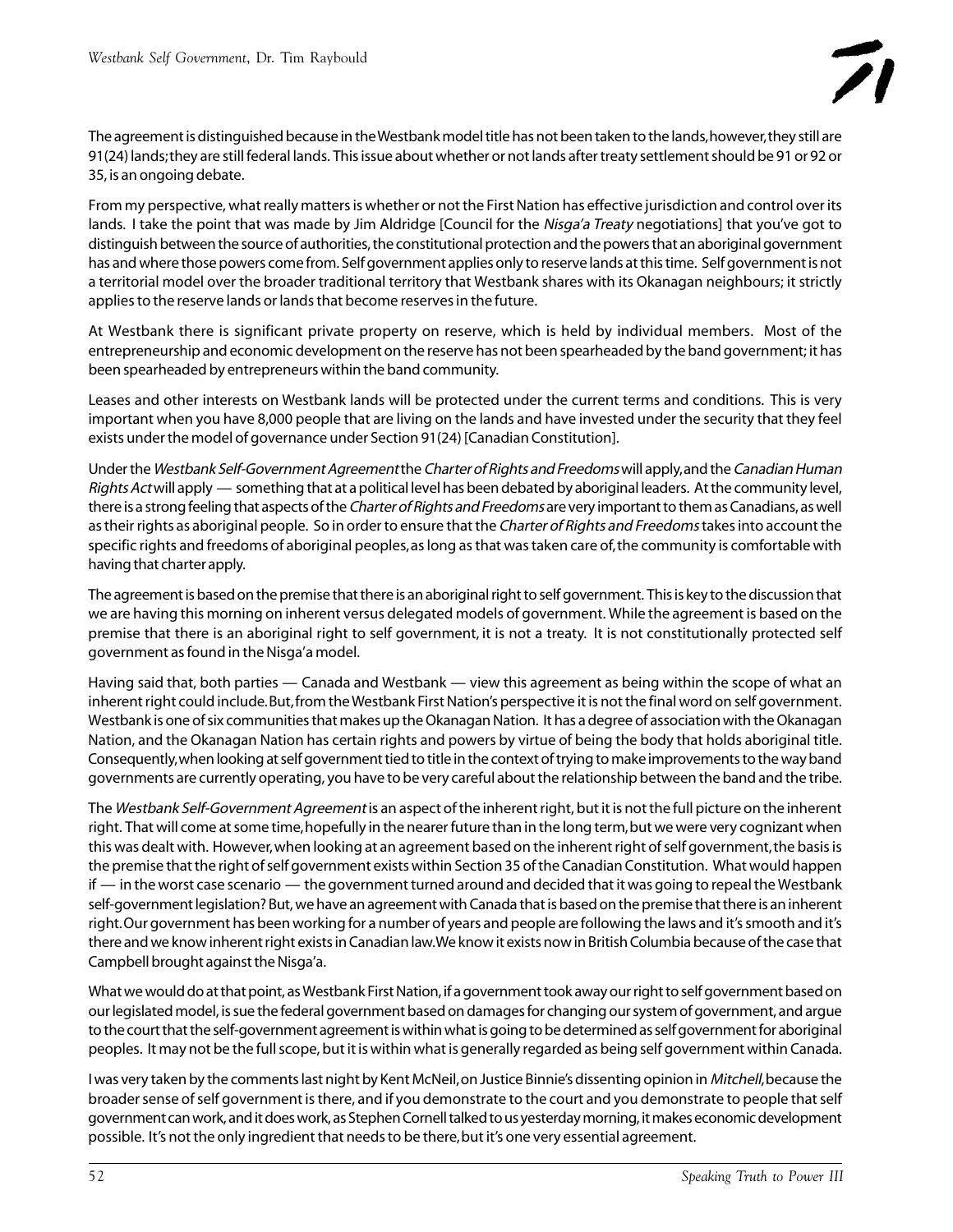We could successfully argue that our model of self government should be bumped up to a constitutional level, or in fact it already is, or that the government has to reverse its actions. In terms of the political position and the strategy about thinking about delegated versus inherent, that's why we're comfortable with what we have in this particular agreement.

There is a precedent for it. In the 1980s, Canada took away the delegated authority of Westbank under Sections 53 and 60 of the *Indian Act* to manage its lands, and Westbank sued the federal government on the basis this caused hardship and economic problems. It was settled out of court. Section 53 and 60 authorities were reinstated and land management discussions began to look at ways to expand aboriginal control over land management, beyond 53 and 60. These discussions were the origin of the First Nations Land Management Act.

So as I mentioned, the agreement recognizes the Okanagan Nation. The community will pass its own community constitution, and the constitution is purely internal to the First Nation, so it does not require federal consent for amendment. As I mentioned, there's representation for the non-aboriginals through an elected advisory council. So I want to go through this next bit quite quickly.

The self-government agreement requires that there is a constitution, which outlines how those 17 areas of jurisdiction that I set out are controlled. It's the machinery of the aboriginal government. The constitution includes guiding principles, rules for membership, the duties and responsibilities of the council, how council elections take place, what happens at the council meetings, the council procedures, the procedures for enacting laws, conflict of interest guidelines, a detailed section on financial management and accountability and procedures for holding referendums.

Highlights of the constitution include that councils will be staggered for three years, on and off-reserve members can vote, anyone convicted of an indictable offense in the last 10 years cannot run for office and procedures to petition for the removal of a member of council. Under the constitution the council members have clearly defined roles and responsibilities, and must swear an oath of office.

I should comment on Dr. Stephen Cornell's point yesterday about being culturally appropriate. At Westbank there was significant debate about what the "machinery" of the government should look like and how much should be based on traditional notions of government and how much should be based on contemporary notions, and it's sort of a meld. But I want to make the point that process was gone through at Westbank.

Members of council are not permitted to miss more than three council meetings,and the meeting minutes must be available for inspection by all members. Laws: three readings must be presented to the membership in an assembly, and any law that would impose a tax on members must be approved in a referendum of the members. This is what I call the California clause. The constitution also includes the rules for membership. There are some basic rules for membership, and the community is still dealing with how it wants to see membership, or citizenship as it's known in other agreements. So consequently, with a year of self government coming to effect, there will be revisions to the membership code.

MacIntyre & Mustel, an independent pollster out of Vancouver, polled Westbank members on their views, priorities, and thoughts on self government. When asked to identify a main issue of concern, Westbank First Nation members cited accountability in leadership, aboriginal rights, economic development and respect — priorities all tied to vision.

Financial management is important to Westbank members, therefore, Westbank must have an approved budget that is brought to the membership, no expenditures if not budgeted, council salaries and benefits to be posted, yearly audits, restrictions on investment in borrowing and councilors that are personally liable if they make spending decisions that are not permitted.

I talked a little bit about the non-member representation, and there's a section in the agreement that says that where there is a law that will significantly affect non-members that law has to be brought before the body that is put in place by the nonaboriginal people to review that law. The advisory council is elected for three years, the members elect a chair and they advise on the servicing strategy. They establish their own electoral procedures and currently they meet once per month.

What about the bigger picture? With regard to treaty negotiations, I want to tie into something that Graham Allen [p. 47] mentioned: the package approach to treaty making where self government has to be a component of a treaty. When the treaty process was established aboriginal people, or First Nations people in British Columbia through the First Nations Summit made it very clear that self government had to be an aspect of treaty making.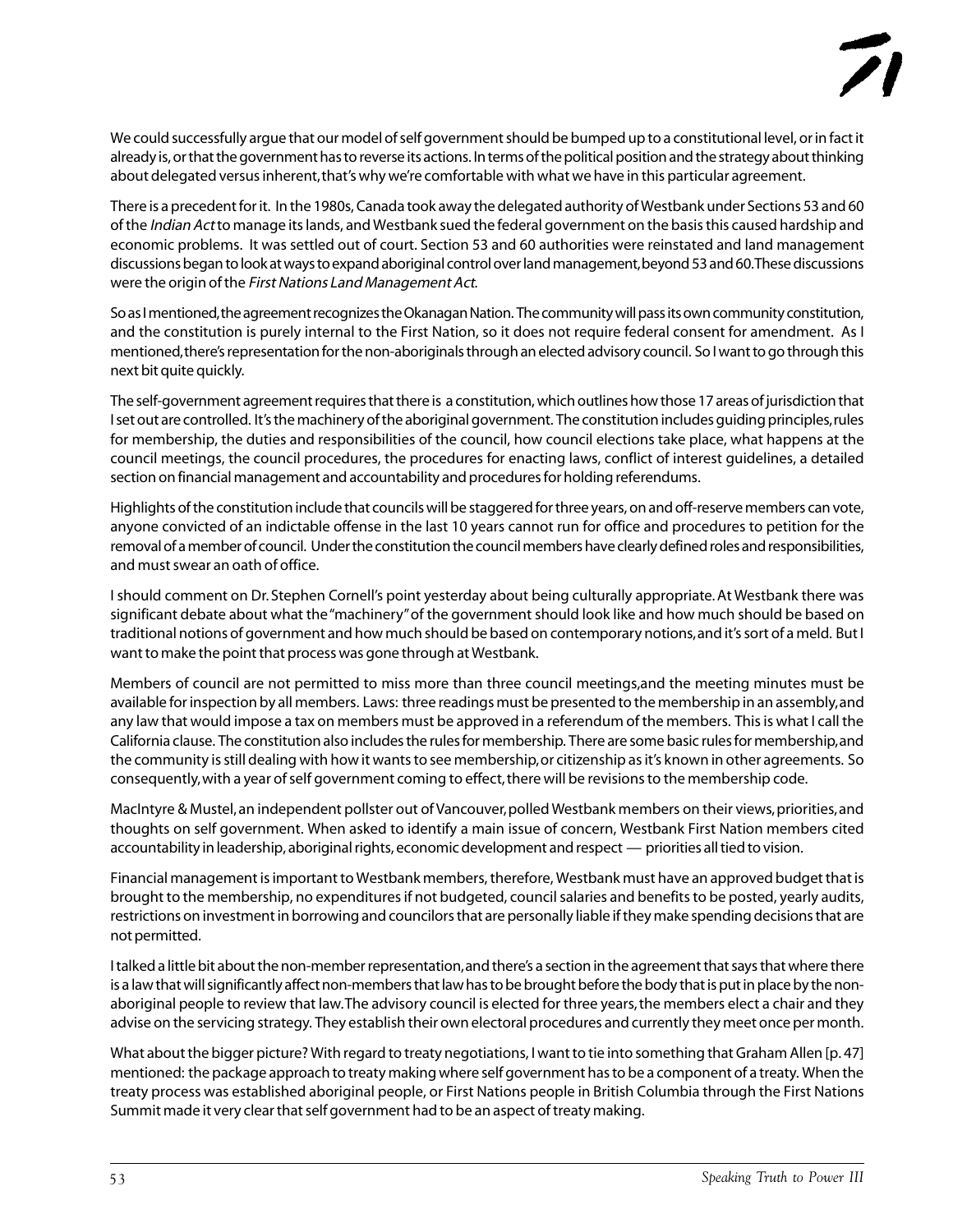But I don't think anybody expected the non-aboriginal governments to horse trade on self government in quite the way that they have been doing.

I think that is an incredible situation, when you consider what Stephen Cornell was saying. Here he is saying that one of the essential ingredients for strong aboriginal healthy communities is that communities have sovereignty or self government or jurisdiction, however it is characterized, depending on which side of the border the particular nation lives. They need that, that is required. That's an essential ingredient. However, in order to have that essential ingredient you've got to agree to other aspects of a treaty, or limit your self government in order to get some basic tools of governance that everybody else takes for granted.

So you can see the problem here, and I want to just relate to you an anecdote, something that happened during the process leading up to the Westbank first vote on self government. There was some concern within the provincial government that Westbank self government would somehow undermine treaty negotiations. Or that somehow the model didn't fit into  $$ for reasons I guess that Graham had already alluded to — fit into what was being proposed or what was being characterized as the interests of the province and the federal government at treaty tables. And it was suggested that somehow self government at Westbank should not take place, or that it should be held out as a negotiating card until other aspects of the treaty, particularly land selection, other aspects to do with taxation and all these other areas, status of land, had been sorted out, worked through.

So it's almost like being held hostage to good government. Yet at Westbank for 25 years the community had been exercising governance beyond the *Indian Act* and wanting to make sure that it could solidify what it had accomplished and put that into place through its own governance. So you can imagine the concern that was expressed, not only by Westbank members, or people who worked for the Westbank First Nation government, the staff or the council, but also by the nonaboriginals that live on the reserve that wanted to see the system of government in place and secure so that that economic development, that future could be assured.

So when the provincial government started to try and question the self government it became rather disconcerting. I'm very glad that at the end of the day the provincial government decided, while not fully supporting the self-government agreement at Westbank, to not try and stop this important process. Because when you look at self government it's not a sexy thing, and it's not something that most people really like. Most people hate government. I mean, most non-aboriginal people hate government, and I would hazard a guess that a lot of aboriginal people feel the same way about their own governments.

People don't like government. That's a good situation to finish off on. So when you look at what is required to get through a referendum and to make that change, it really requires leadership and it really requires a sense of direction and vision. In that regard, the national institutions that are being proposed to work with First Nation governments to provide background, to provide support, is critical.

The very last thing I'm going to say is that when we look at the First Nation governance initiative — and there's people here that are knowledgeable and have been involved in that, including Minister Robert Nault who is going to be here at lunch think about the aspirations that First Nations have for self government, self determination and the potential impact on treaty negotiations in British Columbia.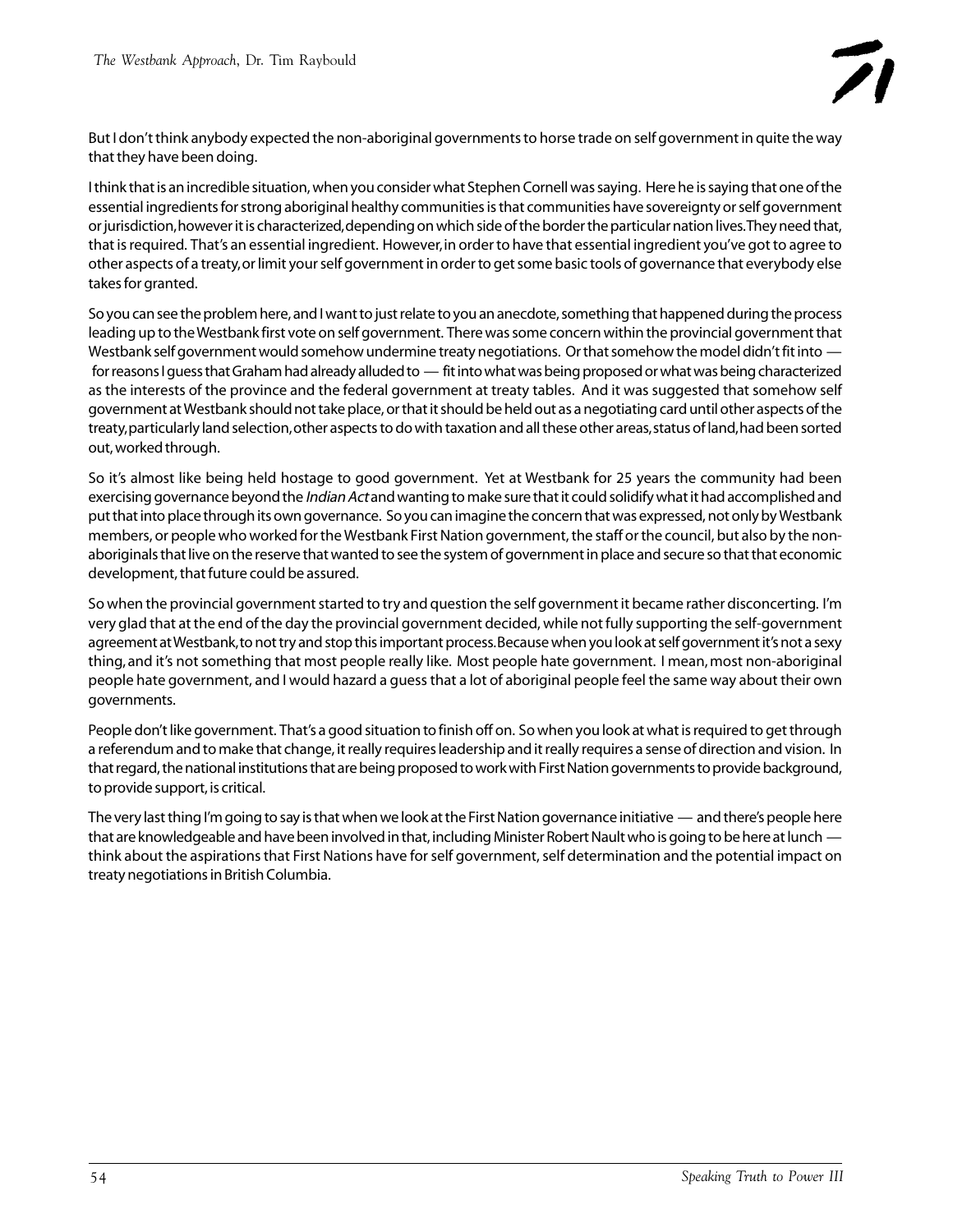# **Self Government in the Yukon**

I'd like to begin by thanking the Coast Salish, and the organizers of this forum — the BC Treaty Commission. I'd also like to take this opportunity to acknowledge the other presenters for taking the time out of their schedules to be here and to share their wisdom. It's an honour to be invited to come and speak at a forum and to share my thoughts with you today.

I am working as an assistant negotiator for the Kaska Nation, which is a group of First Nations. There are five Kaska communities, two in the Yukon, three in British Columbia, that are in a conference of land claim process in Yukon, with transboundary agreements from the B.C. communities. We are in the British Columbia treaty process with three communities in B.C. where their conference of claim is. The two Yukon First Nations have a transboundary interest into B.C.

The BC Treaty Commission and the Government of Canada have acknowledged that the roster of early First Nations in the Yukon have a legitimate claim in the B.C. process. We are waiting for the province to also acknowledge them. Kaska also has a transboundary agreement negotiations underway into the Northwest Territories. It gives you a bit of an idea how complex a situation we're in, dealing with three jurisdictions.

I'd like to begin to talk about the Yukon experience by giving a quick historical perspective to what I'm going to say. This requires me to talk about the British North American Act of 1867. The amendment in 1870 that we refer to as the 1870 order, turned over the lands that were known as Ruperts Land and the Territories. The federal government was required to negotiate with the First Nations, deal with their interest, prior to opening it for development.

As we watched the treaty process evolve, it went west, it went east, but it stopped short of the Yukon. It's my belief that it stopped short of the Yukon because there was a gold rush occurring. The First Nations have been asking for treaty discussions since 1900. We watched the comprehensive claims begin in the modern era, pre-Niskapi, the Northwest Territories, Nisga'a and Nunavut.

When the Calder case was before the courts, the Yukon First Nations went to Ottawa and they tabled a document entitled Together today for our children tomorrow on February 14, 1973. The Yukon agreements were amongst the first agreements to be considered and accepted for negotiation by the Government of Canada.

An agreement in principle went forward, but the First Nations rejected it because it did not contain self-government provisions. I believe that that was the impetus for government to begin reviewing their comparison of claims policy that resulted in self government being added into the equation.

As we know, the Yukon final agreement is a document that's constitutionally protected under Section 35. But the selfgovernment agreements that were concluded were not Section 35 protected; therefore, they would be considered a delegated model.

Four Yukon agreements came into effect February 14, 1995 — 22 years to the day after negotiations began. These 14 Yukon First Nations looked at three major elements for their final agreement: land, financial compensation and a bundle of rights. The land component included 16,000 square miles — 10,000 Category A, which is surface/subsurface; 6,000 Category B, surface rights only and 60 square miles of reserves and land set aside.

Out of the 14 Yukon First Nations, there are seven agreements in effect. An eighth agreement will come into effect on April 1. There are six remaining. We are working under a very tight timeline right now. The Minister of Indian Affairs, Robert Nault, has set an arbitrary deadline of March 31, 2002, to conclude all Yukon agreements or they're going to pick up their goods and walk away. That's the message he's given us.

I'd like to also point out something for this group. The Government of Canada recently proposed an economic development fund that is equivalent to the difference of 25.8 per cent of their total compensation, and the difference between their total loans. So the total loans right now in the Yukon have been approaching 40 to 60 per cent of their compensation. So the federal government came back with this offer. The 25.8% is the average of the first four that concluded that were invited to go ahead of the remaining Yukon First Nations.

We've heard a lot about inherent right versus delegated model. So what I'd like to do is point out the Yukon approach to it.

First, in the final agreement the land-based law-making powers are set out within the treaty, and if you want to look it up it's Chapter 5.5.0 of the final agreement. So, in effect, the Yukon First Nations have their land-based law-making powers protected under the constitution as part of their treaty.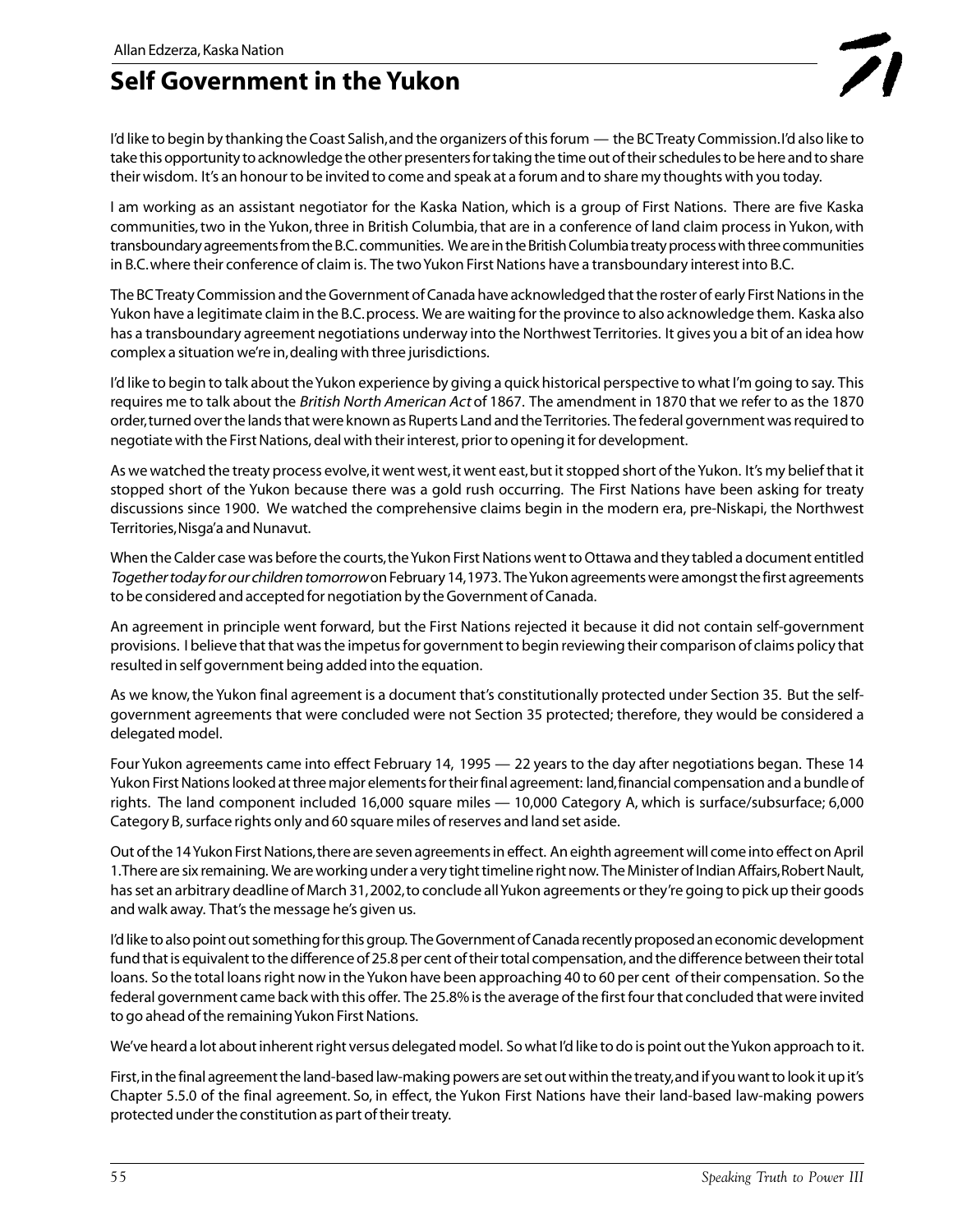The second thing I'd like to point out about law-making power with respect to the Yukon agreements is the very broadbased self-government powers. The agreements include four types of law-making powers. The first, 13.1 powers, are exclusive law-making powers. They are powers that deal with the right to make law with respect to their treaty agreement and treaty of rights that have been accomplished under the final agreement. To my knowledge this is the only other place where you'll see exclusive law-making powers to the federal government, which is really interesting.

Under the second set of powers, 13.2 powers, are programs and services of their citizens within Yukon. These are not limited to the traditional territory. These types of powers, of course, are dealing with things like education, social assistance and administration of justice. The third type of power,13.3 type powers, are with respect to settlement lands. These powers, of course, are to provide how people will access or how they will develop or use their settlement lands. The fourth power is a concurrent power, and it's with respect to taxation. First Nations have taxation authorities on their settlement lands. I'll talk a little bit about taxation in a bit.

Going down this road did not require the First Nations to have a certainty clause put into this agreement. In fact, this agreement goes so far as to explicitly state that the aboriginal rights are not affected. Within these agreements there's also a recognition of the traditional practices in trying to bring the two together, contemporary and traditional.

We heard in the other inherent protected agreement that there is a requirement to talk about the Charter, and again, the Charter was not dealt with in this agreement. It's not required. When we look at the law-making powers of First Nations in Yukon, the First Nation laws are paramount over all Yukon laws. With respect to federal laws and the paramountcy question, there is an agreement amongst the parties that they must discuss those to see which laws will remain paramount. So it does not expressly state that the federal laws will be paramount.

The approach taken in the Yukon Agreement is to allow for First Nations to build capacity. We've heard this discussed at length at this forum: most First Nations need the ability to build capacity. When coming out from under the *Indian Act*, Indian Act bands must deal with jurisdictions and responsibilities that you did not have to deal with before.

Funding that's been provided to the First Nations in Yukon are unconditional grants, to the extent that they can be. To my knowledge there is only one term and condition that has been set on the funding, and that has to deal with social assistance. When providing social assistance you use the CHIST guidelines, which is basically a transparent process and ability to challenge, ability for appeal.

The financial transfer agreements in the Yukon are five-year agreements. The way the agreement works is that it's expenditures minus eligible revenues equals the transfer payment. The approach taken in Yukon with respect to eligible revenues is that there are no eligible revenues until you agree that they are eligible, and then they get captured within the agreement itself.

The self-government agreements that were negotiated in Yukon, we've got to remember, were done in an environment where Canada had not yet agreed to recognize the inherent right. So the First Nations, while I was involved in the process, were the Tr'on dek Hwech'in — the last agreement that came into effect. There was a process underway called the Inherent Right Process for Yukon. The parties, as they were saying, were trying to 'inheritize' this agreement. So the subject that came up that became very difficult to deal with was, of course, certainty.

Yukon First Nations felt that certainty provisions were difficult, because this agreement may not be the full basket of goods. The second thing that came up was that the Charter had to apply. So of course there was large discussions about Section 25 of the Charter and the notwithstanding clause.

The third thing that came up, of course, is the paramountcy of laws. When I said that the Yukon, the First Nations laws were paramount over Yukon, it's for any Yukon law whether it's been amended or not, and for any new law powers that they may acquire which they are currently trying to do as a result of devolution. Devolution is a process in the Yukon where the federal government is devolving provincial-like powers from the federal government to the Yukon government. So the rest of the land that's not taken up as settlement land will be moved over for administration and management by the Yukon government.

Some of the challenges of implementing self government in the Yukon include the capacity to enact laws, the regulations required as a result, and the capacity to manage land and resources. A big step and very, very time consuming and very expensive.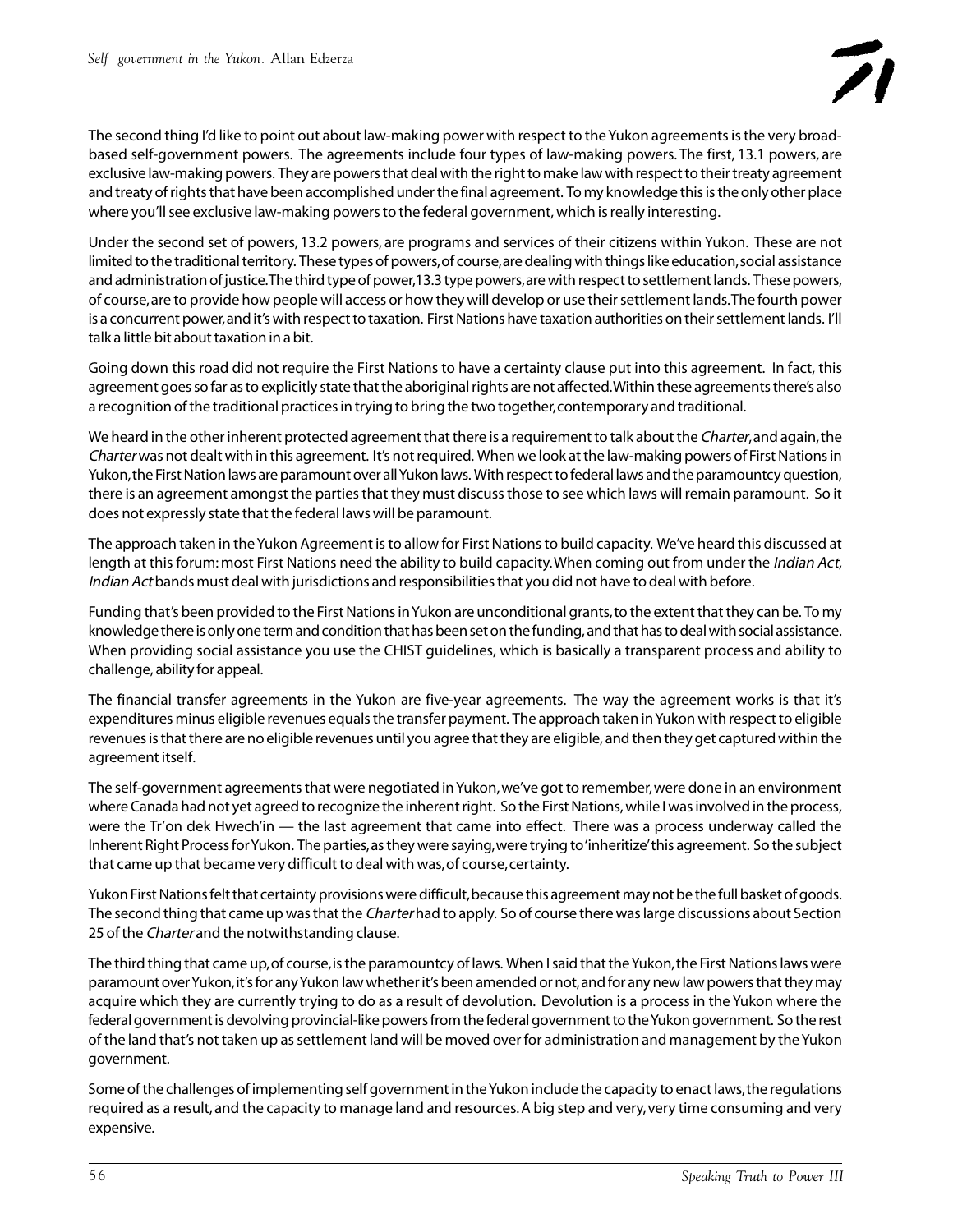Financial capacity, as we were talking about, concerns audits that must be done according to public government guidelines, which requires asset management — something most First Nations don't do, and accounts receivable — a very expensive item, and something very difficult to get done in the Yukon.

There's the development of registry systems: registry of laws, registry of citizens and registry for lands. These are very large issues to be undertaking. It's been difficult to get transfer of programs and services from the Yukon government to First Nations largely because there's no database, there's no baseline data available.

And of course, there is an assumption of administration of justice. There's been negotiations for over two years that I'm aware of, and right now it looks like the approach that's taken is going to be very difficult to implement, because it looks like it's under-funded. And of course, if you get a system set up then you're into discussions about appeal back into the mainstream system.

Some of the successes of implementing self government in the Yukon has been the ability to access programs and services from the federal government. Currently all the *Indian Act* programs and services have been transferred in the most part, which would include direct and indirect funding. There's also the Medical Services Branch, all the aboriginal programs out of there, as well as the Northern Affairs program.

The other thing that's been quite successful in the Yukon is reliniquishing control of section 87 rights. In the Yukon agreements, of course, the First Nations sold that right and lost Section 87 after three years from the effective date. But what happens under the self government agreement is that First Nations also have the authority and jurisdiction for implementing tax. The federal government vacated 75 per cent of personal income tax for the first 10 years. They will vacate it up to 95 after 10 years. The Yukon government vacated 95 per cent immediately. The First Nations have enacted income tax laws and they have negotiated income tax collection agreements that are consistent with those that are done with provinces and the territorial governments.

The other success that I'm beginning to see is a willingness to enter into a governance forum where the First Nations, Yukon and Canada, politicians and bureaucrats will come together to look at ways to harmonize the various jurisdictions.

In closing, what I would like to do is spend just a couple of minutes to talk about the Kaska situation. Kaska's traditional territory is about 90,000 square miles; 45,000 square miles in the province of British Columbia, which represents, to what I'm told, approximately one-tenth of the province. If we are required to go down the road where we are not seeing similar government law-making powers and taxation powers, and dealing with this tax question in a similar way, then it's going to be very difficult for the Kaska to come together and rebuild the nation.

Kaska are currently in the process, like in northern British Columbia, I think in a very unique situation, and I suspect every First Nation can demonstrate that they have unique situations. But in this case we're dealing with the federal government on the Yukon side agreeing to these types of powers. But it's the same federal government that's sitting across from us in the BC treaty process. We're looking to British Columbia to have enough flexibility to allow the First Nations to achieve these goals, this vision — to allow us to rebuild as a nation.

We recognize that when you talk these types of traditional territories that it's different than down south, because we're talking much larger tracts of land. And the alienation is not nearly as severe as it is down here. In British Columbia the three communities, there are only three communities with a traditional territory. They are owned, for the largest part, 99 per cent by Kaska citizens. They are a people that live off the land, and so from our perspective it's quite different than being in a suburban area, such as the greater Vancouver area.

So a final comment is just to say that we have a very huge challenge in front of us to try to conclude these agreements, especially when we get these kinds of timelines. I would encourage you to look at this agreement.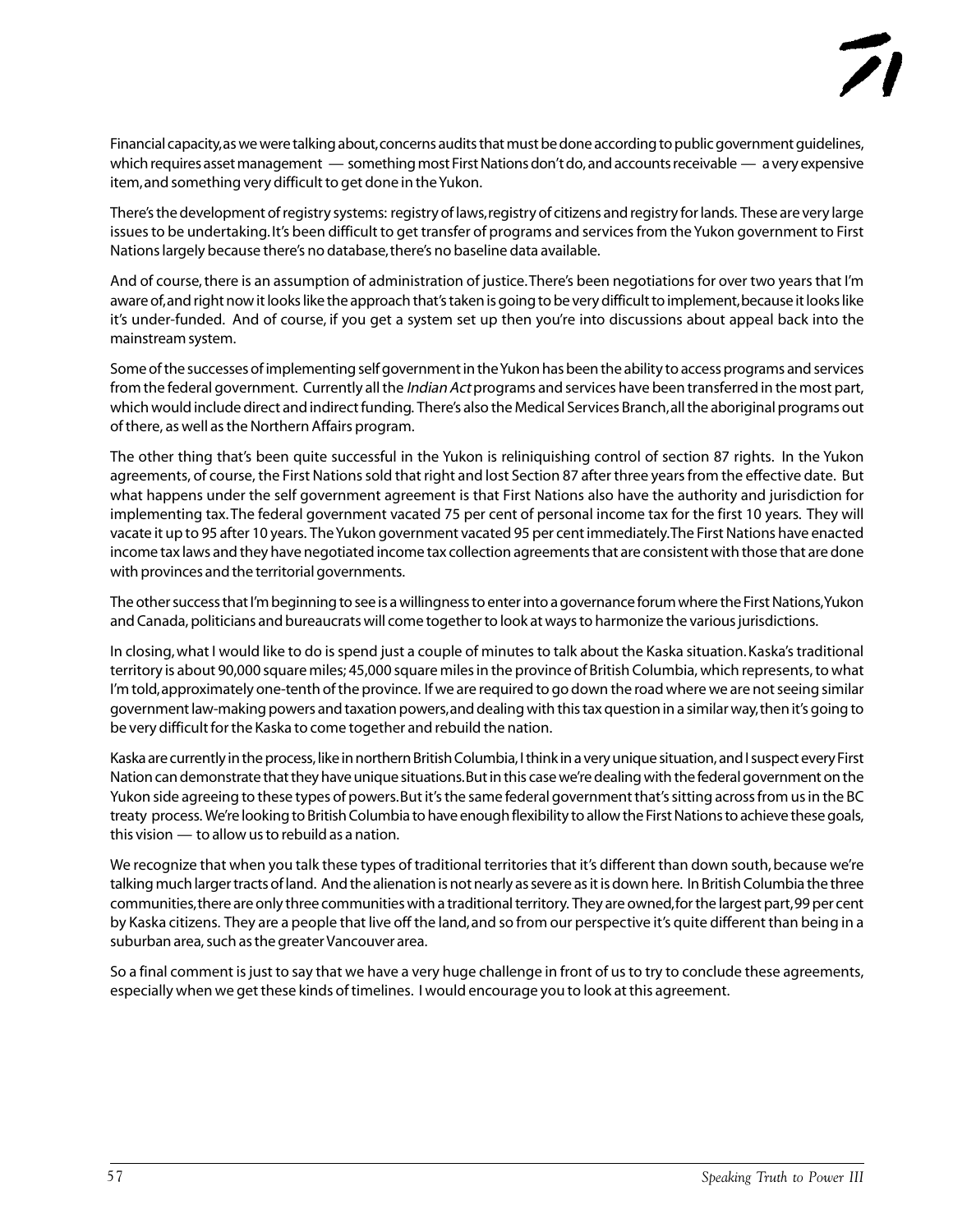# **Speaking Notes for**

Minister Robert Nault, Indian and Northern Affairs Canada

The BCTC has been a persuasive champion of the treaty process. Their recent report, Looking Back, Looking Forward: A Review of the BC Treaty Process, is a further demonstration of this commitment.

I want to thank Miles Richardson and his staff for producing this honest assessment of the current state of negotiations in British Columbia. The treaty and the treaty process is like anything else — it must evolve or die. Though we may have our differences about how to get there, everyone at the table agrees it must not die — it must evolve. The report is a good place to start.

We've learned a lot in the last 10 years.

Negotiating a variety of framework agreements, comprehensive settlement offers and agreements-in-principle has taught us all a number of lessons. We've come a long way, but we can do better.

The idea we can do better doesn't just apply to treaties. The government of Canada is reviewing the way we do business at Indian Affairs on all fronts. The Throne Speech made the commitment, and anyone who has read the papers in the last year, can't deny that things are changing for the better.

The Prime Minister is committed to a fundamental re-thinking of how we can help to improve the quality of life of First Nations.

Boosting our investments in First Nations economic development was the first thing I did. From \$25 million to \$125 million in less than two years. That investment has generated over \$400 million in economic activity — jobs, experience and investment in First Nations communities. Real change, and real difference in the quality of life.

We have tried new approaches to old problems.

For instance, we have spent the last 12 months asking First Nations people what they think before we introduce governance legislation this year.

I am honoured to be working with people such as Vice-Chief Satsan on this project, and honoured to be working directly with First Nations people themselves.

When we complete this work, governance legislation should make it easier to negotiate self-government agreements across the country, and once again, BC First Nations are at the table, leading the way.

We are also opening the First Nations Land Management Act. This will provide the First Nations who participate with the authorities to make better use of land and resources. With this in place, I think we can move more easily to selfgovernment agreements.

The goal is to ensure that all First Nations have the tools to move towards self government at their own pace.

And as we all know, self government is a critical component of treaty-making.

Settling land claims and treaties can unlock more of this potential. Throughout Canada, many First Nations are making the most of the land and resources gained through land claim and treaty settlements. They are partnering with nonaboriginal businesses and succeeding. And the benefits flow to both aboriginal and non-aboriginal alike — in particular in the rural and remote areas just like my own home in Kenora — where many First Nations are located.

Since the beginning of the treaty process in British Columbia, the business community has been clear about its concerns. Businesses want and need stability — whether they are on-reserve or not, whether they are aboriginal or not. They simply won't wade through the jurisdictional issues and the uncertainty surrounding the ownership of land, while bureaucrats and politicians consider their options. In a global economy, investment will simply move on to other places.

British Columbia has so many advantages: natural resources, a dynamic multi-cultural population, and a rich natural heritage. We can't allow them to lose because of uncertainty over Aboriginal land claims. It is unnecessary and costs First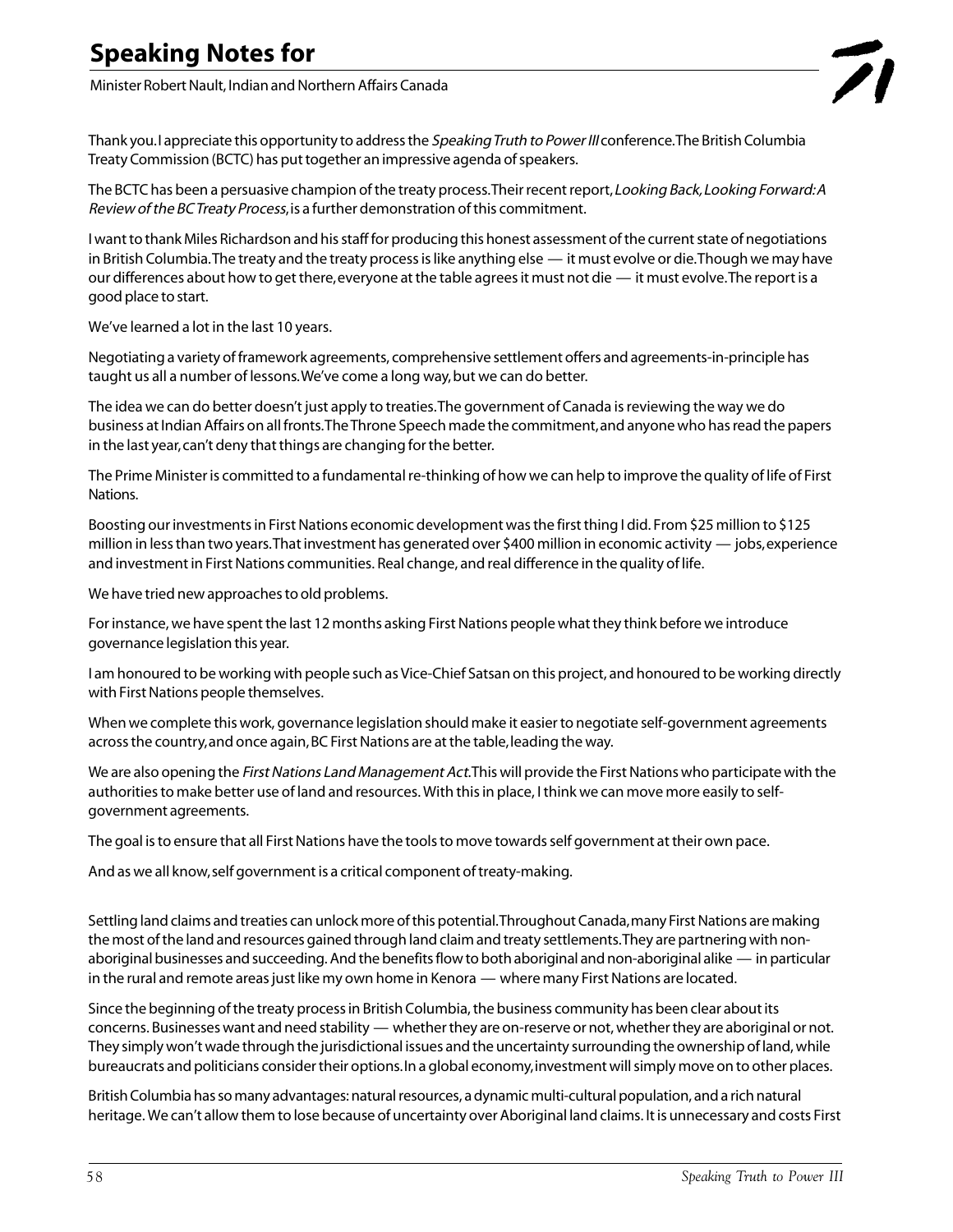Nations and other British Columbians.

As the provincial government goes forward with its referendum, it is important to remember why British Columbia chose the path of negotiation in the first place.

Over the years, governments and leadership have changed — on all sides of the table. New people bring new ideas and new perspectives — but the responsibilities remain the same: To work in good faith to build fair and workable treaties.

Treaties do not belong to one party. As one of the Chiefs near my home in Kenora likes to remind me, "This isn't just my treaty, this is your treaty too."

But I did not come here to discuss the referendum. I have made the federal position clear in the past.

We all made a clear commitment when we endorsed the recommendations of the BC Claims Task Force. And we followed up with a treaty process built on the knowledge and expectations we held at the time.

Today, eight years into the process, our commitment to the principles of the BC Claims Task Force is still there. But we must allow the process to evolve, as I said earlier. We must learn from our experience. On this, all three parties agree.

Looking back, I think it is fair to say that three patterns have emerged. First, several negotiations have reached advanced stages and the prospects for further progress look good.

Many tables face common issues. If we can bear down on these, we will see successful conclusions to these negotiations.

There has already been a positive trend — led by the BCTC — of exploring common issues encountered by various negotiating tables.

Although tough issues might still be on the table, we must focus on potential breakthroughs, not failure. We must focus on breakthroughs that build a sense of optimism in process.

A second group of negotiating tables are stalling because the sheer number and complexity of issues.

Again, we have to find ways of breaking these issues down so we don't stumble and lose momentum. We must concentrate on what we can do, not what we can't.

Where it is practical, the Government of Canada supports the idea of incremental, but determined, steps. Steps that contribute to governance and economic development. Steps that make a more immediate impact on the ground and ensure continued momentum towards a treaty.

If there is an opportunity to test-drive some of the new ideas — before the final agreement is constitutionally "locked in"— it can only build confidence. When we can show tangible results, we all win.

These tailored and incremental approaches must be developed with input from all three parties. They must reflect our collective objectives and expectations of this process.

Incremental measures will help to strengthen the commitment to concluding treaties, not water it down.

It is worth noting that in BC's only concluded modern treaty, the Nisga'a Final Agreement, there were a number of "incremental" arrangements that contributed to the successful outcome.

Prior to concluding the treaty, a Nisga'a School District and a Health Board were established, a post-secondary institution was initiated, and there was Nisga'a participation in park management and in fisheries stock assessments.

Appropriate incremental measures can play a significant role in developing experience and better human resources capacity to productively engage in treaty negotiations. Such measures can also contribute to a greater understanding within First Nation communities of some of the potential benefits that a treaty can provide.

Innovative and practical incremental measures can be an effective tool in making sure the treaty process meets the circumstances of individual communities.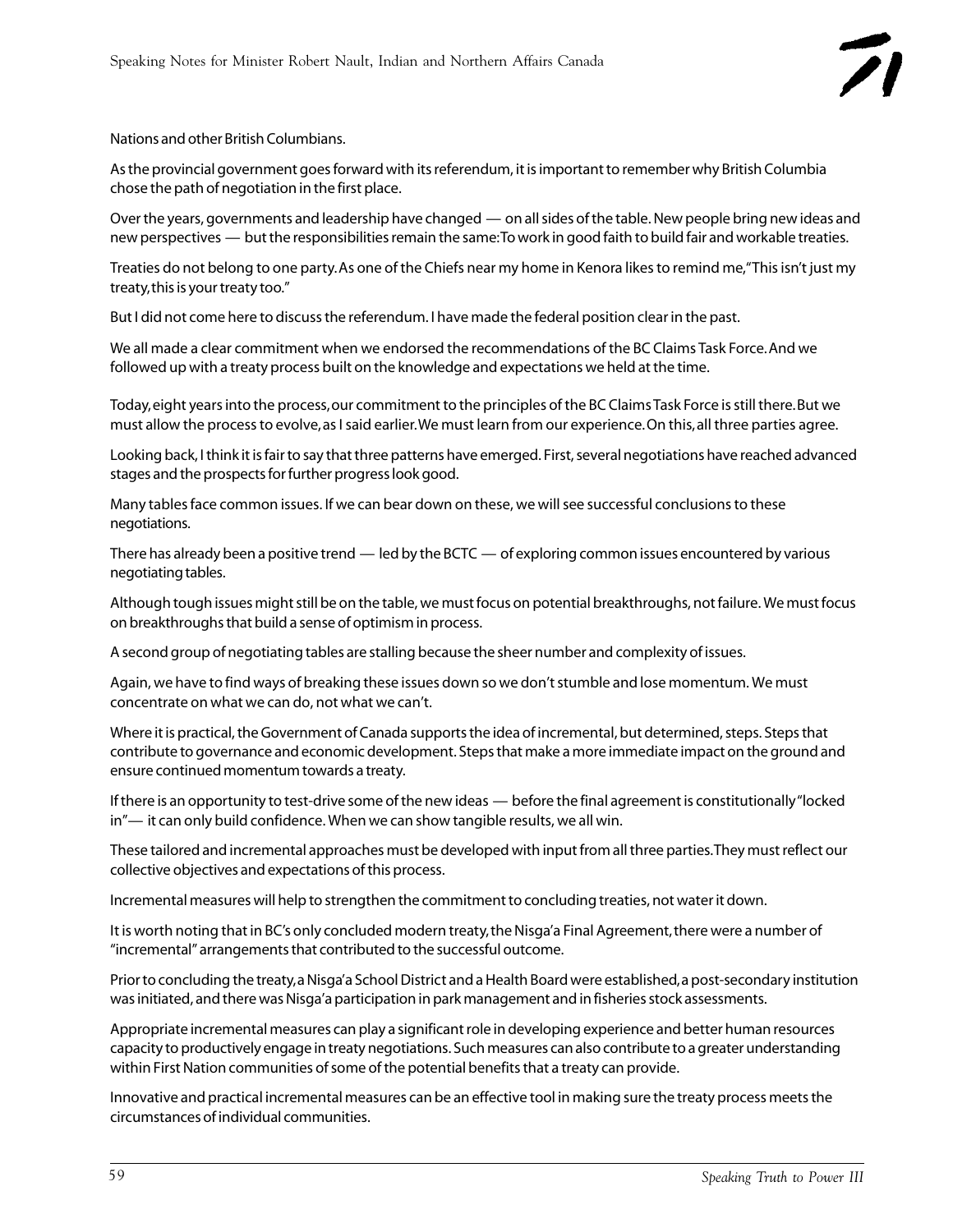A third group of negotiating tables face a different set of challenges. Quite frankly, in these cases, the gap between governments and First Nations is too large to overcome at this time.

In this case, I have said across the country, there is no shame in taking a break.

Before I came to this job, I worked as part of a union. I've sat at the negotiating table myself and know how rewarding and how frustrating — it can be. I also know that negotiating when you know there is no deal in sight is not very useful. It chews up resources, and good negotiators.

But the negotiating table is not the only place that progress towards a treaty can be achieved.

First Nations should have more options than this. They should not have to stay at the table, even when the prospect of success is remote. They should be able to step away, focus on other priorities, and pick up negotiations when they are ready. Improvements in quality of life, education, economic development, and governance can all help to prepare the ground for successful negotiations in the future.

I recognize that there are impediments for taking a "time-out" from negotiations, once they have begun. These should be addressed.

First Nations in some cases may want to build aspects of self-government incrementally alongside other incremental agreements relating to the treaty process. We must be willing to accept these tailored approaches where they are useful.

As I said, these are three general trends, but I know that every negotiation is unique. Flexibility is the key. Ultimately, individual tables must determine, in consultation with the BCTC, how the tools we develop can best be applied to their situation.

The Government of Canada is committed to this process and to improvement. We look forward to working with all parties as soon as possible to forge the way forward.

Already, senior officials from Indian and Northern Affairs Canada, the province, the First Nations Summit and the British Columbia Treaty Commission are examining options to make the process more results-based.

Defining the role of the BCTC in this changed environment will be a natural extension of this discussion.

None of us has a monopoly on the solutions. But I can assure you the Government of Canada is committed to exploring new tools with our partners that reflect the lessons we have learned.

Change can be difficult. But if we do this right, we can build on the successes, and avoid the problems we've had in the past. But the only way to do this is through honest and respectful discussions. Anything else, and the process will die.

A decade ago, there was a clear political, social and economic imperative for beginning treaty negotiations with First Nations. In 1990, for instance, Price Waterhouse calculated the cost to British Columbia of not settling land claims to be \$1 billion in lost investment and 1,500 jobs a year in the mining and forestry sectors alone.

These facts are just as relevant today. But beyond this, there is a simple reason to move forward: it is the right thing to do.

Treaty-making should bring people together to look at the values and interests we have in common. We need to emphasize capacity building wherever it is required — in people, infrastructure, governance, economic opportunities, or treaties.

This is the best way to re-energize and re-focus our treaty process in British Columbia.

We have shown that not only do we want change, we can change, and we have changed. But we will only change in partnership with all of our partners. In the end, the treaty process may be different from what it is today. But there will be a treaty process, and there will be modern treaties. And most importantly, they will truly be our treaties.

Thank you for your time.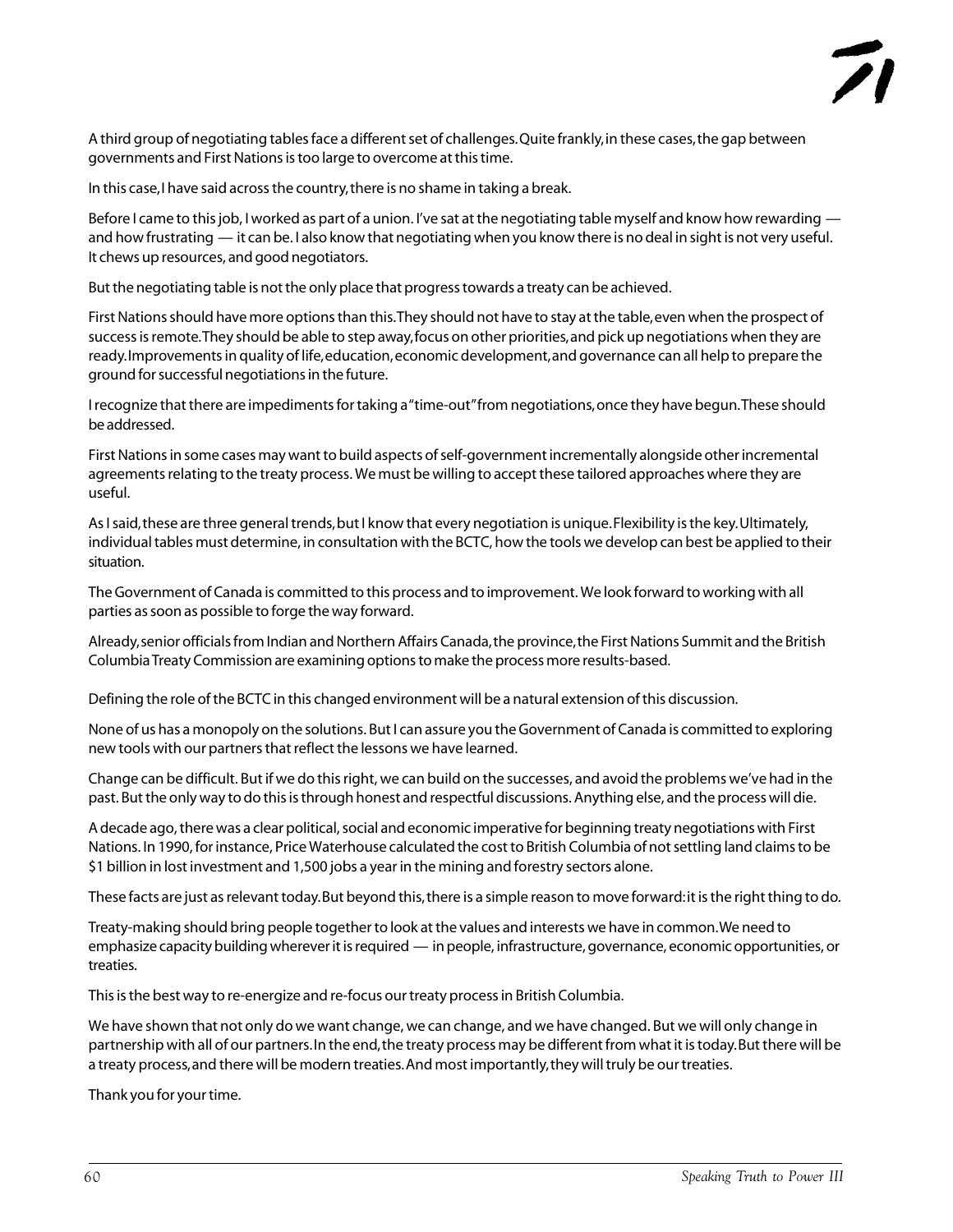## **Nunavut — Opportunities through Public Government**

Let me start by making a couple of comments about the history behind the creation of Nunavut, because I think that there is a good deal of misunderstanding about the evolution of Nunavut and whether it is self government or not.

The concept of division of the Northwest Territories is something that goes back to the 1950s, so that pre-dates any treaty negotiations. In fact, the Diefenbaker minority government introduced a bill to divide the Northwest Territories into two territories — it was not the shape that Nunavut exists today — but nonetheless there was going to be division.

During the legislative process , the Diefenbaker government was defeated; there was an election and the Liberals took over — although both the Conservatives and the Liberals campaigned promising division. In the 1960s, Pearson appointed a royal commission to look into the question of division. Recommendation followed that no division should be made at that time, and that there should be further devolution of political power to the territorial government. Then in the 1970s, Trudeau appointed the Drury Commission to look into division again. So it wasn't until the 1980s that the possibility of division became a reality.

Once Canada got back into the treaty negotiation business in the mid '70s, the Inuit said that they would only negotiate a treaty if at the same time they could negotiate the creation of Nunavut. The federal government's position was that Nunavut was political, a devolution, and it was totally unrelated to any rights that might exist with respect to aboriginal rights and title. Eventually, however, the conditions changed and ultimately there was an agreement that there would be a linkage between the creation of Nunavut and the treaty.

When it came down to the final agreement, the government's condition was that they wouldn't create Nunavut unless the treaty was ratified. So, both parts of the treaty were ratified. But the impetus, toward creating Nunavut was enhanced during the negotiations. One of the major issues in the negotiations — and it ties into the governance issue — is that the Inuit were very concerned about the kinds of management regimes that would exist with respect to the lands beyond their treaty settlement lands. They were concerned that activities beyond such lands could adversely affect the lands that they identified as Inuit lands during the treaty process.

Originally the Inuit wanted to establish a series of boards that would be creatures of government, but would be the sole decision-making authority. The boards would be made up equally of government representatives and Inuit representatives with an independent chair, and charged with land use planning as one impact review. They also wanted a board that would be responsible for the management of Crown lands, and that these boards would have full and complete authority to make decisions.

As you might suspect, the government was not very keen about creating boards that would have full decision-making powers. They were prepared to create boards that would have an advisory role in terms of advising government with respect to land use planning, management and the like. So that was one of the issues that divided us for a number of years; the issue of how much power would these boards have.

Ultimately it was agreed that the treaty would provide a guarantee that there would be boards that would be called instruments of public government. In other words, the creation of a board and its responsibilities, functions, powers, objectives and duties would be set out in the treaty to function as instruments of public government. We also agreed, through negotiations, that these boards could have decision-making power, but that in certain defined circumstances the ministers would have the ability to override the decisions of the boards. But the discretion of ministers was limited. And in most cases there was a requirement that in changing a decision of the board there needed to be correspondence or contact between the minister and the board, and the ministers were required to provide reasons as to why the decision of the boards were being overridden or amended.

But as another important feature of agreeing to that, the federal government required that in the agreement there be an ability that the boards' functions could be modified or added to. In other words, the government didn't want to be forever in a position where it had to continue to maintain a number of boards in a variety of areas. So there were provisions, as I say, that additional powers, functions and objectives and duties could be given to the board. The federal government maintained the ability to coordinate the powers, functions, et cetera, with other institutions that operated adjacent to Nunavut. Furthermore, the federal government retained power to consolidate or reallocate functions of the boards, or to allow for consolidation of hearings.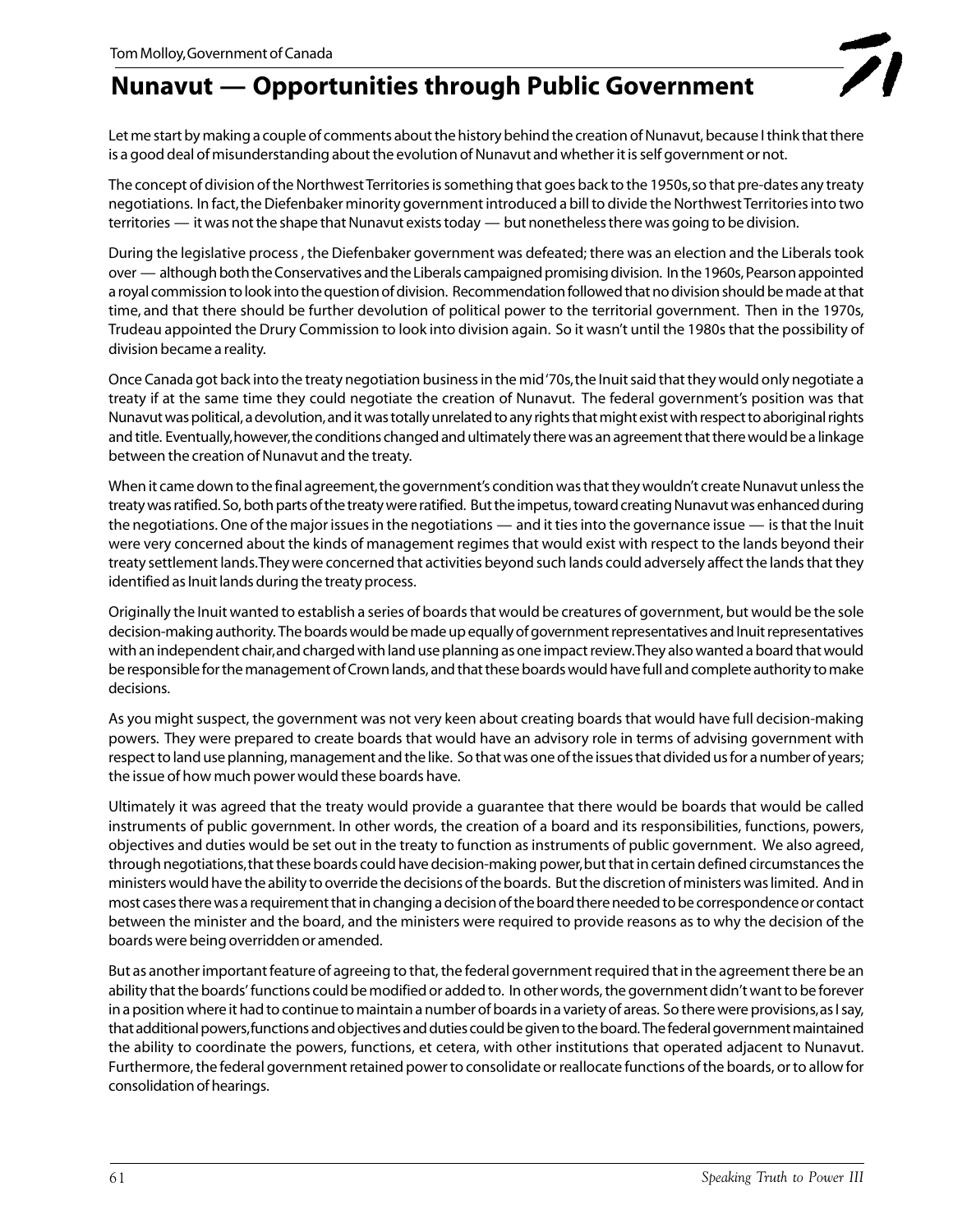But in doing so, in any consolidation or reallocation, the government could not diminish or impair the combined powers, functions, objectives and duties of the boards, nor could it increase the power of governments or ministers in relation to those boards.

There were also a number of other conditions attached. For example, there was on agreement that the discreet function of planning policy, land use planning, screening of projects, and development impact review, would be retained as distinct functions. There were other conditions set out, including stipulations that governments could not reduce the level of public participation that had been established in the boards and the governments were required to ensure that membership ratios were maintained in any consolidation or reallocation. The membership ratios were set out as 50 per cent government, 50 per cent Inuit, with a chair appointed by the minister on the recommendation of the boards. The boards, though, are independent of the organizations that appointed them. There is an oath of office to serve the board in an independent fashion.

There was also a provision for a duty to consult on any changes that were made, including the ability to have an audience with the appropriate minister.

So thus we were creating a new type of relationship, a relationship that balanced rights set out in the treaty with the role of public government and public government institutions. I believe that the creation of Nunavut is a current example of a successful partnership in pursuit of the public interest. The federal government and the territorial government were able to share decision making in a new way.

As we all know, most governments are fearful or unwilling to discuss even sharing of decision making authority, or to limit the discretion of ministers. It's argued that this produces unacceptable levels of risk and can create degrees of uncertainty. However, in Nunavut the federal government, the Inuit, and the territorial government were willing to share some uncertainty and risk, and they found creative ways to find solutions, which would allow the common goals of each of the parties to be obtained.

I thought that it was interesting listening to the discussion this morning, and observing the patchwork quilt of governance arrangements that exist in British Columbia and also the various types of governance arrangements that are in place in other areas of Canada. In B.C. we have the Nisga'a model, the Sechelt model, the Westbank model, and others. Then, we have the Nunavut model, which, as I say, is not self government; it's public government, but as a result of a treaty, the Inuit have a role to be decision-makers in the public government process in a real way.

And I've wondered sometimes whether something like this could work in provinces such as British Columbia or others. I recognize that the model that exists in Nunavut would not work in British Columbia. Obviously it would be unworkable to have boards in each of the treaty areas. I know that provinces want to have province-wide processes, and indeed Canada wants to have national processes.

For example, in the Nunavut agreement we did not provide for a structure for federal environmental assessment because Canada argued, or we argued, that we needed to have a national approach to assessment and therefore we couldn't be limited by a treaty in a particular area. What we did, though, is agreed that the type of environmental assessment process that would occur in the north could not be less than the environmental assessment process that was existing at the time the treaty was ratified.

One wonders whether it would not be possible for Canada and the provinces to agree with powers, functions, objectives and duties that could be included in treaties, but leaving some of the details and flexibility to a public government. Whether First Nations in British Columbia, whether the Province of British Columbia or whether the Government of Canada would have an interest in such a proposal, I have no idea or such an idea. Whether it would facilitate or hamper negotiations, I have no idea. But it struck me that it's an interesting arrangement and an interesting type of partnership which, as I say, was developed in the north and it might well be something that could be looked at in other regions of the country.

I know from my negotiations in British Columbia that the same concerns about land activities outside of treaty settlement lands also apply and I'm also aware of the desire of First Nations to participate in decision making with respect to activities that occur off their treaty settlement lands.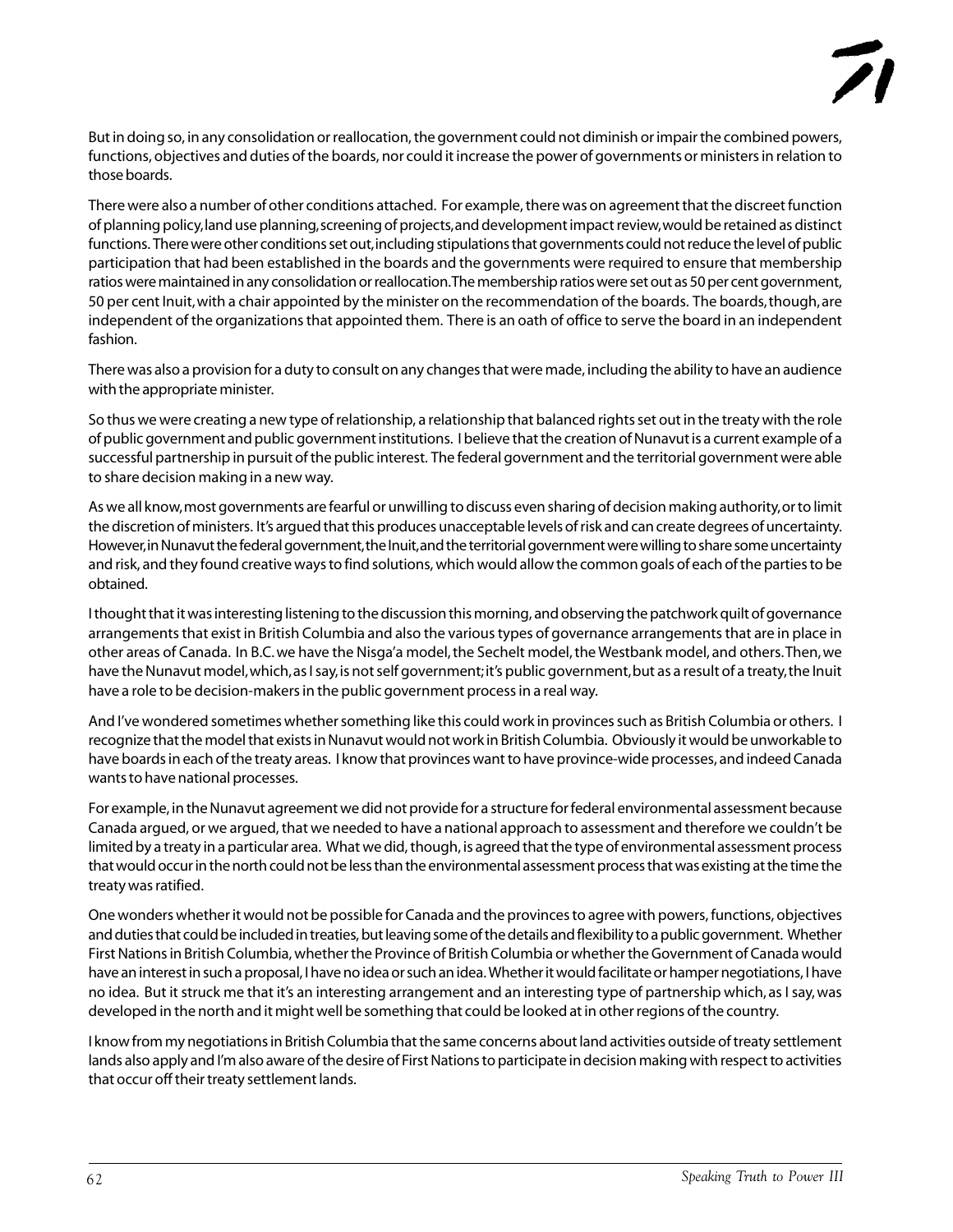So with that, I think I will close my remarks. I should say that the idea that I have put forward is my own and it's not a position of the Government of Canada, and therefore it's something only for consideration. But as I say, it represents a different approach to governance than has occurred in treaty negotiations to date, and it may well be another model.

I should also say it seems interesting that the different models that are presently in operation or potentially in operation in British Columbia — we have two anyway. There's the Sechelt Indian Band and the Nisga'a models — both different and yet they work within British Columbia. The fact that there are different governance forms does not seem to create a lot of confusion or difficulty that some of the people who oppose self-government arrangements suggest.

I said before the Nass Valley continues to exist and people continue to get up in the morning and go to work or school or go about their chores, and the world goes on — only it's being governed in a slightly different way. The same goes for Sechelt.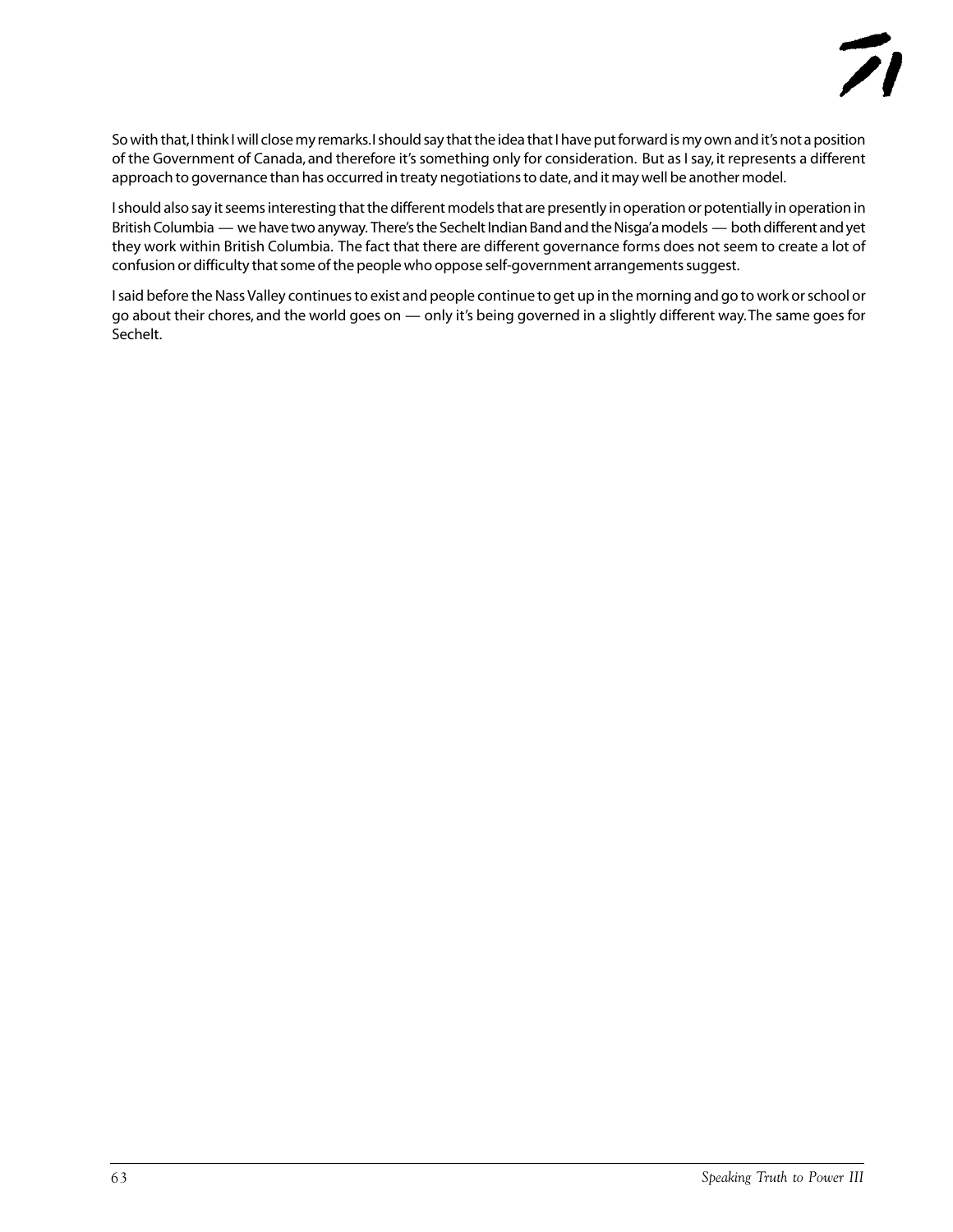## Litigation and the BC treaty process Some recent cases in a historical perspective

## "I've read the Bill of Human Rights, and some of it is true." — Leonard Cohen

By adding "in historical perspective" to my title, I know I have taken certain liberties in carrying out the task assigned to me for this conference. In my defence, I suppose I could say that it is unrealistic to expect a legal historian to stay in the present for very long. Or I could say that I have learned from experience that, when you are presenting on the afternoon of the second day of a two-day conference, most of what you wanted to say about current issues will have been said already. So you had better come up with something new (or, in my case, something old). But the real reason I have tweaked my topic in this way is that I think history is important. What is happening today has deep roots, and to a certain extent we are all playing roles that others have played before us, not just a few decades ago but more than a century ago. Indeed, only two blocks away stands the Marine Building, where the Allied Indian Tribes of British Columbia met in the summer of 1923 with the dominion minister of the interior, and then adjourned for five more days of intensive meetings in Victoria. They were trying to negotiate a settlement of the BC Indian Land Question, or at least to agree on a process for submitting it to the courts. In short, we have been here before.

The comments of the trial judge in a recent aboriginal title decision underscore this point. "For the Tlingits," he wrote, [t]he primary concern … is the road proposal. It will open up the heartland of the Tlingit territory for the first time, and therefore raises concerns about their ability to sustain the land-based economic, social and cultural system on which they collectively rely as an aboriginal people.1

Similarly, it was the economic and immigration "boom" of the first decade of the twentieth century, with its soldier settlement schemes and railway construction, that led to petitions, delegations and, occasionally, even violence. And for the first time lawyers, whose involvement with aboriginal people had until then had been largely confined to prosecuting and defending them in criminal cases, became involved. Not many — in fact, by the end there was only one. But the result was a twenty-year campaign for aboriginal title that ended only when parliament effectively put a legal end to it in 1927.

So I am going to try to link up the past with the present, and I will start by dividing the history of litigation and negotiation in the Land Question into three periods. The first comprises the 125 years or so from colonization to the Supreme Court of Canada's decision in the Nisga'a case in the early 1970s. The second covers the 25 years from then until that Court's ruling in Delgamuukw at the end of 1997. And the third is of course where we are now. Legally speaking, each of these three periods was defined by a distinct and fundamental disagreement between aboriginal people and non-aboriginal governments about the rights of the former that stood squarely in the way of negotiating treaties.

In the first period, the stumbling block was the very existence of aboriginal title as a legal concept and the ability of the crown to keep this question from being litigated. In the second period aboriginal title was conceded to exist as a legal concept but its content — that is, whether it was a true property right — was contested. And in the third the issue has, until recently, been whether the obligations set out in the Delgamuukw case apply before, as well as after, the aboriginal title of a particular First nation has been established by litigation. One by one, these obstacles — there are of course others - have been removed.

### **1. Aboriginal Title and the Sovereign Immunity of the Crown, 1849-1973**

Historically, the issue in British Columbia for most of the past 150 years was not whether to litigate or negotiate aboriginal rights. It was whether aboriginal people were capable, practically and legally, of suing the crown, and whether the province would agree that there was anything to litigate or negotiate about. For most of this period — that is, from the creation of the colony of Vancouver Island in 1849 to the early years of the twentieth century — aboriginal people lacked the resources to engage in land claims litigation. And when they managed, around about 1908, to find a couple of lawyers who would assist them, they encountered a legal obstacle. Litigation against the crown was not only expensive. It was — because of the crown's sovereign immunity from suit — a privilege; and British Columbia would neither consent to be sued nor agree to have the matter of aboriginal title referred to the courts.

I think that the first document that specifically requested a judicial determination of aboriginal title in terms that caused Ottawa to sit up and take notice was probably the much-neglected Cowichan Petition of 1909. Drafted with the assistance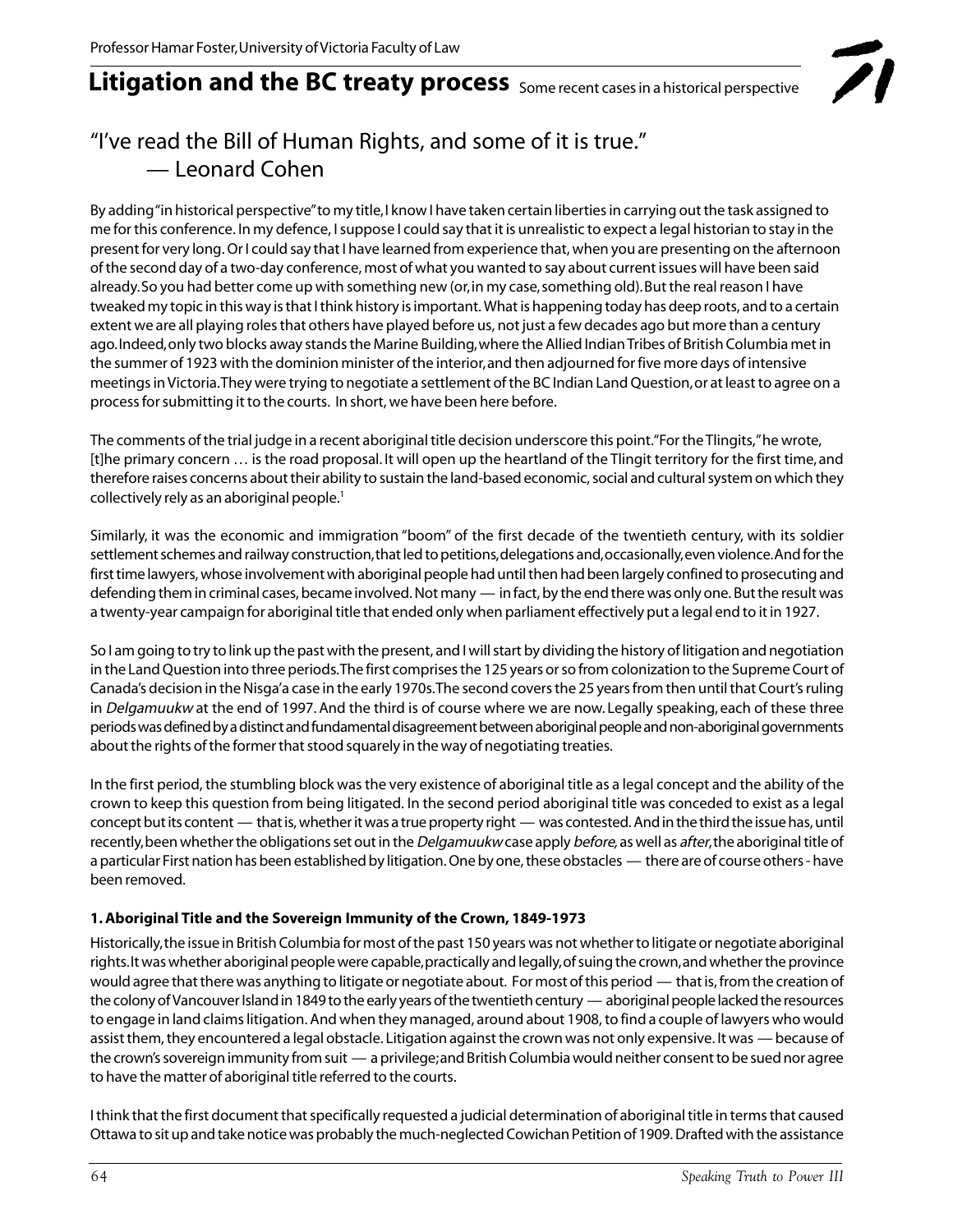of missionary Charles Tate, lawyer and priest Arthur Eugene O'Meara, and Toronto barrister John Murray McCheyne Clark, KC, it was presented by O'Meara to the colonial authorities in London, England in April of that year.<sup>2</sup> This document, and the considerable unrest in the Nass and on the Skeena at the time, ushered in a period of legal activity on the aboriginal rights front that was unmatched until our own day. Between 1909 and 1911 the dominion government of Sir Wilfrid Laurier commissioned a legal opinion on the issue of whether there was unextinguished aboriginal title in BC; responded to numerous other aboriginal petitions; and attempted to secure the agreement of the province to a court reference. Then, when it became clear that British Columbia would not consent to such a reference, Ottawa made plans to proceed in court unilaterally.<sup>3</sup> However, the Conservative Government of Robert Borden replaced Laurier and the Liberals in the autumn of 1911, and took aboriginal rights off the table.<sup>4</sup> One result of this move was the Nisga'a Petition to the British Privy Council two years later.

What was BC's position with respect to litigation? I think that the most succinct statement of it is contained in a draft letter dated 19 November 1910 from Premier Richard McBride to Prime Minister Laurier. A court decision in favour of the Indians, wrote McBride,

would affect the title to all the land on the mainland … and more than half of the land … on Vancouver Island, and would have a most disastrous effect on our financial standing and would jeopardize the very large sums of money already invested in this province by English and other investors. I think you will agree with me that this is too serious a matter to be submitted to the determination of any court, however competent from a legal point of view. In other words, the considerations involved in this matter are political considerations and not legal question [sic] ... The Government of British Columbia therefore cannot agree to submit to a determination even by the Privy Council [of] a question of policy of such importance.<sup>5</sup>

McBride subsequently went to London, where he told the secretary of state for the colonies, the Right Honourable Lewis ("Loulou") Harcourt, that Britain's policy had to be "hands off British Columbia," and that the province would never alter its position on aboriginal title.6 Although legally questionable even in 1911, this remained British Columbia's position for decades to come, and it prevailed in the face of both aboriginal petitions and the dominion's rather short-lived opposition. In 1927 an exasperated Ottawa finally reinforced BC's stance by having the dominion parliament amend the Indian Act to make it practically impossible for aboriginal people to retain lawyers to prosecute claims against government.<sup>7</sup>

Although land claims activity resumed after this restriction was dropped in 1951, the legacy of crown immunity was pointedly re-affirmed when the Nisga'a, after losing badly in the BC court of Appeal, managed to bring their case before the Supreme Court of Canada in the early 1970s. Although the Supreme Court ruled that aboriginal title is a part of Canadian law and split 3:3 on whether the Nisga'a still enjoyed such title, the Court dismissed their appeal. Four of the seven justices were of the view that, because the Nisga'a had not obtained the permission of the BC government to sue the crown, the case was not properly before the court — the same obstacle that had defeated the Nisga'a and the Allied Tribes forty years earlier.<sup>8</sup> And although this was its death rattle, BC argued that, because the technical ratio of the Supreme Court ruling did not deal with the merits, the Court of Appeal's decision — that aboriginal title can exist only if conferred by treaty, statute or agreement — was still the law of the province.<sup>9</sup> In the late 1980s the Court of Appeal emphatically repudiated this interpretation of the legal status of its earlier decision, but until then — and, indeed, even for a few years afterwards — BC continued to take the position that there was nothing to negotiate.10

But it would be misleading to give the impression that there were no treaty negotiations whatsoever in these early years. There were of course the *Douglas Treaties* that were made by the colonial authorities in the 1850s and there was Treaty 8, negotiated by the dominion at the end of the nineteenth century.<sup>11</sup> Less well known are the negotiations conducted between Ottawa and a number of provincial aboriginal groups, notably the Indian Rights Association, the Interior Tribes of British Columbia and the Allied Indian Tribes of British Columbia, between 1908 and 1927.

There was even a period in the 1920s when the senior dominion Indian Affairs official in the province believed that a settlement was only months, perhaps even weeks, away.<sup>12</sup> But these initiatives left most of BC unaffected, and the province took no real part in any of them. Eventually, Ottawa decided that it, too, would no longer contemplate or discuss making treaties in British Columbia or facilitate a judicial resolution of the dispute.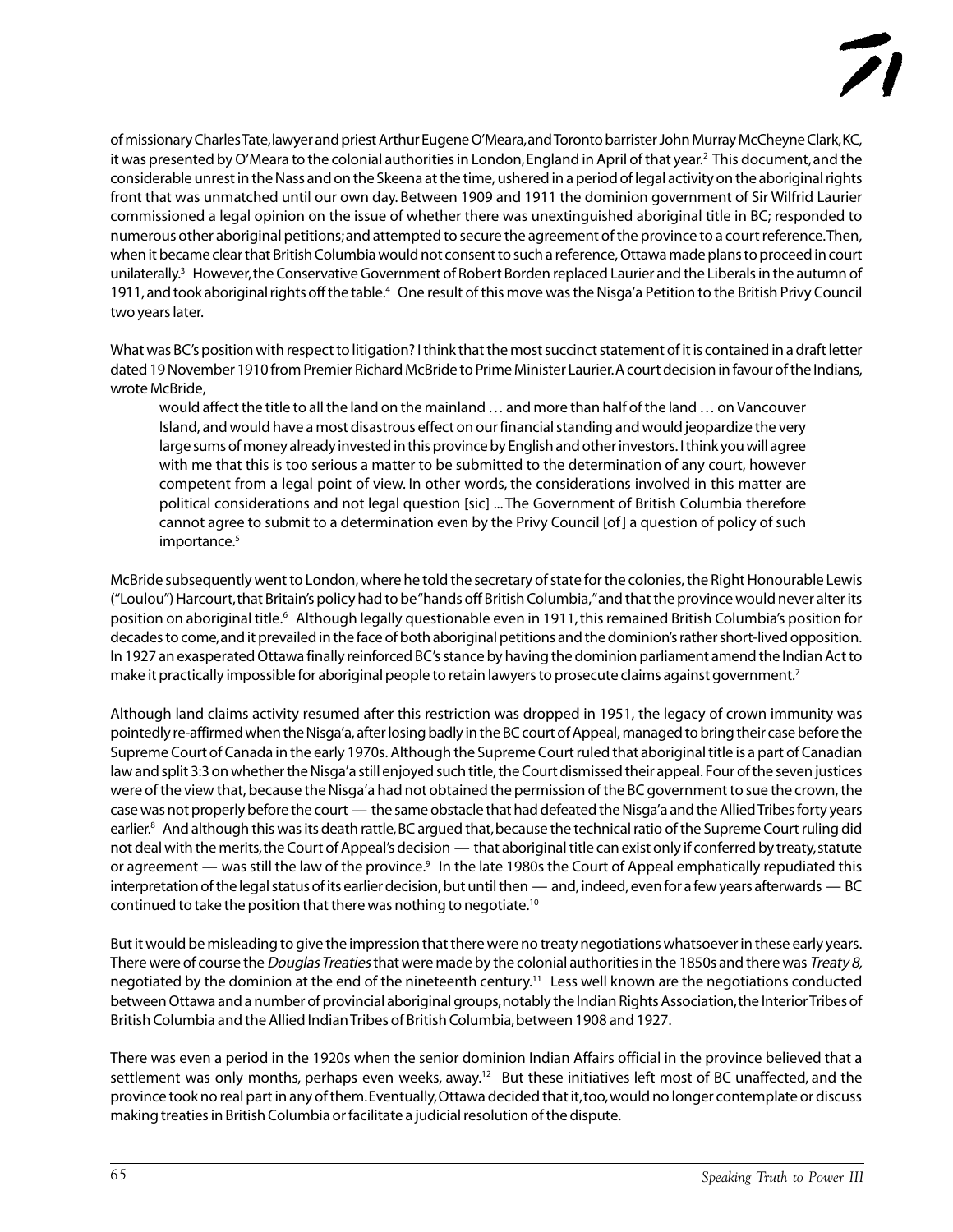Why did this serious and dedicated campaign to settle the BC Indian Land Question, either through negotiation or litigation, fail? Three factors stand out. The first is the lack of unity among aboriginal people and of course their lack of political power.<sup>13</sup> They could not vote, they could not stand for election, they could not get their claim into court and their numbers had been declining since contact. The second factor is the intransigence of the province. And the third is the inability of the dominion government to make up its mind as to what it should do.<sup>14</sup> This last consideration is particularly important because it meant that BC's position prevailed by default. Notwithstanding its fiduciary responsibilities and a legal opinion that supported the existence of aboriginal title in the province, Ottawa would not go it alone and would not force the matter into the courts.

Certainly much has changed since those days: we have the Nisga'a Treaty, judicial decisions acknowledging aboriginal rights, constitutional protection for such rights, a treaty process and a general acceptance that major changes must occur. But not everything has changed; and progress was slow after the legislative ban on land claims was lifted in 1951, when the second major campaign for aboriginal title in BC— the current one — began to take shape. There were many reasons for this, but certainly one was that the politicians in Victoria and Ottawa, including the lawyers and judges from whose ranks some of them were drawn, knew little of the history of the Land Question. For them, land claims were not only something new; they were something that Indians had cooked up when they had time on their hands and nothing else to do. As a consequence, I think a good argument can be made that McBride's assessment of the situation in 1910 does not sound as dated as it should, even today. The complex relationship between aboriginal title and economic prosperity is as important now as it was when McBride — who no doubt thought he was doing posterity a favour — managed to keep the courthouse doors firmly closed. And we were well into my second period before it began to become clear just how wide those doors might open.

### **2. The Nature of Aboriginal Title, 1973-1997**

In the mid-1970s the Nisga'a case and Cree opposition to Quebec's hydroelectric power project in James Bay obliged Ottawa to change its position yet again on aboriginal rights. A federal land claims policy was instituted, pursuant to which significant treaties were made in the northern regions of this country. In 1982 Canada's constitution was amended to recognize and affirm "the existing aboriginal and treaty rights of the aboriginal peoples of Canada."15 A number of Supreme Court of Canada decisions were handed down that revived a centuries-old tradition of jurisprudence that had been largely forgotten in this country by the mid-1800s and that poured content into some of these rights.<sup>16</sup> In the wake of Oka, the federal government established the Indian Claims Commission to report on treaty and *Indian Act* claims.<sup>17</sup> And in British Columbia a special treaty process was established.

However, although the right to litigate aboriginal rights was no longer an issue, British Columbia continued to resist during the 1970s and 1980s by refusing to participate in the Nisga'a Treaty negotiations and by maintaining that there was no aboriginal title in the province. And, much as they had before the First World War, resource extraction and settlement pressures were forcing more and more aboriginal people to take action. By 1985, for example, the writ in Delgamuukw had been filed and the Lyell Island blockade in Haida Gwai was in place. Legally, however, the turning point was the Meares Island decision. For the first time, a BC court ruled that the matter of aboriginal title was sufficiently important to justify issuing an injunction against logging. In that case, Seaton, JA wrote that the

proposal is to clear-cut the area. Almost nothing will be left. I cannot think of any native right that could be exercised on lands that have been recently logged … The Indians wish to retain their culture on Meares Island as well as in urban museums.18

Significantly, this passage, dealing as it does with the problem of ensuring that what is being negotiated or litigated will still be there when these processes are over, was resurrected and quoted two weeks ago in the Haida decision — as to which, more below.19

Within two years of Meares Island the Delgamuukw lawsuit went to trial, and between the decision of the trial judge in that case and the Court of Appeal's ruling in 1993, Canada, British Columbia and the First Nations Summit agreed to set up the BC Treaty process. I don't think anyone thought that the road ahead would be easy, but the change was historic in its implications.<sup>20</sup> British Columbia had finally acknowledged that McBride was wrong: aboriginal rights had a legal as well as a political dimension, and the province had to come to terms with this. The problem was that for some, aboriginal rights were no more than non-exclusive rights to hunt and fish on crown land, while for others they amounted to a form of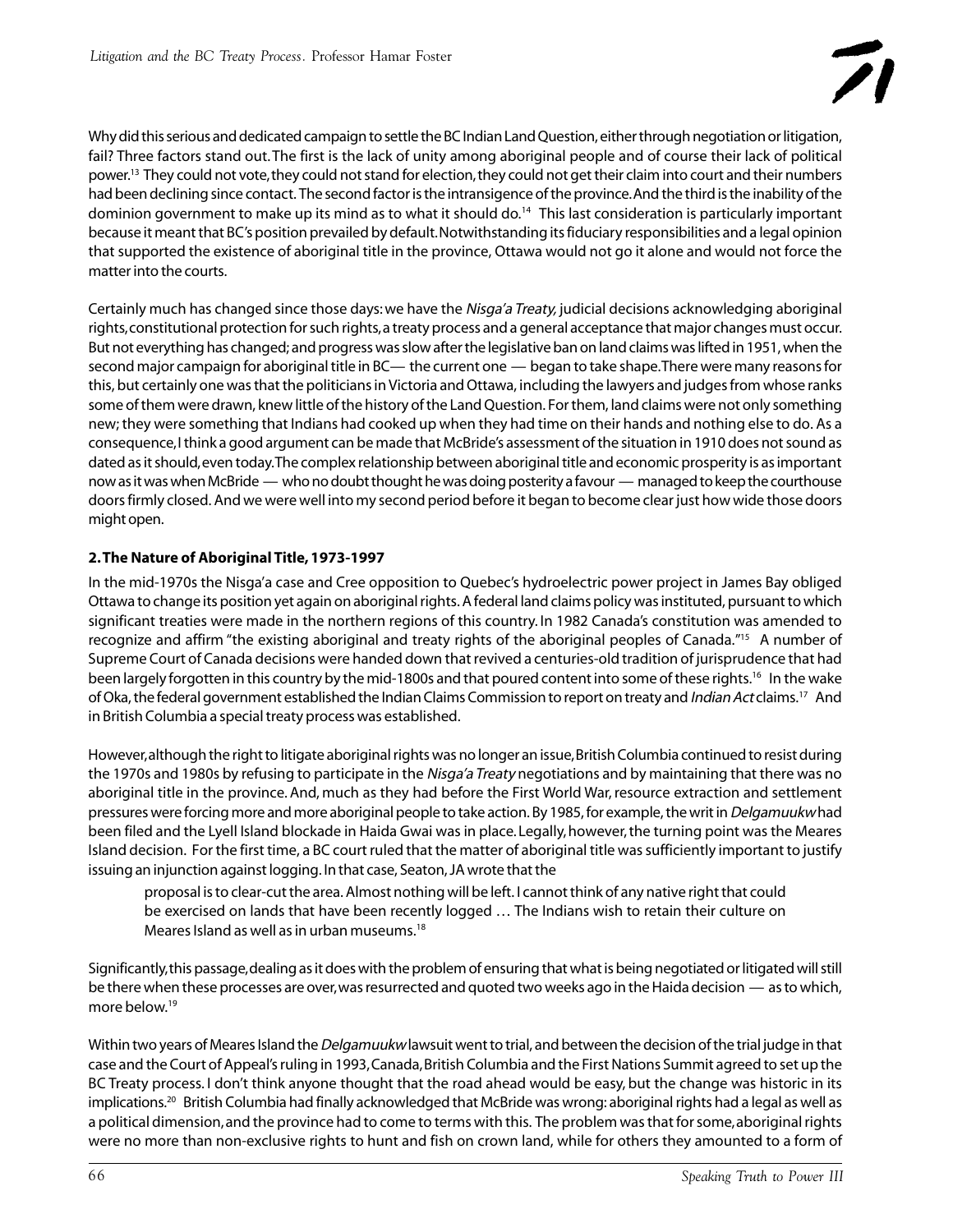ownership and governance. This gap, together with other important differences, made progress at the negotiating tables difficult. And it was not bridged, at least with respect to land title, until Delgamuukw reached the Supreme Court of Canada and that Court ruled that aboriginal title was in fact a right to the land itself.<sup>21</sup> But then a new gap —an abyss, some might say  $-$  opened up between the parties.<sup>22</sup>

It became clear that governments and First Nations took a very different view of what Delgamuukw required governments to do while treaties were being made. And in this respect I think that something else Justice Seaton said in 1985 in the Meares Island case is instructive. Responding to the argument that halting logging on the island would render investments throughout the province uncertain, he agreed that there was a problem with forest tenures and aboriginal title that had not been dealt with in the past. But he did not agree that this meant that the courts should back off. "We are being asked to ignore the problem as others have ignored it," he wrote."I am not willing to do that."<sup>23</sup> This passage is not quoted in the recent Haida decision, but I rather think that it helps to explain that case and a number of others.

### **3. The Meaning of the Delgamuukw Decision, 1998 —**

For years the courts have been making the obvious point that judges cannot write treaties, and the Supreme Court of Canada added its voice to this chorus in Delgamuukw by urging negotiated solutions. Since then, however, decisions have been handed down that go beyond mere cheerleading. Most of these decisions are clearly intended to facilitate and protect negotiated settlements. Whether they all actually do so is a matter for debate.

### **(a) Governance**

The first one worth noting is Campbell et al. v. AGBC et al.<sup>24</sup> Launched by Premier Campbell and Attorney General Plant before they held those offices, the litigation was in essence a challenge to the self-government provisions of the Nisga'a Treaty.<sup>25</sup> Indeed, until this case it was unclear whether the courts would hold that there was room in s.35 of the Constitution Act, 1982 for an inherent right of aboriginal self-governance. The Supreme Court of Canada had left the question open, and the plaintiffs argued that confederation had extinguished any rights to self-government aboriginal people may have had by exhaustively distributing all governance powers between parliament and the provincial legislatures.<sup>26</sup> Justice Williamson, however, ruled not only that a limited form of self-government survived confederation and was affirmed by s.35, but that the Nisga'a Treaty properly and legitimately gave that limited right definition and content.<sup>27</sup>

Is this a correct statement of the law, i.e., is *Campbell* an aberration? I think not. Certainly there are passages in the Supreme Court of Canada's recent decision in Mitchell v. MNR that imply that the justices of that Court may be ready to follow suit. In his concurring reasons, Justice Binnie continued to leave open the possibility that s. 35 might protect aboriginal or treaty rights of governance, and referred to, without expressly adopting, the Royal Commission on aboriginal people's characterization of "shared sovereignty" as a defining characteristic of Canadian federalism.<sup>28</sup> So it seems likely that the basic thrust of Justice Williamson's decision — which really could not be appealed — will ultimately be affirmed.<sup>29</sup>

Ironically, we would not have arrived at this point so quickly if the current premier and attorney general had not forced the issue with their lawsuit. In this respect the question in the treaty referendum that seeks to confine the legal status of aboriginal governments to that of a municipality therefore looks rather like an attempt to turn back the clock.<sup>30</sup> Certainly it is dangerous, because the authority of the province even to participate in treaty making is "a nasty little constitutional issue" that everyone in the current treaty process has, for good practical reasons, chosen to avoid.<sup>31</sup> And given the federal government's unquestioned authority to do so, there appears to be nothing to prevent Ottawa from negotiating Campbell forms of governance (the case, that is, not the man) with individual First Nations without provincial participation.<sup>32</sup> Nothing, at least, apart from Ottawa's traditional reluctance to tweak provincial sensibilities in this way. But that reluctance may be weakening.<sup>33</sup>

### **(b) Costs for Litigating Aboriginal Title**

The Campbell case can be seen as an explicit judicial affirmation of the treaty process employed in the Nisga'a negotiations. But the court there was dealing with a fait accompli. Other recent cases of note are concerned more with the failures of treaty making in BC, and not simply because their backdrop is a process that a number of First Nations have refused to join and in which no treaties have been signed. Some of the judgments go further, explicitly referring to the state of treaty negotiations as a factor in the decision. In Nemiah Valley Indian Band v. Riverside Forest Products Ltd., for example, Justice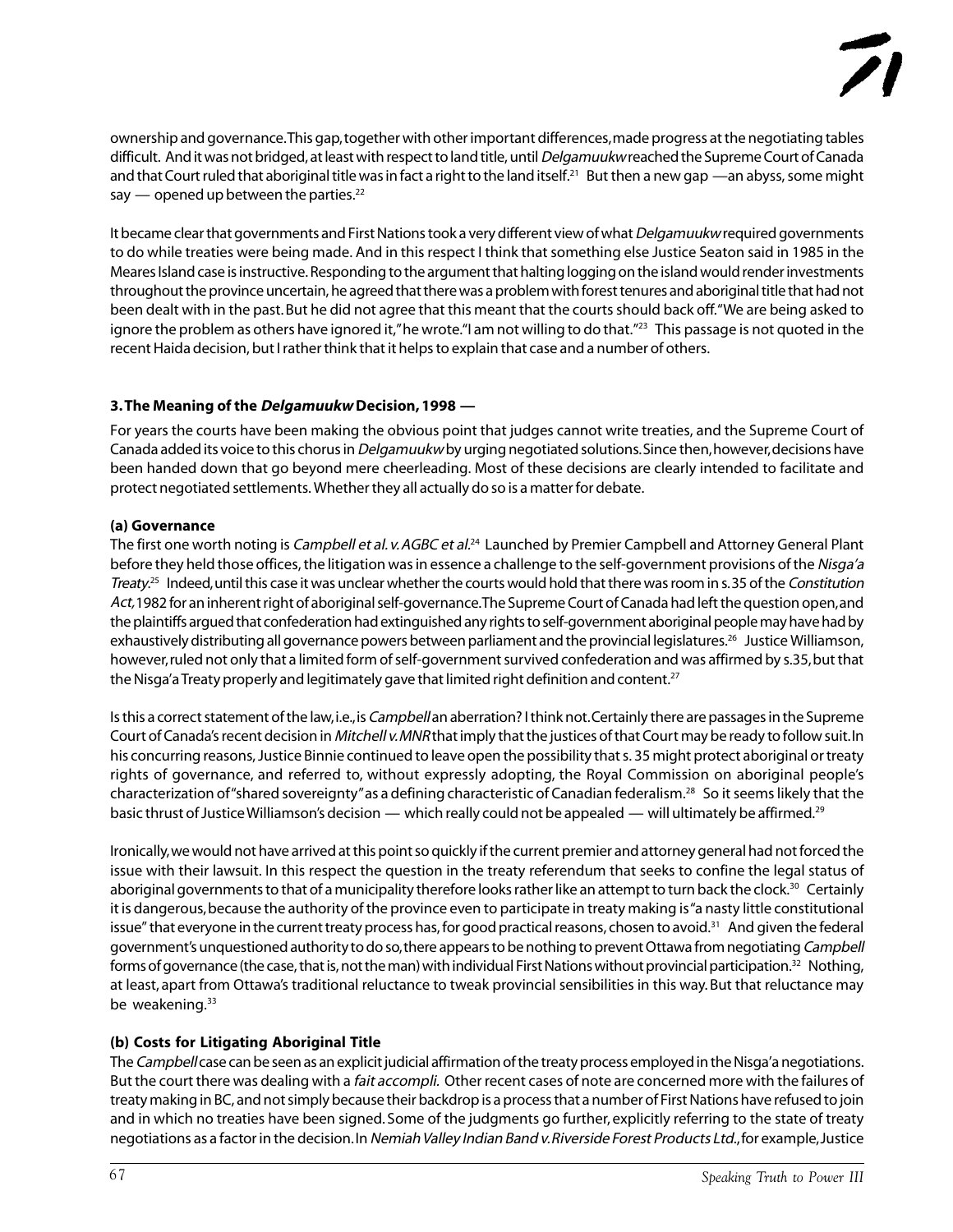Vickers ordered Canada and British Columbia to pay the future costs of the plaintiff Indian Band's aboriginal title action. The defendants had argued that costs should not be awarded because the Tsilhqot'in and Xeni Gwet'in had "failed to take advantage of the availability of public funding for treaty negotiations," but the court disagreed.

Citing both the state of treaty negotiations generally and the fact that the provincial government's proposed treaty referendum had cast "a cloud ... over the entire process," Justice Vickers concluded that it would be "unfair and unreasonable" to "require the plaintiffs to engage, against their better judgement, in treaty negotiations." He also noted that they had already "invested" years in the litigation process. "If I were to accede to the arguments of the defendants," he concluded,

It would mean putting the litigation on hold to pursue an uncertain process that is about to be redefined by a referendum whose questions are unknown. In addition, I cannot ignore the fact that the current process has yet to produce a completed treaty.34

This decision signals something very new. Costs are supposed to *follow* the event, in the sense that they are generally awarded to the successful party after the trial is over. Here they were awarded in advance, before the outcome is known. And although the Court of Appeal made a similar order in favour of the Okanagan Indian Band a few weeks earlier, that court made no reference to the referendum or the treaty process and had described the jurisdiction to make such an order as narrow and exceptional. It had only made the order, according to Justice Newbury, because the case was a test case on a matter of "public importance."<sup>35</sup> But as Attorney General Plant subsequently asked, "What aboriginal case isn't a test case in BC?"<sup>36</sup> Justice Vickers' ruling suggests that the attorney general's question may have been answered. Whether these decisions (as they appear to do) will encourage litigation or spur the parties in the treaty process to improve it remains to be seen. In this connection, it is perhaps worth noting that the Ministry of the Attorney General has recently announced that operational funding for the BC Treaty Commission will be reduced and funding for "consultation units and advisory committees" will be eliminated.37

### **(c) Provincial Jurisdiction**

Next up is the rather difficult decision in Paul v. British Columbia (Forest Appeals Commission), which the Court of Appeal decided in June of 2001.<sup>38</sup> Frankly, it raises too many complex constitutional issues to go into in a survey of this sort.<sup>39</sup> The result of the decision, however, is that the province does not have constitutional authority to confer jurisdiction to decide questions of aboriginal title or rights on a provincial official or tribunal. Only courts have such jurisdiction. Now, this cannot mean that provincial officials may not take aboriginal rights and title into consideration when planning resource development on lands subject to aboriginal claims, because that would surely be inconsistent with the crown's duty to consult. Nor, I think, does it mean that — short of an actual treaty — the province cannot enter into agreements with First Nations about matters of mutual interest. Generally speaking (and subject to questions of capacity), anyone, whether an individual, a corporation or a government, may make a contract with anyone else.40 Constitutional problems arise only when the province attempts to legislate aboriginal rights or have its tribunals adjudicate them. But the case does appear to mean that, instead of being the ultimate decision-maker, courts will move to the head of the line. By this I mean that, instead of reviewing tribunal decisions on aboriginal rights, courts will determine them in the first instance, either by assessing the defence of aboriginal rights in a prosecution, or by hearing applications for an injunction or a declaration as to whether the crown is consulting adequately.41 Or, perhaps, even by deciding lawsuits brought by First Nations for trespass on their lands. This is basically what the dominion's lawyer recommended that Ottawa do, as trustee for the Indians, in 1909 and what Kent McNeil has recommended much more recently.<sup>42</sup> Like the cases on costs, this decision therefore appears to move us, at least in the short to medium term, in the direction of litigation.<sup>43</sup>

### **(d) The Presumption of Aboriginal Title**

The most important issue that the Court of Appeal has addressed recently is, however, the obstacle I referred to earlier as characterizing the post-Delgamuukw legal environment. That is, the assumption by governments that the only aboriginal rights they are legally obliged to recognize are rights that have been defined by a treaty or found to exist by a court. What the Court of Appeal would ultimately say about this assumption was anticipated last year in Justice Huddart's dissent in the Paul case, where she described the assumption as "flawed."<sup>44</sup>

Seven months later, in Taku River Tlingit First Nation v. Tulsequah Chief Mine Project a majority of the court agreed.<sup>45</sup> And a month after that a unanimous panel in Haida Nation v. British Columbia (Minister of Forests) confirmed this to be the law. "The issue," said the court, "is an important one."

If the Crown can ignore or override Aboriginal title or Aboriginal rights until such time as the title or rights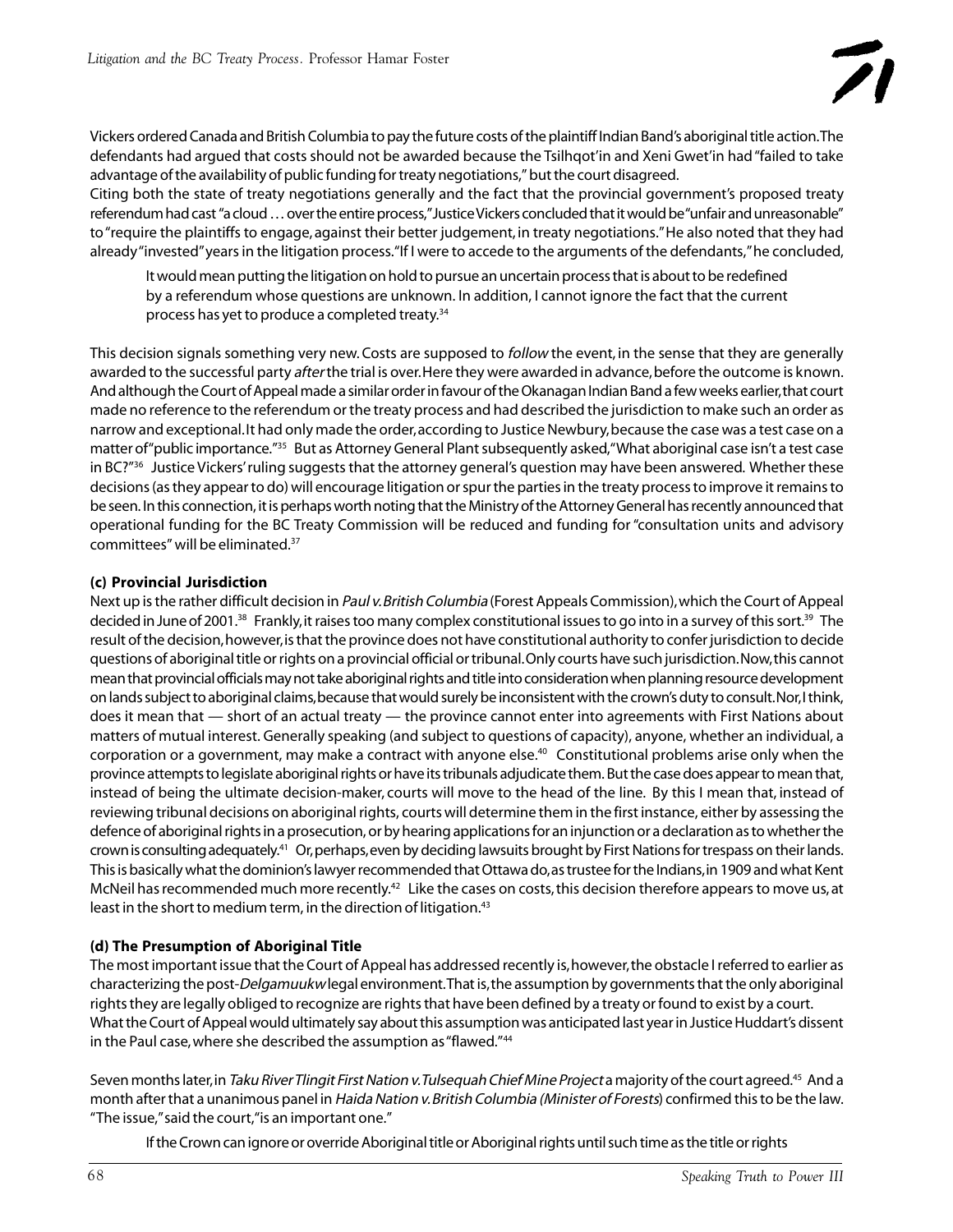are confirmed by treaty or by judgment of a competent court, then by placing impediments on the treaty process the Crown can force every claimant of Aboriginal title or rights into court and on to judgment before conceding that any effective recognition should be given to the claimed Aboriginal title or rights, even on an interim basis.46

Referring to the contrary view as the "timing fallacy," Justice Lambert ruled that proof of aboriginal title is not a condition precedent to the crown's obligation to consult about, and to try to accommodate, possible infringements of that title. He conceded that there could be no conclusive determination of whether there has been an infringement, and whether it was justified, until the precise nature of the rights involved has been proved. Nonetheless, the duty to consult and accommodate is legally binding from the moment a First Nation makes a credible prima facie claim, and constitutes "an alternative framework" for reconciling aboriginal claims and the public interest.<sup>47</sup> Given that there is now both a duty to consult once a claim is made and a supervisory role for the courts, the Haida case may also undermine governmental policies against litigating and negotiating a treaty at one and the same time.<sup>48</sup> Justice Lambert added that, when a court ultimately comes to consider "the aboriginal title … of the Haida people," the way in which the duty to consult and accommodate has been discharged would have a "very significant impact" upon the determination as to whether any infringements were justified. Given that the Haida commenced a title action in the BC Supreme Court soon afterwards, I imagine that this latter statement may have prompted some late night sessions in the halls of government.<sup>49</sup>

At least one commentator has already characterized these decisions as judicial legislation.<sup>50</sup> To a certain extent, this is a phenomenon that became inevitable once Delgamuukw resurrected the law contained in the Royal Proclamation of 1763 and the foundational 19<sup>th</sup> century cases, because taking aboriginal rights seriously after all these years necessarily entails some new thinking. But the judges' reasons all cite Supreme Court of Canada decisions in support, and the principle that governments should be prudent when potential legal or constitutional rights are at stake is not a new one. After all, courts do not generally decide in advance whether such rights have been violated: they tell us afterwards, and it is then that we find out what the violation will cost us.<sup>51</sup> It seems to me that these cases are simply saying that this principle, which certainly applies to police searches, also applies to forest tenures. In fact, we were probably told this more than a hundred years ago in another piece of logging litigation, St. Catherine's Milling. In that case the Judicial Committee of the Privy Council stated that provinces could not use aboriginal title lands "as a source of revenue [until] the estate of the Crown is disencumbered of the Indian title."52 Because for over a century BC maintained — uniquely —that there was no aboriginal title in the province to extinguish, it did not regard the principle as applicable. Delgamuukw and the Haida case, I would argue, reinforces St. Catherine's by adding the logical corollary that if governments seek to access this source of revenue before the title issue is resolved, they need to consult and negotiate with the First Nation claiming ownership. If they do not, they are taking a significant legal risk.

Does all this mean that in this fourth, post-Haida period, incentives are now in place for more meaningful negotiations, both at the treaty table and elsewhere? I think that is what the courts intend to happen, and there is no doubt that the periods are getting shorter. It took over a century to get over crown immunity, a quarter of that to re-establish aboriginal title as a property right, and only four years to confirm that aboriginal title has some clout even before it is litigated. But more meaningful negotiations are also what the Supreme Court of Canada was aiming for in Delgamuukw, and it did not quite work out that way. It is, perhaps, too early to tell.

The reality, I think, is that negotiated settlements are, in the end, the only solution. But they may be possible only if the courts provide a framework that gives all the parties a better idea of where they stand, and if the parties — all the parties — are truly committed to making just and honourable settlements.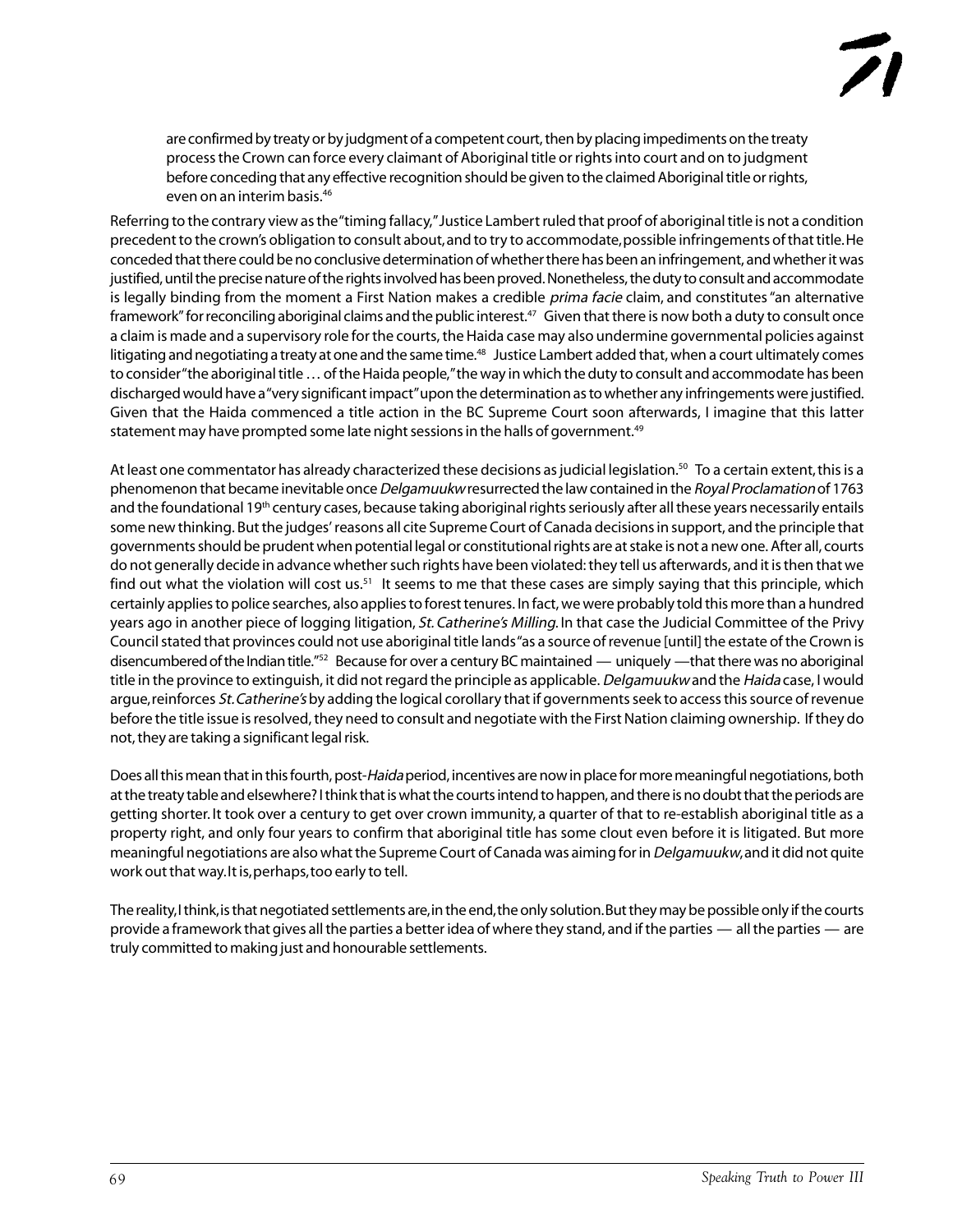<sup>1</sup> Quoted by Rowles, JA in the Court of Appeal's review of that decision. See *Taku River Tlingit First Nation v. Tulsequah Chief Mine Project*, [2002] BCJ No. 155 at para. 130.

<sup>2</sup> A copy of the petition may be found in the Vancouver City Archives (VCA).

<sup>3</sup> Details of this proposal may be found in Hamar Foster, "A Romance of the Lost: The Role of Tom MacInnes in the History of the British Columbia Indian Land Question" in G. Blaine Baker and Jim Phillips, eds. Essays in the History of Canadian Law, Vol. VIII (Toronto 1999) at 171-212.

<sup>4</sup> See McKenna to McBride, 29 July 1912, excerpted in Special Joint Committee, Report and Evidence (Ottawa, 1927) at 9. This was not the first time that Ottawa backed down on the title question: they had done so in the 1870s in order to secure BC's agreement to setting up the Joint Indian Reserve Commission.

<sup>5</sup> McBride to Laurier, 19 November 1910, GR 441, Box 149, BCARS, cited in Jeannie L. Kanakos, *The Negotiations to Relocate the Songhees* Indians, 1843-1911 (MA thesis, SFU, 1974) at 71.

 $^6$  The British Columbia Indian Situation: Report of Interview Had with the Government of British Columbia at Victoria, on 23<sup>rd</sup> January 1912 (Conference of Friends of the Indians of British Columbia) at 3: VCA, PAM 1912-2. This is a transcript of the meeting, and McBride made his report on his talks with Harcourt at the outset.

7 RSC 1927, c. 98, s. 141.

<sup>8</sup> Calder v. AGBC (1973), 34 DLR (3<sup>rd</sup>) 145 (SCC). This immunity was not removed until 1973, too late for the Nisga'a case.

9 Calder v. AGBC (1971), 13 DLR (3d) 64 (BCCA).

 $10$  In R. v. Sparrow (1987), 32 CCC (3d) 65 at 80-84, the BC Court of Appeal emphatically rejected the province's interpretation of the legal effect of their decision in Calder. That decision, the court said, had "not, since the pronouncement of the judgment of the Supreme Court of Canada in the same case, been binding on anyone." The notion that it did was an "error" and a "fallacy," and amounted to treating the Supreme Court decision as if it "did not exist."

<sup>11</sup> On the Douglas Treaties see Hamar Foster and Alan Grove, "The True Interests of the Whites: A New Perspective on the Short History of Treaty Making in Nineteenth Century British Columbia" (forthcoming). On Treaty 8, see Arthur J. Ray, "Treaty 8: A British Columbia Anomaly" BC Studies no. 123, Autumn 1999 at 5-58 and, most recently, the FCTD decision in Benoit v. Canada, [2002] FCJ No. 257.

<sup>12</sup> Ditchburn to the Indian agent at New Westminster, 2 March 1923, National Archives of Canada, RG10, Vol. 11047, File 33/General, Part 7. Ditchburn states that the minister had informed the Allied Tribes the previous year "that the Government of Canada were prepared to concede the fact that the Indians had a case and that if it reached the [Judicial Committee of the Privy Council] the decision, no doubt, would be in the Indians' favour [and so] was prepared to discuss with them a method of settling this long-standing dispute" [emphasis added]. Ditchburn also said that such a settlement was expected "during the late spring or early summer months…"

<sup>13</sup> The point about power is obvious: Indians could not vote, could not get their claims into a court and had to raise nearly all the funds for their lobbying themselves. For examples of disunity, see the opposition of the United Tribes of BC (nine Tsimshian groups) to the Judicial Committee of the Privy Council hearing the Nisga'a petition, and the intervention of two interior chiefs in the 1927 parliamentary hearings in order to contest the position of the Allied Tribes: see letter dated 10 March 1919 from Henry D. Pierce to the Privy Council, PRO, PC 8/1240 and Special Joint Committee, Report and Evidence above n. 4 at 135-146.

<sup>14</sup> Deputy Superintendent Duncan Campbell Scott himself stated that the history of the issue revealed "the Provincial Government ever constant in the stand that there is no Indian title in the Provincial lands, and the Dominion Government uncertain of its position on that question…" (Special Joint Committee, Report and Evidence, above n. 4 at 6-7).

15 Constitution Act, 1982, s. 35(1).

<sup>16</sup> E.q., Guerin v. R (1984), 13 DLR (4<sup>th</sup>) 321, CPR Ltd. v. Paul, [1988] 2 SCR 654 and R. v. Sparrow, above n. 10.

<sup>17</sup> According to its most recent annual report, "the settlement of specific claims continues to be a painfully slow process:" see Indian Claims Commission: Annual Report 2000-2001 (Ottawa 2001) at 1.

<sup>18</sup> MacMillan Bloedel Limited v. Mullin et al., etc. (1985), 61 BCLR 145 (CA) at 151, 156 (per Seaton, JA) quoted by Lambert, JA in Haida Nation v. British Columbia (Minister of Forests), [2002] BCJ No. 378 at 3.

<sup>19</sup> See text accompanying notes 46-49.

<sup>20</sup> See Hamar Foster and Alan Grove, "Looking Behind the Masks: A Land Claims Discussion Paper for Researchers, Lawyers and Their Employers" (1993) 27 UBC Law Review 213.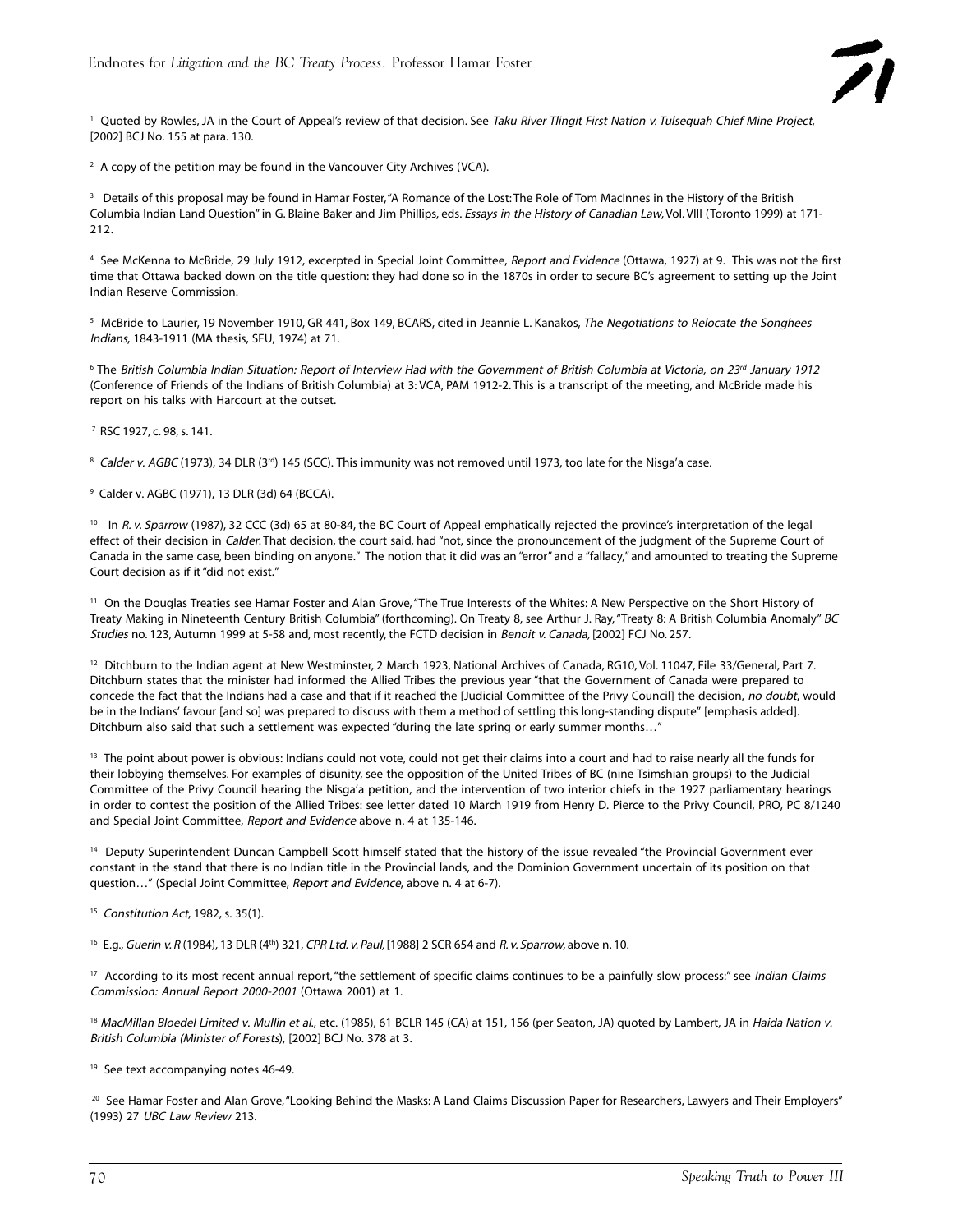<sup>21</sup> Delgamuukw v. British Columbia (1997), 153 DLR (4<sup>th</sup>) 193 (SCC) and see Hamar Foster, "Aboriginal Title and the Provincial Obligation to Respect It: Is Delgamuukw v. British Columbia `Invented Law'?" (1998), 56 the Advocate 221.

 $^{22}$  For an account of this gap that goes beyond the merely legal see James Tully, "Reconsidering the Treaty Process" in Speaking Truth to Power: A Treaty Forum (BCTC 2001) at 3-17

<sup>23</sup> MacMillan Bloedel Limited v. Mullin et al., above n. 18 at 160.

<sup>24</sup> Campbell et al. v. AGBC/AG Can (2000), 79 BCLR (3d) 122 (BCSC). The decision has not been appealed, presumably because the Nisga'a Treaty obliges the parties to uphold the treaty and because the appellants (the premier and two cabinet ministers) and some of the respondents would now be the same parties.

<sup>25</sup> See Hamar Foster, "Honouring the Queen's Flag: A Legal and Historical Perspective on the Nisga'a Treaty," BC Studies, No. 120, winter 1998/ 99 at 11 and Doug Sanders "`We Intend to Live Here Forever': A Primer on the Nisga'a Treaty" (1999), 33 UBC Law Review 103.

<sup>26</sup> The argument is an old one: see Foster, "Honouring the Queen's Flag," preceding note, at 34-35.

27 Above n. 24 at 158.

<sup>28</sup> Mitchell v. MNR (2001), 199 DLR (4<sup>th</sup>) 385 (SCC). See also Patrick Macklem, "Recent developments in Aboriginal Rights: A Thematic Overview" (CLE, Aboriginal Law Conference 2002) at 1.1.10-1.1.11.

<sup>29</sup> It could not be appealed because Mr. Campbell and Mr. Plant became premier and attorney general, and the Nisga'a treaty obliges the parties to uphold and defend the treaty. Even if it did not, Campbell and Plant would be both appellants and respondents, and would have to instruct counsel for both sides. One wonders if this was considered when the original proceedings were launched.

<sup>30</sup> Question 9, as originally proposed, read: "The Province will negotiate Aboriginal Government with the characteristics and legal status of Local Government" (Select Standing Committee on Aboriginal Affairs Report, 2001 at 19). As tabled in the Legislative Assembly on 12 March 2002, it reads: "Aboriginal self-government should have the characteristics of local government, with powers delegated from Canada and British Columbia." The substitution of "should" for "will" is arguably a softening of the government's position.

<sup>31</sup> See Patrick Macklem, "The Probable Impact and Legal Effect of the Proposed Treaty Referendum" in Vol. 59, Part 6 of the Advocate (2001) 895 at 902.

<sup>32</sup> Lawyers tend to name legal principles after the cases that established them: a "Mareva" injunction for example, or a "Corbett" application. Given the premier's position on the issue, it would therefore be even more ironic if the inherent right to self-government comes to be known as "Campbell" self-government.

<sup>33</sup> Federal policy currently excludes such an approach. However, the Hon. Robert Nault indicated on March 15, 2002 that the federal government was "looking at all its options," including governance initiatives under the Indian Act and the First Nations Land Management Act (transcription prepared by Media Q Inc. for INAC, 15 March 2002).

34 [2001] BCJ No. 2484 at paras. 26-29. Since this case was decided, the questions have been announced: see, e.g., n. 30, above.

<sup>35</sup> British Columbia (Ministry of Forests) v. Okanagan Indian Band [2001], BCJ No. 2279 (BCCA) at para. 37.

<sup>36</sup> Vaughn Palmer,'Who Pays ? Rulings on Natives to be Appealed,' Vancouver Sun, 14 December 2001. I am grateful to Alan Grove for drawing this reference to my attention.

<sup>37</sup> Ministry of the Attorney General and Minister Responsible for Treaty Negotiations Service Plan Summary 2002/03-2002/04 at 4.

<sup>38</sup> [2001] BCJ No. 1227 (14 June 2001). The constitutional issue in this case was whether the BC legislature had authority to confer jurisdiction on a district manager, an administrative review panel or the Forest Appeals Commission to decide questions of aboriginal title and rights. The court held (Huddart, JA, dissenting) that it did not.

<sup>39</sup> For a commentary that is critical of the majority decision see Thomas Isaac, "Provincial Jurisdiction, Adjudicative Authority and Aboriginal Rights: A Comment on Paul v. BC (Forest Appeals Commission)" in Vol. 6, Part 1 of the Advocate (Jan. 2002) at 77-88.

<sup>40</sup> I say "short of an actual treaty" because treaty making is, pursuant to s. 91(24) of the Constitution Act, 1867, an exclusively federal responsibility: see text accompanying n. xx, above. It should also be noted that one writer has suggested that Paul precludes BC from making bilateral agreements with First Nations that recognize aboriginal rights. See Barbara Fisher, "The Constitutional and Fiduciary Duties of the Provincial Crown: The Impact of Recent Decisions on the Duty to Consult & the Determination of Aboriginal Rights" (CLE, Aboriginal Law Conference 2002) at 4.1.14-15 and 4.1.17. Admittedly, these questions are complex (and getting more so).

<sup>41</sup> As to which, see the discussion of the Haida case accompanying notes 46-49, below.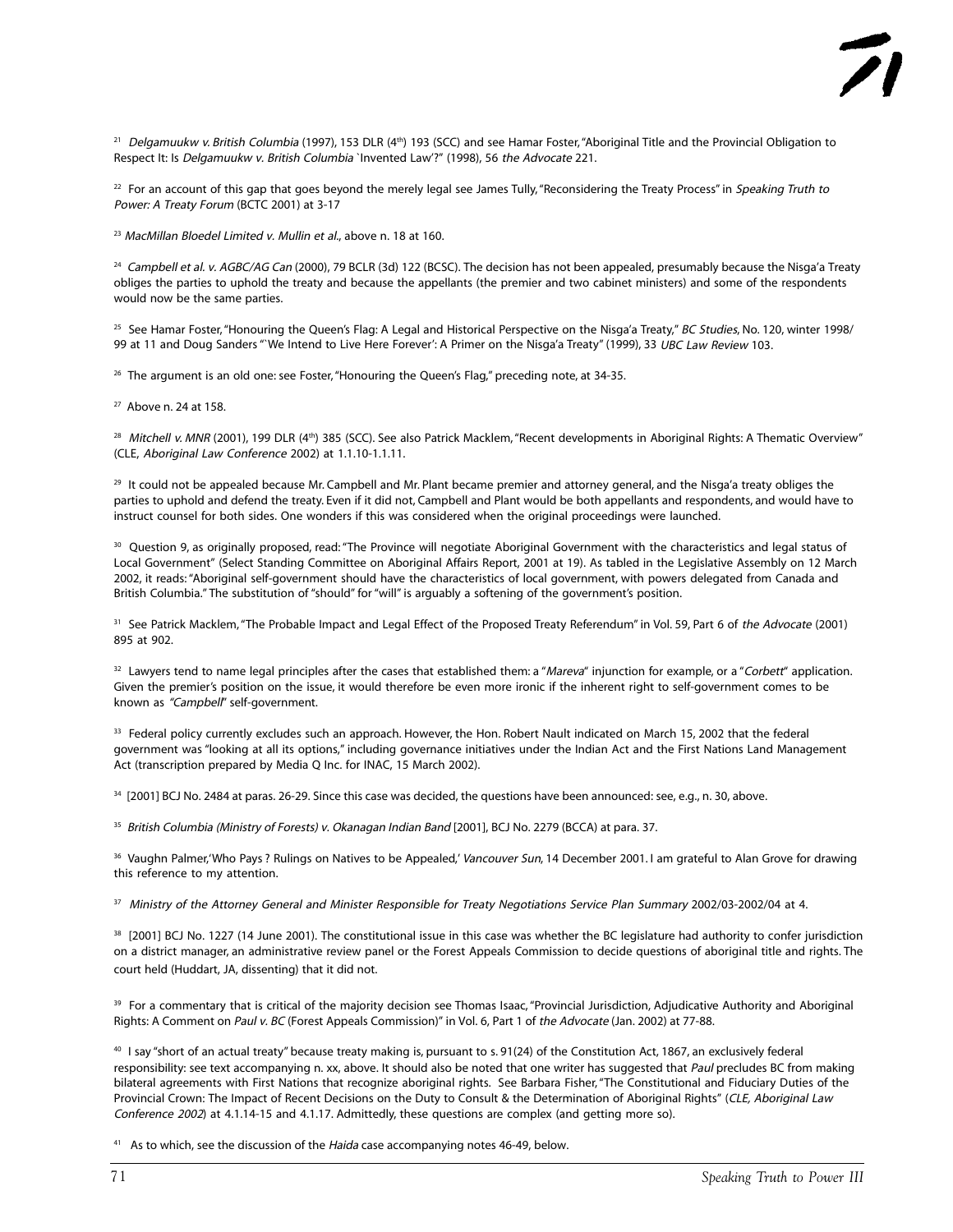42 See "A Romance of the Lost," above n. 3 and Kent McNeil, "The Onus of Proof of Aboriginal Title" (1997), 37 Osgoode Hall Law Journal 775.

 $43$  On the other hand, as Donald, JA, stated in his concurring reasons at para. 104, it is "pointless ... to tie up forest tribunals with complex aboriginal rights cases when they are destined for court anyway." Justice Donald was also worried (para. 95) "about the appearance of a tribunal so closely connected to the government deciding cases of aboriginal rights when that same government may be an adversary in the dispute."

44 Above n. 38 at para. 119.

45 Above, n. 1. As Rowles, JA, put it at para. 174, the Supreme Court of Canada has said that s. 35(1) of the Constitution Act, 1982 provides a foundation for negotiating and settling aboriginal land claims. Therefore to "say, as the Crown does here, that establishment of the aboriginal rights or title in court proceedings is required before consultation is required, would effectively end any prospect of meaningful negotiation or settlement of aboriginal land claims."

46 [2002] BCJ No. 378, at para. 10 [emphasis added].

 $47$  Ibid., at para. 11 and 14. As Lambert, JA, put it at para. 41, the fact that conclusive determinations must await trial does not mean "there is no fiduciary duty on the Crown to consult the aboriginal people in question after title is asserted and before it is proven to exist, if, were title to be proved, there would be an infringement."

<sup>48</sup> On 15 March 2002 the Hon. Robert Nault (above n. 33) acknowledged that the federal government had a policy "that says that you have to put your lawsuit in abeyance if we're going to be at the negotiating table so that we can have freedom to talk about the issues. But look, " he added, " you know these processes are fluid." Although he did not mention the fact that this is not the rule in ordinary civil suits, his remarks may nonetheless represent a relaxation of the policy.

<sup>49</sup> And not only there: the Haida case, rather surprisingly, also imposed a duty to consult on Weyerhauser, the forest company involved in the case. Fisher, above n. 40 at 4.1.10-4.1.13, provides a thoughtful criticism of this aspect of the decision.

- 50 Fisher, ibid., at 4.1.01 and 4.1.12.
- <sup>51</sup> Cf. Huddart, JA in Paul, above n. 38 at paras. 118-119.
- 52 St. Catherine's Milling & Lumber Co. v. R. (1888), 14 App. Cas. 46 (PC) at 59.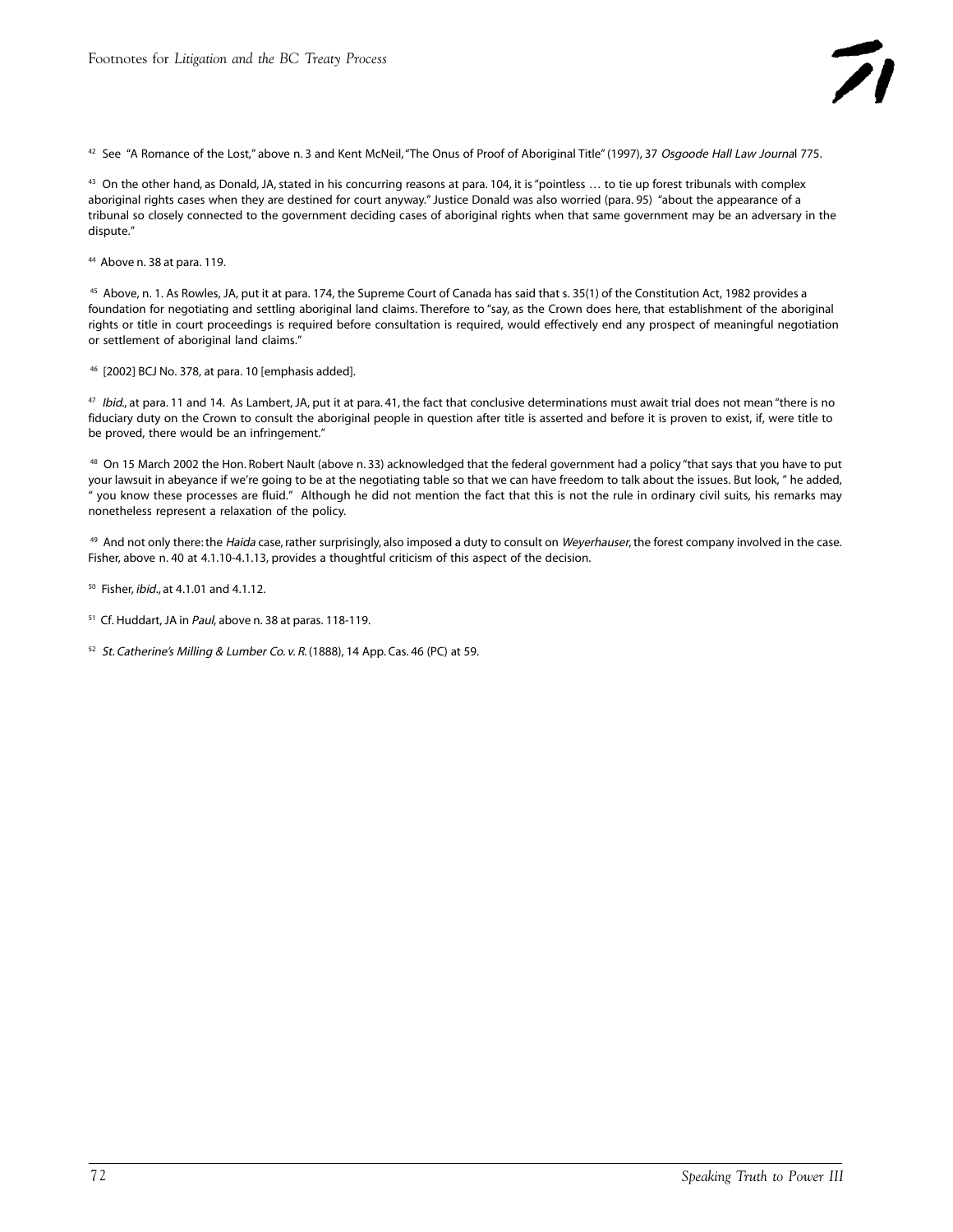# **The case for tripartite negotiation**

At this moment in the program, I feel like a journalist who has been scooped many, many times over the past two days. Given this, I will make my presentation shorter rather than repeat what has already been said. To be clear at the outset, the views I express here are mine and mine alone.

The question I will explore is the tripartite treaty process, characterized as, "Should the Province of British Columbia be involved in self-government negotiations?" To put that question in context, I want to share a small, but important interchange that took place several years ago between two negotiators. The provincial negotiator asked, "Why do you want the Province involved anyway?" The aboriginal negotiator replied, "Because you are always in our face. Almost all our interactions on the land are with the Province so practically, it's the Province that we end up dealing with the most."

Within this question of whether the Province should be involved in aboriginal self government, I think there are at least four distinct and complicated landscapes that need to be considered. The first of these is the legal landscape formed by the Constitution, the division of powers jurisprudence, and competing legal interests. The second landscape is the political realm formed by the politicians, interest groups, parties and governments, various publics, and written and unwritten power relationships and negotiations. The third landscape comprises the physical and geographic landscape with aboriginal and non-aboriginal communities in B.C., close or distant neighbours with economic and working ties of varying strength.

The final landscape comprises the interpersonal and social relationships created by the combination of aboriginal and nonaboriginal families across B.C. I think this last landscape, reflected in the personal and social lives of aboriginal and nonaboriginal citizens, in households, in classrooms and on playgrounds, and in the continuing myriad of social relationships and interactions, is undervalued in most self-government discussions. This last landscape is the consequence of the other landscapes. That is, any negative or positive aspects of the other landscapes usually shape the human and interpersonal realities of people and families.

Answering the question of whether the Province should be involved with aboriginal self government requires consideration of each of these four landscapes. None of them is isolated. Instead, the landscapes form a composite whole.

I will begin with the legal landscape, but since much of this ground has been covered, I will only examine several of its landmarks.

I think the question of whether aboriginal self government forms an aboriginal right under s.35 of the Constitution Act, 1982 has now been answered beyond doubt in the affirmative. In *Delgamuukw* v. British Columbia,<sup>1</sup> the Supreme Court of Canada did not reject a s.35 right to self government, but instead left the scope of the right open to be determined. In Campbell v. A.G.B.C., A.G. Canada, Nisga'a Nation et al,<sup>2</sup> Mr. Justice Williamson for the British Columbia Supreme Court held that ss.91 and 92 of the Constitution Act, 1867 did not exhaustively distribute all legislative powers between Parliament and the provincial legislative assemblies, and that aboriginal self government continued, albeit in a diminished form.

Arguably in the self-government jurisprudence to date, the courts have failed to properly consider the political powers of aboriginal governments. Instead, the Supreme Court of Canada has consistently recharacterized the right as a narrow, specific activity rather than as a broader self-governing right claimed by the aboriginal group.<sup>3</sup> The approach of the courts has been to apply the "integral to a distinctive culture" aboriginal rights test set out by the Supreme Court of Canada in *Sparrow<sup>4</sup> and Van der Peet.*5 So we have troubling cases like *Pamajewon<sup>6</sup> w*here the Supreme Court of Canada considered whether high-stakes gambling was integral to a distinctive culture, rather than examining the broader right of self government over traditional territories.

Self government is real, but it remains inchoate in this legal landscape. The scope and content of self government remains open remain to be challenged and defined on a case-by-case basis. So what is the role of the Province in this legal landscape? The Supreme Court of Canada has made it clear that aboriginal and treaty rights are within the heart of exclusive federal legislative authority. A province does not have the capacity to legislate in respect of aboriginal or treaty rights. Indeed, the recent Paul made that all too clear.<sup>7</sup> In Paul, the BC Court of Appeal held that the provincial legislature was without authority to confer quasi-judicial jurisdiction on the Forest Appeals Commission to consider questions of aboriginal rights and title.

Furthermore, provincial laws of general application that affect the exercise of aboriginal or treaty rights must receive federal permission before they can be applied. So should the Province be involved in aboriginal self-government negotiations? Arguably, the Province should not have a role because it does not have the requisite jurisdictional capacity.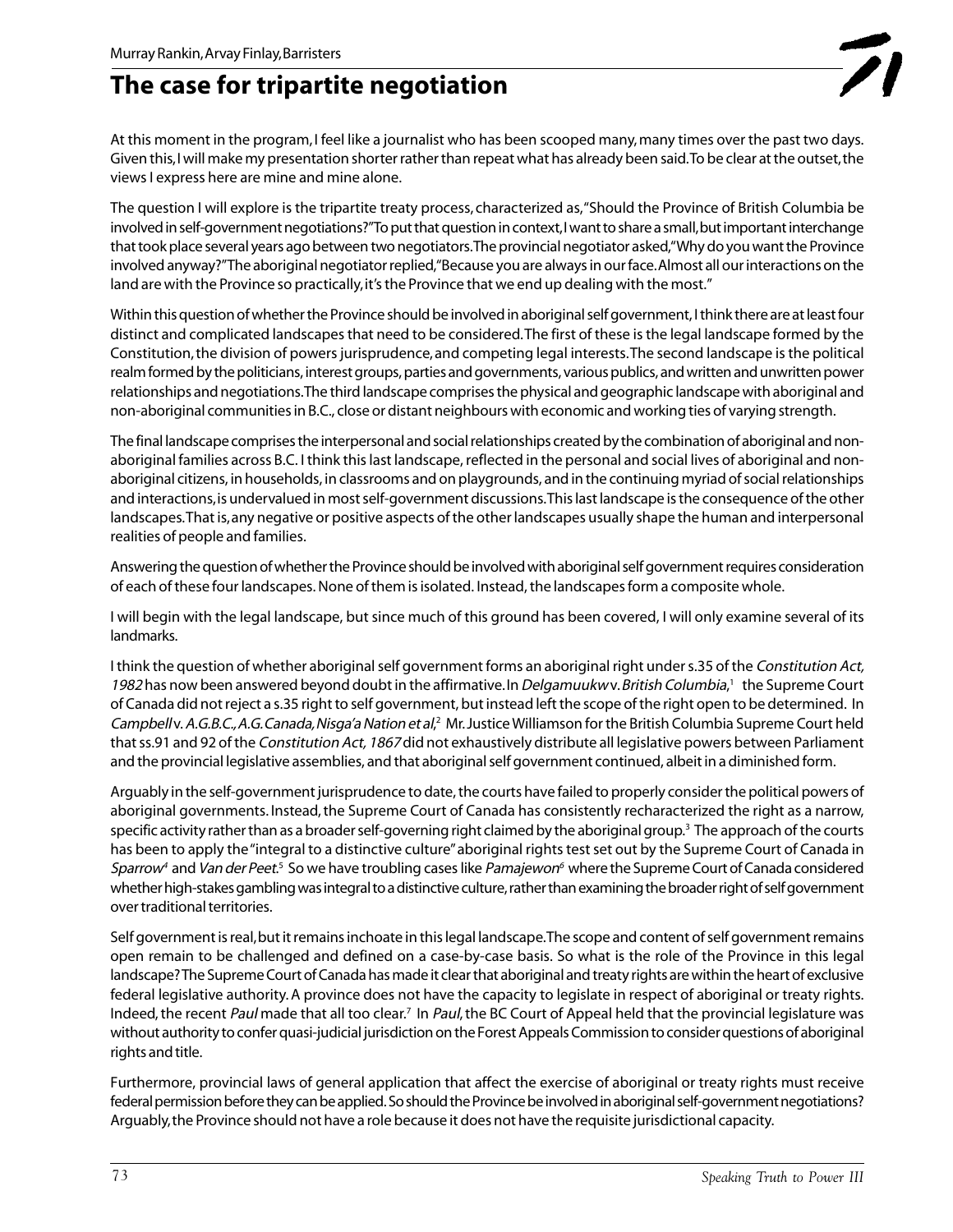However, in the Quebec Secession Reference, the Supreme Court of Canada strengthened the role of the Provinces by reorienting the sharing of power between two orders of government — that of the Provinces and the central government.<sup>8</sup> According to the Court, powers were to be distributed to the government that is best suited to achieving the particular societal objective, having regard to the diversity in Canada.<sup>9</sup>

[T]he Supreme Court wrote that the federal system is only partially complete "according to the precise terms of the Constitution Act, 1867" because the "federal government retained sweeping powers that threatened to undermine the autonomy of the Provinces". ...[S]ince the written provisions of the Constitution do not provide the entire picture" of the Canadian federal structure, the courts have had to "control the limits of the respective sovereignties".10

The Quebec Secession Reference appears to strengthen the role of the Province generally and this may be reflected in future self-government decisions that challenge the division of powers.

Another aspect of this legal landscape is the role of the Province insofar as natural resources are concerned. Any selfgovernment issue that relates to natural resources will bring in the Province, if not directly as a party, certainly indirectly, as an entity that will be directly impacted by the handiwork of the federal and aboriginal negotiating partners. In other words, even if the Province does not have a legal role in self-government litigation, its interests will be seriously implicated by the courts and by the parties.

The courts frame aboriginal rights against their infringement and if the Province is the infringing party, it will have a role at the justification stage of the aboriginal rights test. Otherwise, for aboriginal people, the best scenario might be to deal solely with the federal government in litigating any self-government right, and to leave the provincial and federal governments to sort out compensation or other issues that arise between those two levels of government.

I will now turn to the political landscape. John Ralston Saul recently beseeched all Canadians to stop what he called "childlike head-under-the-blanket approaches toward the central role of aboriginal people in the ongoing shape of Canadian society". 11 He argues that Canadians must understand "the triangular reality of our Canadian foundation". He is, of course, referring to British, French and aboriginal peoples, and drawing our attention to the triangular formation that underpins our collective history. (In fact, the Canadian national anthem has recently been amended to include other Canadians "from far and wide".)

Aboriginal nations, as an integral part of the Canadian constitutional bedrock, have systematically been undervalued in our legal and political culture. This is an inescapable conclusion reached by anyone who examines Canadian legal history.

I believe that the current federal policy precludes the federal government from negotiating constitutionally entrenched forms of aboriginal governance without the consent and participation of the Province.12 This is not required as a matter of constitutional law. According to Professor Patrick Macklem of the University of Toronto Faculty of Law, the federal government appears to be constitutionally authorized to negotiate treaties without the participation of the provincial government, provided that the negotiations do not alter the distribution of legislative authority between the two levels of government.<sup>13</sup>

Nevertheless, given the federal policy and the practical on-the-ground reality of the Province as a negotiator, it would seem, at first glance, advantageous for aboriginal people to include the Province in self-government negotiations — especially when provincial heads of power are at issue. However, given the current BC government's insistence on municipal-style governments with delegated powers for aboriginal people, perhaps provincial participation would only impede the attainment of self government.

Further, according to some aboriginal people at the treaty negotiating tables, the Province has consistently attempted to subvert aboriginal interests to those of "larger economic interests" in the Province. However, aboriginal groups refusing provincial involvement may not have the political or financial resources to sustain a legal or political challenge to the federal government policy. Aboriginal groups should question the inclusion of the Province in its self-government negotiations, and, in addition, they should assess the potential consequences of various strategies regarding the Province's role.

There are several political strategies that aboriginal groups might be useful. First, it might be possible to work unilaterally with the federal government to develop specific self-government components, then to employ a whipsaw strategy to compel similar self-government approaches from the Province.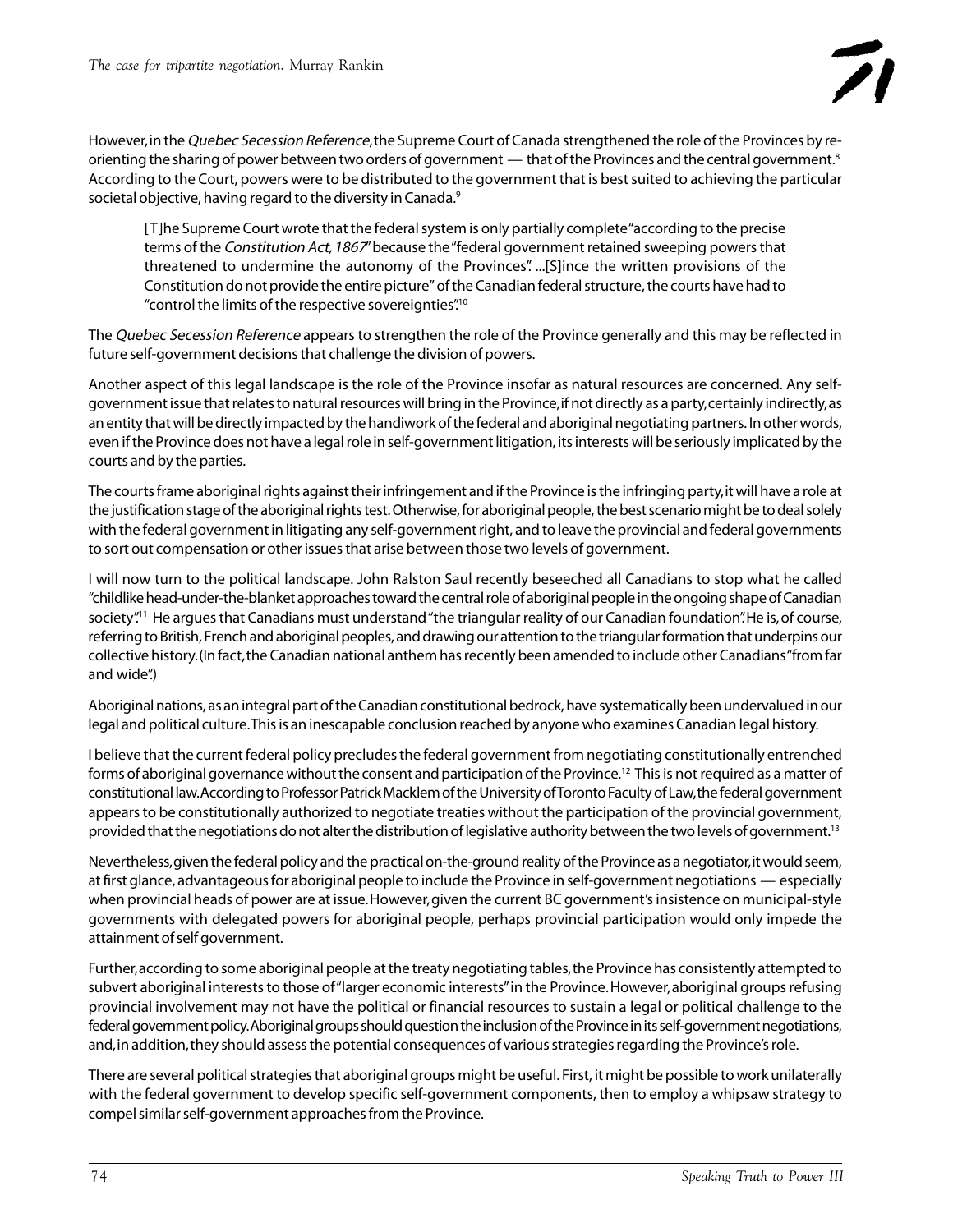Moreover, these bilateral negotiations with the federal government could also serve to generate capacity and confidence among aboriginal groups.

Second, an aboriginal group could agree to the Province being involved in its self-government negotiations. In this latter situation, the aboriginal group would document any perceived efforts by the Province to thwart such negotiations (e.g., by steadfastly holding to municipal delegated power models) for a subsequent court challenge based on a lack of good faith argument or other possible causes of action. Obviously these strategies would depend on the aboriginal group's resources, energy levels, and priorities.

There is a contradiction that emerges when exploring this question. There are some bilateral negotiating processes now underway that involve only the federal government and various aboriginal groups. (The Westbank model described this morning is one such example.) There are also groups that are in the process of negotiating an agreement based upon the inherent model of self government rather than the delegated municipal model. While these agreements may be "grandfathered" into the self-government process, they do raise internal inconsistency insofar as both the provincial and federal governments are concerned. In other words, if inherent self-government models are so "illegal" and so terribly bad on all accounts, why should the Province still allow them to succeed, grandfathered or otherwise?

On another related aspect of this issue, it does not make any sense for the provincial government to be a signatory to the BC Treaty Commission, but then to be absent from the tables dealing with self government. Can one really successfully cleave self-government issues from substantive treaty land and resource issues? Are they really separable? Even if such a surgical division was successful, would the resulting fragmentation of self government be desirable for aboriginal nations?

From a purely practical point of view, having the Province involved in self-government negotiations appears to be beneficial for aboriginal nations. For example, education, social services, forestry, and mining, are all provincial heads of power. For those areas, cost-sharing agreements, service purchases, and delivery of services off-reserve could include the Province.

Another important factor is that there is a land-governance connection that is surely central to any meaningful governance system. Aboriginal governance systems are no different from any other in this regard. In other words, any aboriginal governance structure necessarily connects to the land base and it would be of practical benefit to the aboriginal nations to have the Province included in its self-government negotiations for this reason alone.

Again, provincial involvement with the political negotiations requires a judgment call that must be made by a particular aboriginal nation in accordance with its goals, resources, and priorities.

Now, in any discussion of the political landscape, the upcoming BC Treaty Referendum now forms part of that landscape. Since there has already been a great deal of discussion regarding the referendum over the last two days, I will try not to repeat the serious concerns that have been raised.

My friend, Professor Hamar Foster, went back over a hundred years to draw inspiration. For my part, I draw my inspiration from a few hours ago when I read the Vancouver Sun's lead editorial this morning. That is how far back I go: obviously my sense of history is rather stunted. I thought it interesting that the Vancouver Sunfocussed on the BC referendum question relating directly to self government, namely: "Aboriginal self-government should have the characteristics of local government, with powers delegated from Canada and British Columbia." After describing this question as "hugely problematic", the Sun editors asked:

Never mind the constitutional requirements that make the answer moot. Which definition of local government is at issue, the current one, which just about every Canadian municipality bristles at as too restrictive, or some other future definition?

When people who think First Nations are entitled to more power and those who think they deserve less power both vote no in answer to the same question, what are we to make of the result?

That, for better or for worse, is now part of the new political landscape.

Let me turn to the third aspect I want to discuss today, the physical and geographic landscape. Across British Columbia, there are aboriginal and non-aboriginal communities. Some are close neighbours sharing municipal services. Consider, for example, Duncan, a community near where I live on Vancouver Island. Other communities have great distances between them. Sometimes there are roads, sometimes not.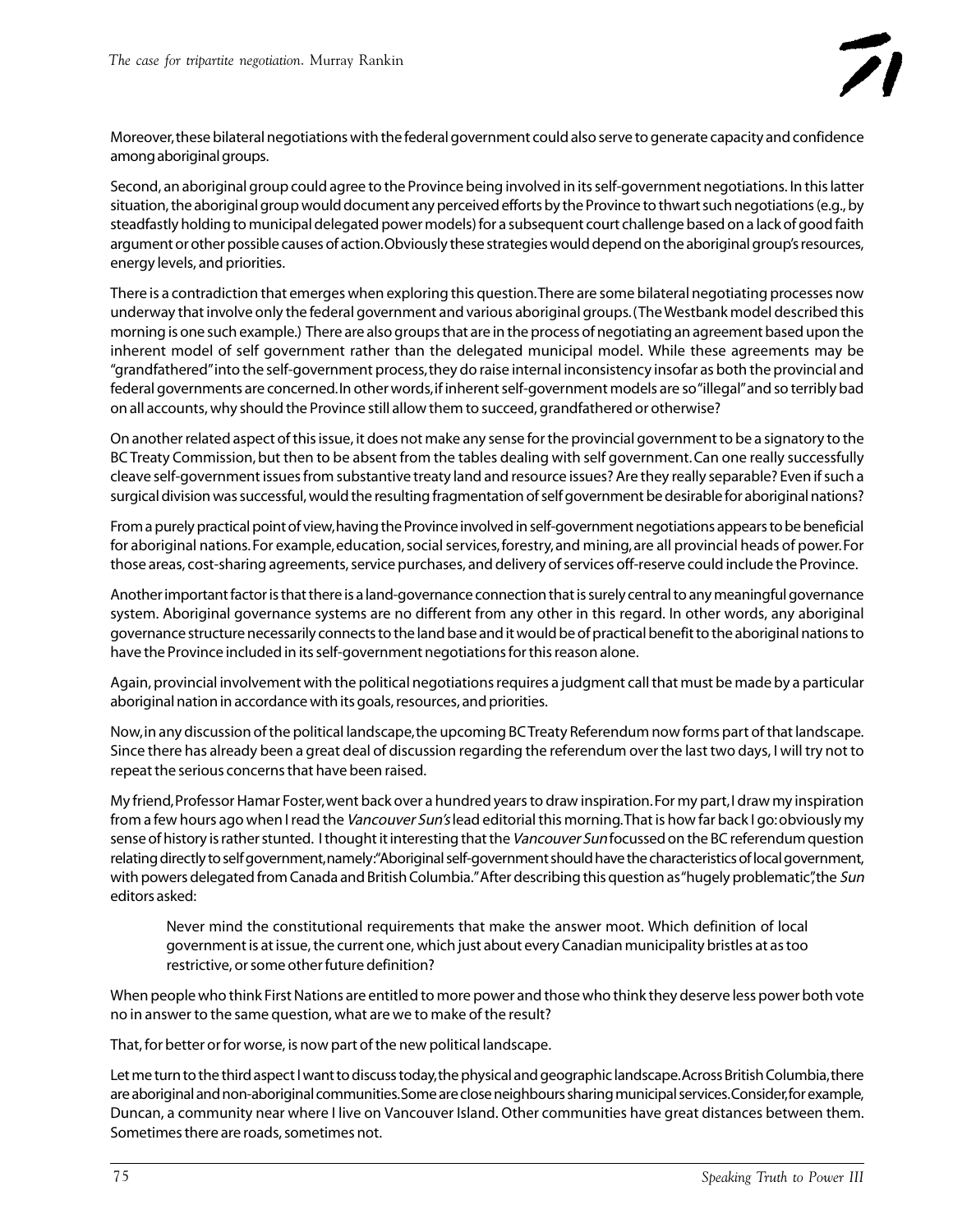Whatever the distances or terrain, aboriginal and non-aboriginal communities are ultimately bound up with one another politically, economically, and socially. Many aboriginal and non-aboriginal people work together, go to school together, and play together — sometimes successfully, sometimes not. But no one is leaving.

In this landscape, communities are influenced by both legal and political decisions and agreements. Excluding the Province from self-government negotiations could have a negative spill-over effect upon these communities and could undermine existing relationships between aboriginal and non-aboriginal communities.

Of course, the upcoming provincial treaty referendum could damage aboriginal/non-aboriginal relationships so badly that the future provincial role just will not matter to aboriginal communities anyway. Conversely, the effects of the referendum may not prove to be as deleterious as so many speaker here have predicted. The legacy of the referendum remains unclear at this time.

Let me turn lastly to the fourth landscape, the human landscape. It is the aboriginal and non-aboriginal citizenry that ultimately experiences and bears the burden of legal and political decisions. In this way, the political is simply an extension of the personal. Negative provincial relationships affect local and personal relationships. Every effort must be made by all parties to ensure that larger political and legal agendas do not inadvertently foster hostility and intolerance between aboriginal and non-aboriginal peoples.

In conclusion, my answer to the question of, "Should the Province Be Involved in Aboriginal Self-government Negotiations?" is a qualified yes, with the proviso that if current policies impede the process, a bipartite process with the federal government and the aboriginal nations may serve as a useful bridge on the long and winding road to self government.

In the final analysis, I believe that only with provincial involvement can we achieve lasting negotiated settlements in British Columbia.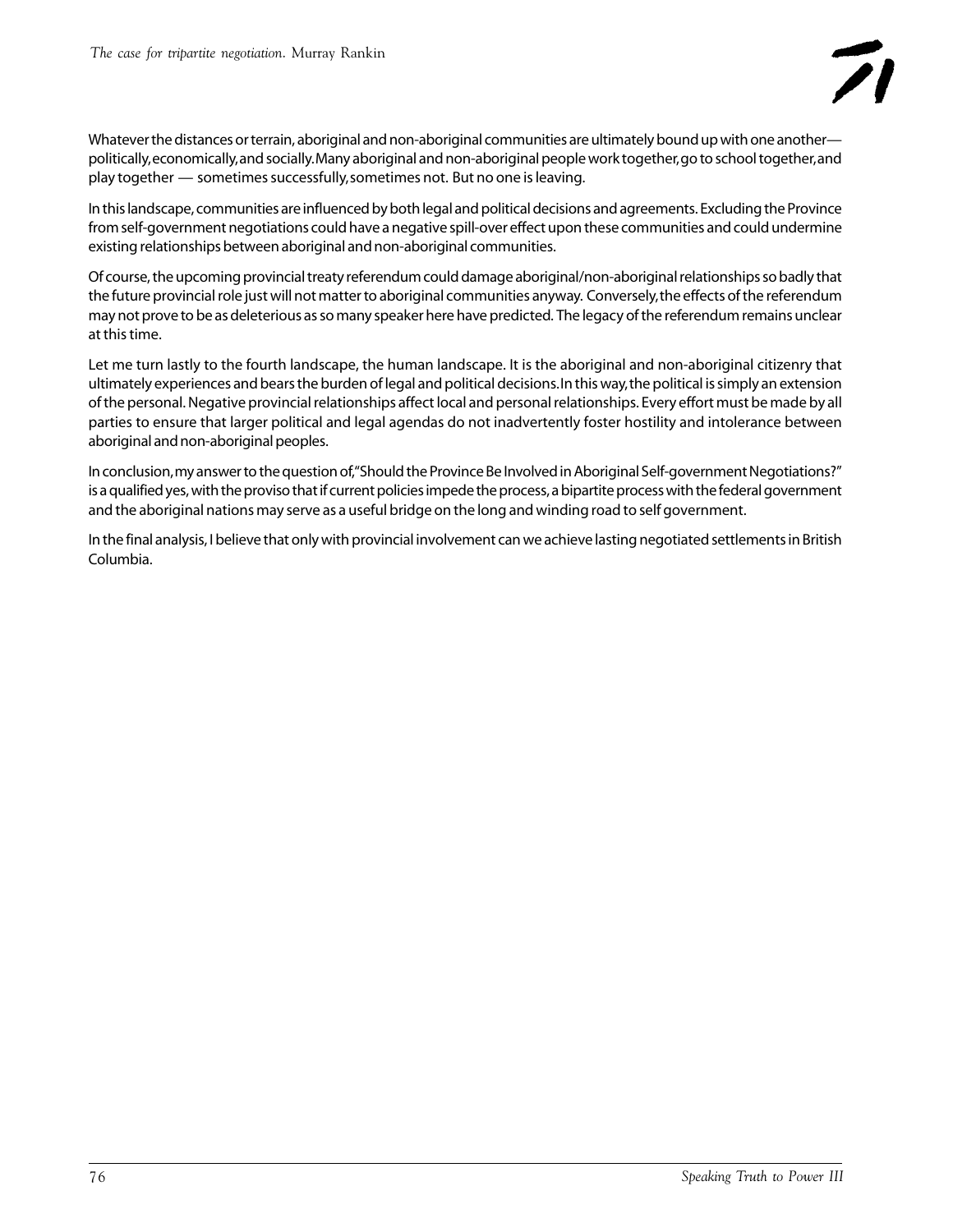## **Endnotes**

<sup>1</sup> Delgamuukw v. British Columbia, (1997), D.L.R. (4<sup>th</sup>) (SCC) 193 at para. 186.

2 Campbell v. A.G.B.C., A.G. Canada, Nisga'a Nation et al, [2000] B.C.J. No.1524 (BCSC) at 13.

<sup>3</sup> For example see: *Mitchell v. Canada (Minister of National Revenue),* [2001] 1 S.C.R. 911 (international trade)*; R. v. Pamajewon,* [1996] 2 S.C.R. 821 (gambling); and Westbank First Nation v. British Columbia Hydro and Power Authority, [1999] 3 S.C.R.134 (taxation).

<sup>4</sup> R.v. Sparrow, [1990] S.C.C., online: QL (3 C.N.L.R. 160) at 15 and 8 respectively.

<sup>5</sup> R. v. Van der Peet, [1996] S.C.C. online: QL (4 C.N.L.R. 177) at para. 46.

<sup>6</sup> *Supra*, note 3.

<sup>7</sup> Paul v. British Columbia (Forest Appeals Commission), [2001] BCJ No. 1227. (In June 2002, the Supreme Court of Canada granted an application for leave to appeal to the Attorney General of BC and the Ministry of Forests.)

<sup>8</sup> In the Matter of a Reference by the Governor in Council Concerning Certain Questions Relating to the Secession of Quebec from Canada, as set out in Order in Council P.C. 1966-1497, September 30, 1996.

<sup>9</sup> Ibid. at 58.

<sup>10</sup> J. Borrows, "Questioning Canada's Title to Land: the Rule of Law, Aboriginal Peoples and Colonialism", Speaking Truth to Power: A Treaty Forum (Minister of Public Works and Government Services Canada, 2001) 35 at 48. According to Professor Borrows, applying the principles of federalism to aboriginal people would mean, by analogy, asking; (1) if the federal system is only partially complete as it relates to aboriginal people? and (2) did the sweeping powers of the federal government undermine the autonomy of aboriginal groups?

<sup>11</sup> J. R. Saul, "Rooted in the Power of Three" Globe and Mail (3 March 2002) online: www.uni.ca/john\_ralston\_saul.

<sup>12</sup> For example see: INAC, Federal Policy Guide, Aboriginal Self-Government (Minister of Public Works and Government Services Canada: Ottawa, 1995) and INAC, Gathering Strength, Canada's Aboriginal Action Plan (Minister of Public Works and Government Services Canada: Ottawa, 1997).

<sup>13</sup> P. Macklem, "The Probable Impact and Legal Effect of the Upcoming Referendum" (Nov. 2001), 59:6 The Advocate, 895 at 902.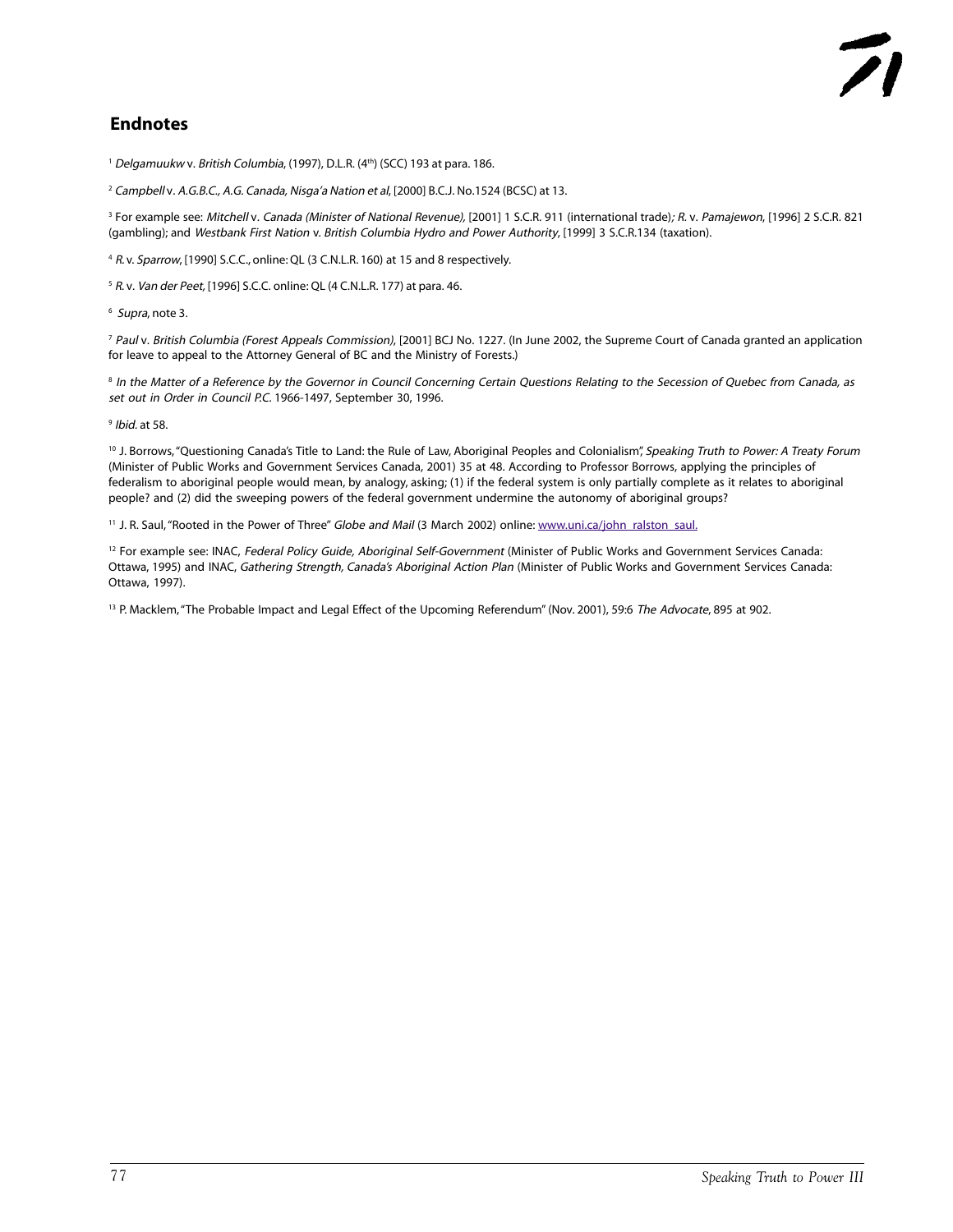# **Discussion Themes**

Truth III brought together a diverse group of visionaries to build upon three central truths: First Nations have a right to manage their own affairs; decide their vision of self government; and seek creative solutions to make self government a reality.

Throughout the two-day forum, participants challenged one another to reexamine the way they think about self government. From this discussion, the Treaty Commission captured a number of themes.

## How do we define the inherent right to self government?

Participants delved deep into their conception of self government, questioning what the inherent right really means within the context of the Canadian state. If the self government is structured as a nation within a nation, does this really allow for the same scope of governance powers that were exercised in the past?

Dr. Cornell's presentation (p. 4) shed light on the U.S. conception of the inherent right to self government. Whereas in Canada, aboriginal rights are protected under Section 35 of the Canadian Constitution, in the United States, the inherent right to self government predates the U.S. Constitution. Indigenous nations in the U.S. are recognized as sovereign nations, but there is no constitutional protection for the right to self government.

## Are there more limitations on self government powers from the inherent right or from a delegated authority?

Participants discussed limits imposed on the content of self government by both the inherent and delegated models of self government, and how to broaden powers within each framework.

Lawyer Jim Aldridge (p. 43) noted Child and Family Services, for example, is easily proven as an inherent right predating European contact as it relates to family relations. On the other hand, a 'modern' activity like regulation of car traffic is not so easily demonstrated. However, traffic regulation can be shown to have evolved from regulation of other activities. This is one of the challenges imposed by the inherent right to self government.

In a delegated model, Section 91 and 92 powers currently held by the federal and provincial governments may be delegated to a First Nations government, however, there will be no constitutional protection for these powers.

Chief Sophie Pierre (p. 16) noted that the kind of genuine self rule and cultural match that Dr. Cornell found among successful indigenous nations in the U.S. could not be achieved through delegated self government. Jim Abram (p. 31) echoed this point, noting that Canadian society is structured to chain one level of government to the next — passing responsibilities without passing authority. Abram asked participants to consider how we can work towards removing the 'chain' rather than just shortening the length of that chain.

## How will the Community Charter impact self government?

Participants discussed how the Community Charter could give First Nations a greater degree of flexibility within a delegated, municipal-style of governance. However, without concrete details on the Charter participants could not delve deeply into this topic.

## **The Inherent Right**

The Canadian government recognizes that the inherent right to self governemnt already exists in the Canadian Constitution. To define the inherent right, constitutionally-protected self government, as in the Nisga'a Treaty, cannot be changed unless all three parties—Canada, BC and the First Nation—agree.

Visit www.nisgaalisims.ca

## **Delegated Self Government**

In a municipal-style of self government, governance powers are delegated by an act of Parliament and an act of the BC Legislature and have no constitutional protection. The Sechelt Indian Band Self-Government Act is an example of a delegated, municipal-style selfgovernment agreement.

> Visit www.ainc-inac.gc.ca Self-Government Sechelt Style